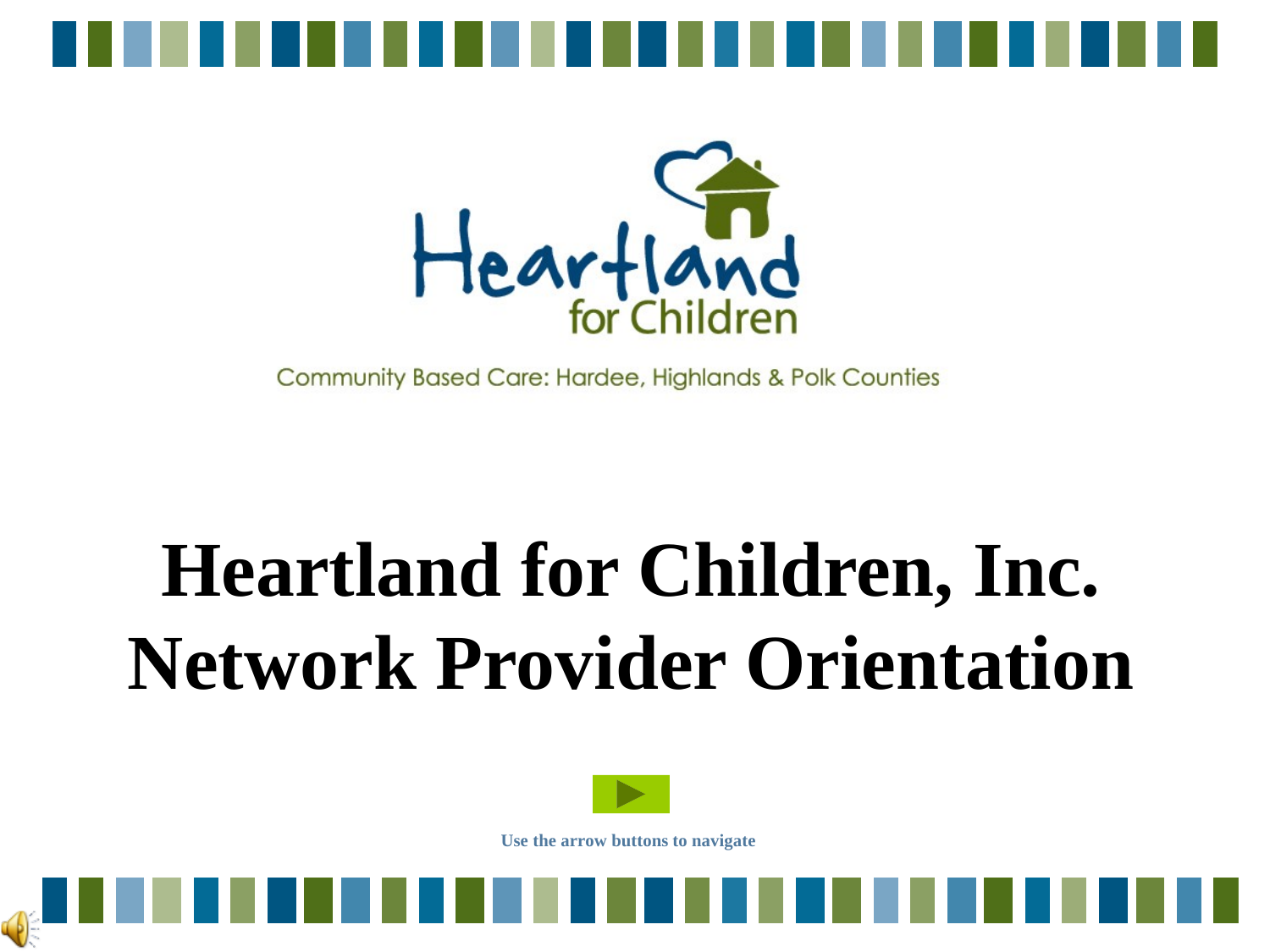

• This training presents the core principles that comprise HFC's System of Care.

• It defines what clients, families and all agencies should expect from HFC and is our commitment to provide high quality service to clients, families and agencies.

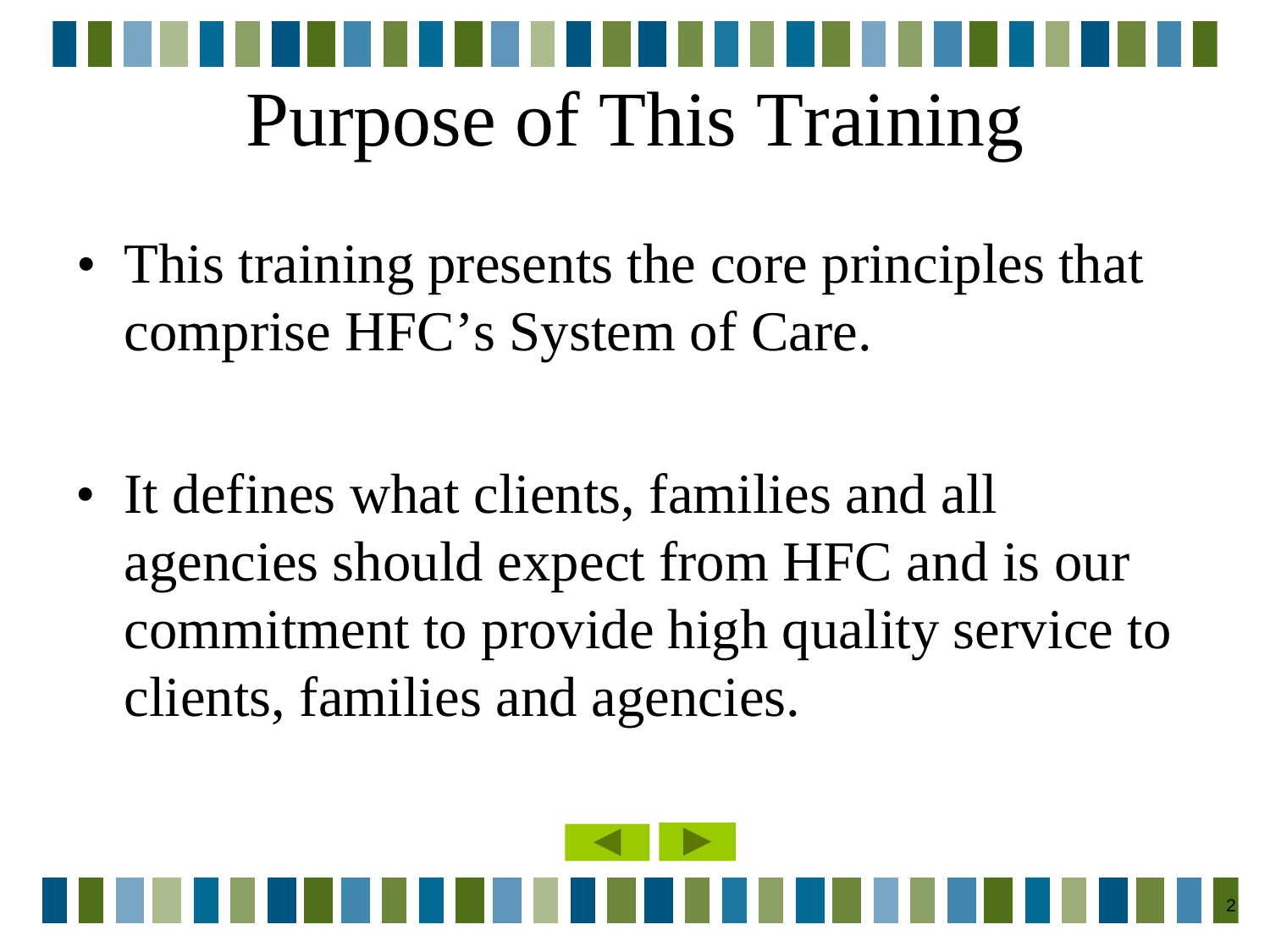

- At [www.heartlandforchildren.org](http://www.heartlandforchildren.org/) you will find:
	- Policies and Procedures
	- Forms
	- Staff Contact Info
	- Special Notices
	- Procurement Announcements
	- Links to Additional Resources

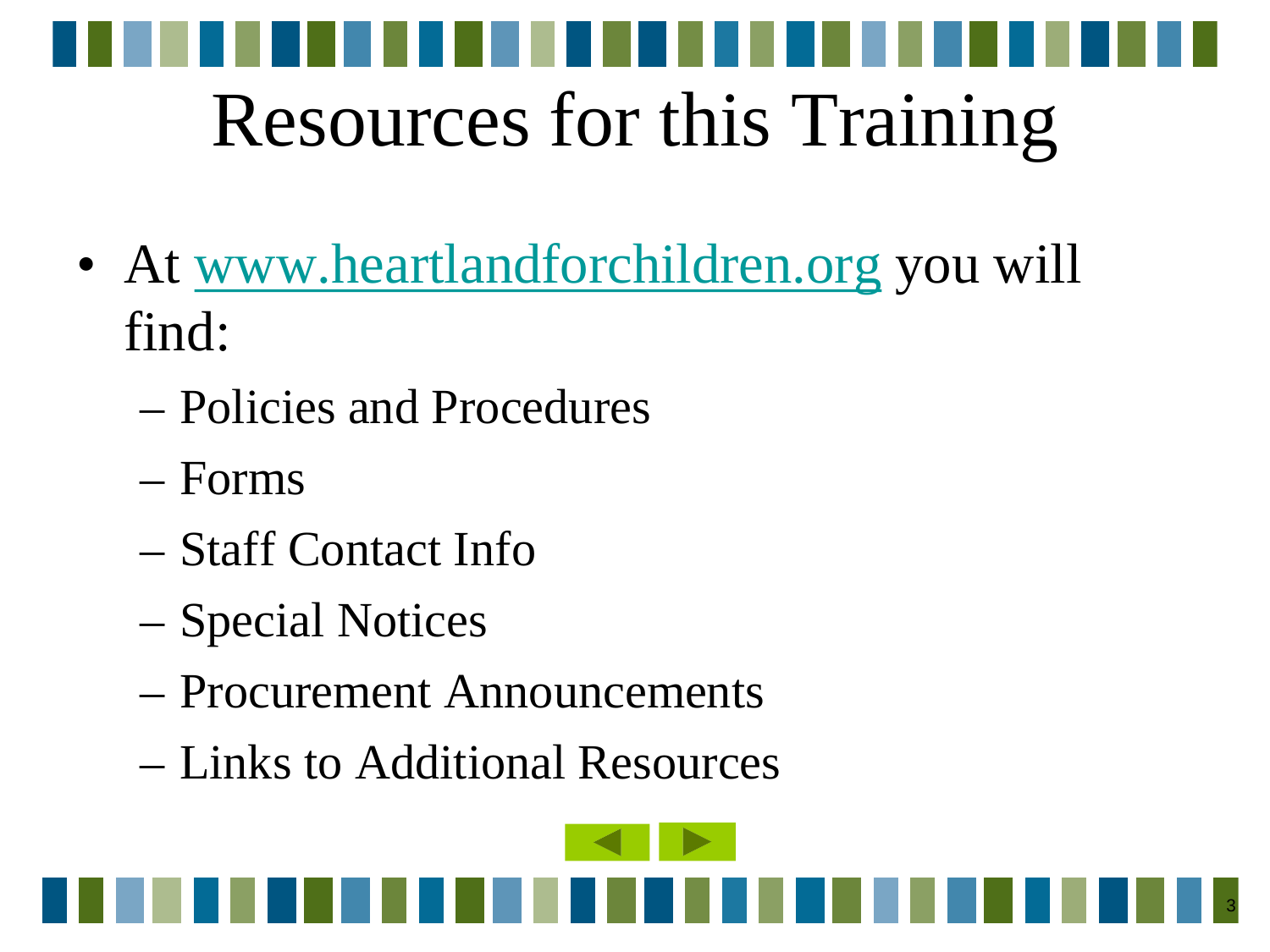

#### Agenda

• **HFC OVERVIEW**

- **HFC SYSTEM OF CARE**
- **HFC POLICIES & PROCEDURES**

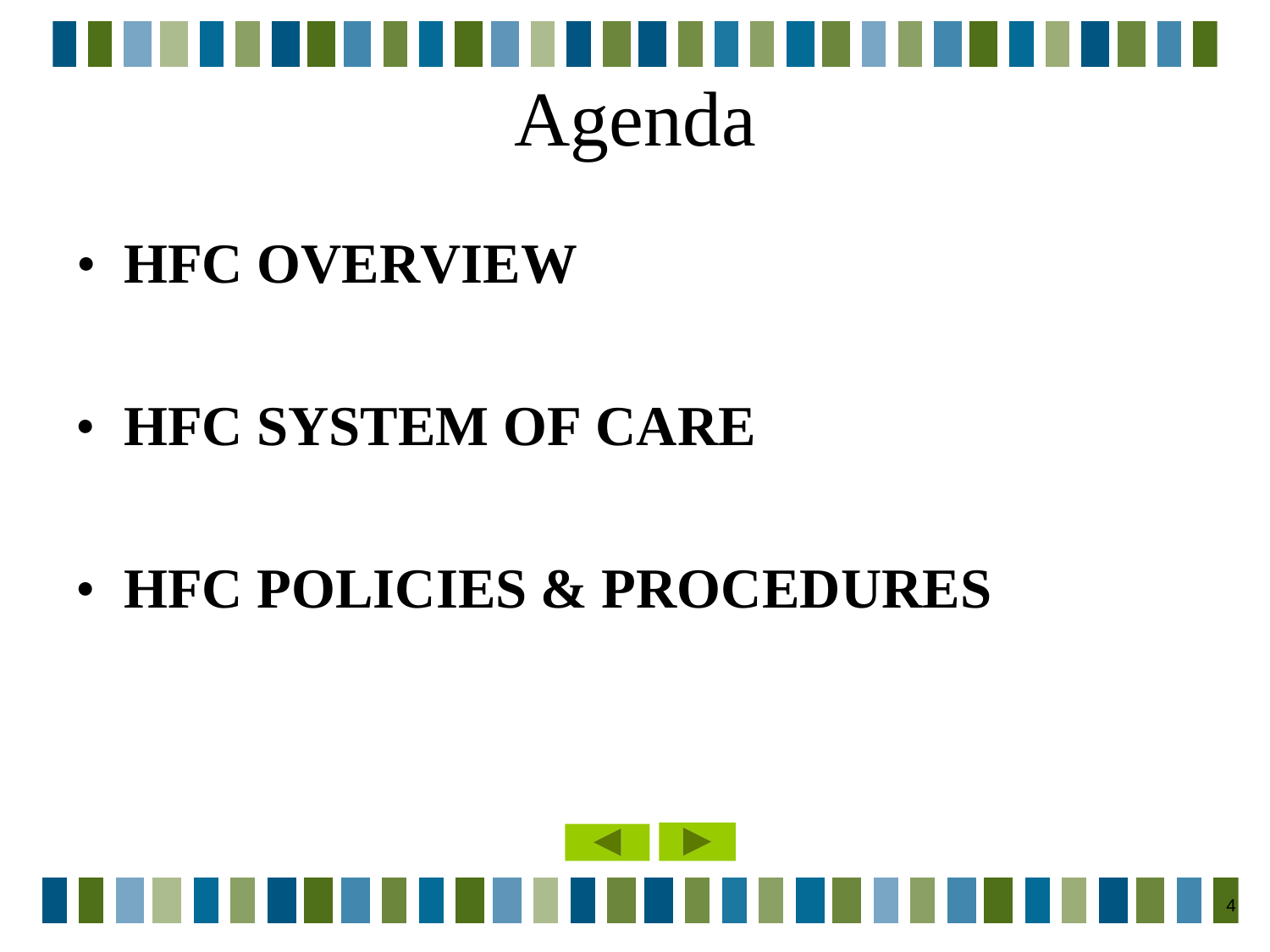

# **HFC Overview**

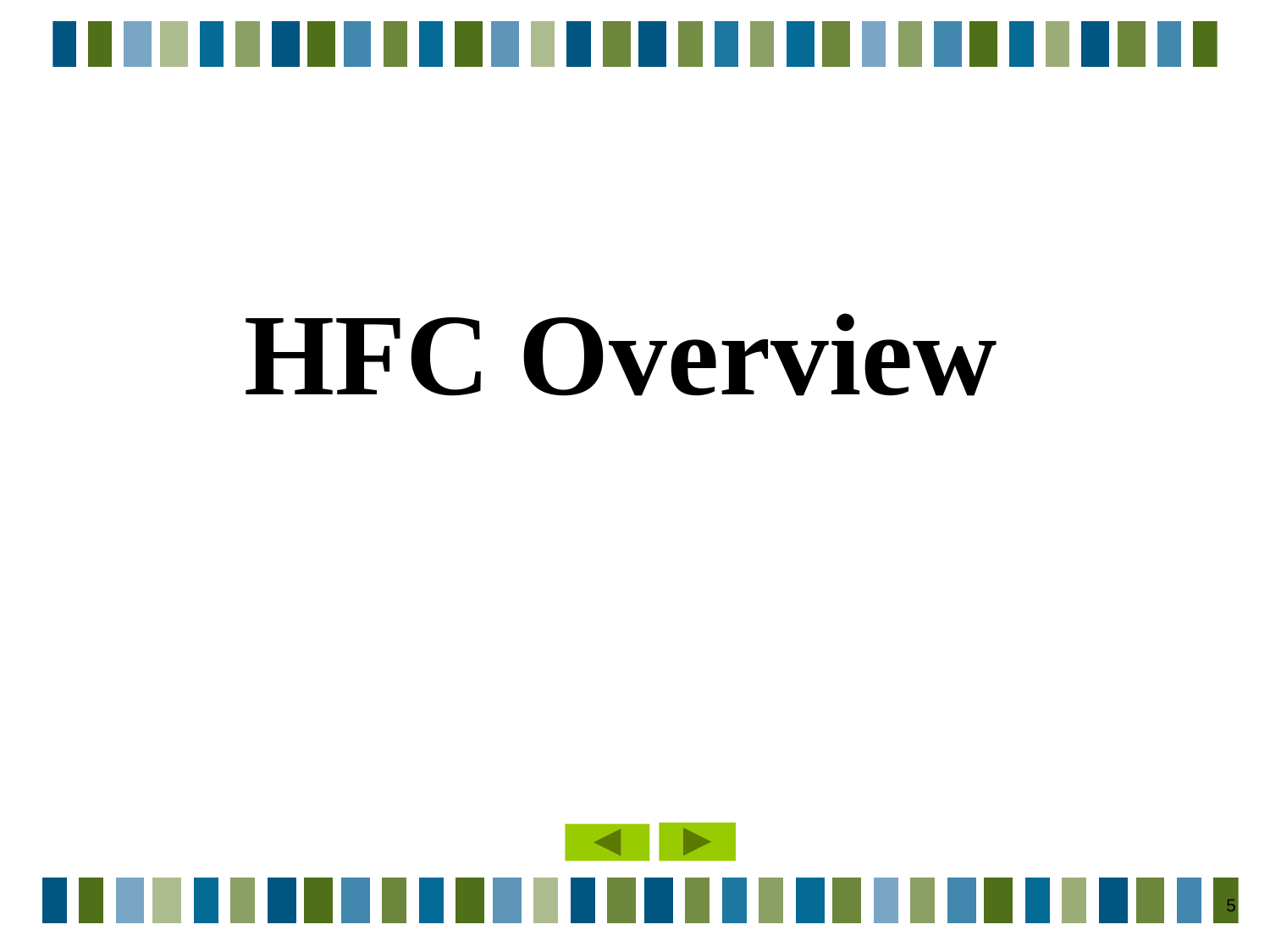- As the Child Welfare Lead Agency, Heartland for Children (HFC) is responsible for the provision of services to children who have been abused and/or neglected in our communities.
- These services include foster care, case management, independent living and adoption.
- Heartland is concerned with the safety and well being of children in our community.

6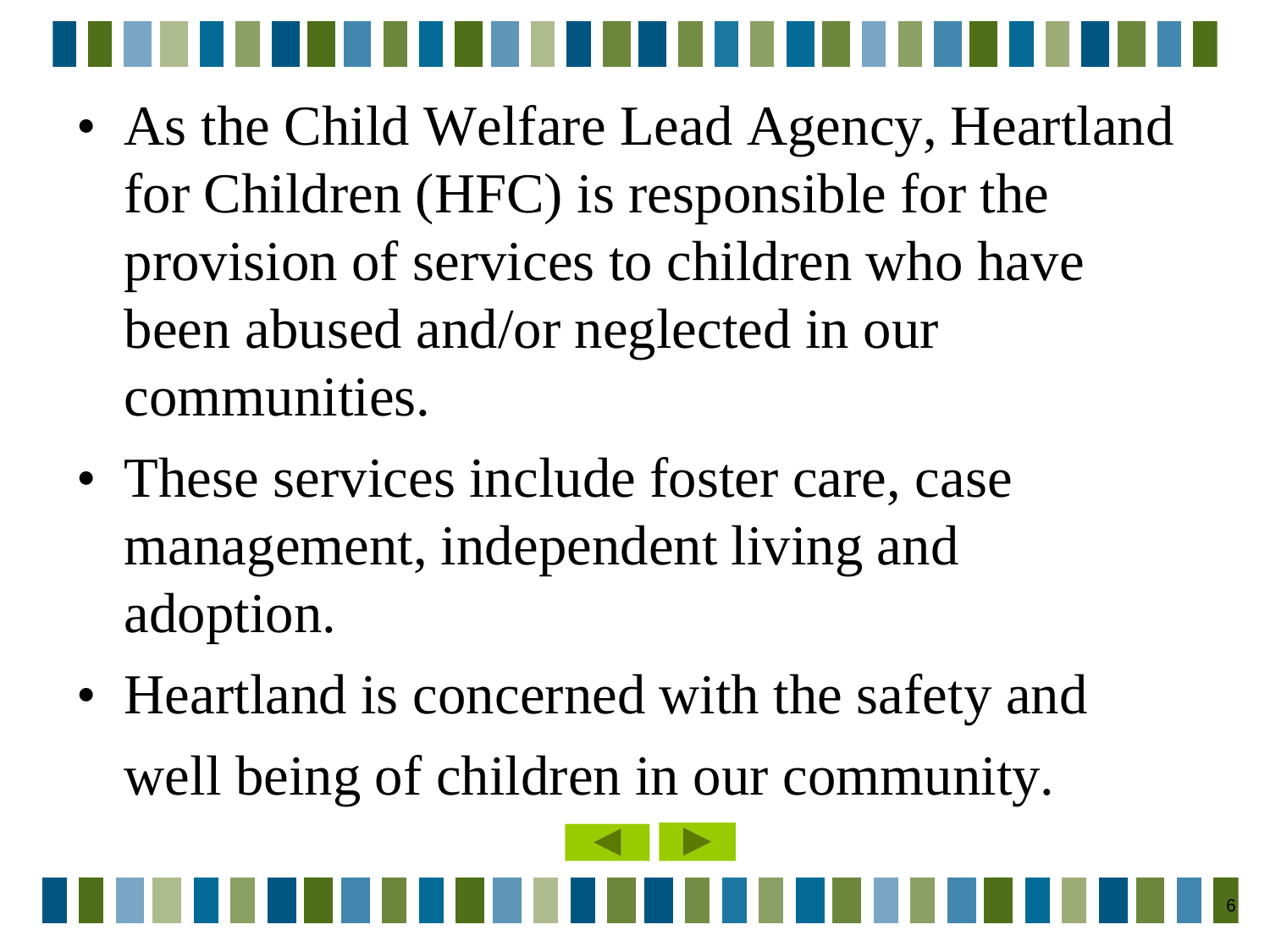# Mission

• Improving safety, permanency, and well being for all children in Polk, Highlands, and Hardee Counties.

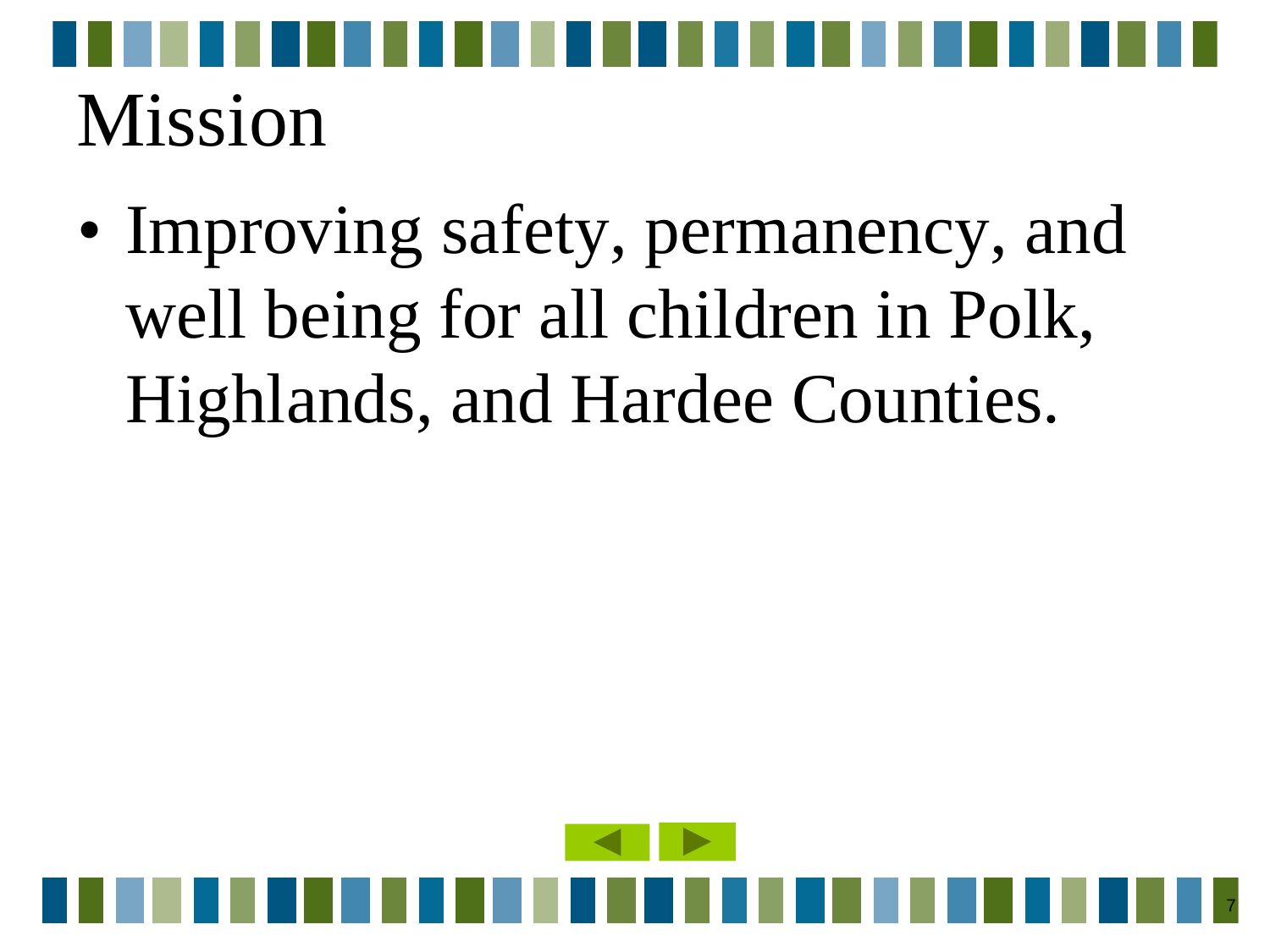

• To eliminate child abuse and neglect in Polk, Highlands, and Hardee Counties.

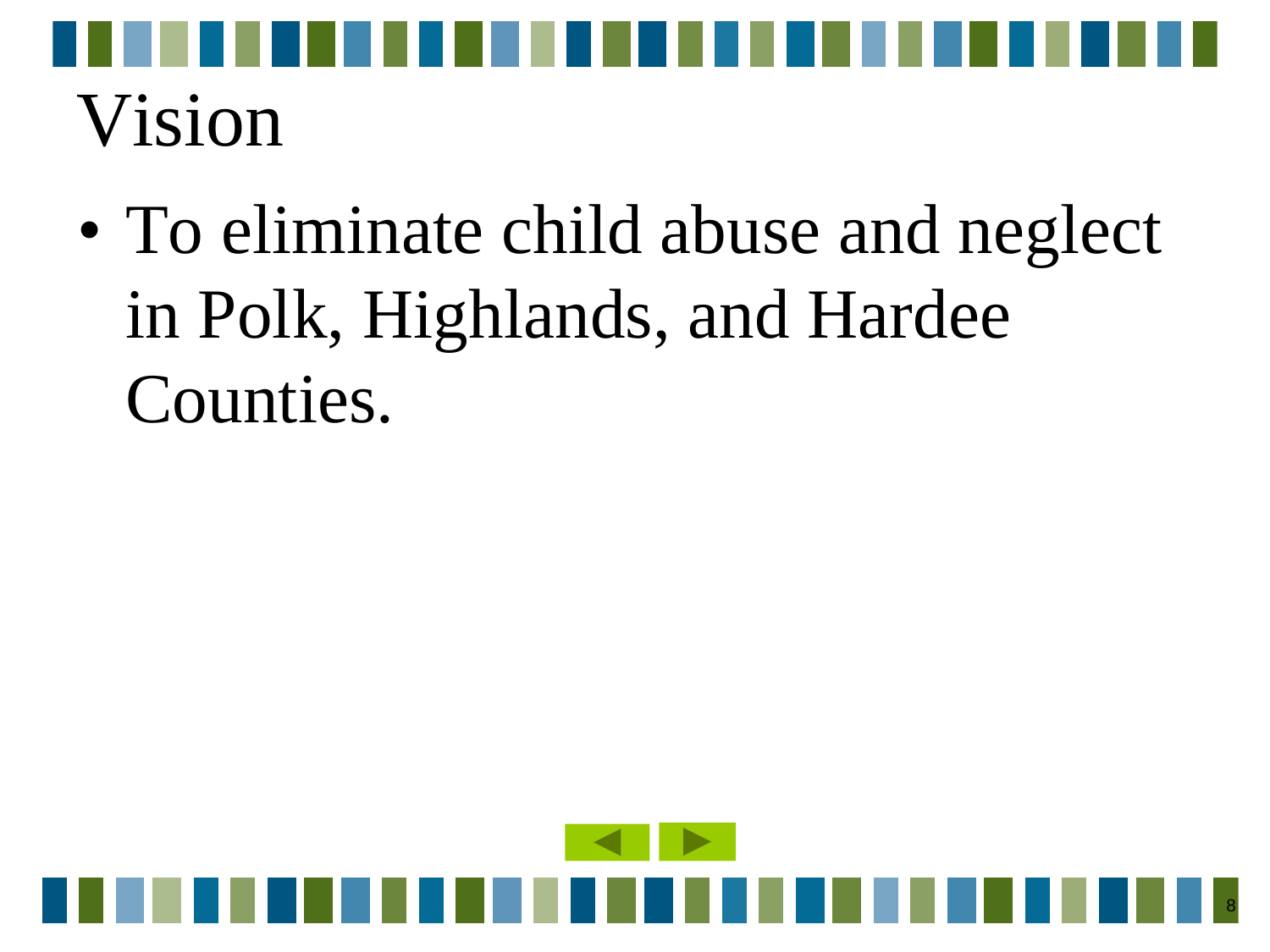**History** 

- **HFC was founded in 2003 in order to meet the need for a community response to the initiative by Florida's Legislature and DCF.**
- **Our service area includes the three (3) counties included in Florida Judicial Circuit 10 (Polk, Highlands, and Hardee).**

9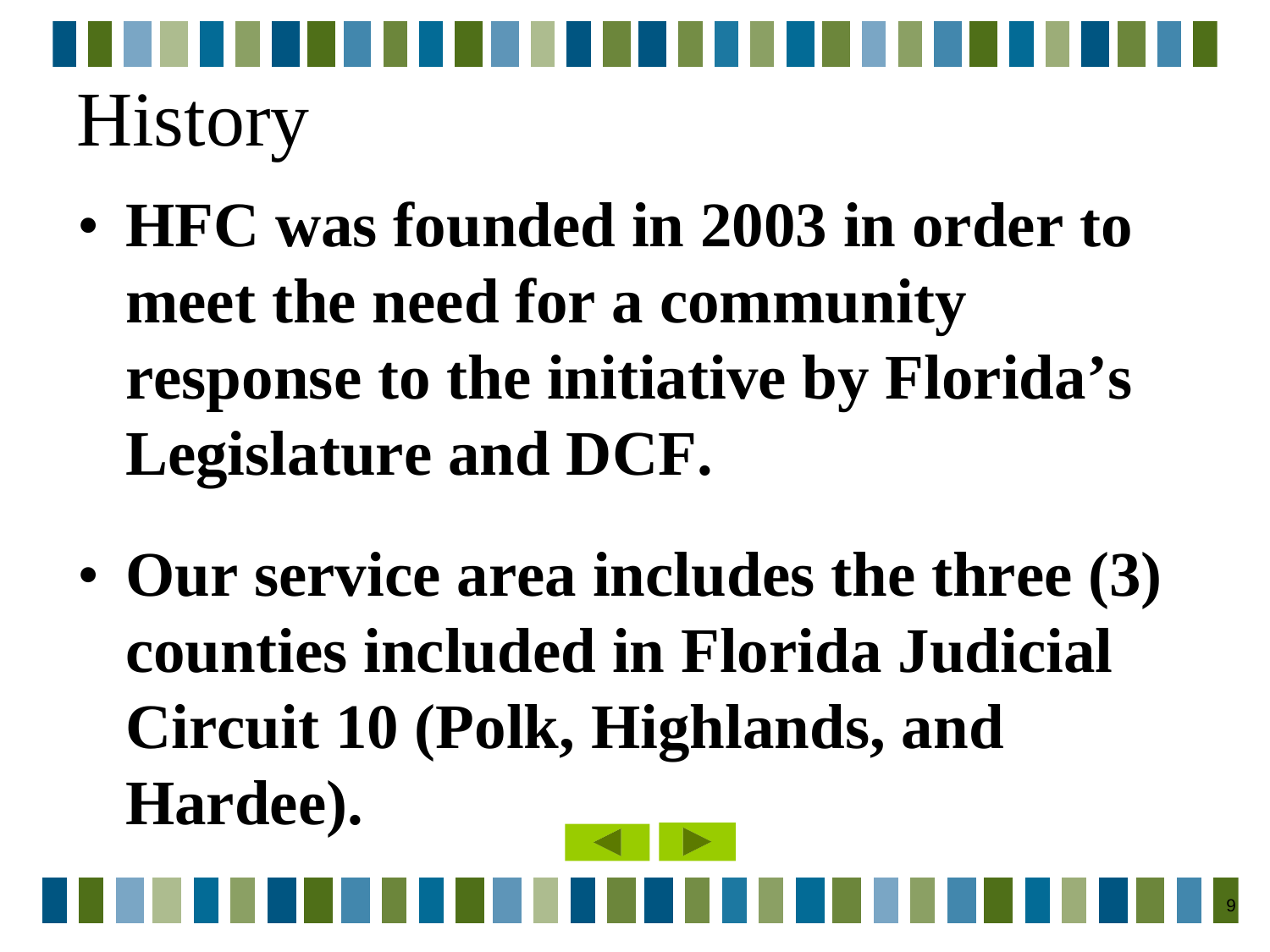#### **Community Based Care Lead Agencies**

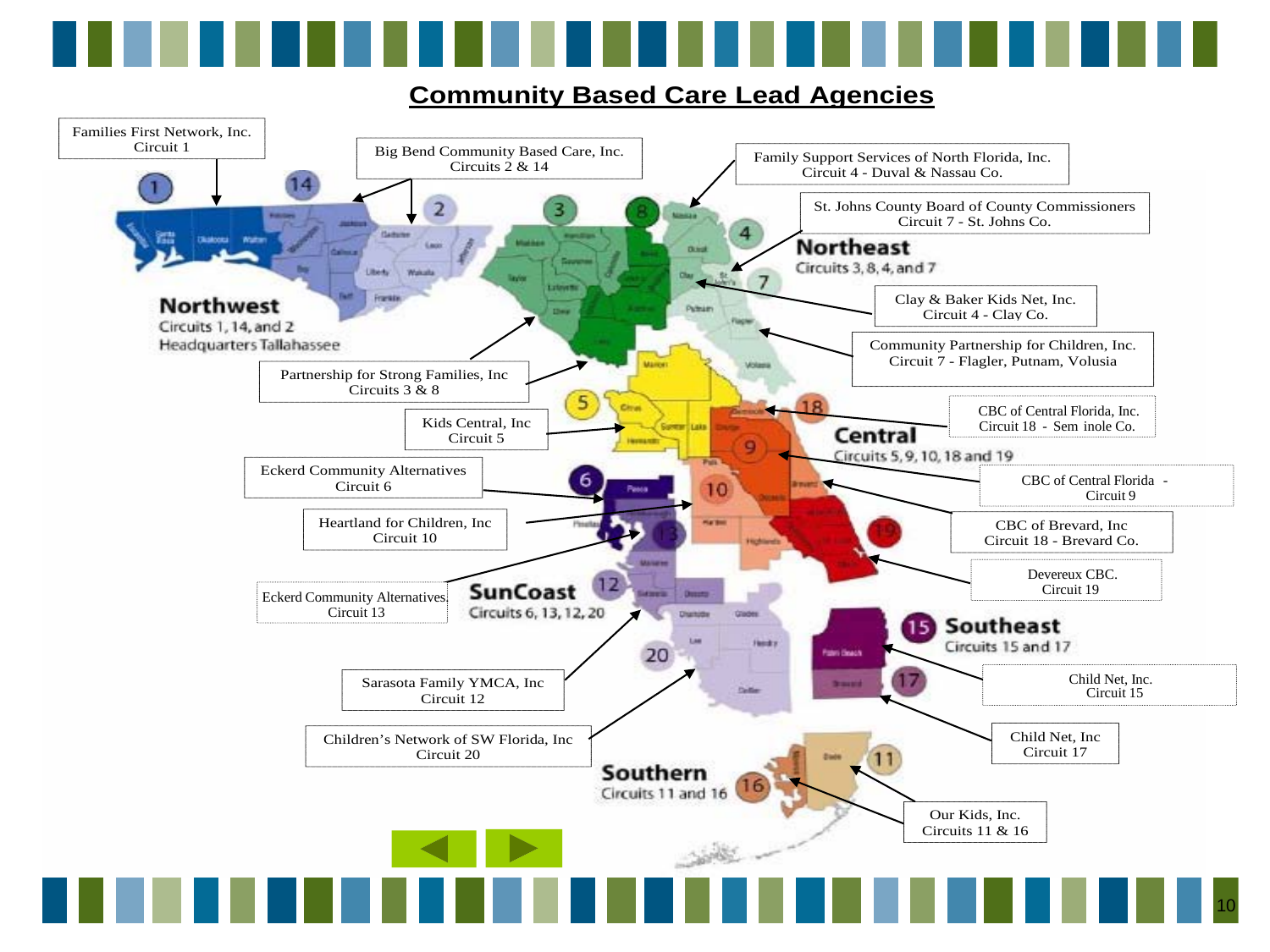# Service Area Statistics for Circuit 10

- The child poverty rate exceeds the state average, as do the infant mortality, teen pregnancy, and high school dropout rates.
- For many years, Circuit 10 had the highest child abuse and neglect reporting rates in Florida, and substance abuse and domestic violence are frequently factors in these reports.

11

• Recent population statistics indicate an overall population in Polk County of 637,493; Hardee County: 27,694 and Highlands County: 101,045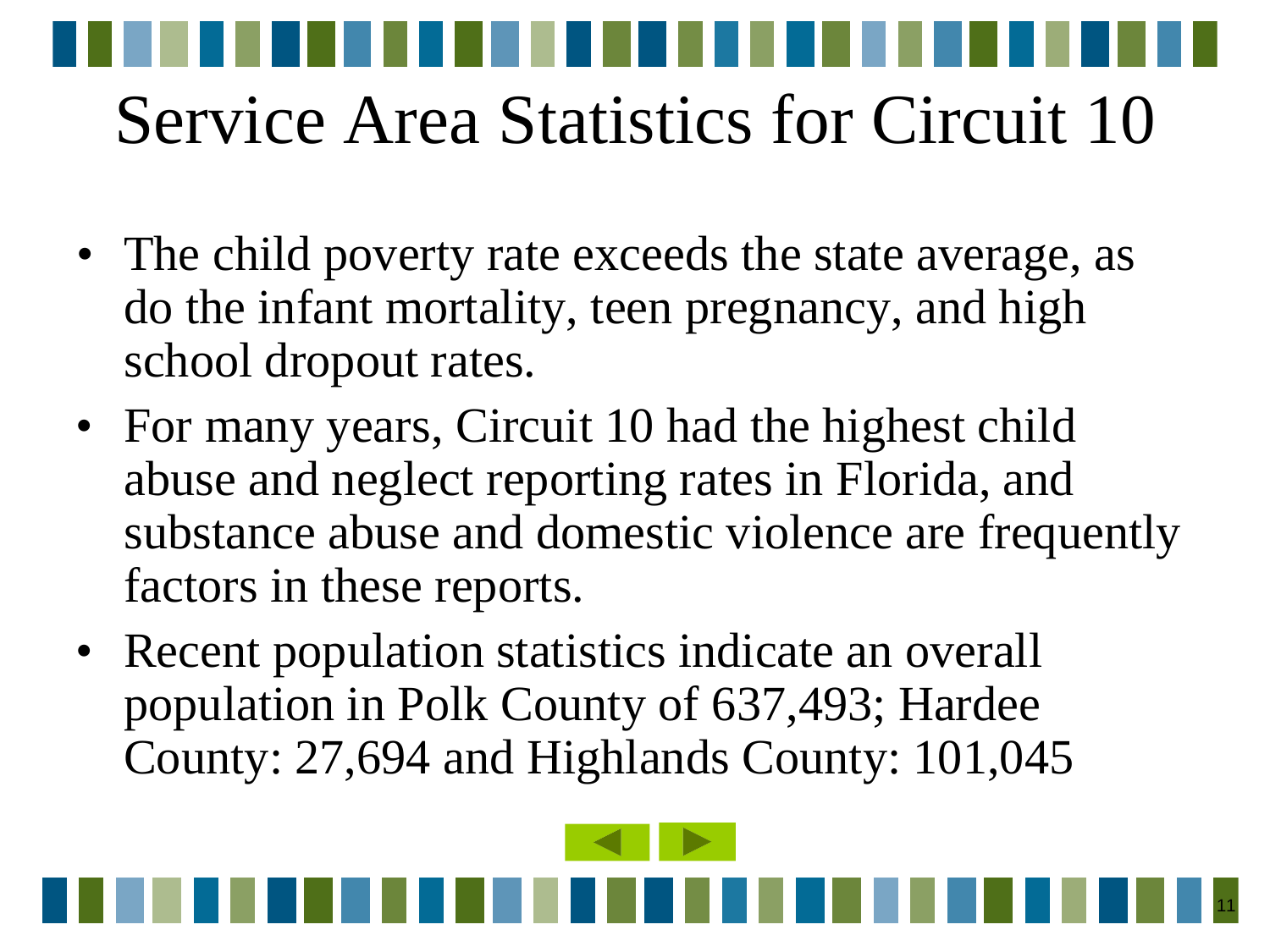

- HFC's System of Care embraces the diverse population of Polk, Highlands and Hardee Counties.
- All communities and populations are engaged, respected, offered opportunities for input and feedback, and given acknowledgement for their contribution.
- All service providers are expected to share this vision and strive to recruit and train staff and caregivers that best represent the communities they serve.

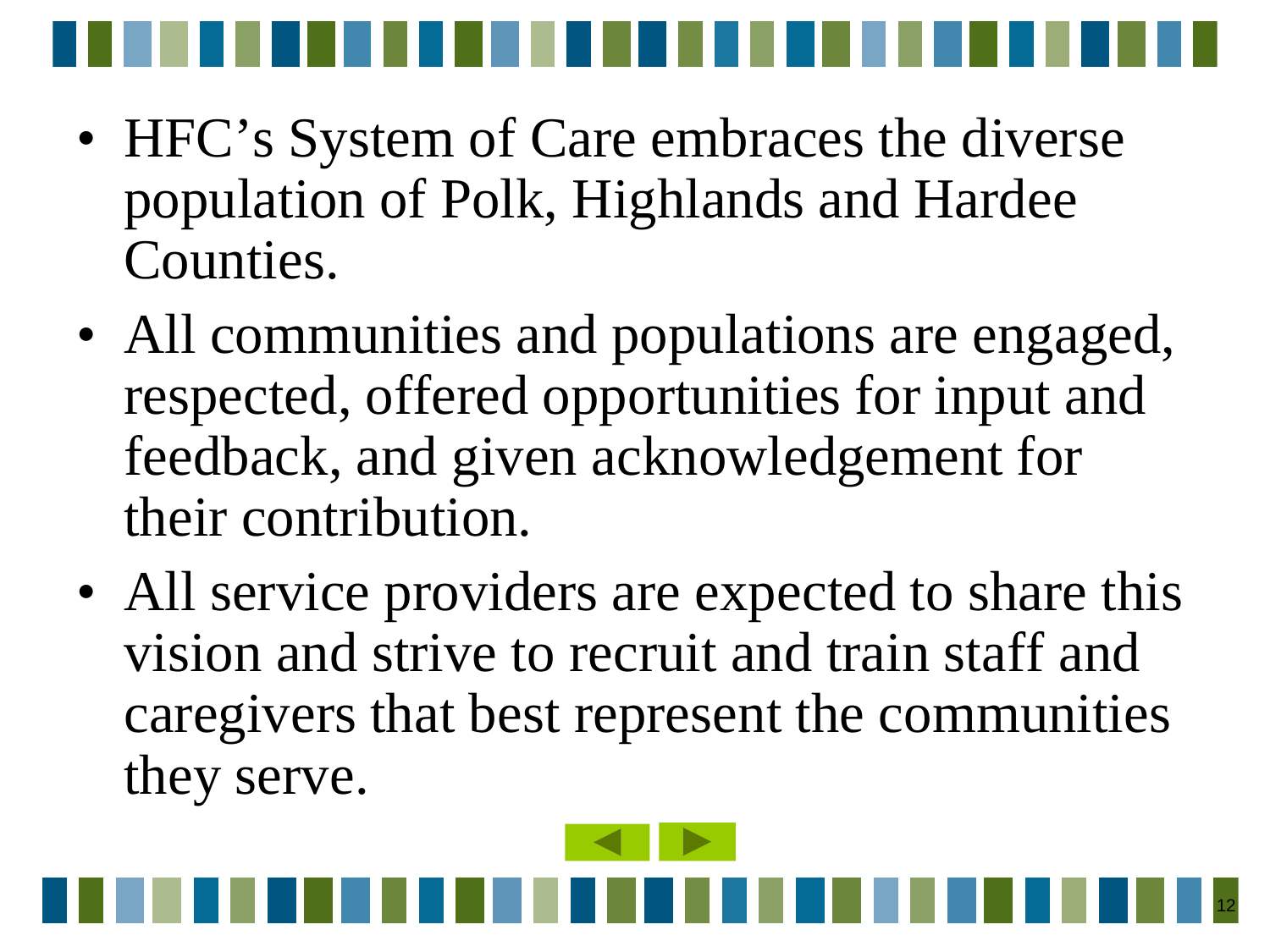

- HFC's primary role in the System of Care is not to provide direct services, but rather to serve as a system administrator dedicated to building an integrated network of services with traditional and nontraditional providers and supports.
- This network has the capacity to provide a comprehensive array of culturally competent services to children and families in both rural and urban areas, and help manage resources effectively and efficiently to ensure positive outcomes for children and families.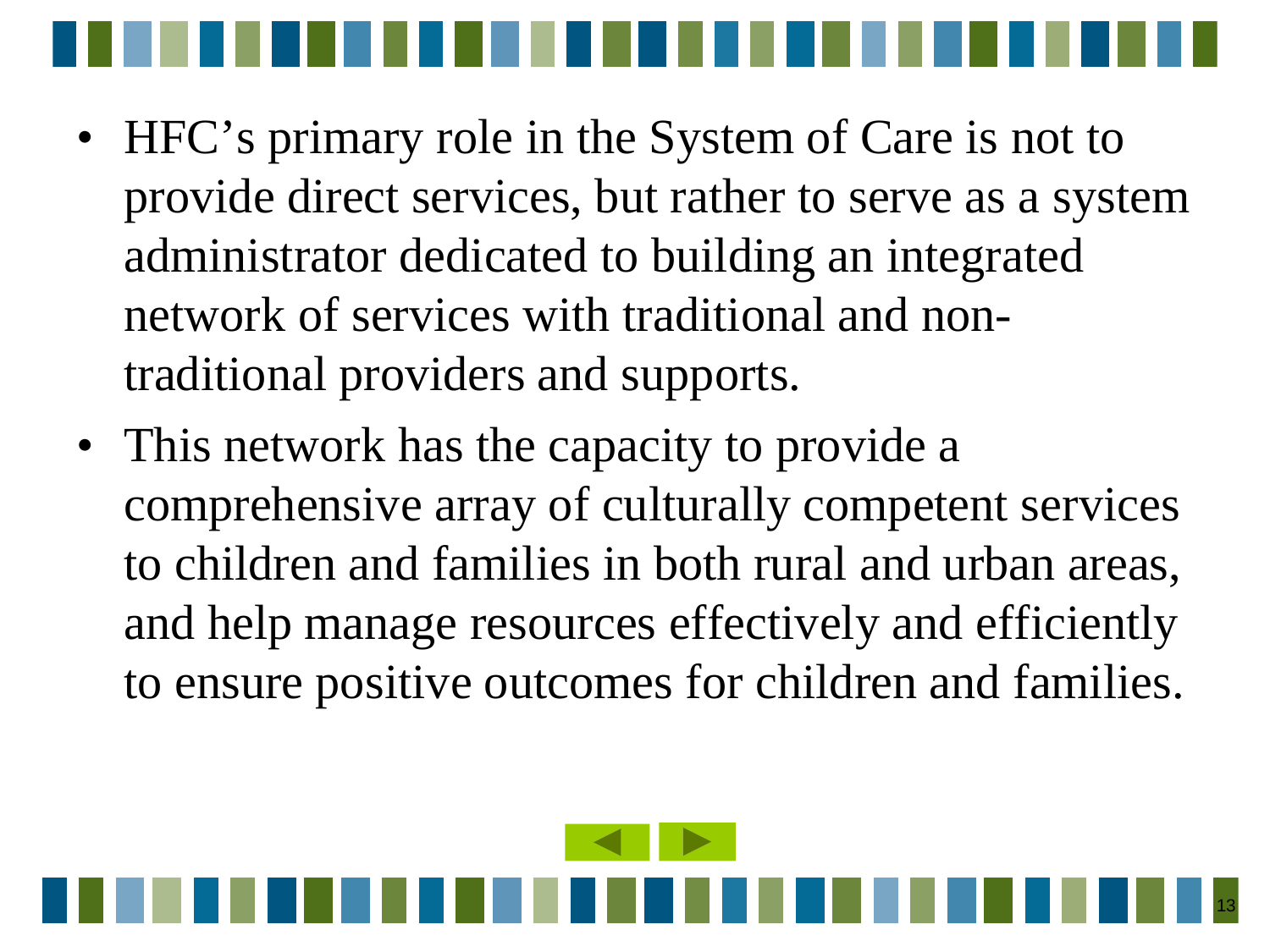- HFC was initially accredited on March 16, 2009 by the Council on Accreditation (COA).
- As part of this accreditation, HFC strives to maintain the highest level of standards.
- COA accreditation is an objective and reliable verification that provides confidence and support to an organization's service recipients, board members, staff and community partners.

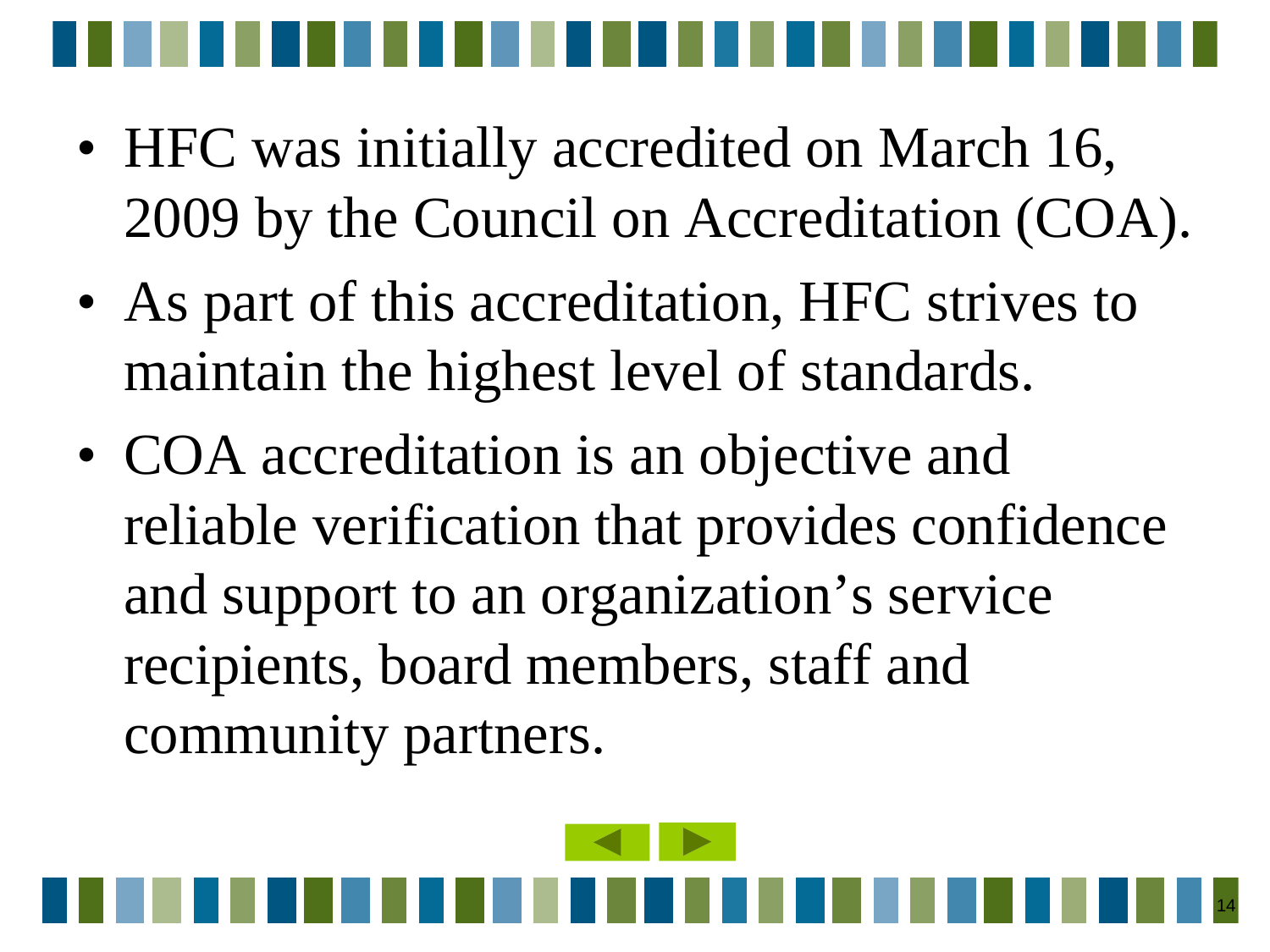

# HFC System of Care

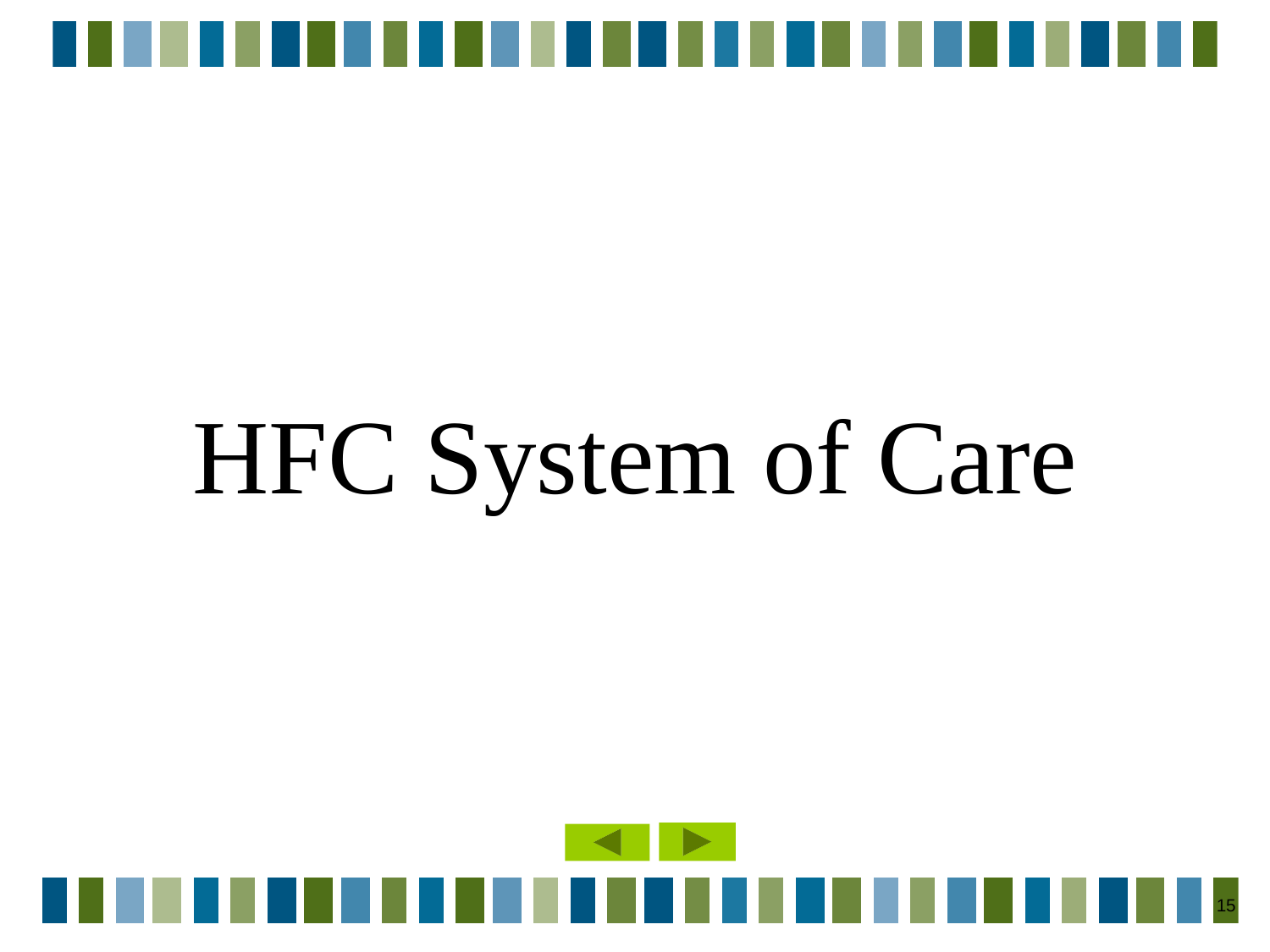# HFC System of Care

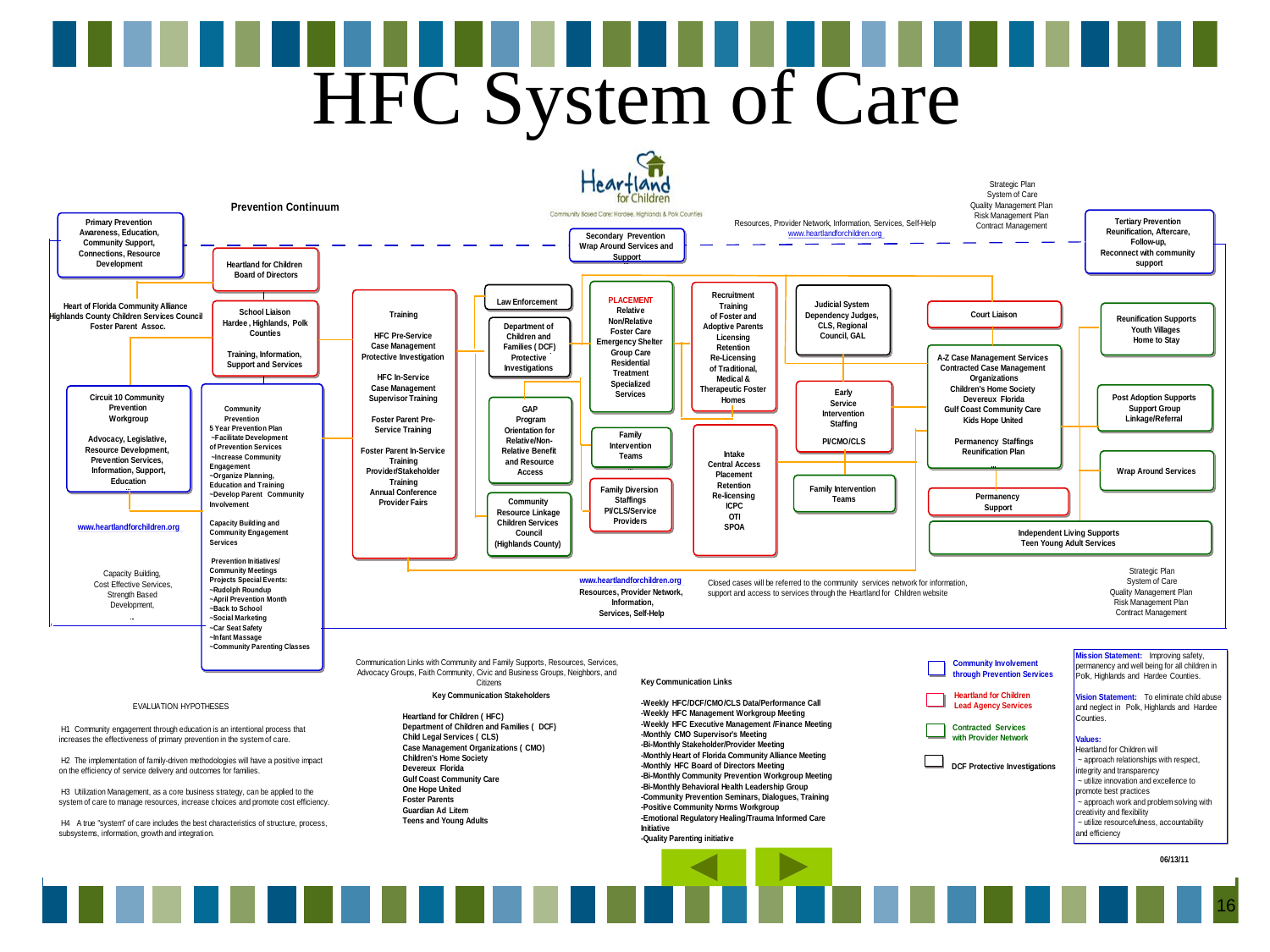### Unique Features of

## HFC's System of Care

| <b>Safety Management/Family</b><br><b>Support Services</b> |
|------------------------------------------------------------|
| <b>Case Management Service</b><br>Array                    |
| <b>Quality Assurance/Quality</b><br>Improvement            |
| Flexibility of the IV-E<br>Waiver                          |
|                                                            |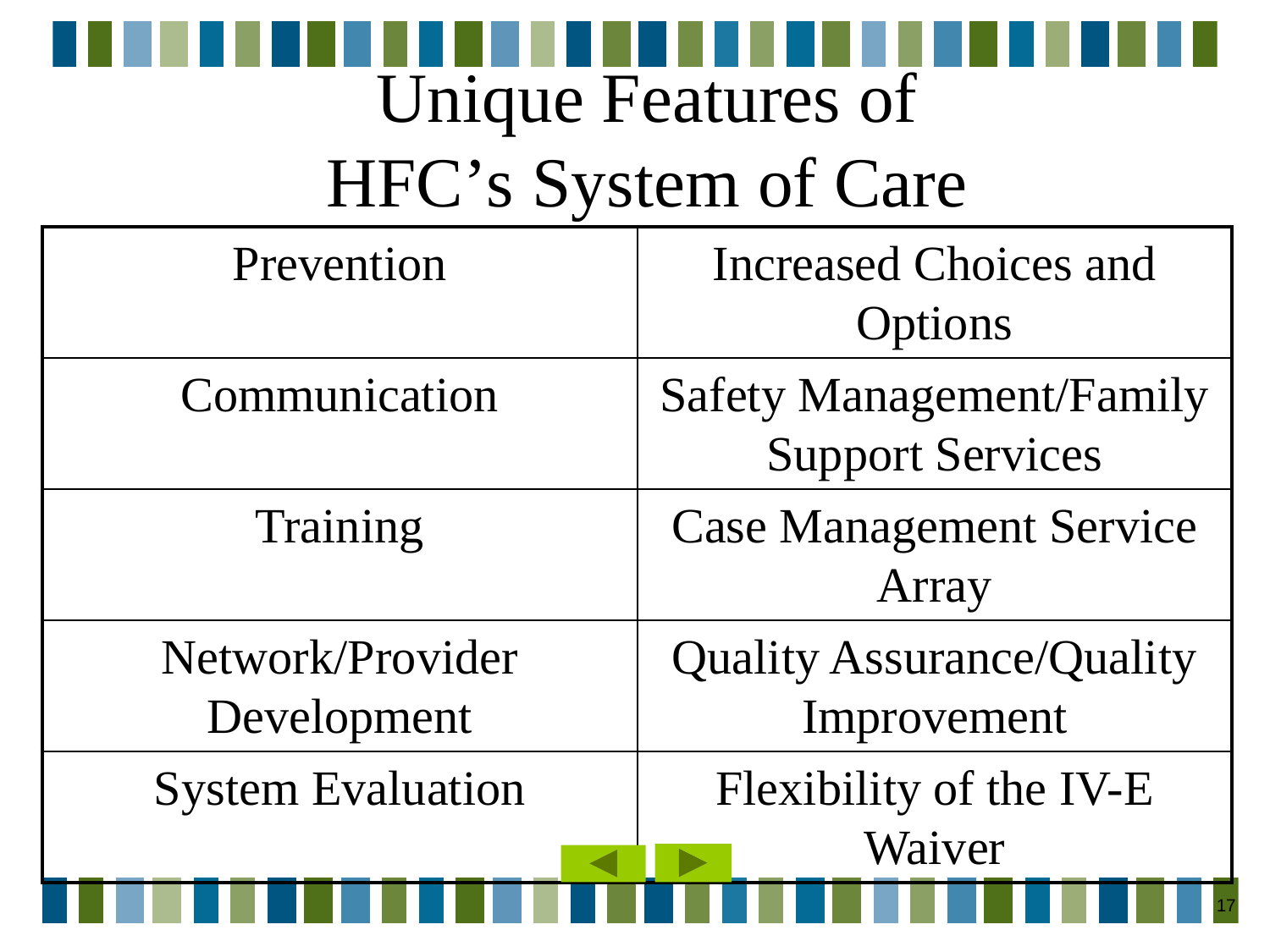

- HFC believes that prevention strategies must be the driving force behind how we support children and engage families and communities so that protective interventions and services do not become necessary.
- This mind-set and resulting actions associated with prevention education and training leads to:
	- positive results,
	- cost effective interventions,
	- cohesive family support and
	- effective self-help methodologies.

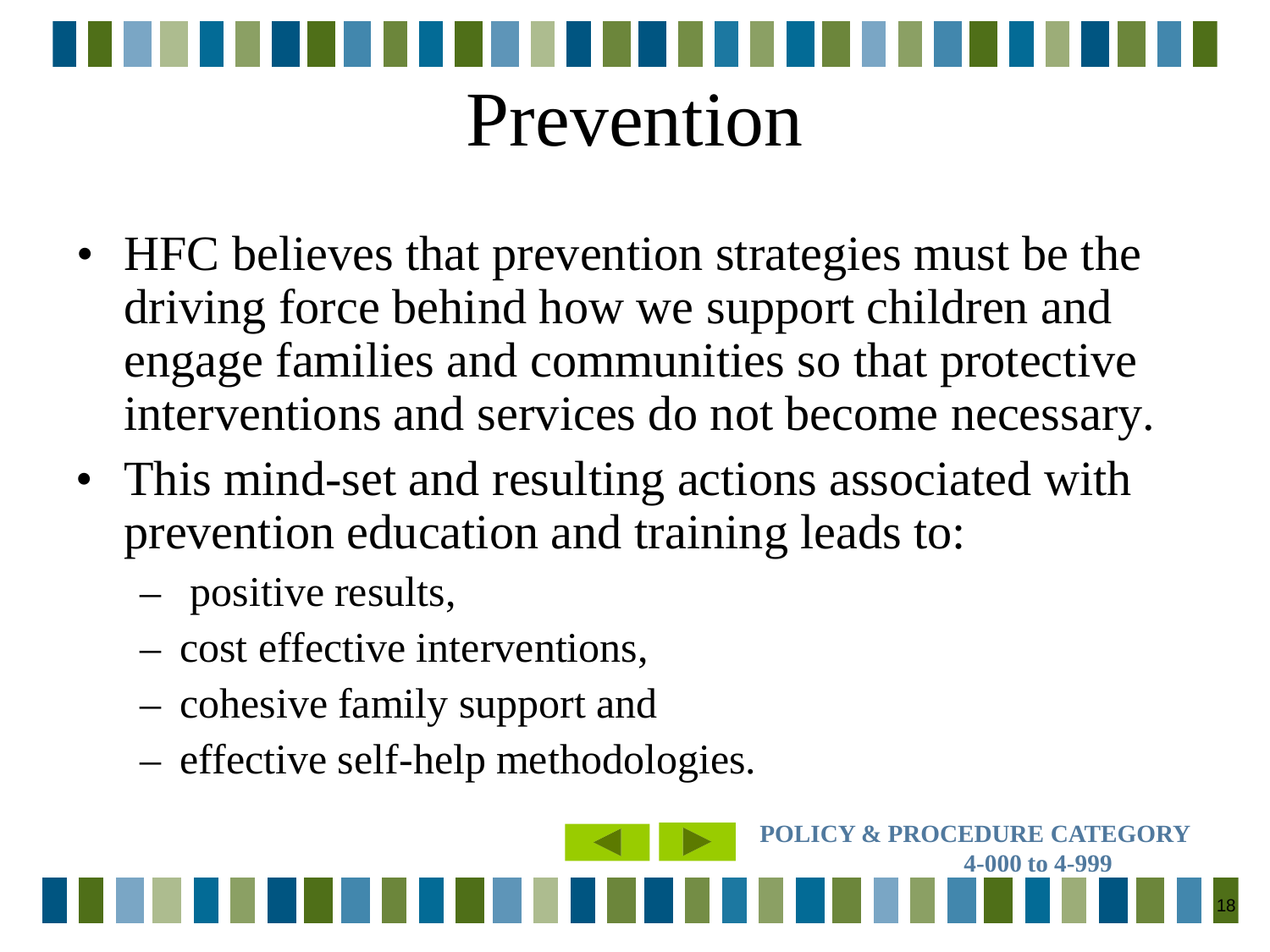

- Further, protecting children in their homes and communities promotes innovative approaches for the development of prevention services, and specifically, the engagement of the larger community in keeping children safe.
- The most desirable goal is to engage the community at large in their role in child safety while getting families help before harm occurs to a child.
- This can only result from the application of traditional as well as non-traditional and previously inaccessible or under utilized resources that are identified, engaged and provided in support rather than as the outcome of an investigation.

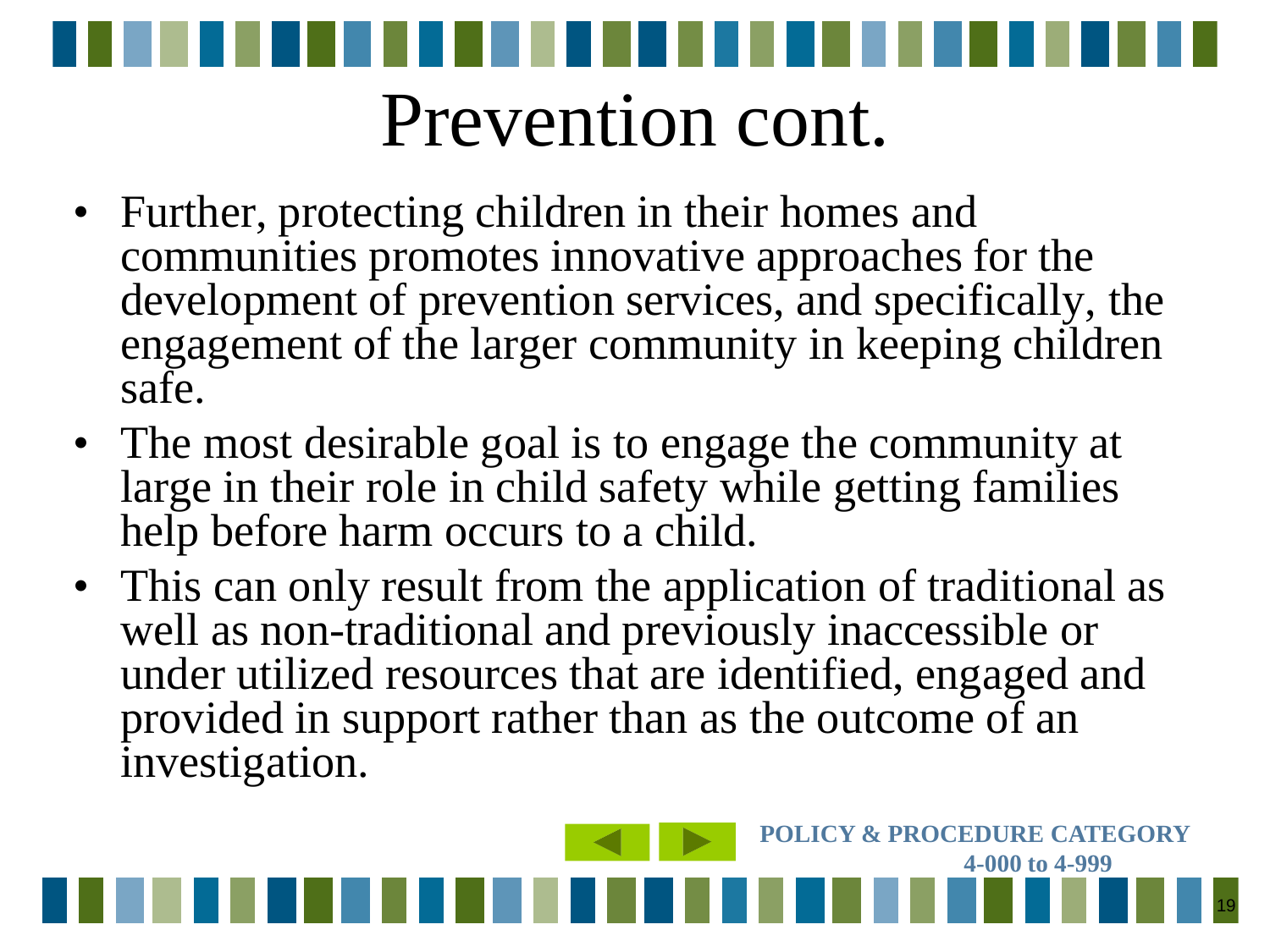

- Achieving this goal requires:
	- transformation of the service structure,
	- funding of prevention resources and
	- a reframing of the public's perceptions of child abuse/neglect.
- Primary to the success of community engagement is the understanding of who really shares responsibility for the safety and nurturing of all children.

20

**POLICY & PROCEDURE CATEGORY** 

**4-000 to 4-999**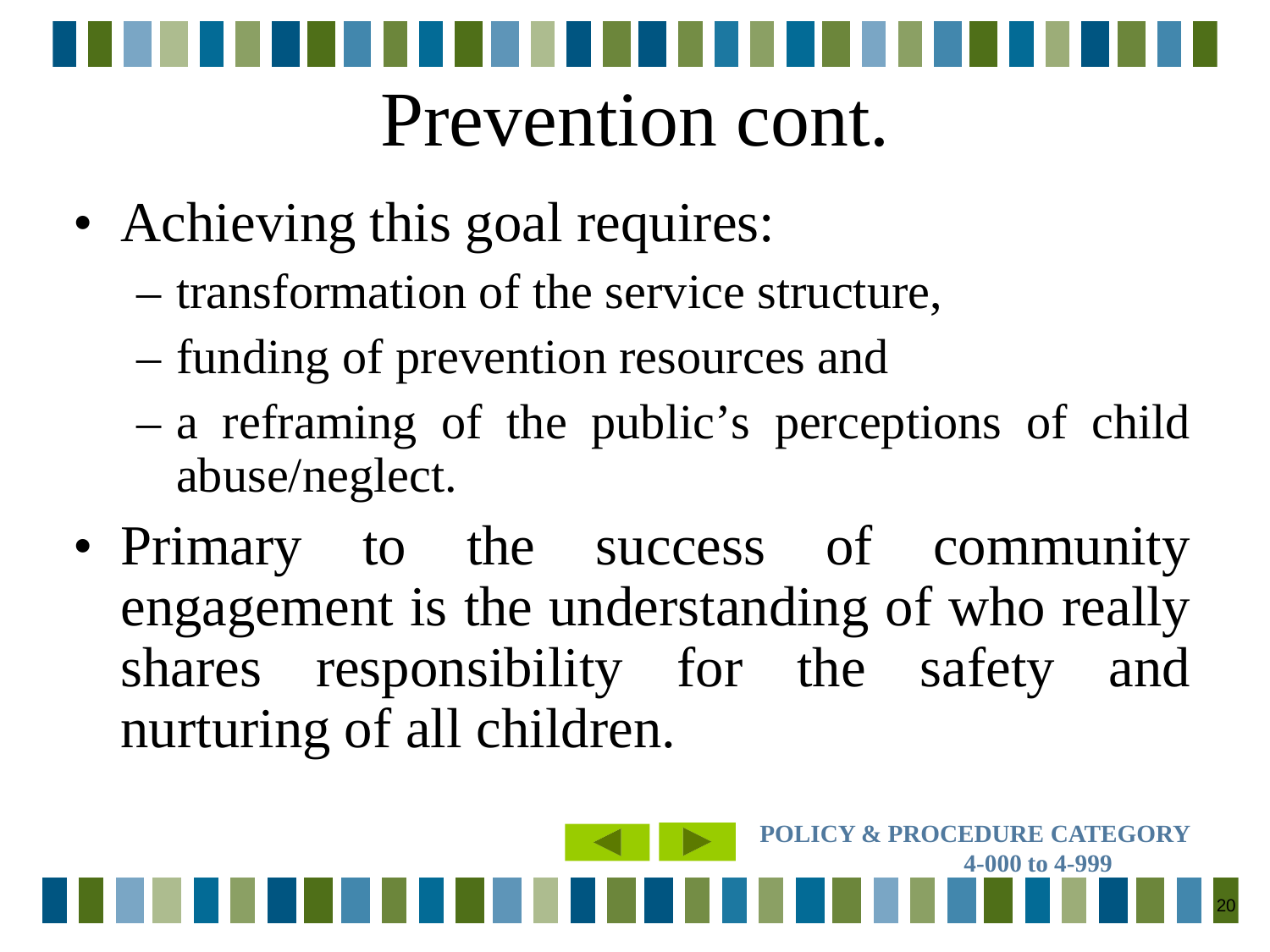

#### Prevention cont.

# *We all do*!

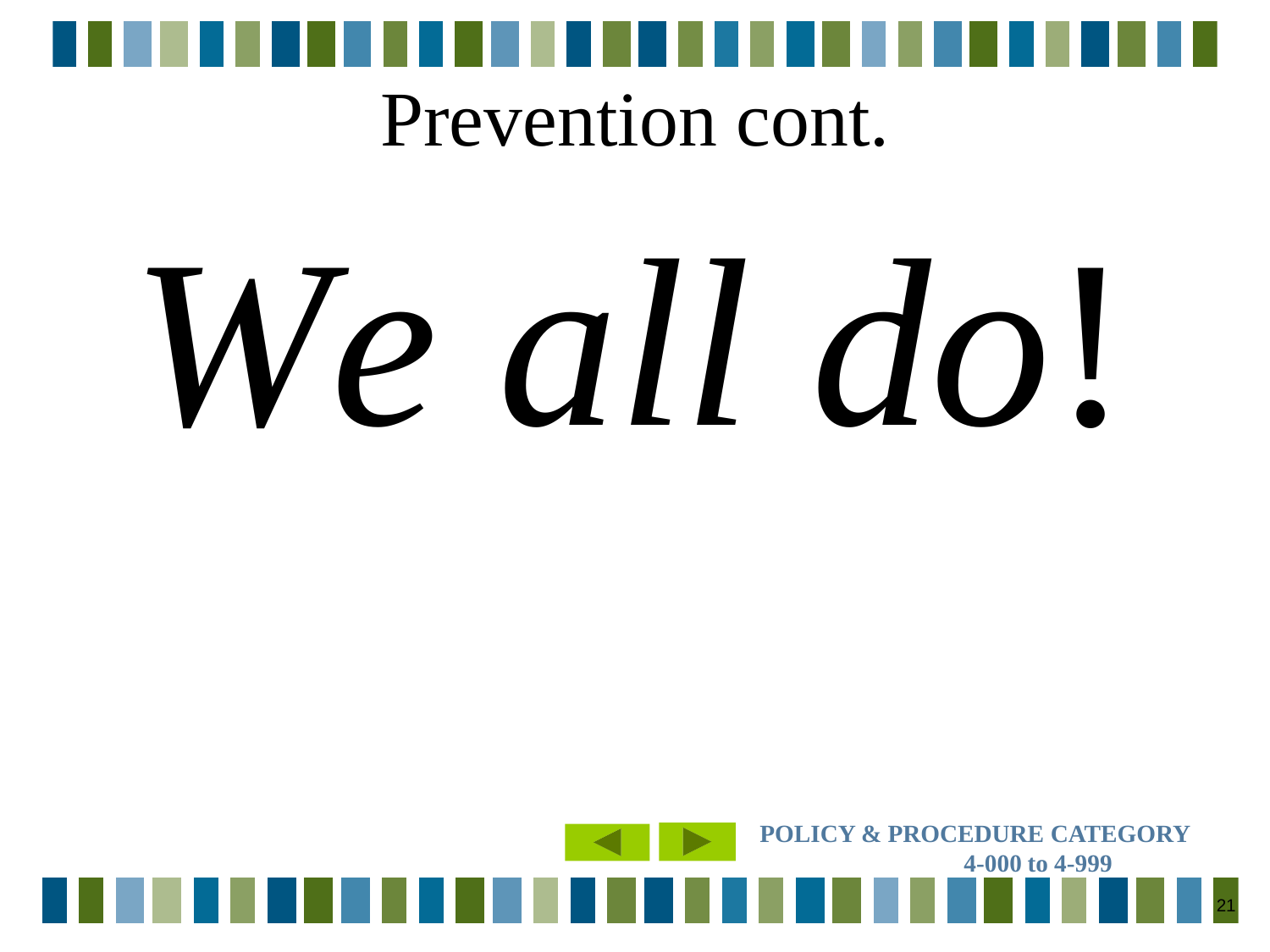

- The success of HFC's System of Care depends upon a sustained collaboration between:
	- multiple public sector agencies,
	- local businesses,
	- the school systems,
	- private agencies,
	- faith based organizations,
	- individual service providers,
	- community resources,
	- legal services,
	- the courts, and
	- the family.

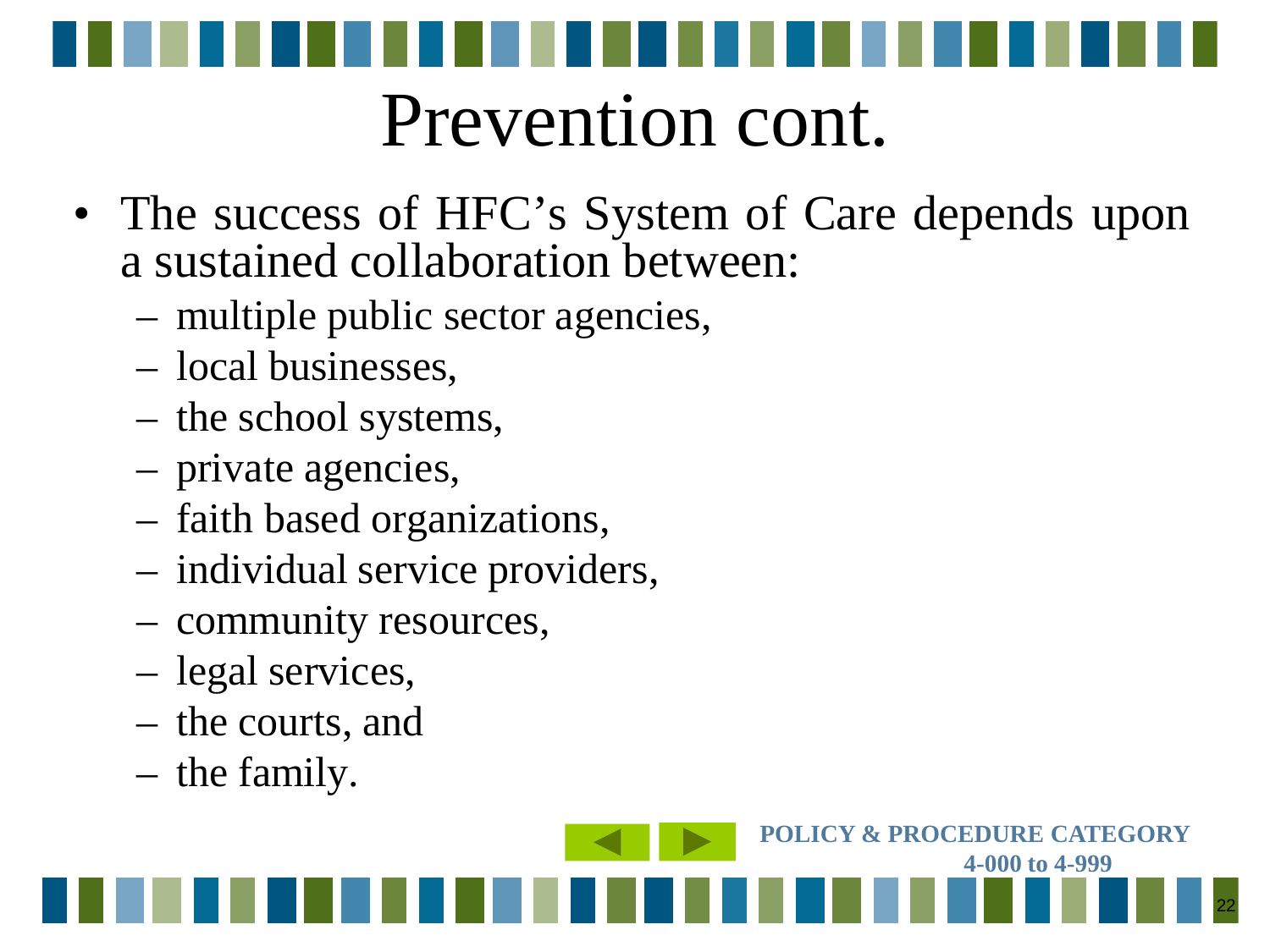

- HFC has identified and recruited agencies and individuals to expand provider capacity and will continue to work with community agencies working to prevent child abuse.
- Prevention remains a priority and HFC will continue to look at innovative ways to link resources and to expand existing prevention efforts.

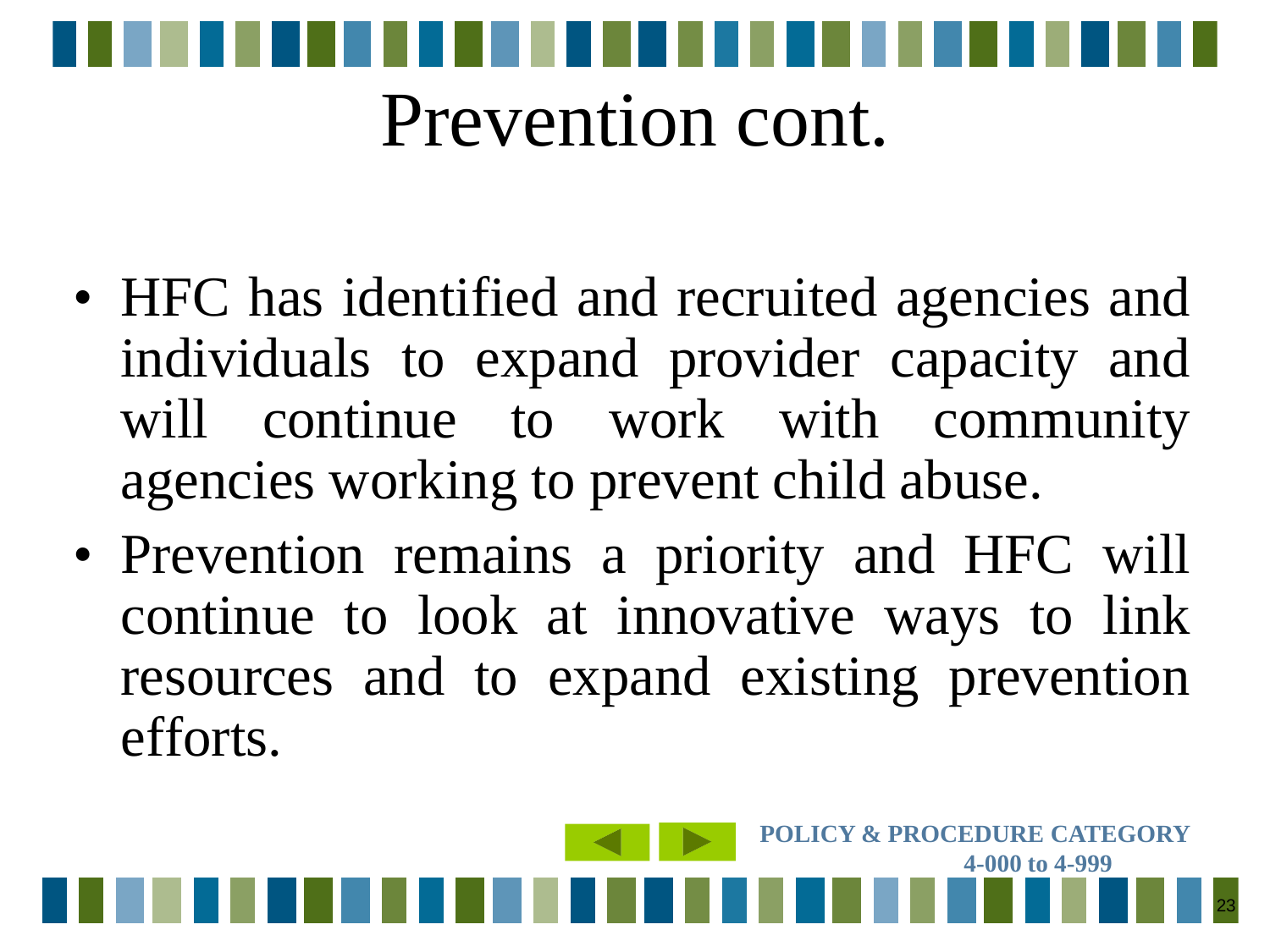

- The Prevention Continuum of the System of Care focuses on:
	- community engagement,
	- capacity building,
	- identification of cost effective services, and
	- providing opportunities for strength based development.

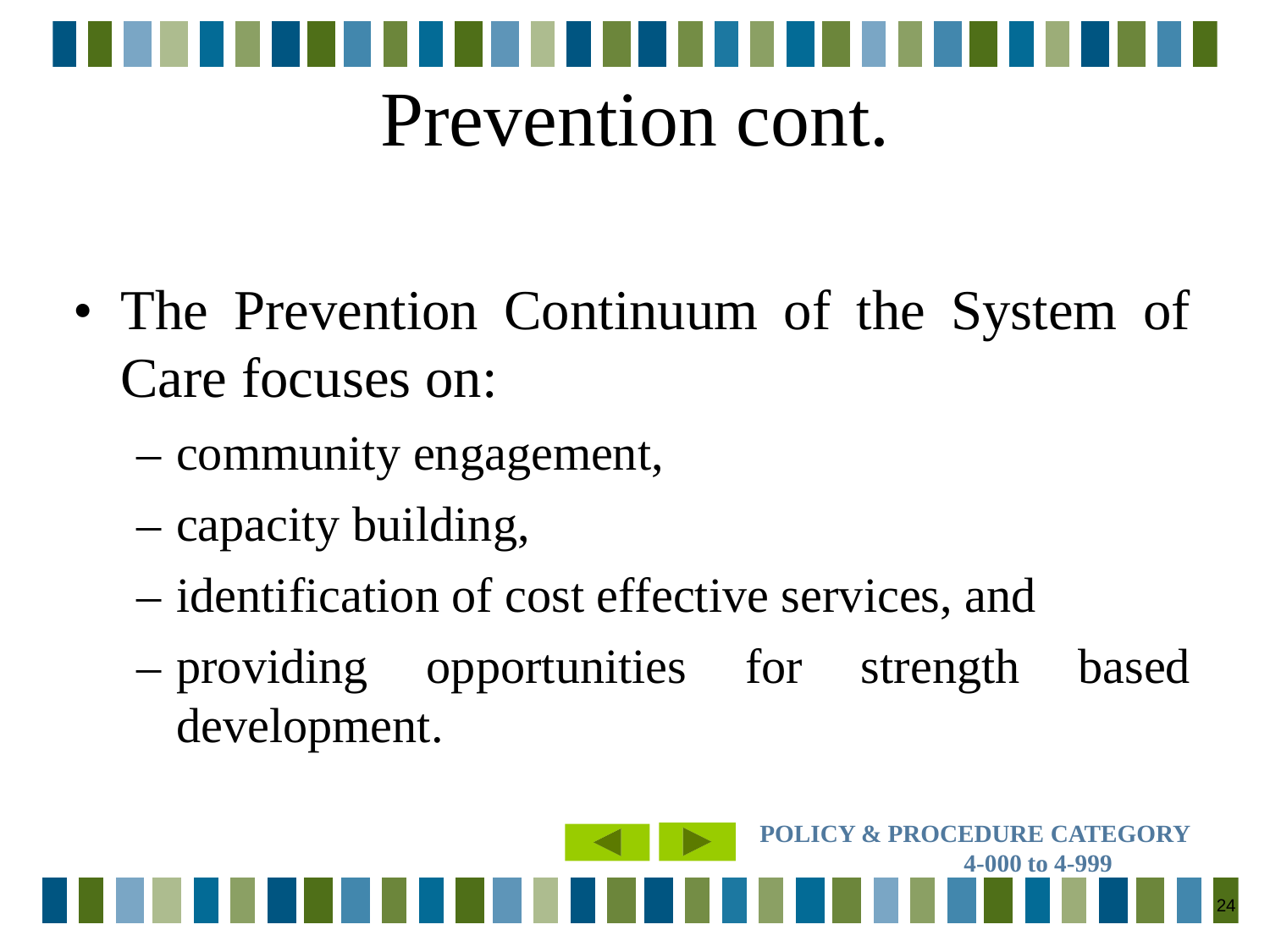

- HFC addresses three levels of prevention:
	- –Primary Prevention
	- –Secondary Prevention
	- –Tertiary Prevention

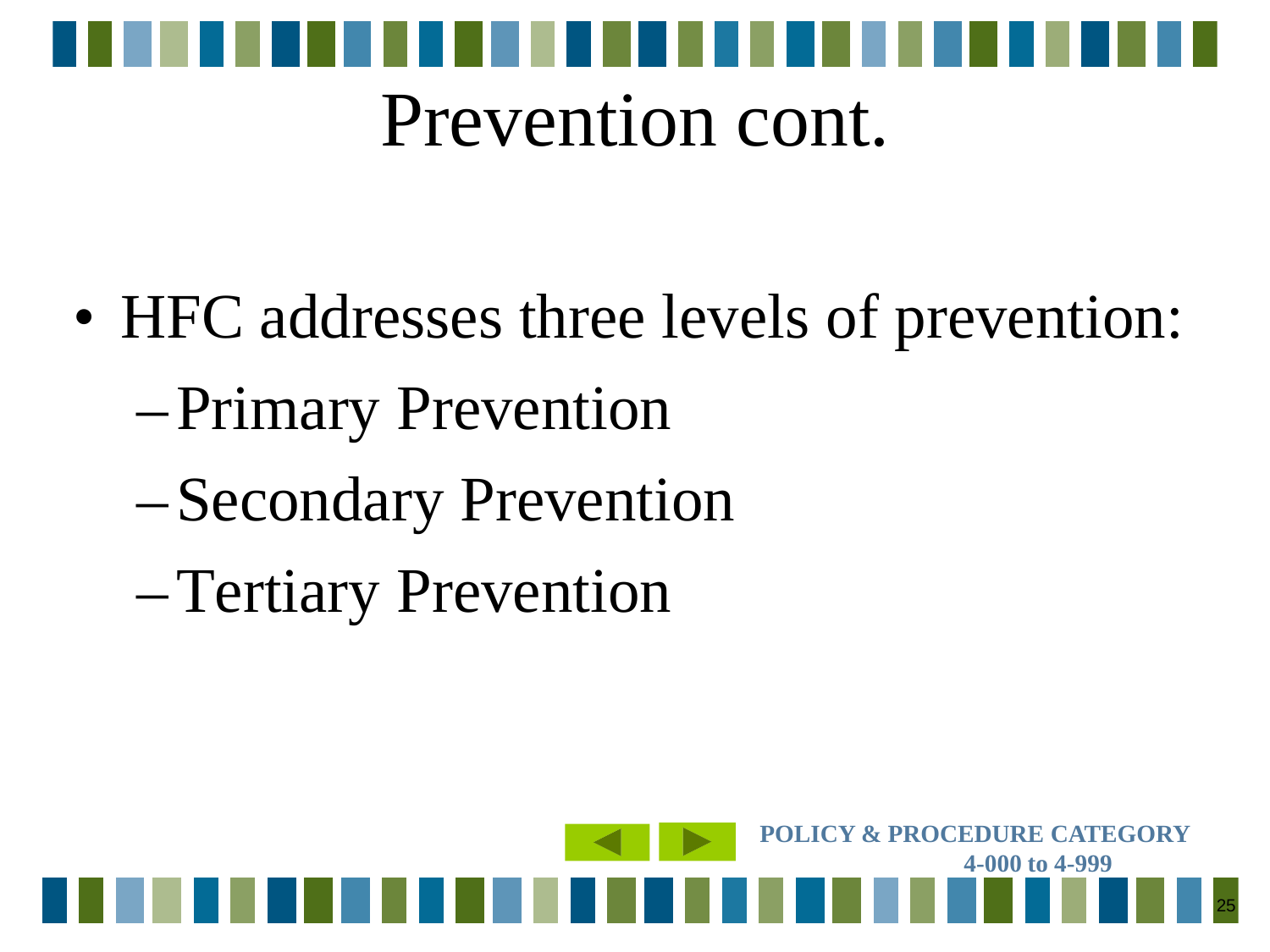

#### • **Primary Prevention:**

- One of the main thrusts of HFC's System of Care is the heavy emphasis on primary prevention.
- This array of prevention services will mitigate the need for many children and families to enter the publicly funded child welfare system.

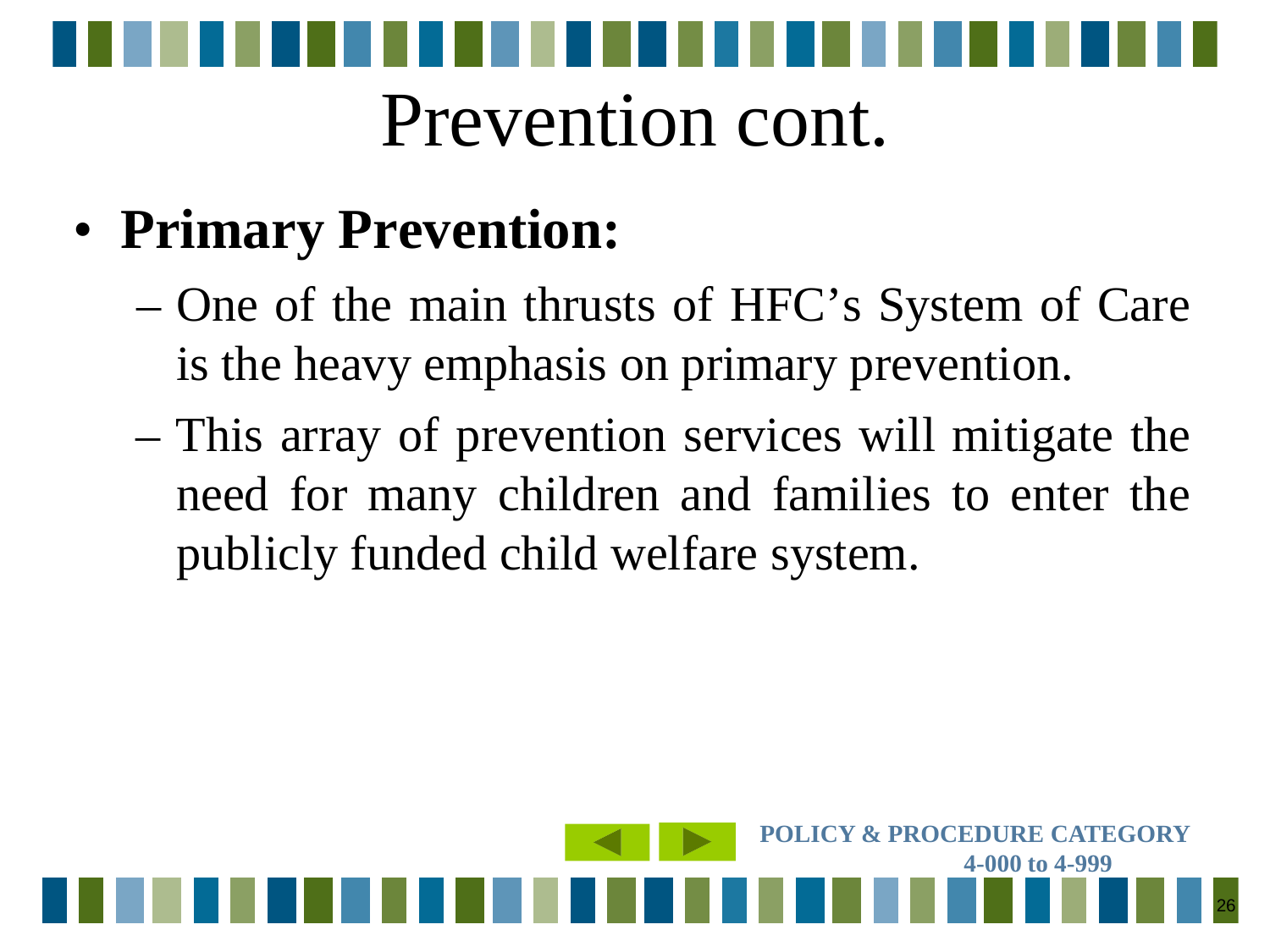

- In Circuit 10, HFC has incorporated Primary Prevention into the front end of the System of Care by providing all three (3) counties with:
	- community engagement opportunities,
	- offering prevention training opportunities,
	- facilitation of family team conferences, and

27

**POLICY & PROCEDURE CATEGORY** 

**4-000 to 4-999**

– access to the HFC website.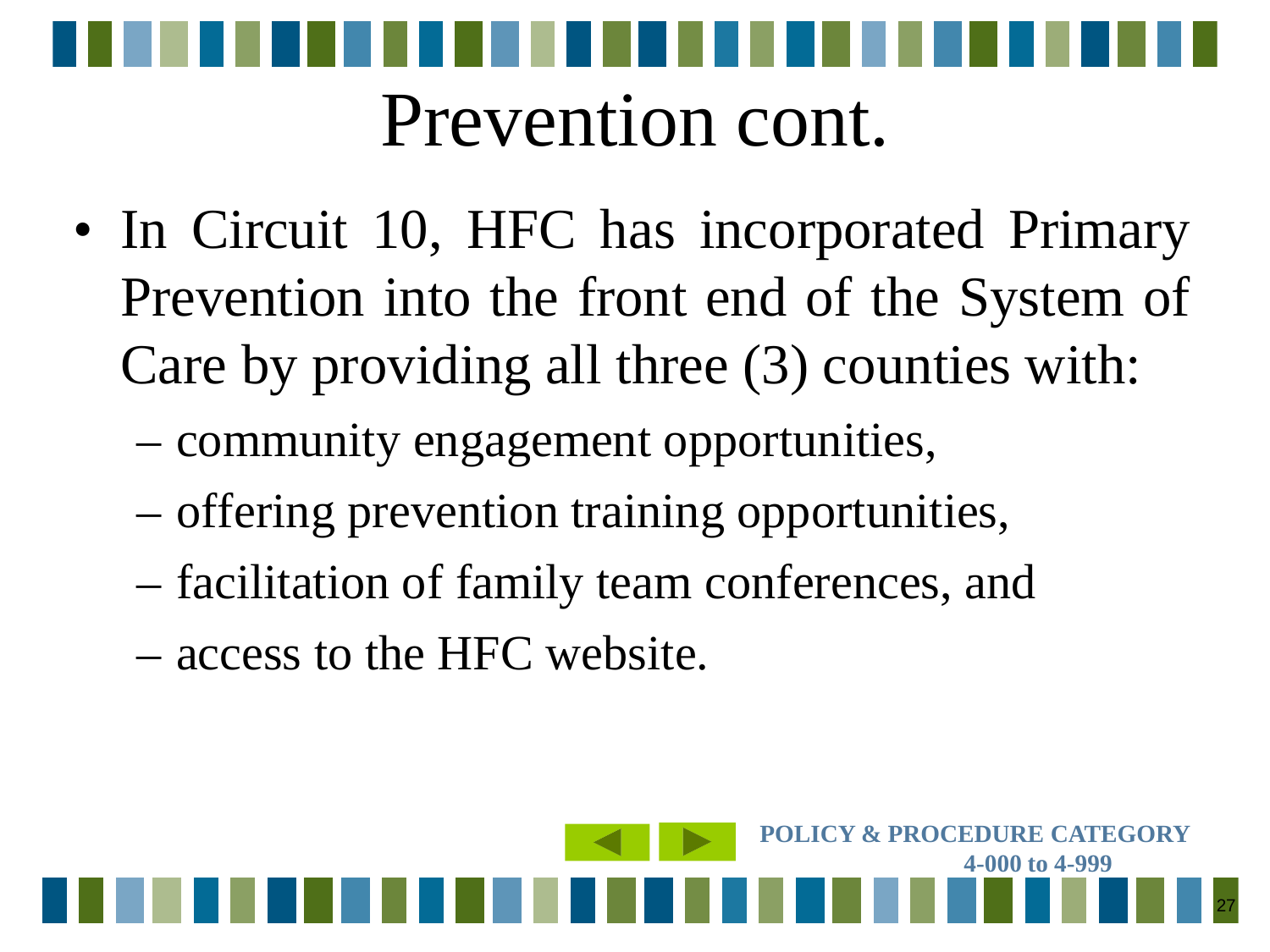

- HFC is providing Primary Prevention services to the general public through:
	- linking and maximizing resources to assist families,
	- training presentations,
	- involvement in community events, such as community parades and recruitment events, and
	- through building partnerships with local agencies, schools, and faith leaders.

28

**POLICY & PROCEDURE CATEGORY** 

**4-000 to 4-999**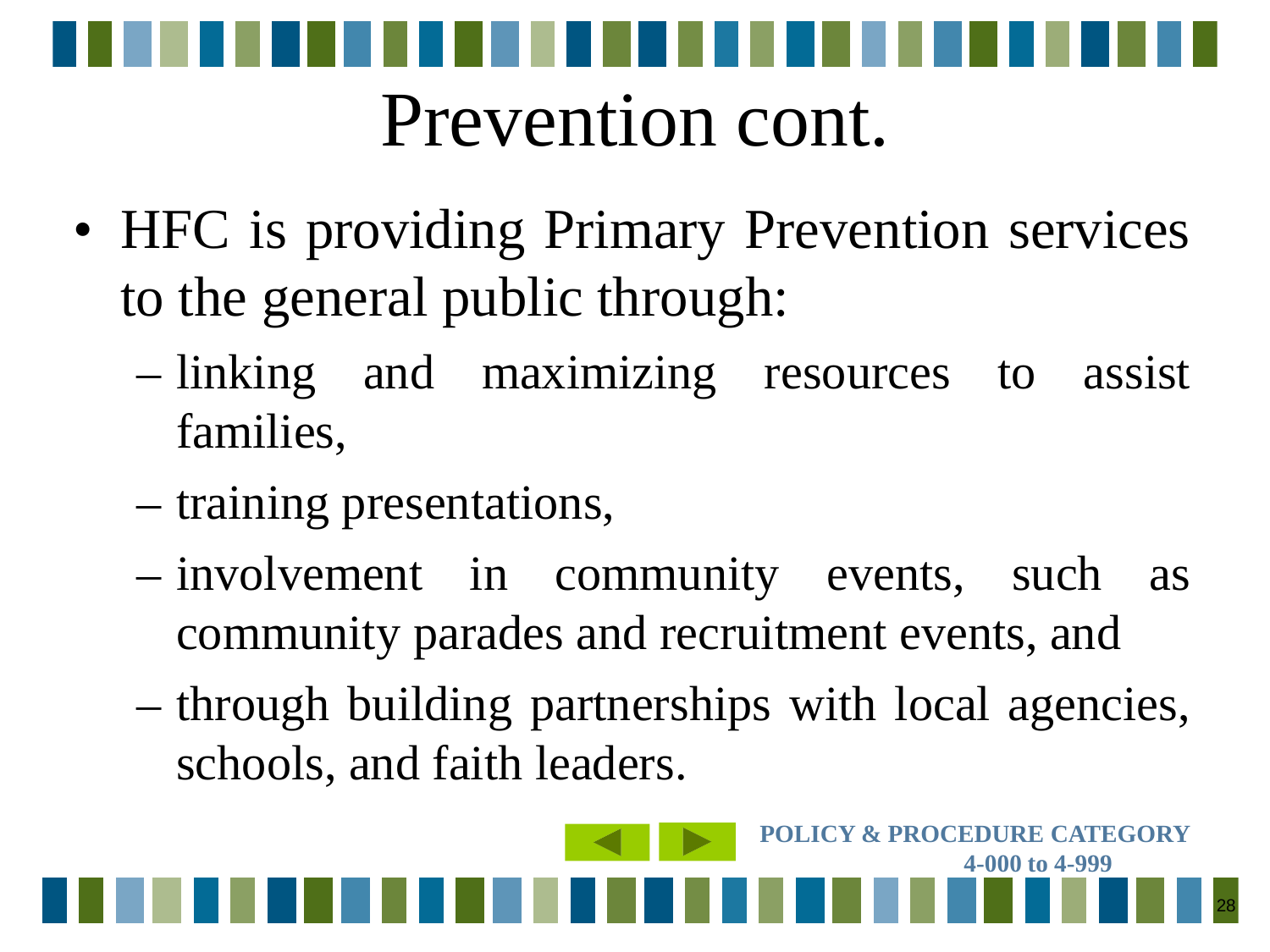

#### • **Secondary Prevention:**

- The secondary prevention level of the HFC System of Care has provided the opportunity for resource development and identification so that
	- Appropriate resources for each family needing continuing services can be provided and
	- wrap around services are put into place in a timely manner to move families towards reaching permanency with their children and supporting case plan goals.

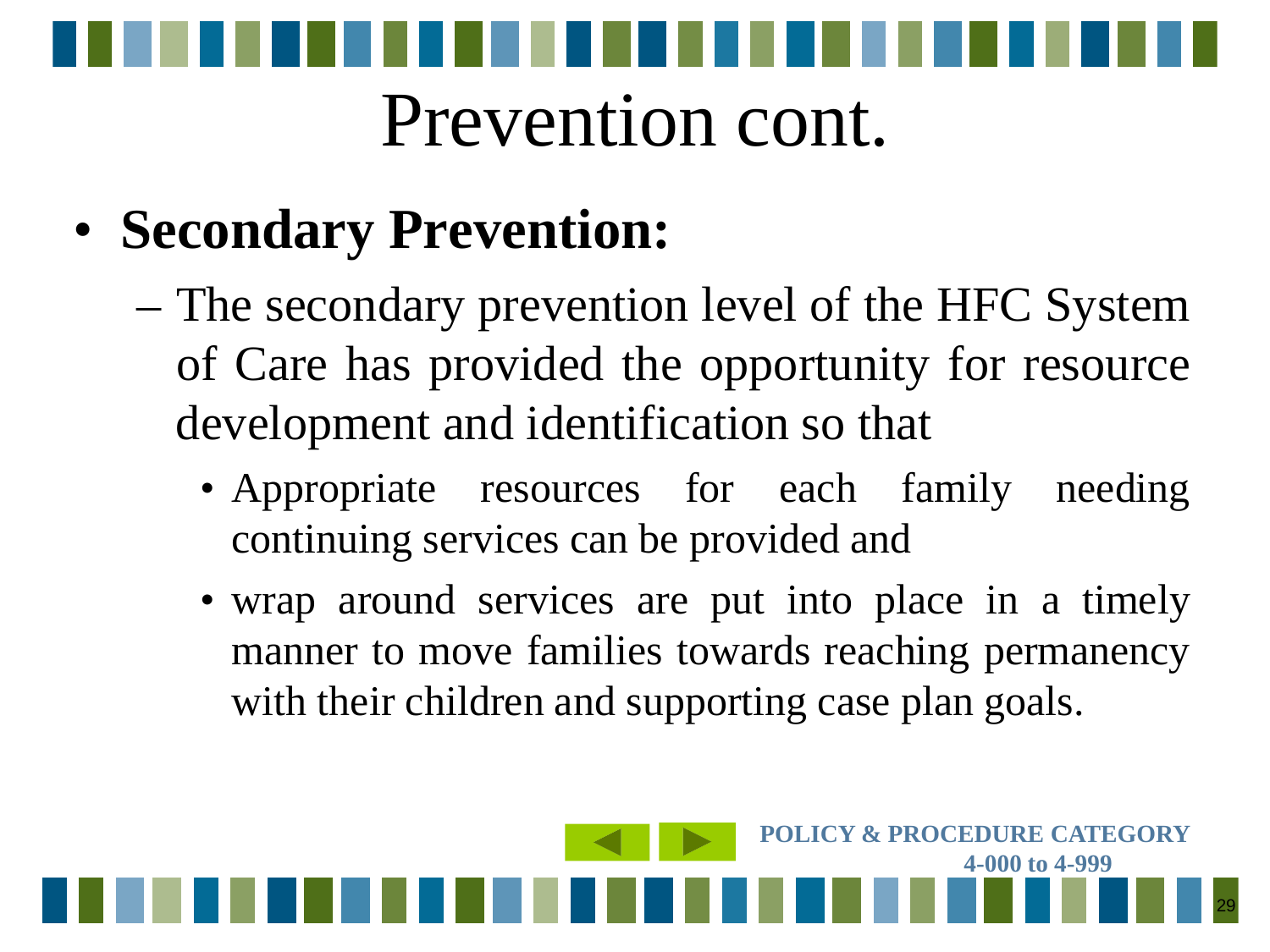

- **HFC is providing secondary prevention by assisting families after a call has been made to the Abuse hotline but was not accepted due to not meeting the threshold of suspected abuse or neglect.**
- **HFC triages these calls and offers assistance to families. Services range from providing literature to facilitating family team conferencing.**

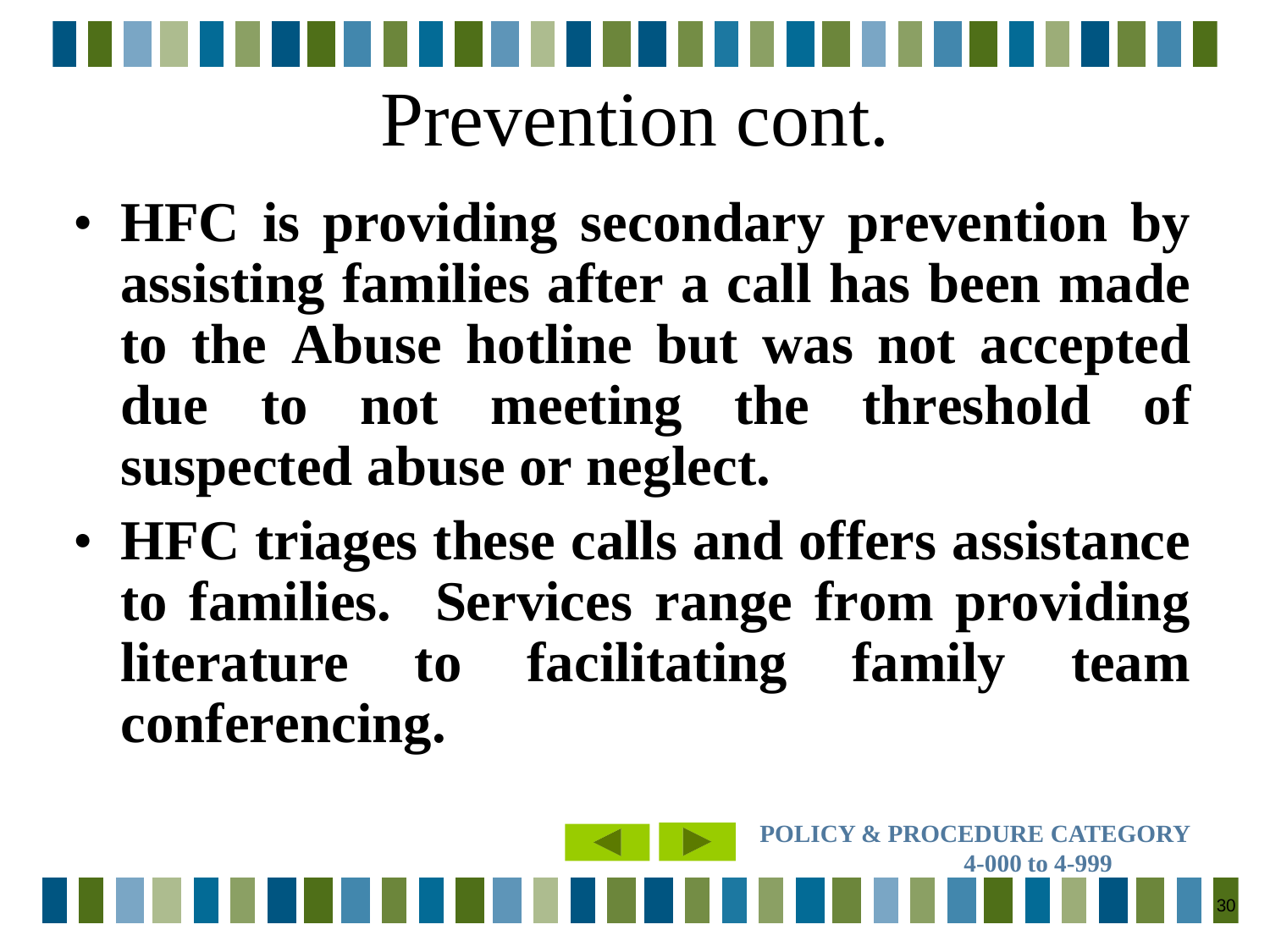

#### • **Tertiary Prevention:**

- Tertiary prevention focuses on reconnecting families with the community for aftercare, follow up and support once a family reaches permanency.
- The identification of community providers who can support families by allowing them the opportunity to ask for *help before harm* occurs to their child is key to prevent further abuse and to build a strong community who supports families.
- HFC recognizes the importance of continuing care and nurturing children and families after achieving a permanency goal.
- Continued support increases the likelihood that children remain safe and they will avoid re-entry to publicly funded services. **POLICY & PROCEDURE CATEGORY 4-000 to 4-999**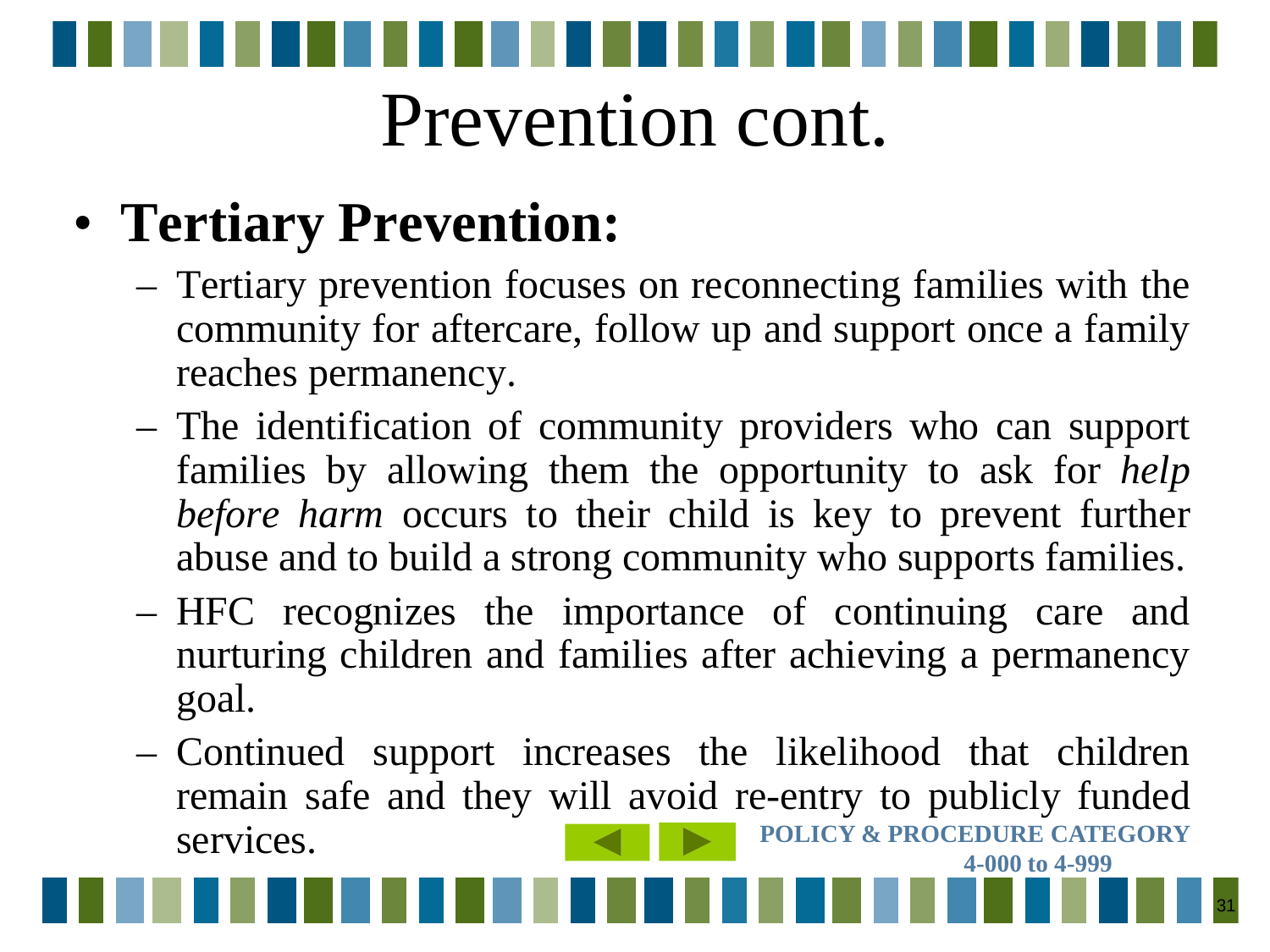

- HFC has strategically built in a unique process to incorporate secondary and tertiary prevention strategies into the work we are doing with families.
- Wrap around services, development of systems for opportunities for follow-up and providing families and case managers and investigators with choices of prevention services has had an immediate impact of keeping children safe.

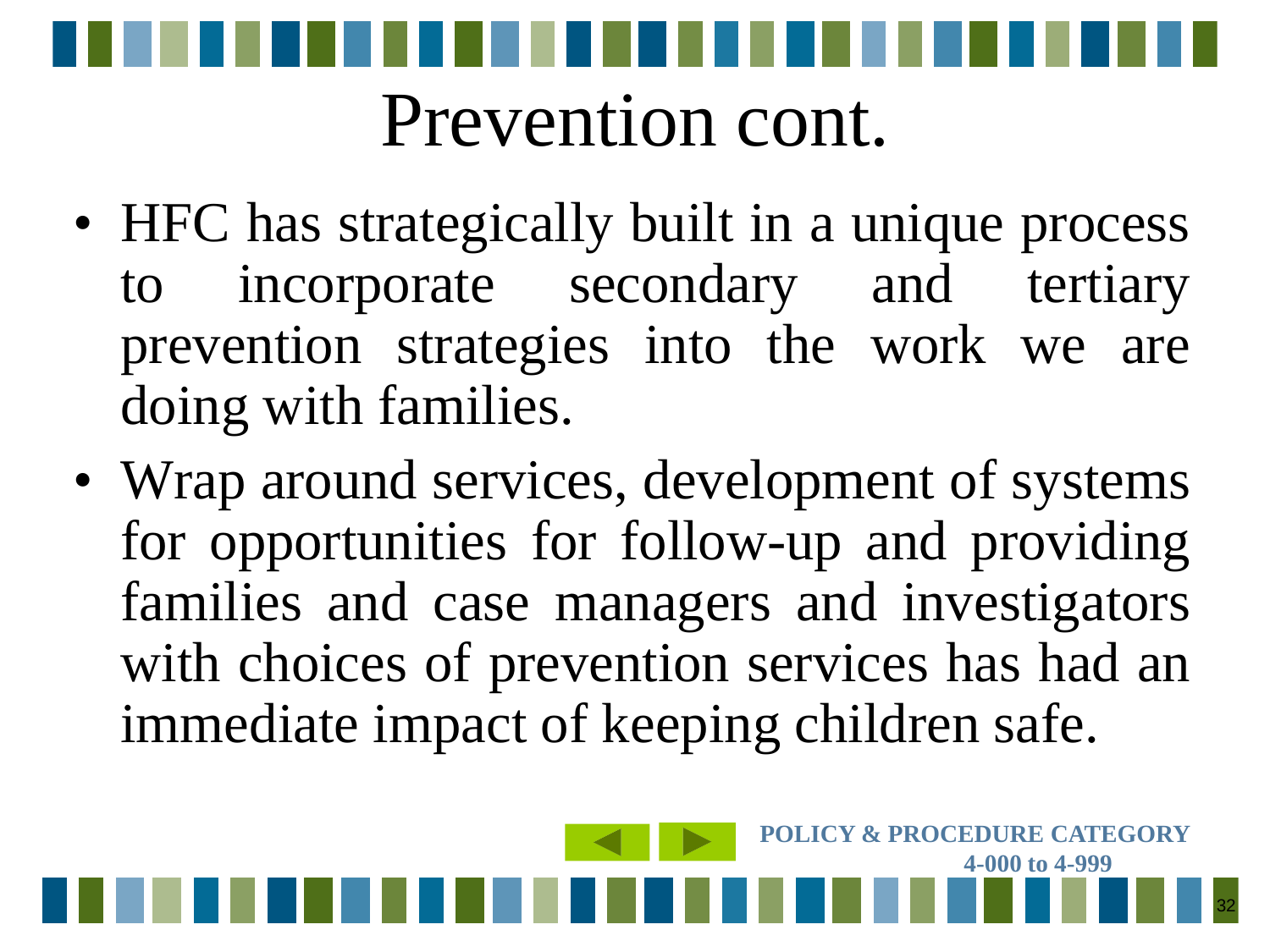

• Heartland for Children has built a prevention network with community partners where there is a shared vision and a strong commitment to work in collaboration on initiatives and programming to promote safe communities and build stronger families while making prevention a priority in each community of Circuit 10.

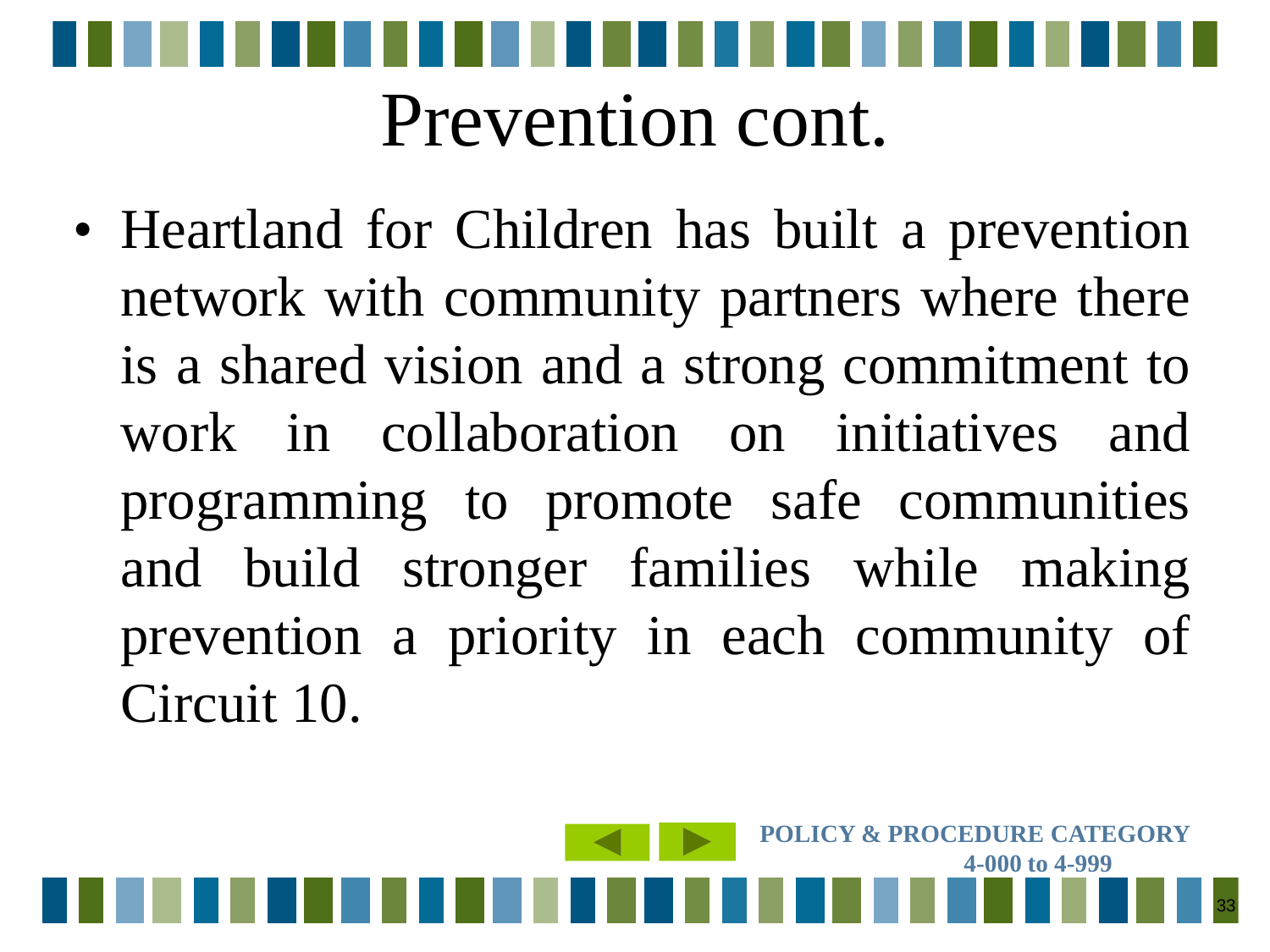# Prevention cont.

#### • **Key components include:**

- Child Abuse Local Planning Team
- Contracted Prevention Services
- GAP Program for Relative/Non-Relative Support
- April Events that promote National Child Abuse Awareness Campaigns
- Multi-Media Partnerships to promote Prevention Messages
- Participation and Sponsorship in Key Community events
- Development and Implementation of the 5 Year Prevention Plan
- Child Abuse Prevention Community Trainings
- Public Broadcast Television Shows
- School Partnerships
- Heart of Florida Community Alliance
- Children's Cabinet of the 10th Circuit
- HFC Website

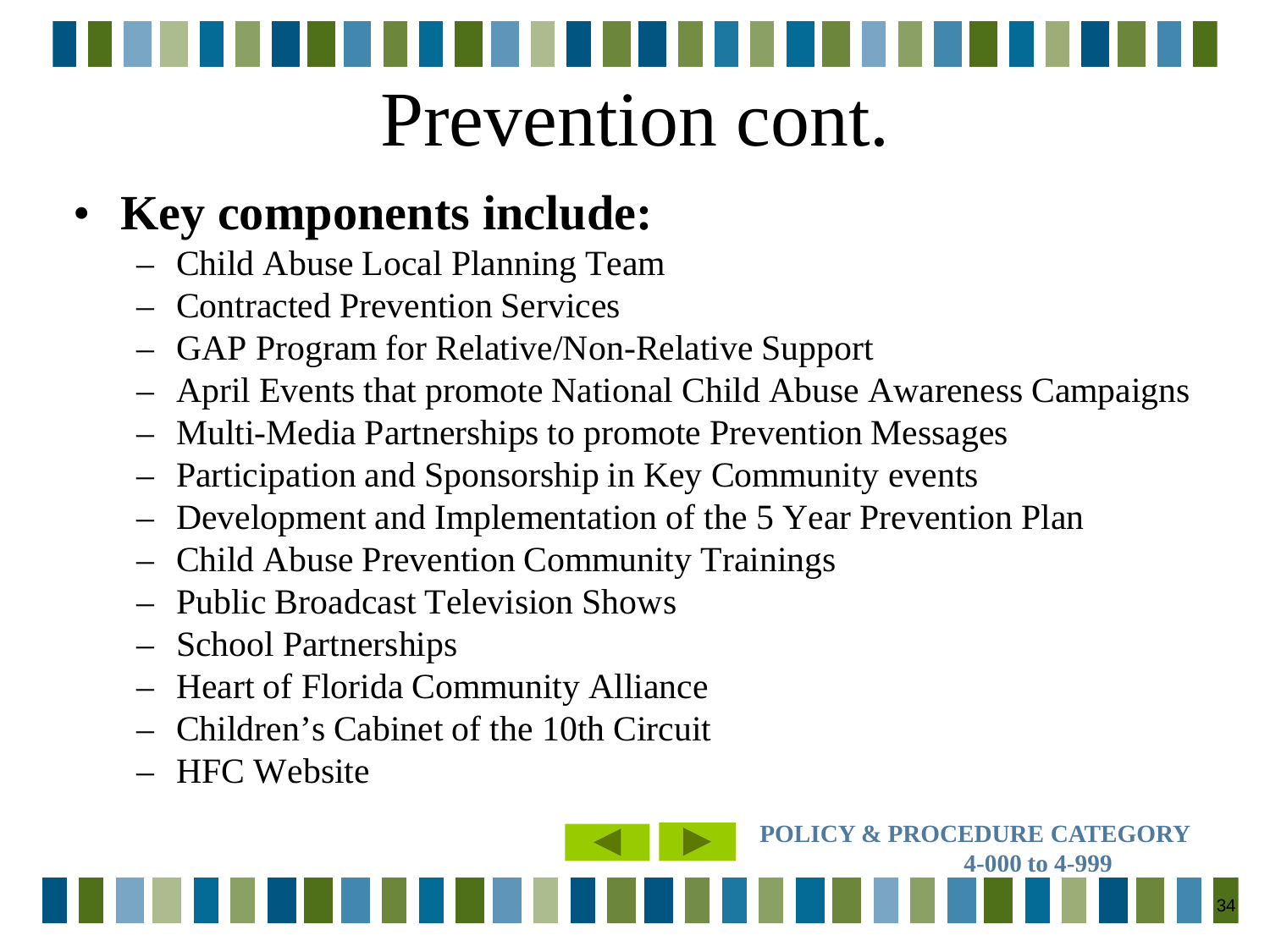# Increased Choices and Options

- HFC strives to offer an array of options and choices to meet the individual needs of children including, but not limited to the following:
	- **Family Centered Practice**:
		- HFC embraces the family centered practice philosophy to infuse these core values in the System of Care and to change practice to reflect the family centered approach.

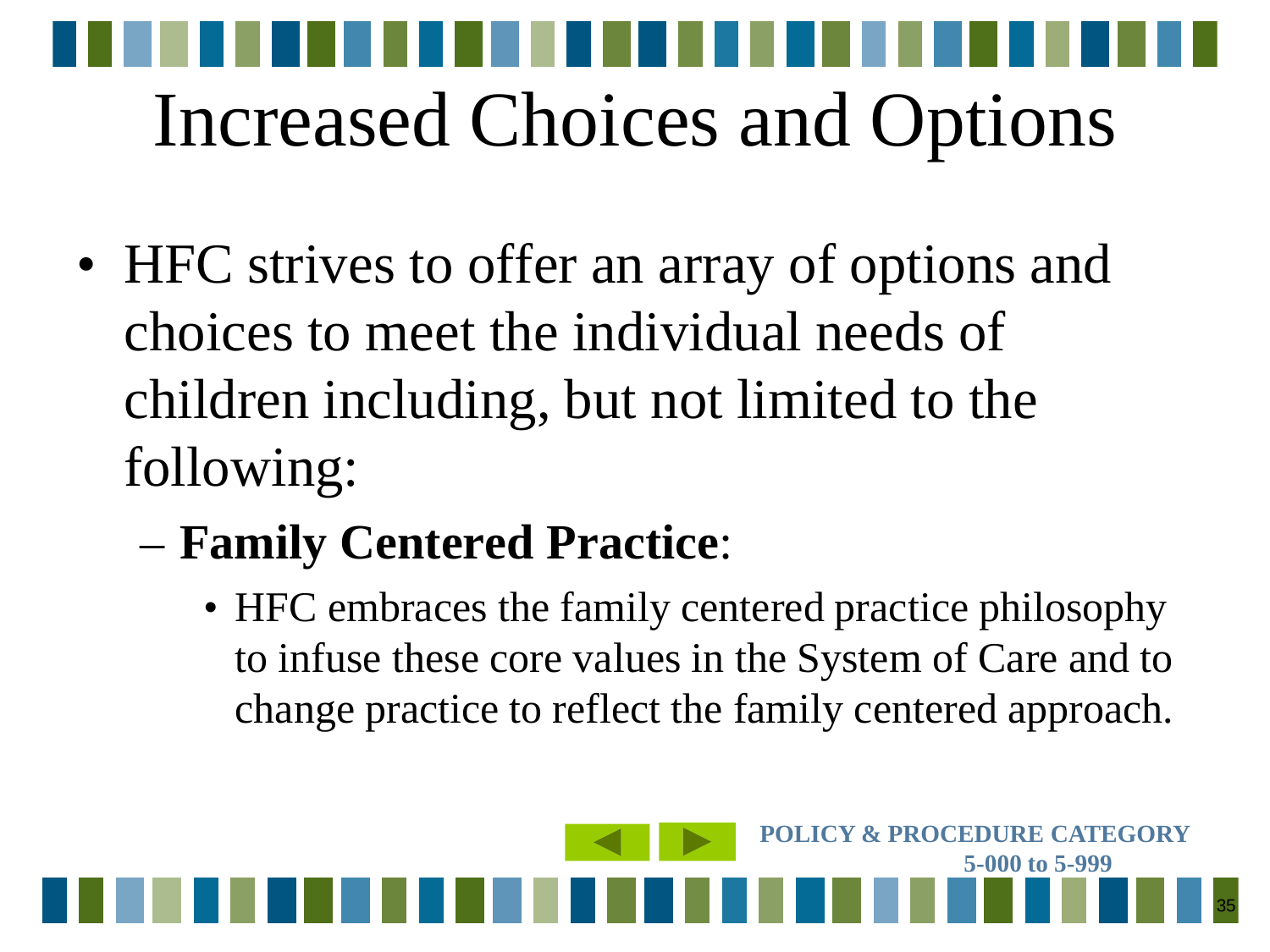# Increased Choices and Options cont.

- Below are the six core values of Family Centered Practice:
	- Children should, first and foremost, be protected from abuse and neglect
	- Children should live with their families. If that cannot be achieved through the supports and services, they should live near their home with family connections. In particular, sibling relationships should be maintained.
	- A child's home should be safe, stable and permanent.
	- A child should achieve success in school and their medical, emotional, behavioral, developmental and educational needs should be met.
	- There is an intrinsic value and human worth in every child and family.
	- Families and individual members are most likely to resolve issues of concern by building on their strengths.

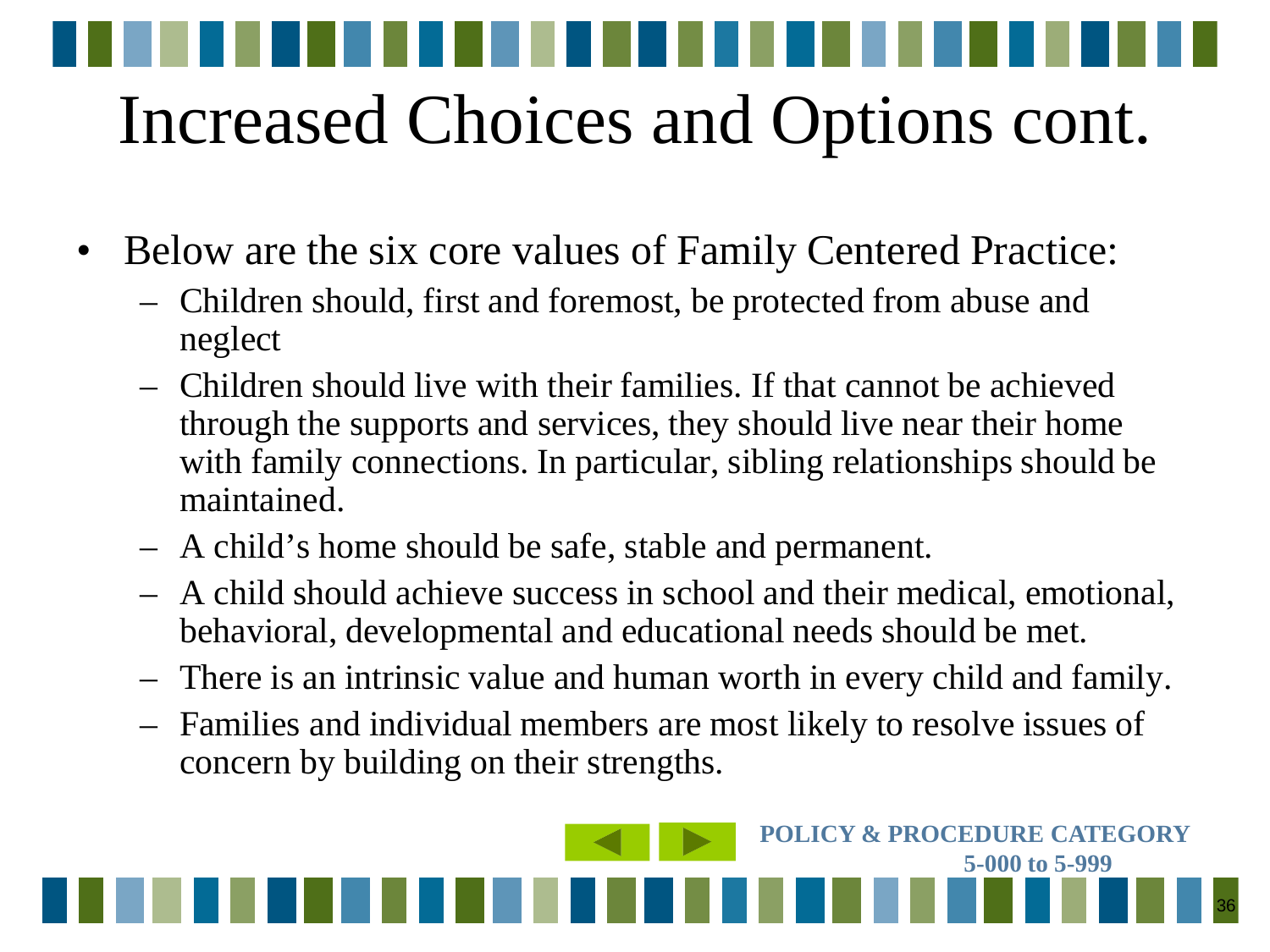#### • **Foster Care Recruitment:**

- One strategy is to develop a comprehensive foster care recruitment and re-licensing program.
- HFC has the responsibility for Recruitment, Retention and Licensing of Circuit 10 Traditional and Therapeutic Foster Homes.
- Building a strong Foster Care System is vital to our System of Care.
- Recruitment of families who match the diverse backgrounds of the children and teenagers is a high priority, as well as, recruiting families across the Circuit from all areas, so children and teenagers can remain in their familiar neighborhoods and schools, which in turn promotes placement stability.
- Ensuring that interested potential foster parents are navigating through the licensing process in a timely manner is another priority, as well as offering quality foster parent training opportunities.

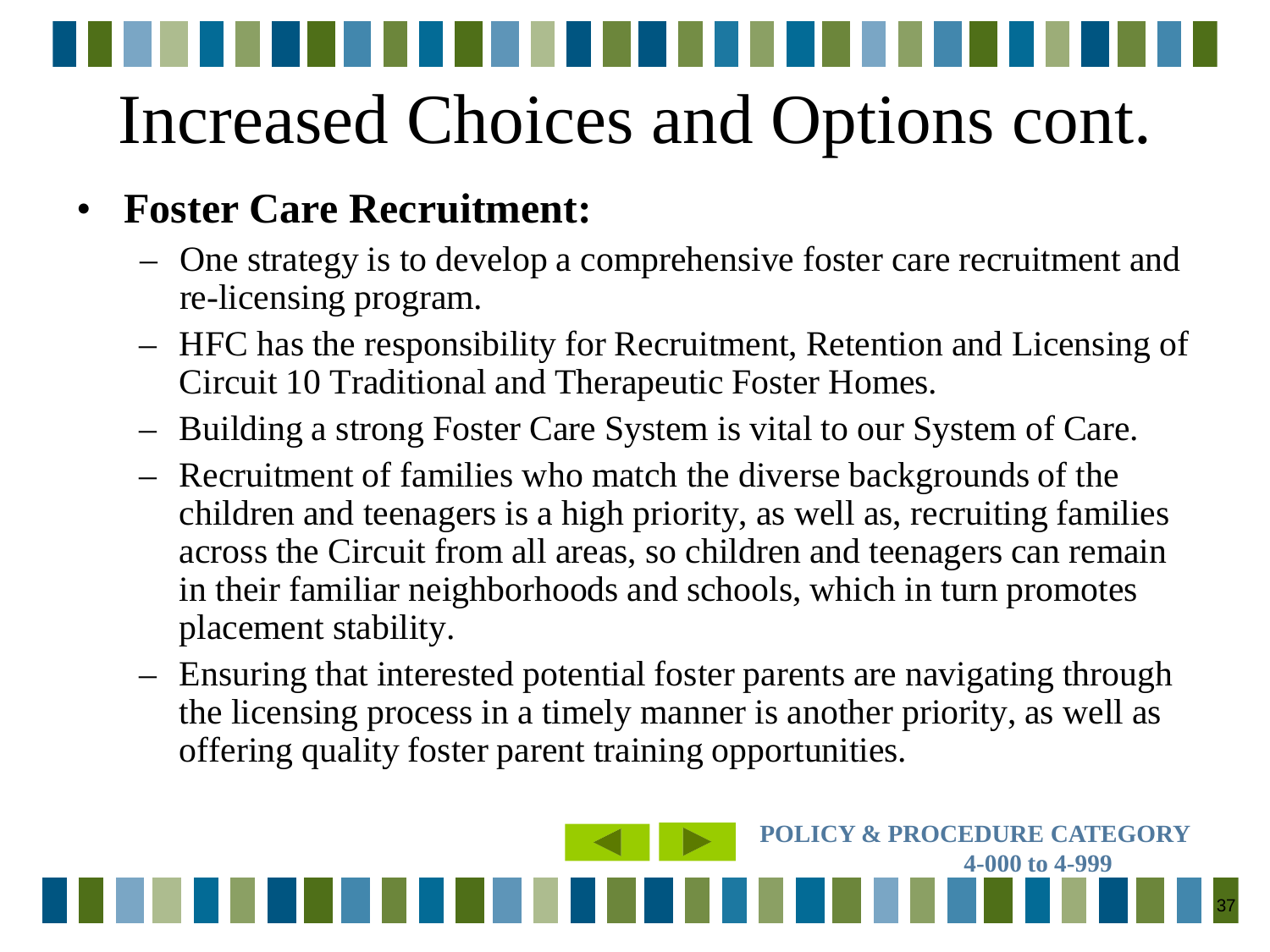- **Relative and Non-relative Caregivers:**
	- − HFC developed a community-based, voluntary resource/training program designed to assist relative and non-relative caregivers in their commitment to help caregivers navigate and access services during the initial placement in out-of-home care.
	- − Services begin when the Child Protective Investigator and/or Case Manager places <sup>a</sup> child in <sup>a</sup> relative or non- relative setting.
	- − Once a placement is made, the relative/non-relative caregiver is provided information on how to contact the program for benefits and support orientation.

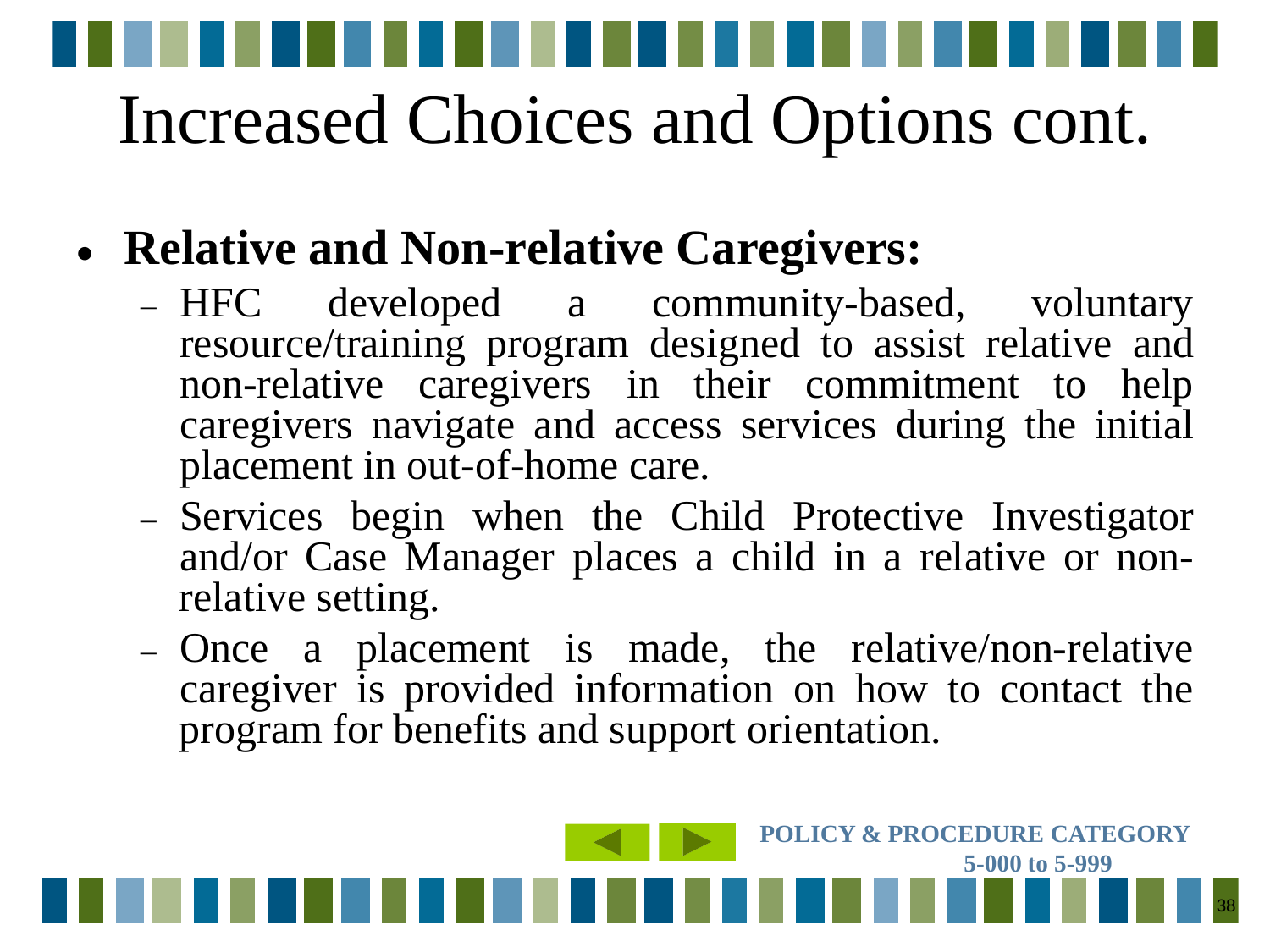- **Relative and Non-relative Caregivers cont.:**
	- The orientation provides information, guidance, and emotional support directly to families.
	- HFC is seeking to reduce the incidence of failed relative and non-relative placements by enhancing educational and emotional support which helps to promote a positive, stable and nurturing environment for the child during the initial placement.
	- In Circuit 10, this program is called the "GAP" program.

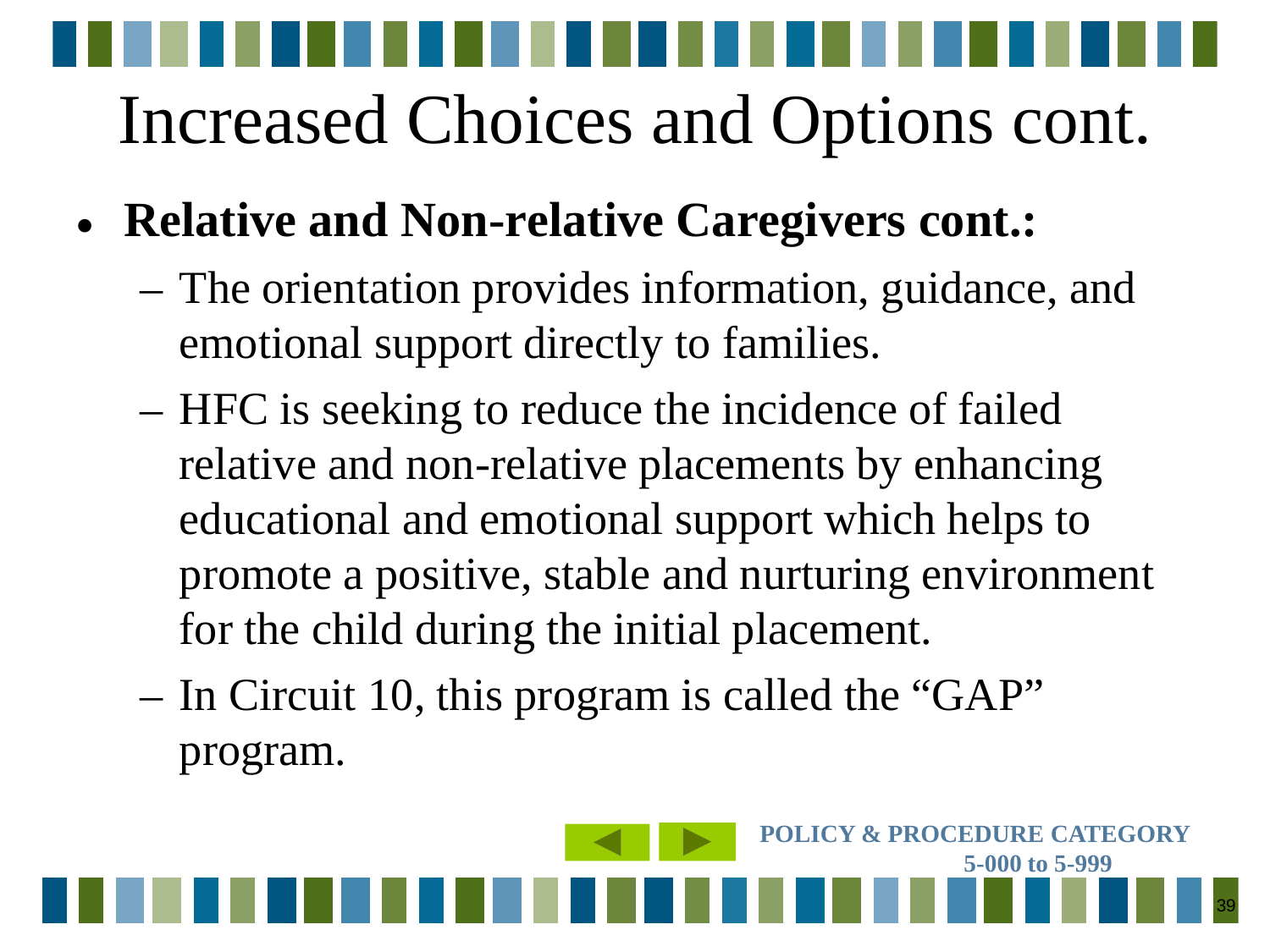#### • **Education Liaison:**

- It is the Director of Education and Community Relations' responsibility to work closely with appropriate representatives from area schools for the accomplishment of the following objectives:
	- Increase awareness and improve reporting practices about abuse/neglect policies/procedures and statutes related to mandated professional reporting for all school personnel,
	- Provide information and training for teachers, guidance counselors, nurses, social workers, PTOs and other school affiliated groups through appropriate curriculums that enhance safety and support for children and families,
	- Serve as a contact point between school personnel and HFC to facilitate communication,
	- Tracking of school age children in the school system and assistance with conflict resolution processes involving foster care children, school personnel and case management staff around child protection issues.

40

**POLICY & PROCEDURE CATEGORY** 

**4-000 to 4-999**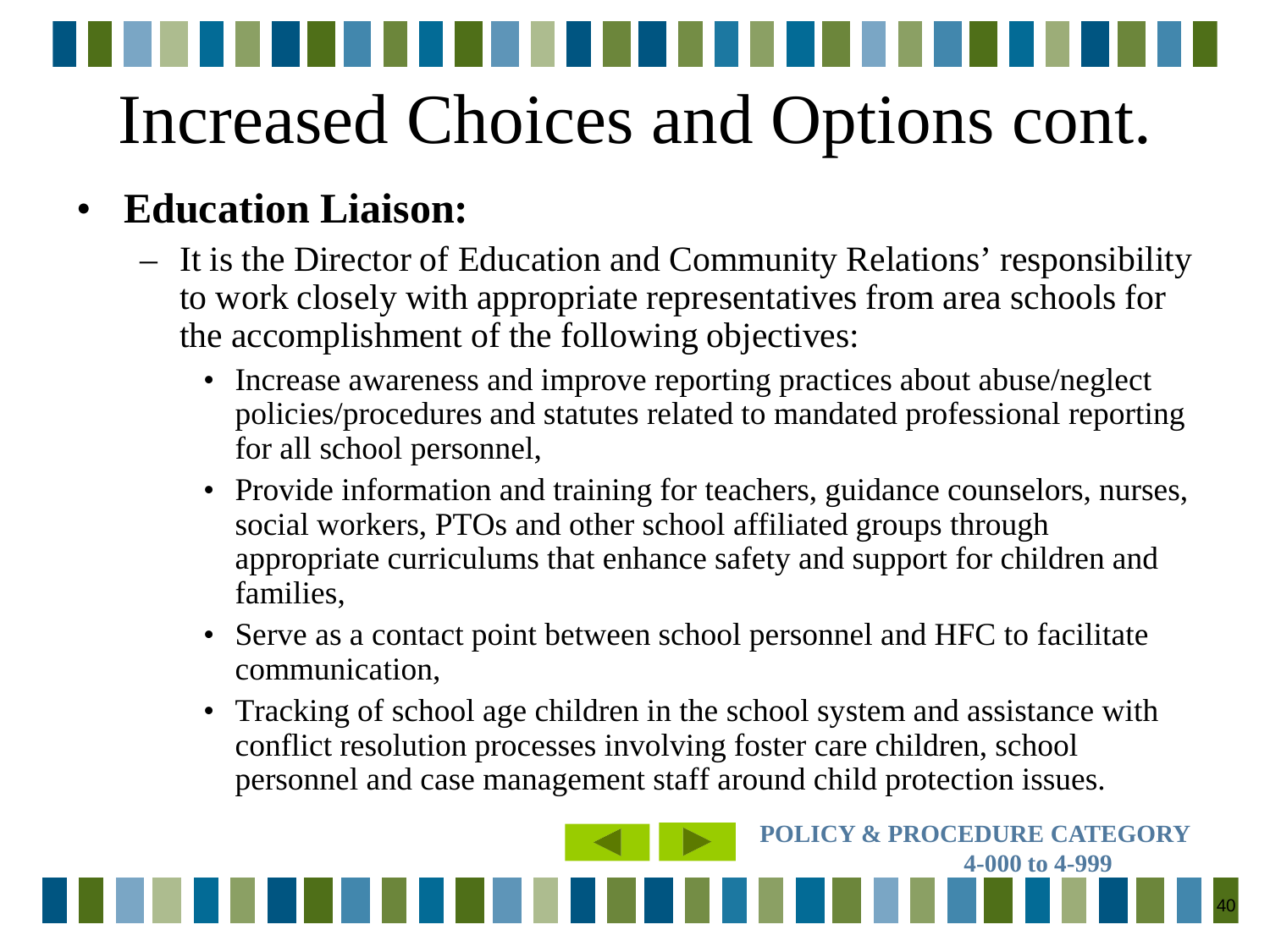- **Centralized Placement Program:** 
	- Serves as the single point of entry with access available 24 hours a day, 365 days per year.
	- The HFC Centralized Placement Program works in collaboration with the Child Protective Investigator (CPI) to ensure all available resources are known to the CPI prior to placement of a child in a licensed setting.

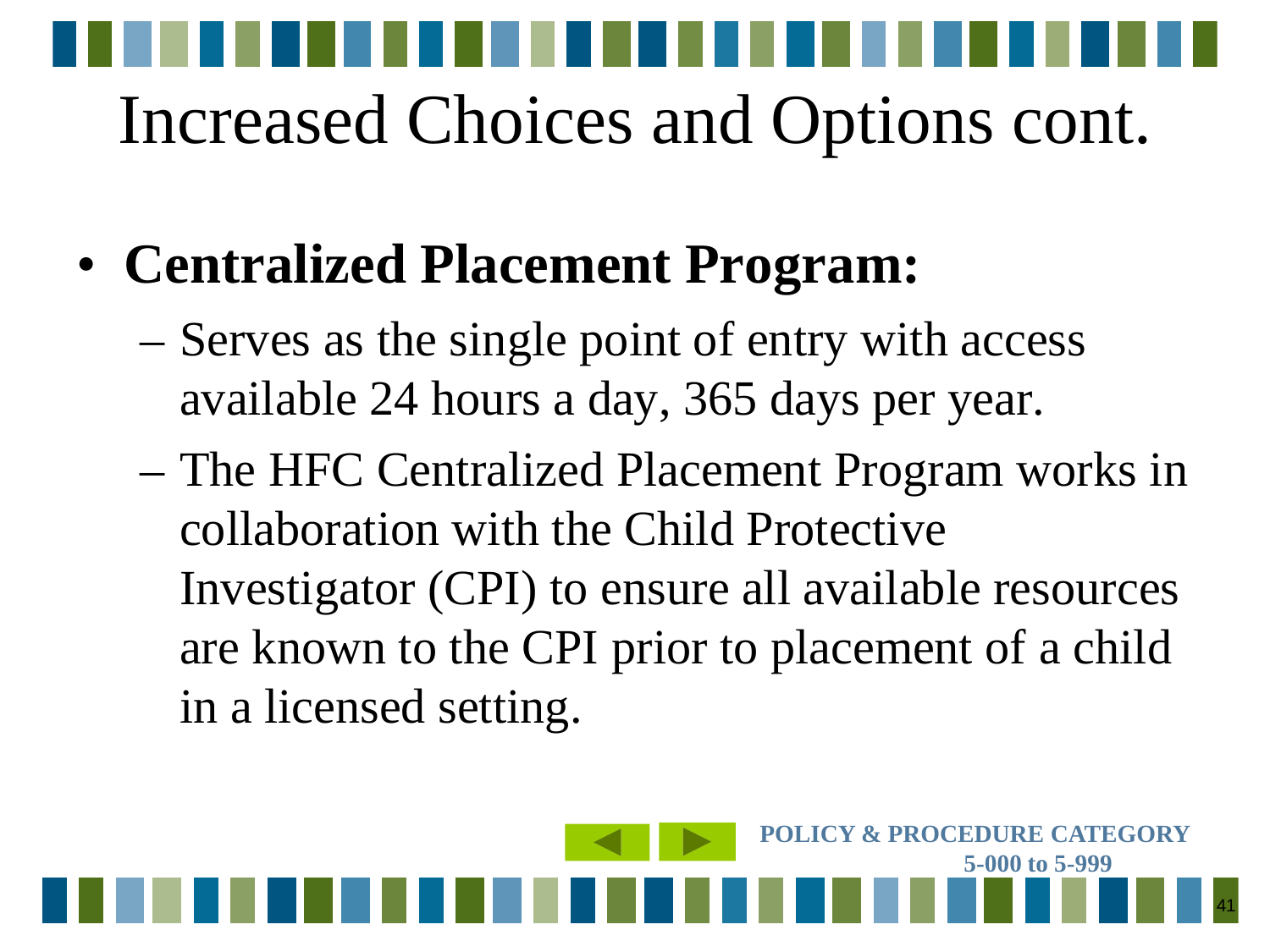#### • **Centralized Placement Program cont.:**

- Although the initial placement decision rests solely with the Child Protective Investigator, Centralized placement staff triage the case for appropriate placement:
	- looking first at the possibility of placement with a relative/non-relative or a family friend,
	- then the possibility of placement in a licensed family setting, and
	- finally looking at placement in a therapeutic venue or group care setting.
- The Placement staff will review the available pool of homes to ensure a child is matched appropriately based on the information provided. The Placement staff will secure the actual placement and take the lead in making referrals to out-of-home support services to include the Behavioral Analyst Program as determined necessary and appropriate.

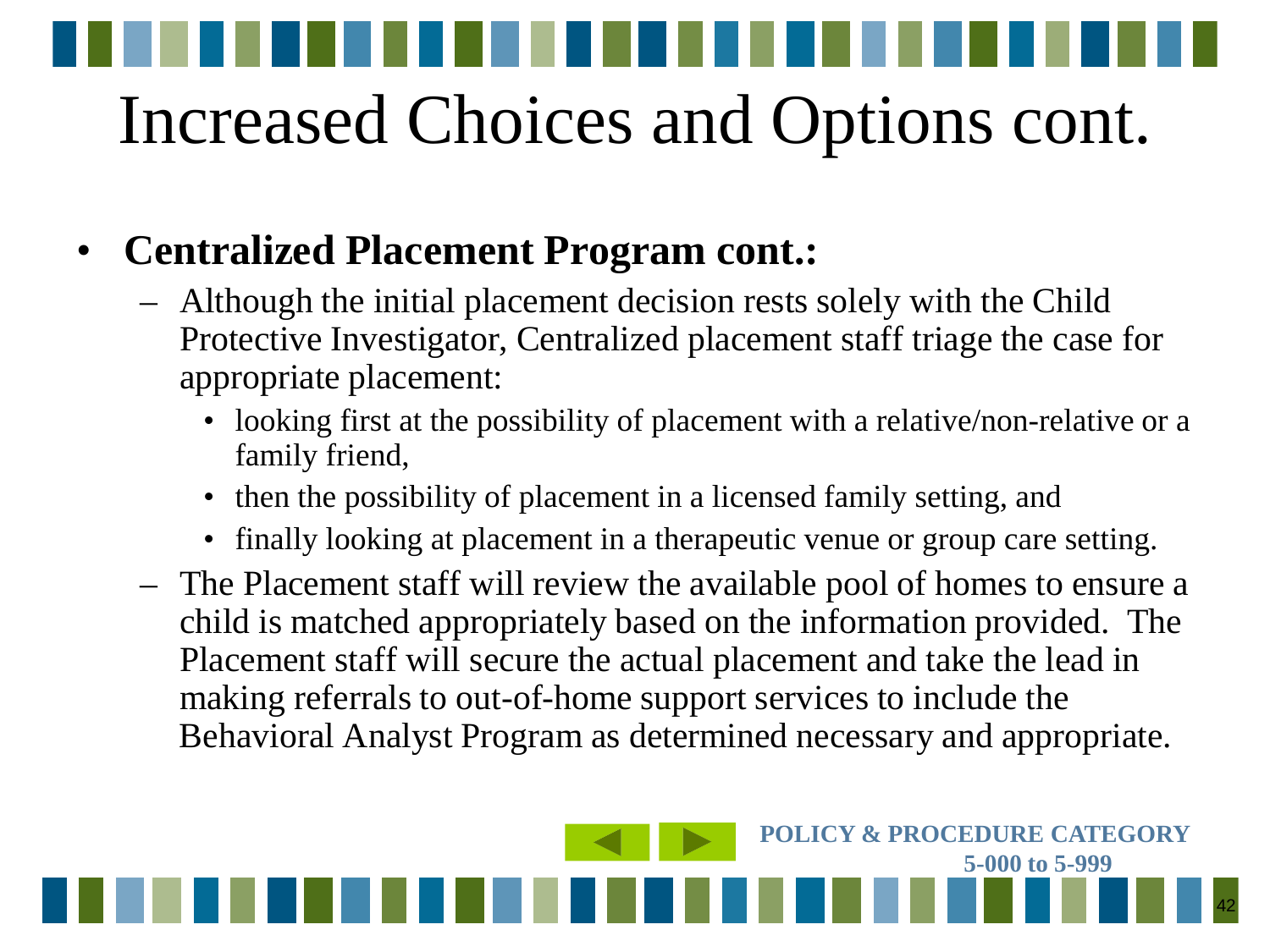- **Interstate Compact on the Placement of Children (ICPC):** 
	- If a child is in need of a permanent home outside of the State of Florida, HFC's ICPC/OTI Specialist facilitates this activity.

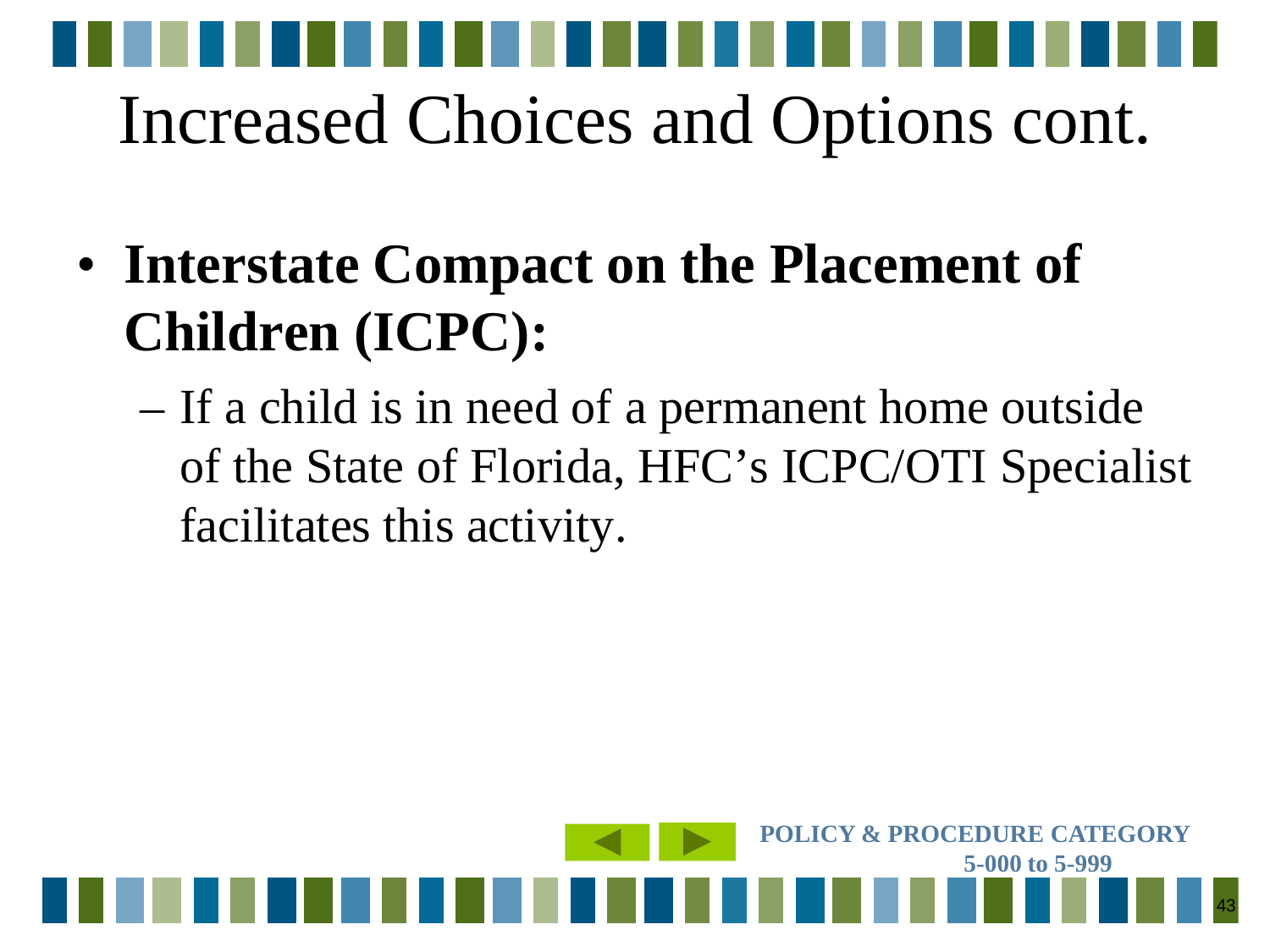#### • **Behavioral Health Care Team:**

- If a child is in need of mental health services, HFC's Behavioral Health Care Team coordinates all mental health referrals and Comprehensive Behavioral Health Assessments in the Circuit.
- The team also assists Case Managers in preparing appropriate information for potential providers for children approved for Statewide Inpatient Psychiatric services or in need of other Medicaid funded placements.

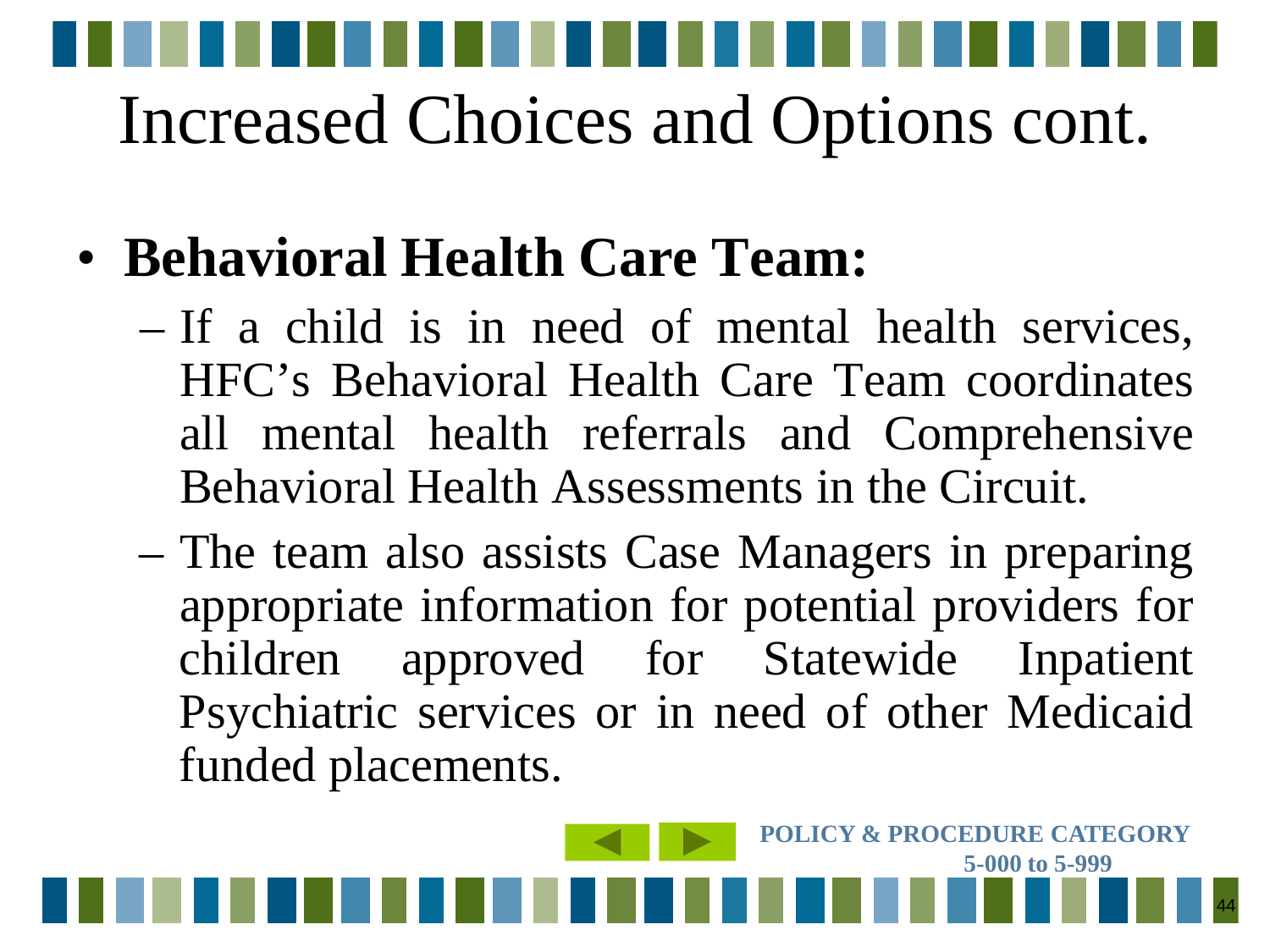#### • **Case Transfer:**

- HFC's Case Transfer process is designed to ensure the appropriate services for the child and family are identified and the steps to ensure early engagement of the family are outlined.
- Referrals for case management supervision are triaged by the HFC Staffing Facilitators.

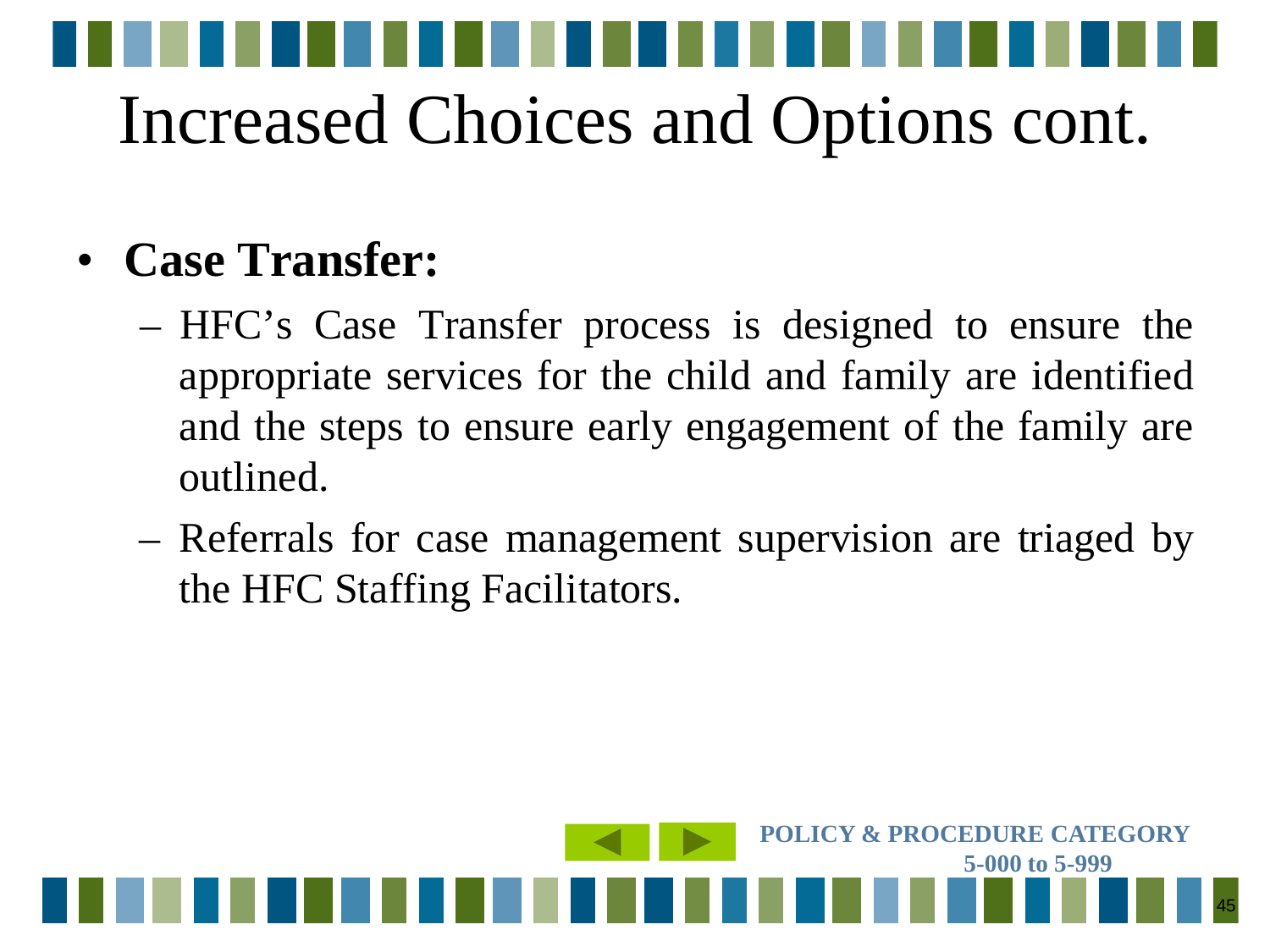#### • **Judicial Support:**

– HFC has developed close working relationships with Children's Legal Services and the court system to identify issues related to the court process and to develop plans to resolve those issues and improve performance.

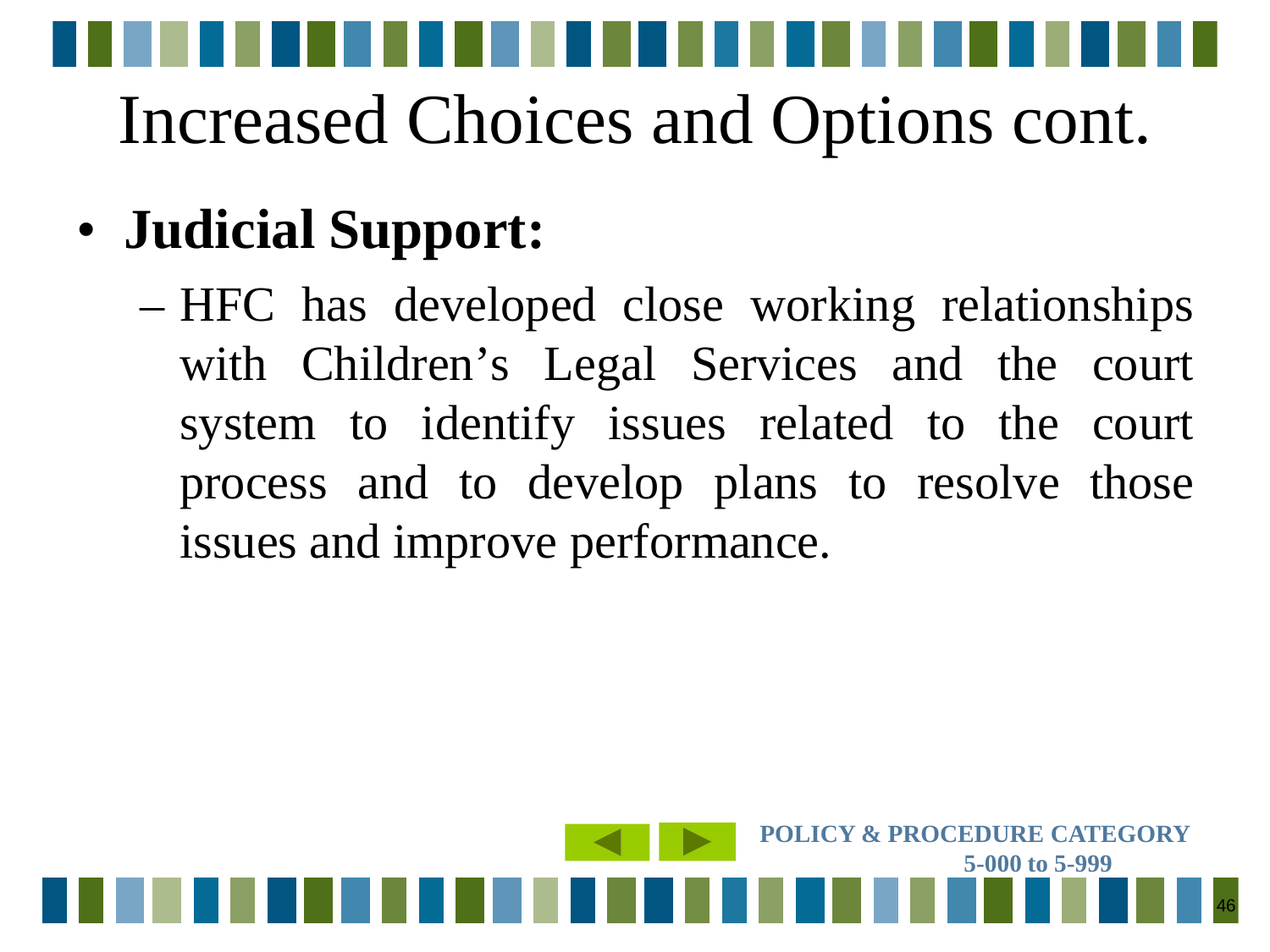#### • **Independent Living:**

- HFC also administers a system of Independent Living Transition Services to older children in foster care and young adults who exit foster care to aid them in making the transition to selfsufficiency as adults.
- Independent living services are guided by a Independent Living Specialist employed through HFC.

47

**POLICY & PROCEDURE CATEGORY** 

**5-000 to 5-999**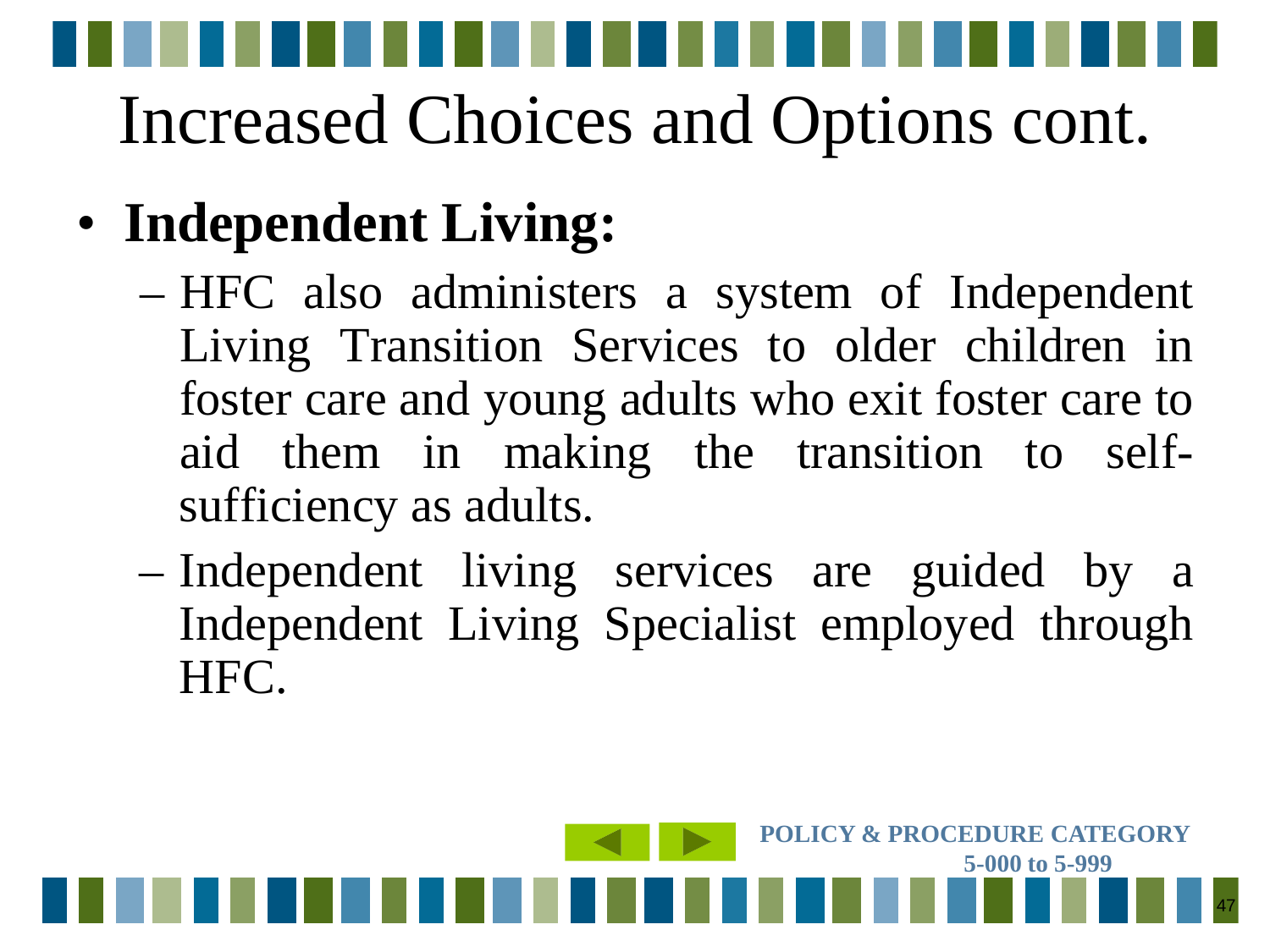

• **Building an effective and sustainable system of care is accomplished by creating an environment that supports change, develops connectivity and conveys information to all stakeholders.**

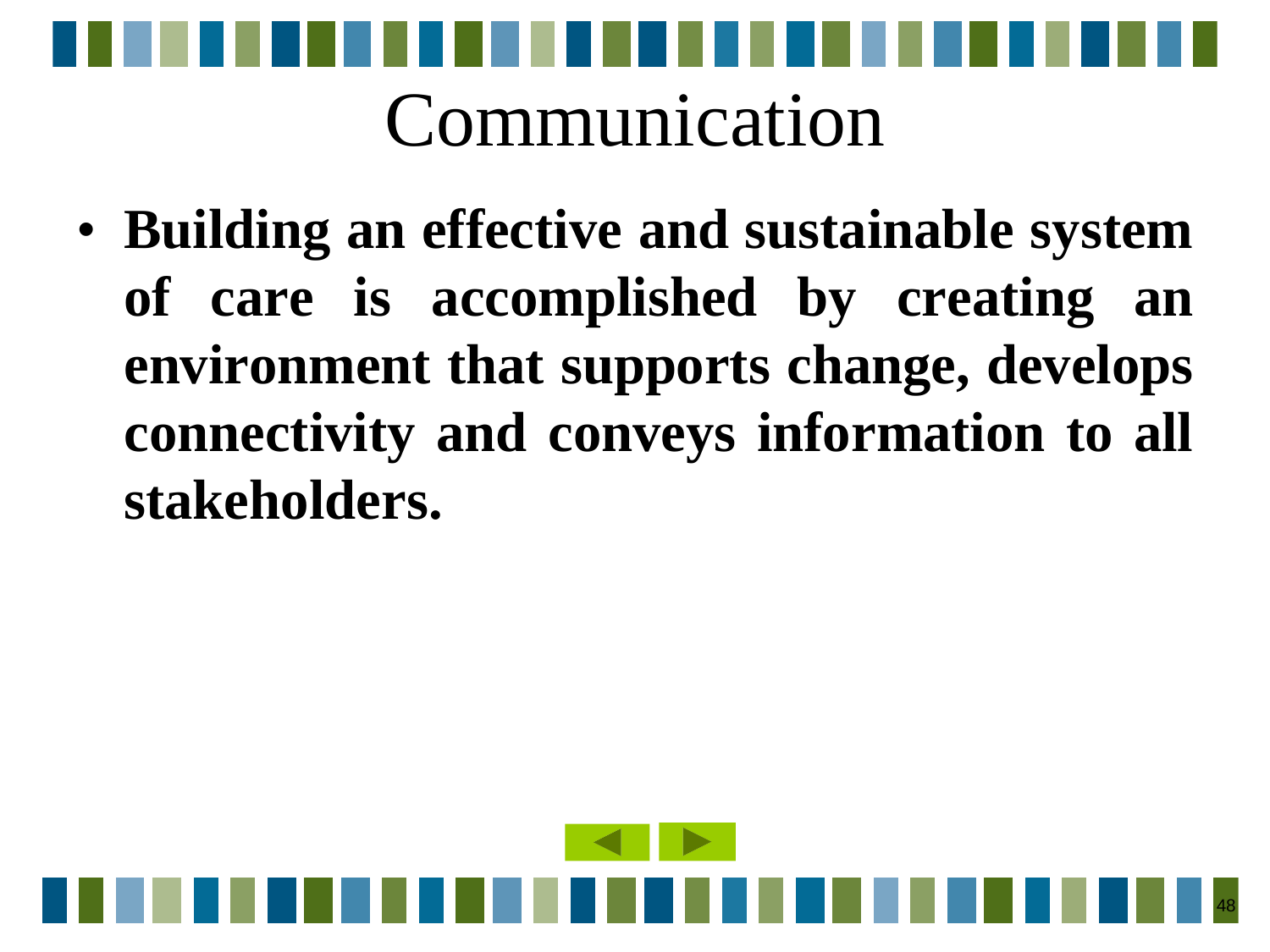- Components of the communication strategy include:
	- Weekly Performance Improvement meetings/calls are initiated and facilitated by HFC and include CMOs supervisory staff, Child Protective Investigations (CPI), Department of Children and Families (DCF) contract management, Children's Legal Services (CLS), HFC Quality & Contract management and other HFC management. A Performance Improvement data packet is prepared weekly and sent to the participants for the meeting.
	- A weekly Executive Management / Finance Meeting is conducted to discuss finance, risk management, quality improvement, short term and long term goals.

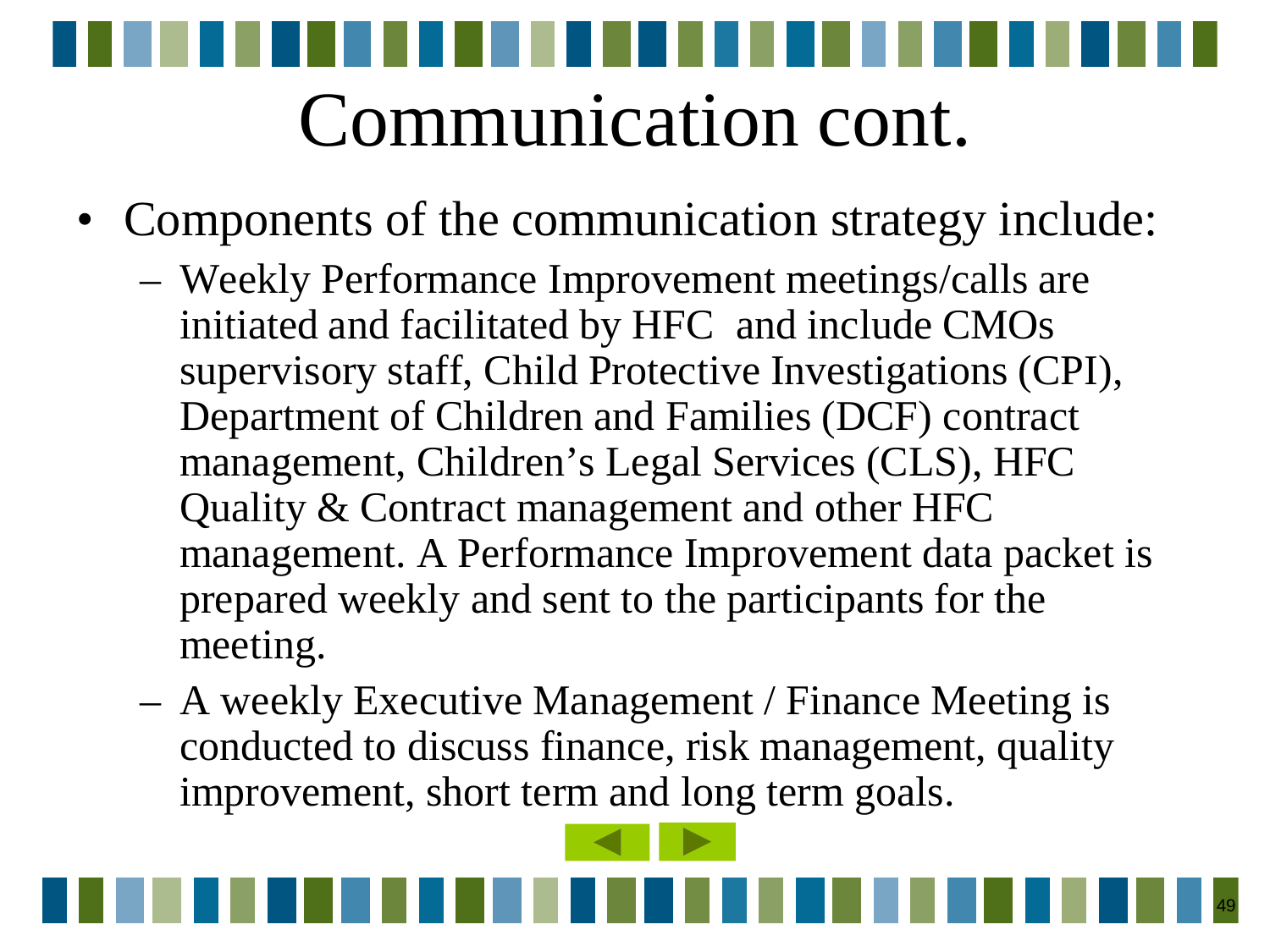- <span id="page-49-0"></span>• Components of the communication strategy cont.:
	- Child Abuse Local Planning Team Meetings bring all agencies, groups and local community representatives together. These individuals (1) serve as advocates of prevention services from primary to tertiary prevention and (2) seek collaborative funding opportunities and discussions involving future ideas/projects for increasing the local community's capacity for *help before harm.* Members work together to insure that information, support and services are available outside of the formal child protection system. Work group members assist in providing data, ideas and support for the writing and tracking of the DCF 5 Year Prevention Plan.
	- Bi-Monthly System of Care meetings are held to bring together agencies that have contracts with HFC along with stakeholders in the community. This meeting is used to communicate news and initiatives, QA/QI activities, HFC's System of Care updates and exchange best practices.
	- Community Prevention seminars, dialogues and training are engagement and education strategies to communicate with individuals and groups in local communities. Topics are designed to promote personal responsibility and advocacy through awareness, education and skill building. They also provide opportunities to develop resources and build protective factors in our community.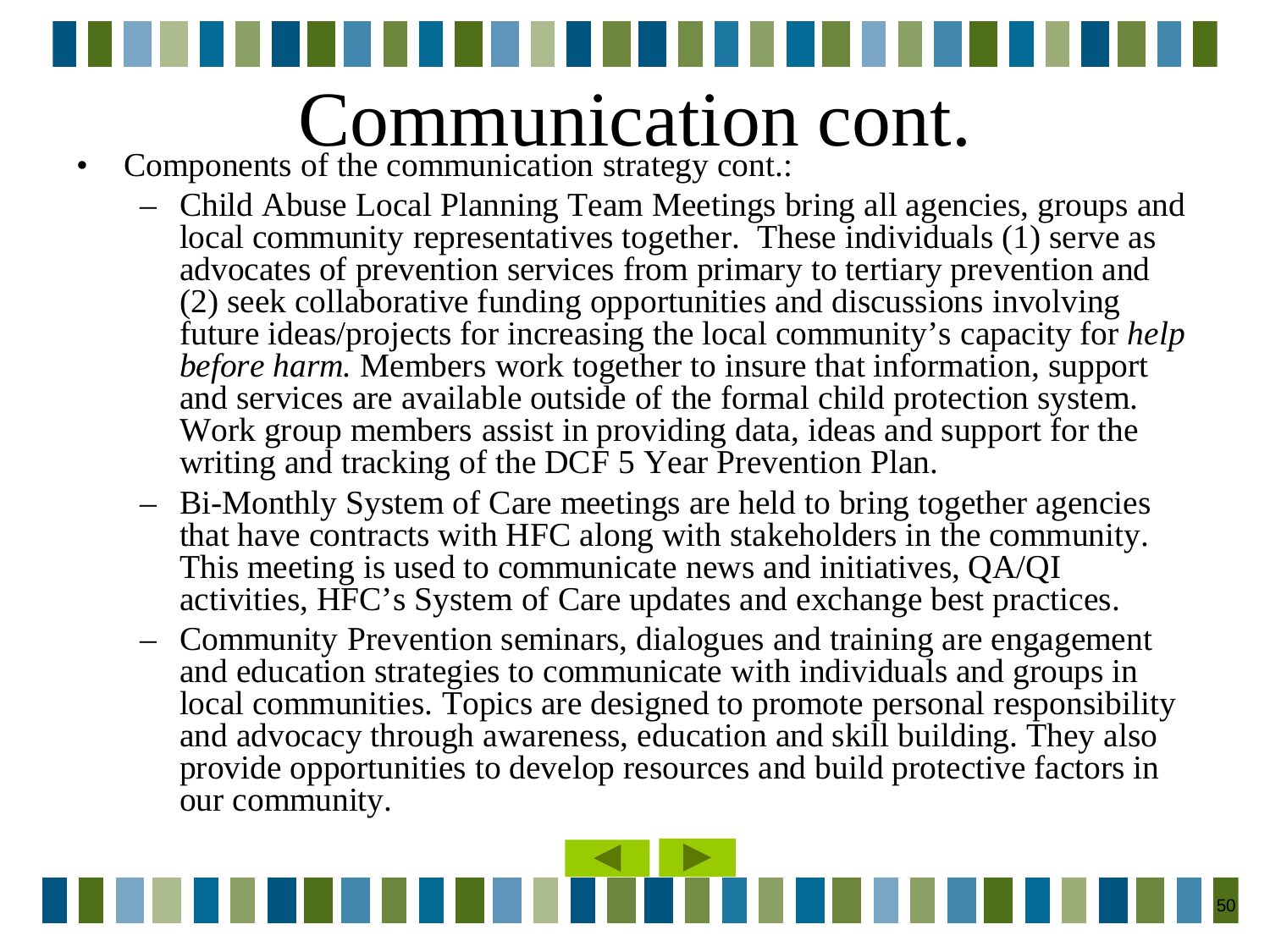- The success of HFC's System of Care will depend upon a sustained collaboration between multiple public sector agencies, the school systems; faith based organizations, alliances, private agencies, not-for-profit organizations, individual service providers, community groups, legal services, the courts, and families.
- The strategy for developing and sustaining these multiple links rests in a comprehensive and consistent communication system.
- HFC's website [www.heartlandforchildren.org](http://www.heartlandforchildren.org/) has served as a tool for information exchange between foster and adoptive parents, service providers and parents wanting to find services. It is also a tool for sharing information about training opportunities for case managers, protec[tive](#page-49-0) i[nvest](#page-51-0)igators and other groups within the System of Care.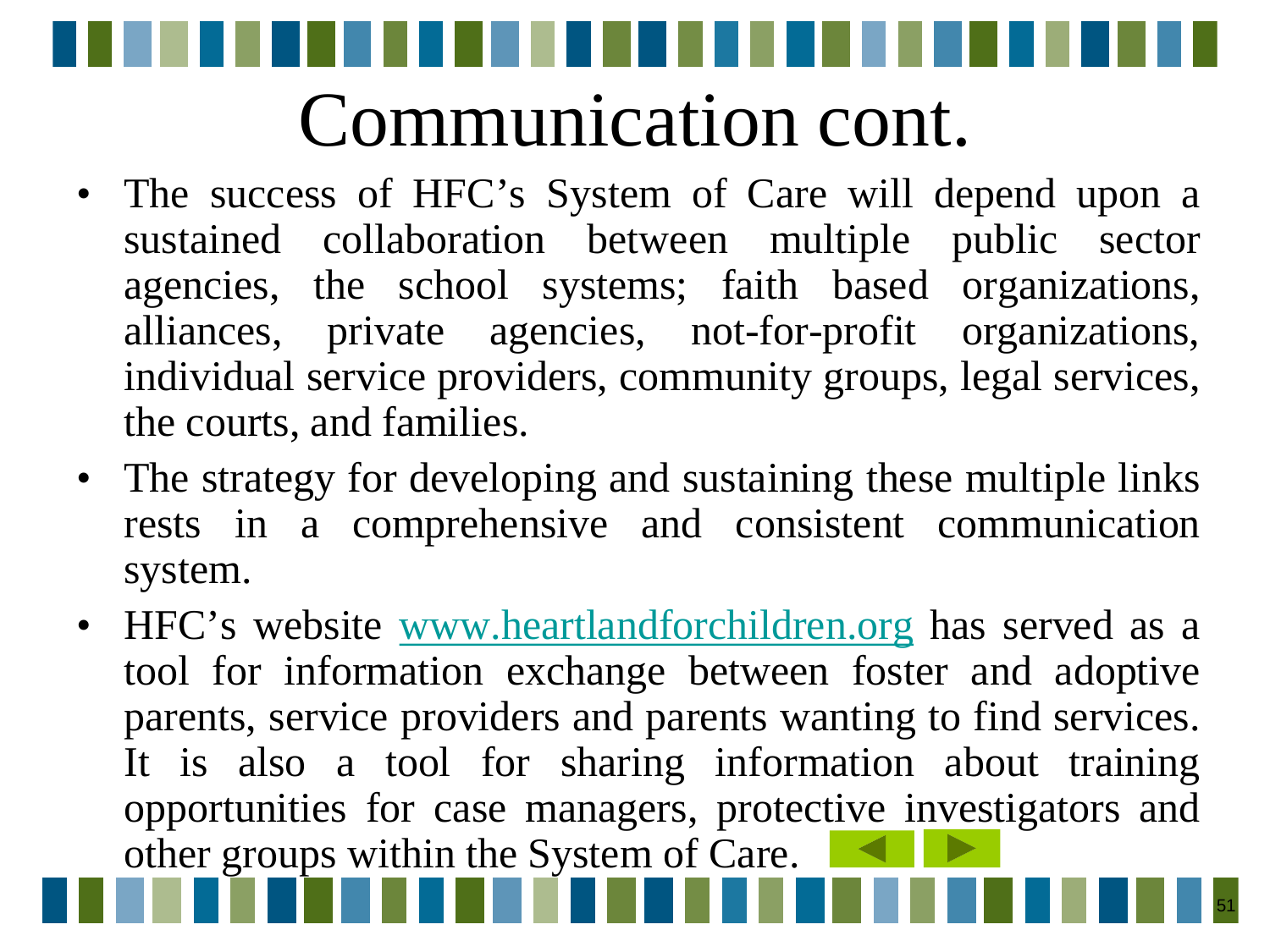<span id="page-51-0"></span>

- HFC has been actively involved in participating in community meetings, such as:
	- Highlands County Children's Service Council,
	- Department of Juvenile Justice, and
	- United Way Committees.
- These community meetings have served as networking opportunities and provided opportunities for new services to be expanded as new contracted providers were identified, which has broadened the scope of services for families.

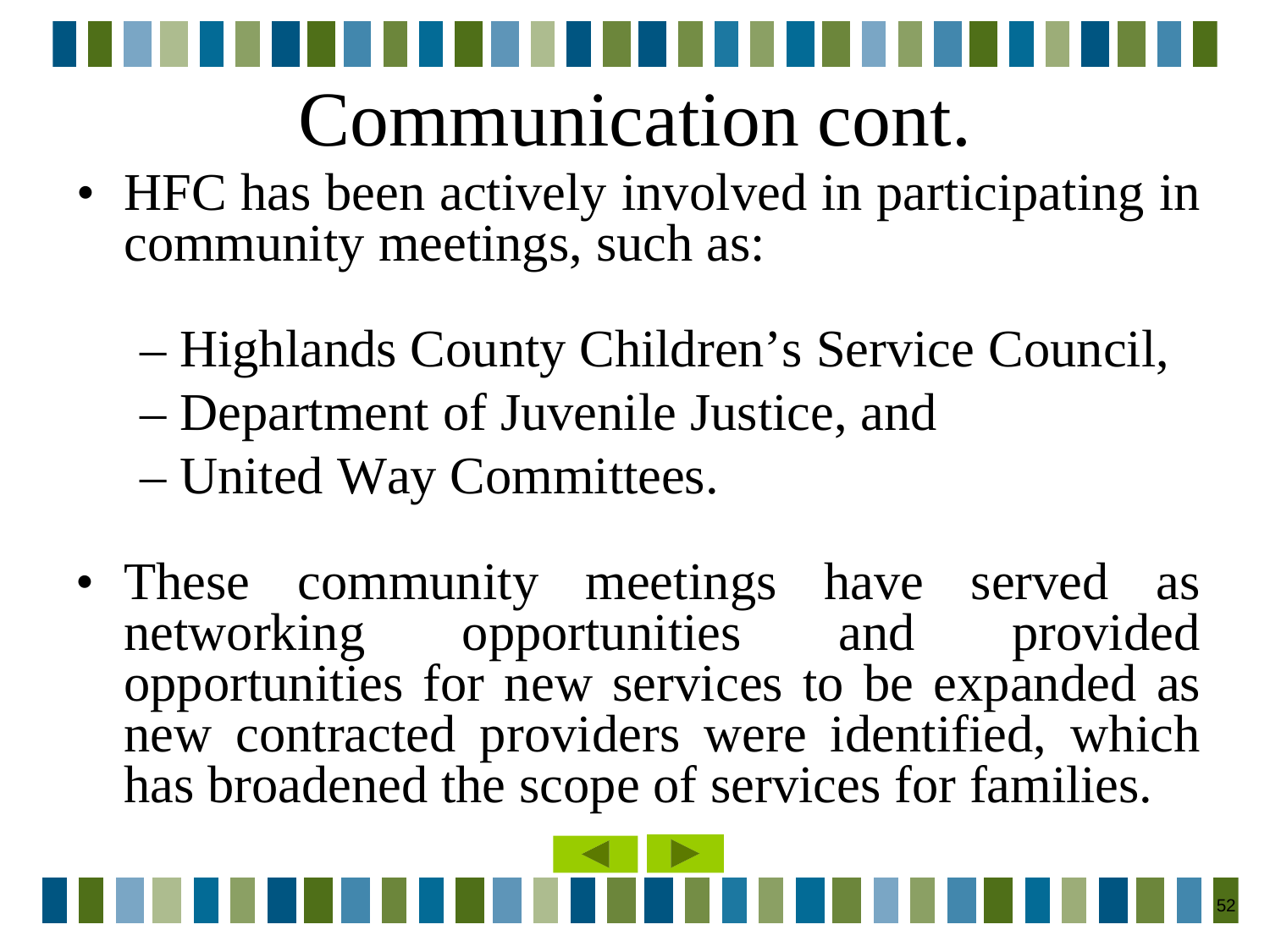# Safety Management and Family

### Support Services

- Front end programs have been integral parts of HFC's System of Care and help to promote early intervention services for families.
- Each program was created with Child Protective Investigators and is designed to assist with early service efforts.
- HFC is committed to utilizing safety management and family support services whenever needed and appropriate.

53

**POLICY & PROCEDURE CATEGORY** 

**5-000 to 5-999**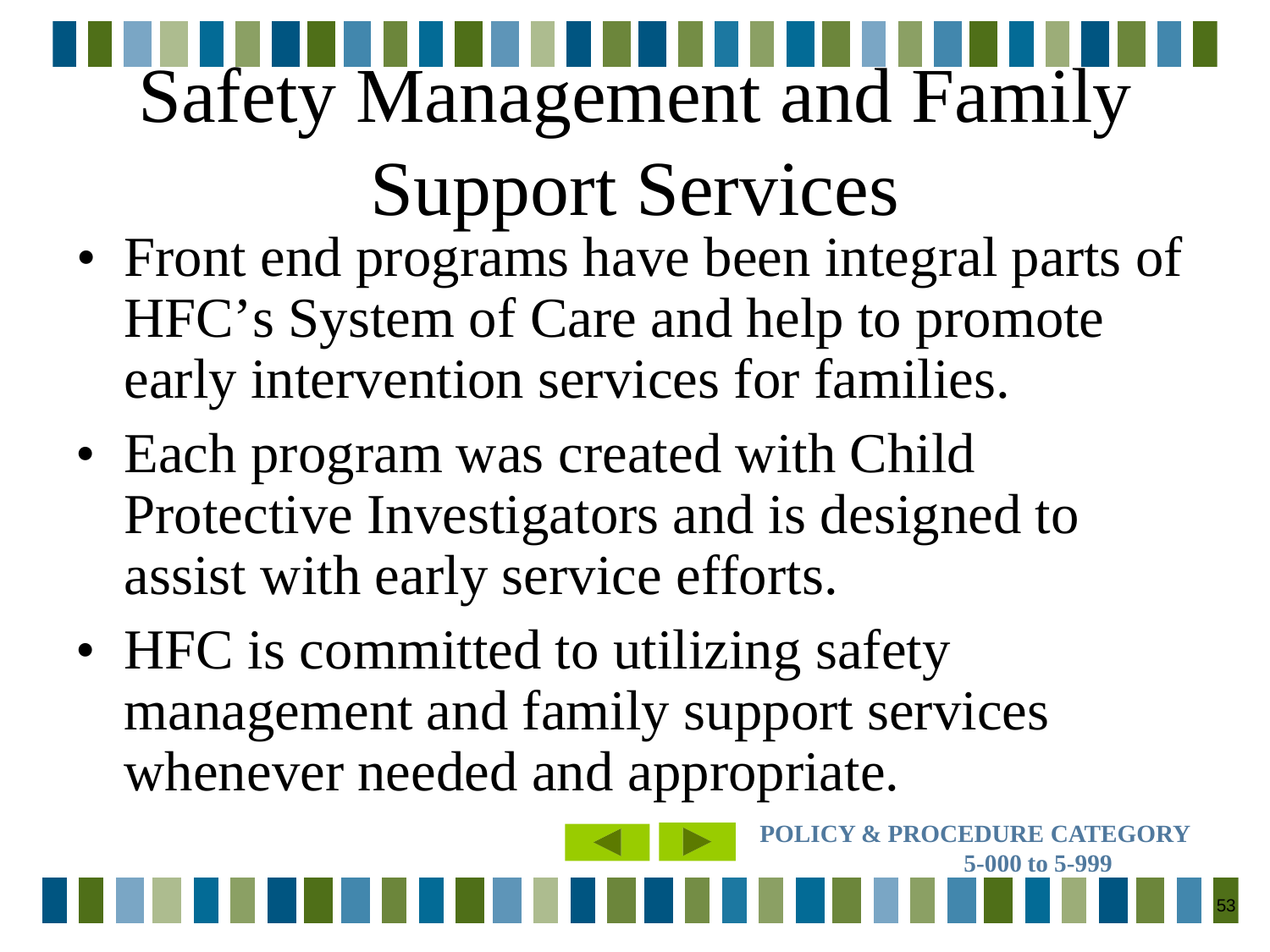

- HFC remains firmly committed to professional development and personal enrichment through an extensive training program.
- This program is built upon the principles of collaboration and resource-pooling.
- Training within HFC includes Pre-Service training for child welfare professionals, formal in-service training provided by professional training providers, training provided by peers and mentors, training provided through conferences and workshops, and informal training opportunities in the workplace.



**POLICY & PROCEDURE CATEGORY** 

**5-000 to 5-999**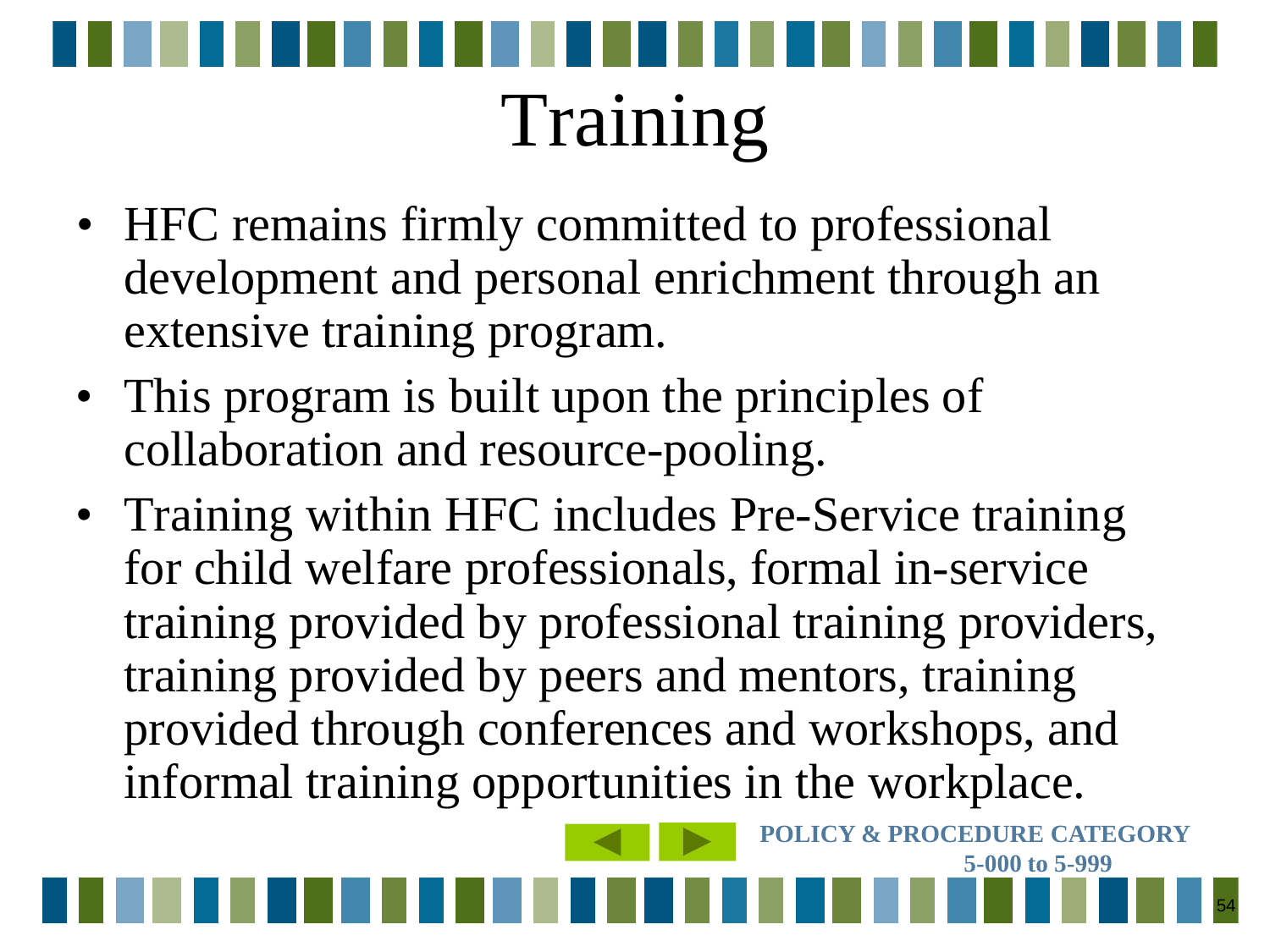

- HFC's training program will identify training needs and resources and will create the links necessary to assure that training progresses toward increased skill levels.
- To enhance the training program each case management organization has staff dedicated to serve as a job coach/trainer for new employees.

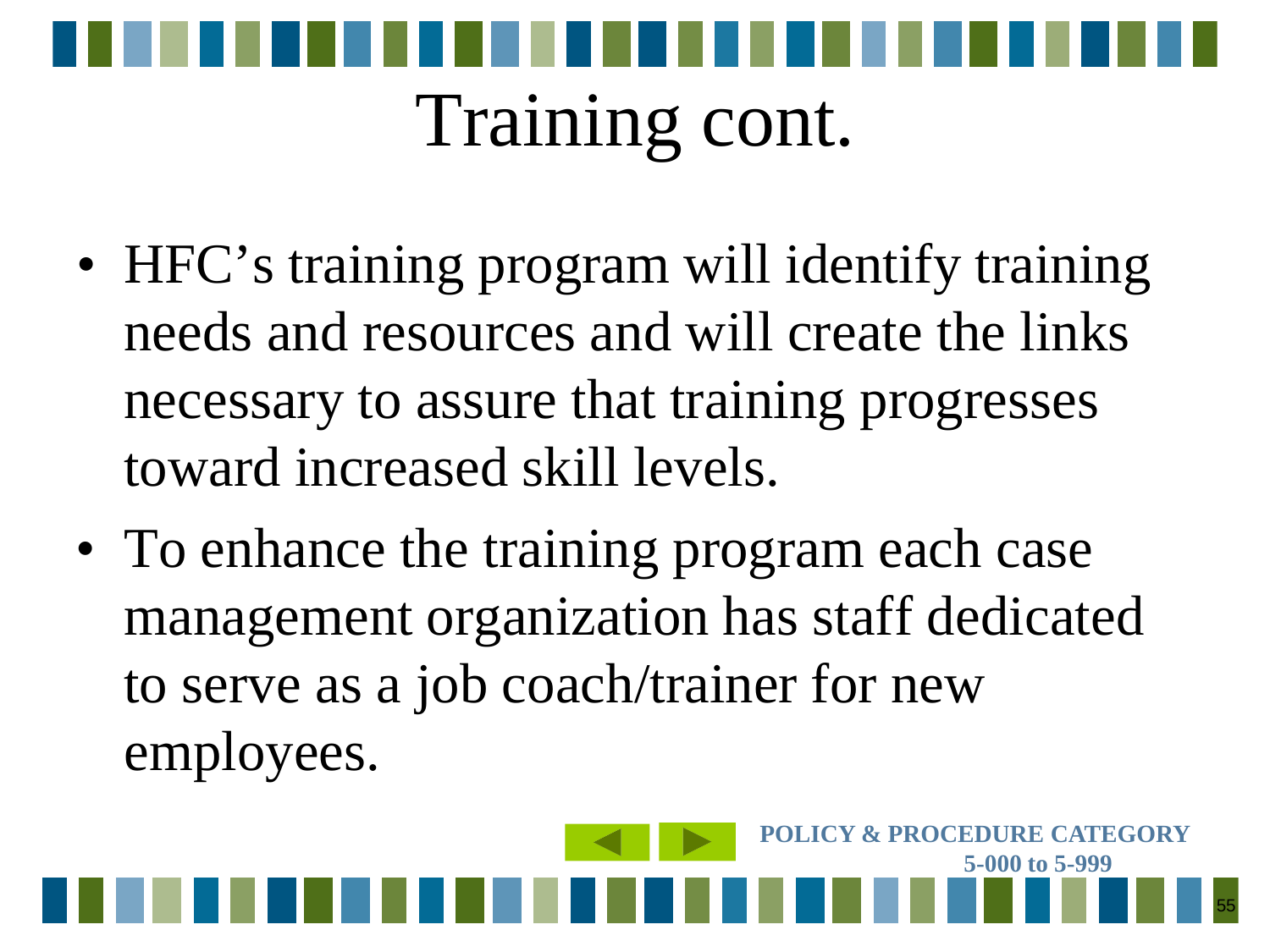

- The goal of HFC's training program is to move individuals through training to provide them not only with essential skills to accomplish their tasks, but also to provide them with enhanced levels of knowledge and understanding that will help them move toward ever-increasing levels of professional responsibility within the HFC network to include:
	- Heartland for Children Staff
	- Case Management Staff
	- DCF Protective Investigation Staff
	- Foster Parents
	- Children's Legal Services
	- Community Providers / Stakeholders
	- Community at Large

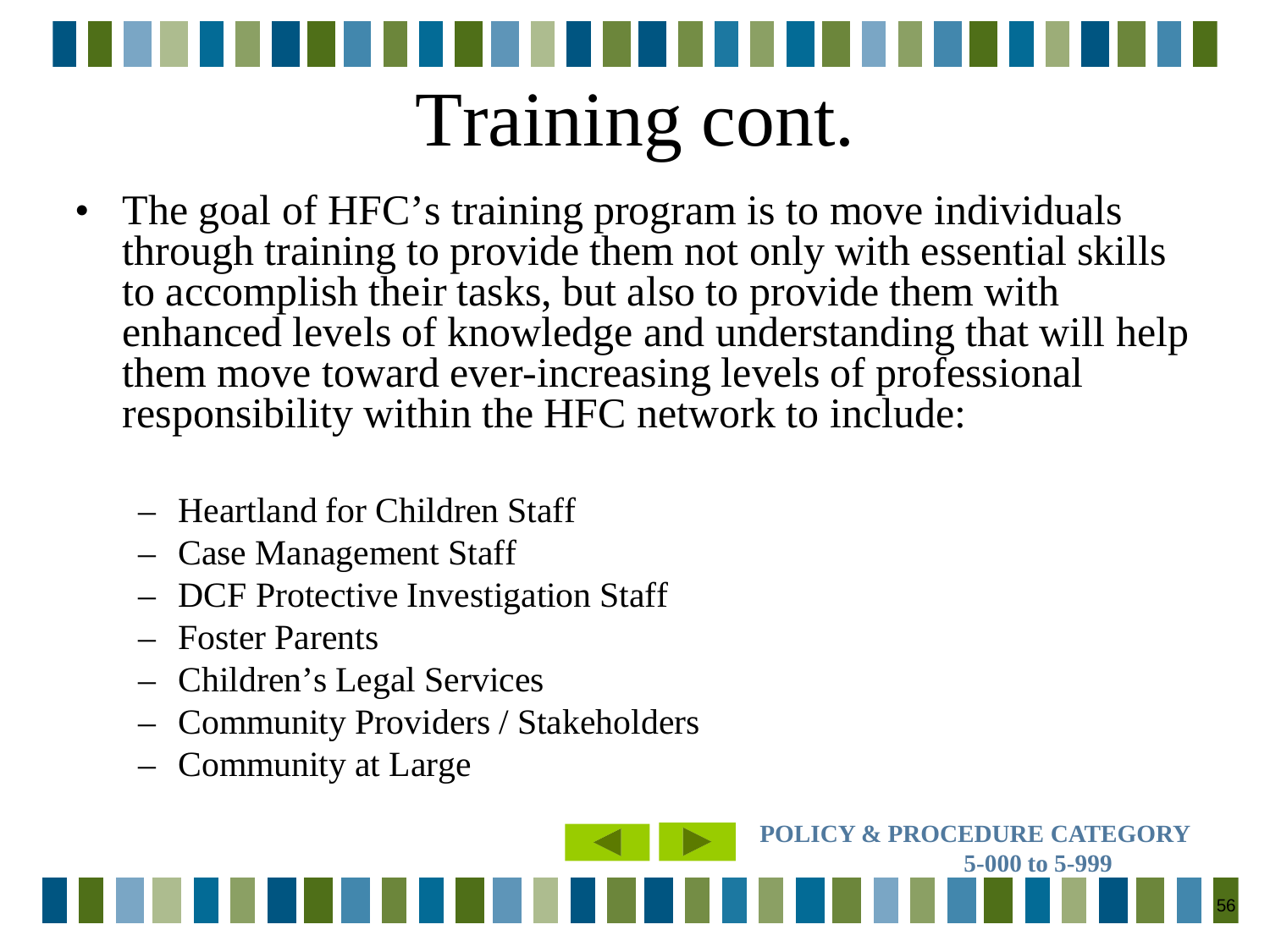

### Training cont.

Case Managers and providers are engaged in formal professional training opportunities with a deliberate focus on family strengths and competencies.

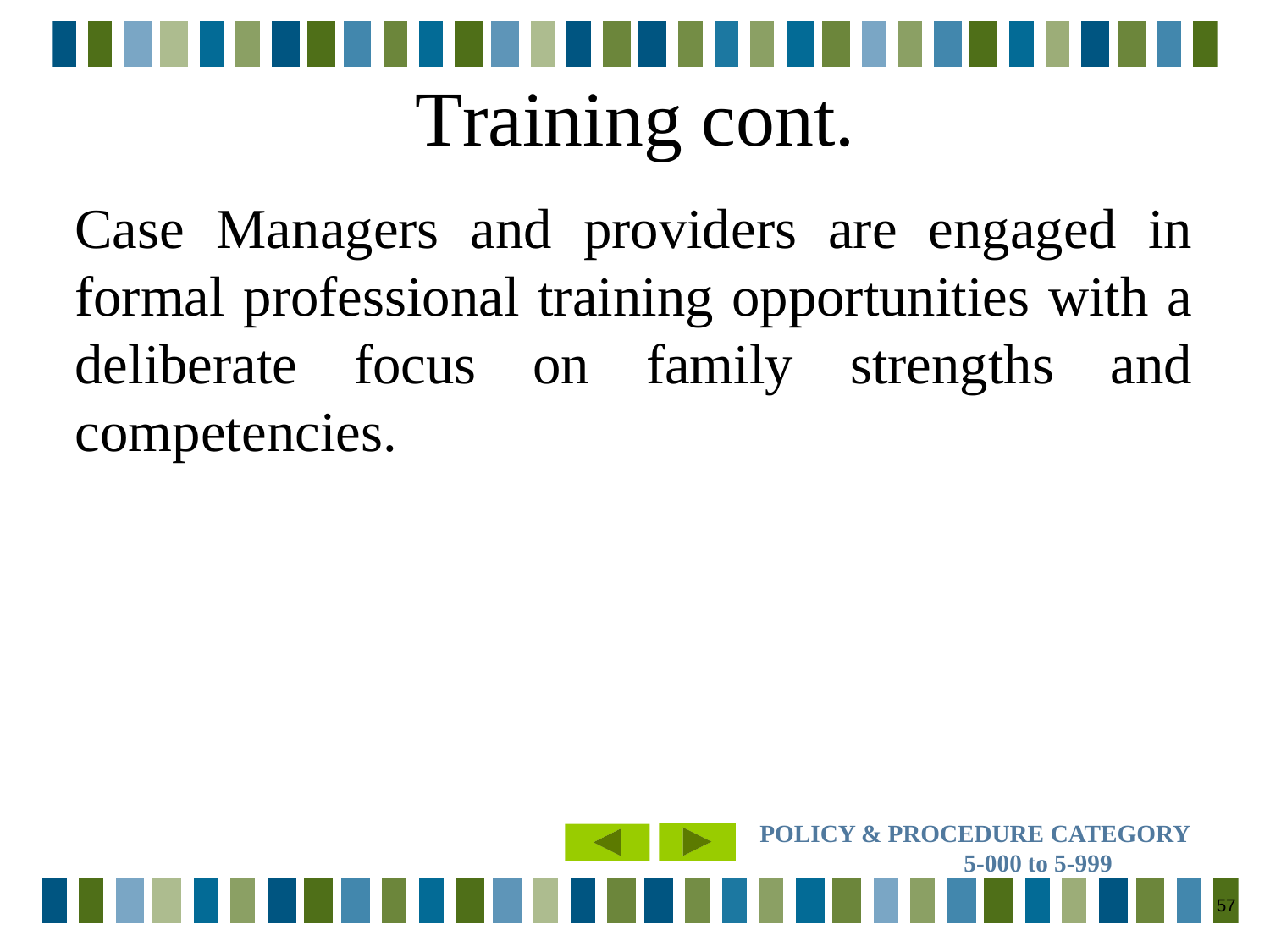

- Continuing education is central to the System of Care, with mandatory training for HFC staff and contracted case management organizations.
- Our goal is to train individuals and provide them with essential skills, enhanced levels of knowledge and understanding and increased levels of professional responsibility.

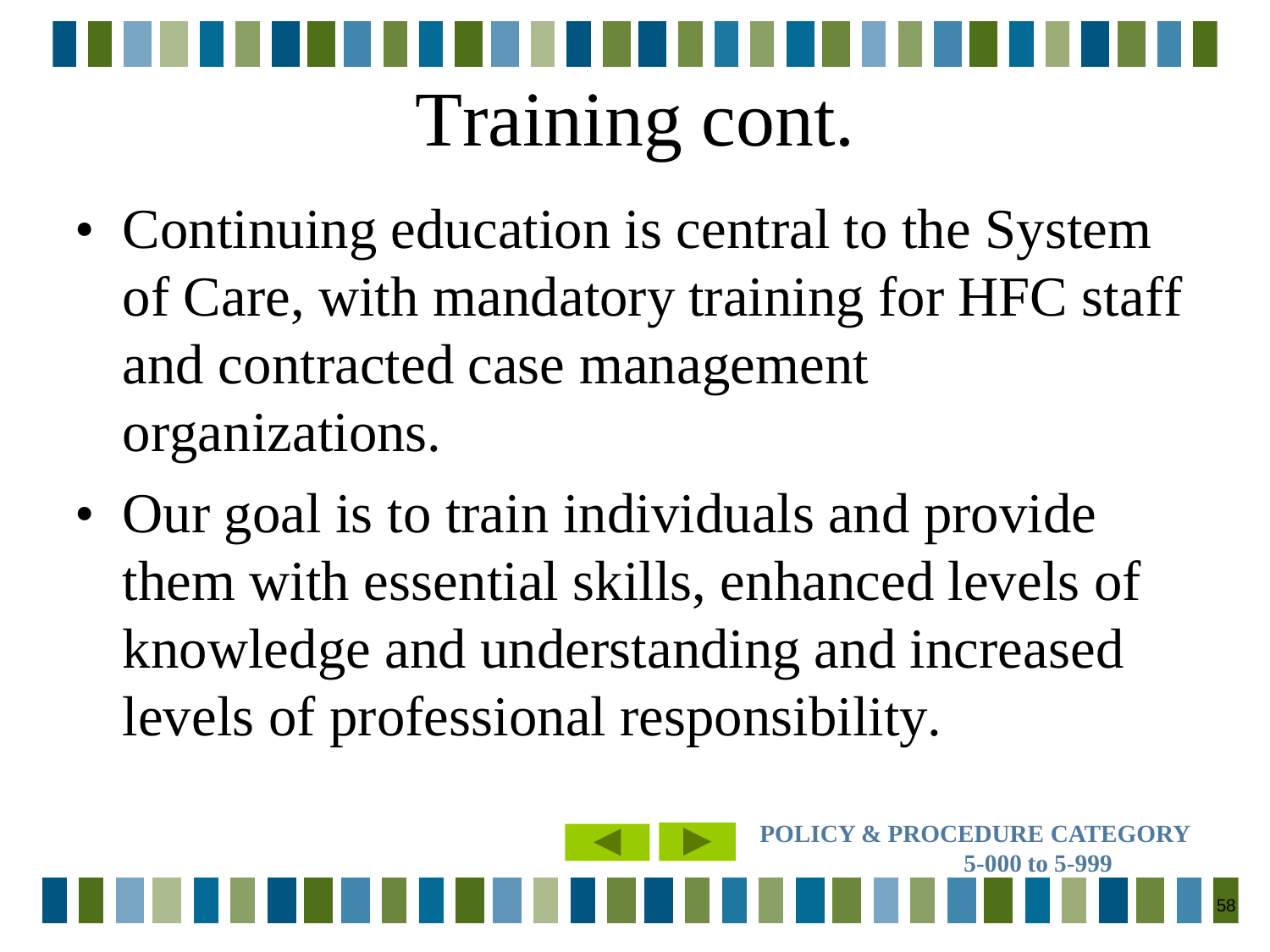• The goals of case management for children served in the HFC System of Care are to enhance child safety, to prevent unnecessary placement in out-of-home care, to provide supports and services to enhance family functioning, to ensure appropriate and stable placements and appropriate services for children in out of home care, their families, and their caregivers, and to achieve permanency within 9 months.



**POLICY & PROCEDURE CATEGORY**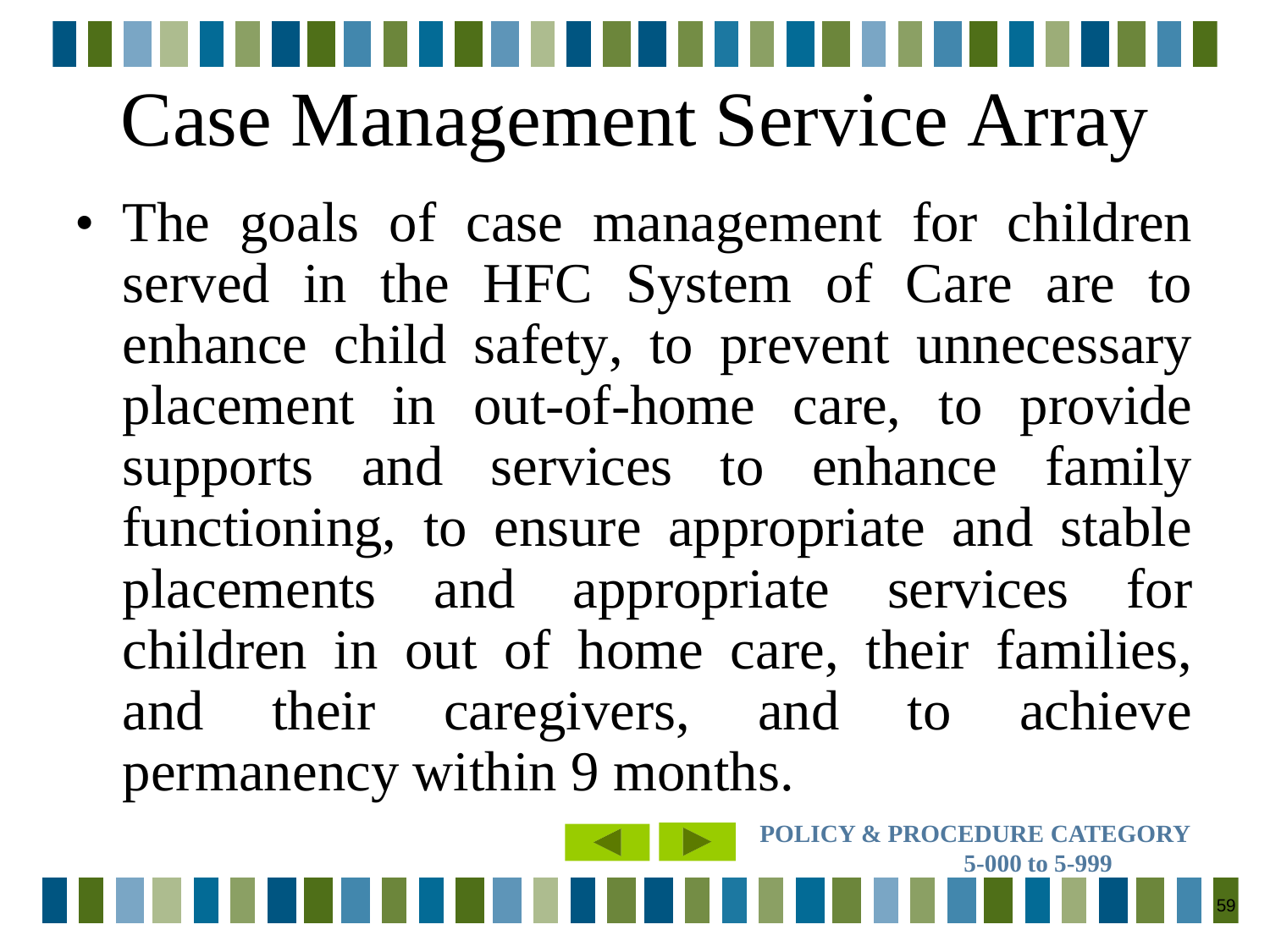#### cont.

- HFC has developed a case management model in an effort to reduce fragmentation and increase case continuity.
- Case Managers are required to work with families as they navigate through the dependency system.
- Case Managers provide the appropriate level of case management services and supports based on ongoing and appropriate assessments and court orders, to ensure safety and stability for families receiving court-ordered or voluntary supervision.

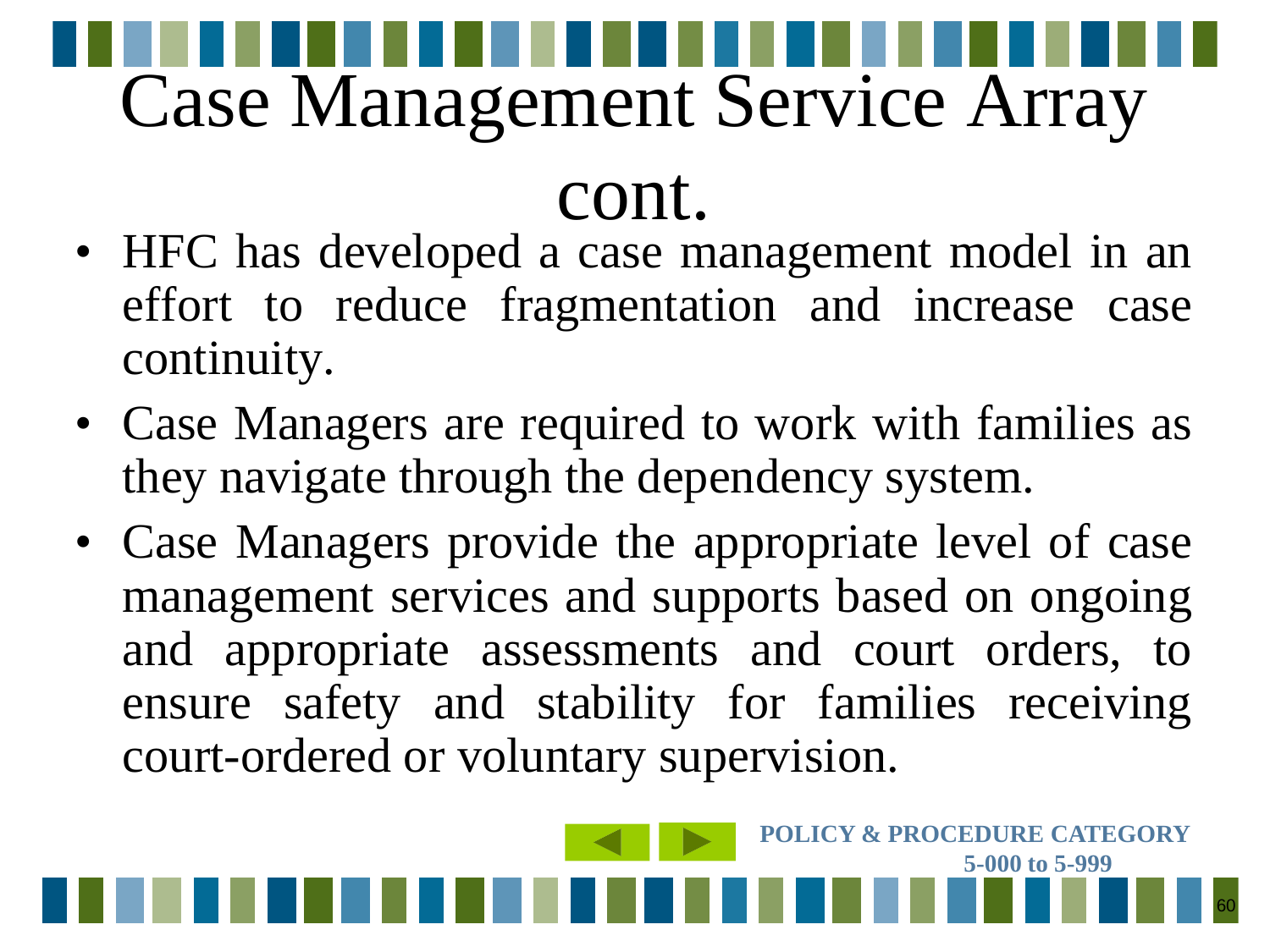- HFC's case management model requires that every child and family have an individualized case plan that accurately describes strengths, needs, and services to ensure safety, well-being, and permanency for the child within established federal and state mandates.
- Each case management organization has one or more dedicated permanency staffing specialists who facilitate permanency staffings for each family served by the agency.

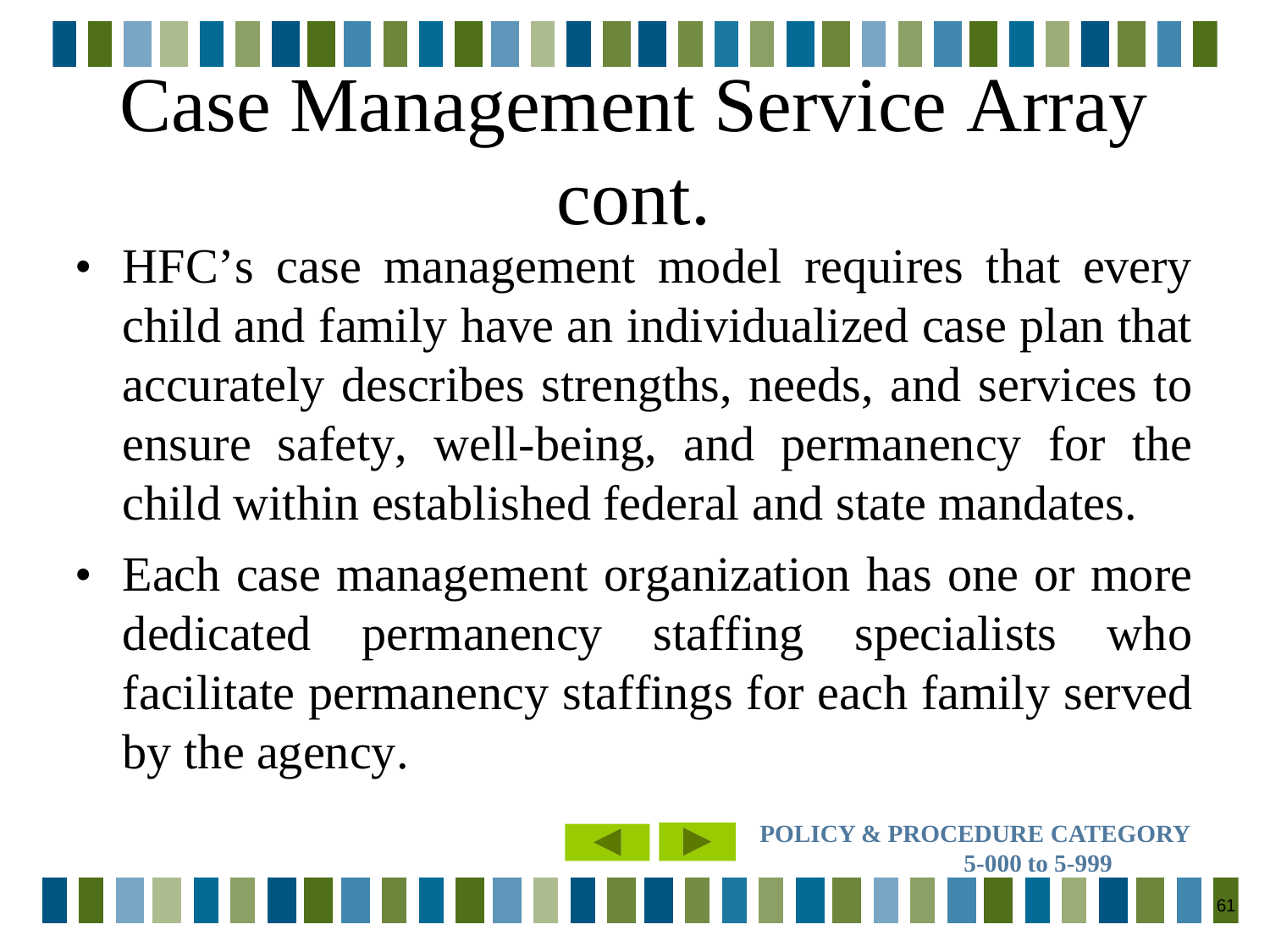- cont. • The case plan will drive services from intake through case closure.
- Case plans will be created with the parent involvement and describe the family situation, family strengths, the permanency goal, desired outcomes, visitation, responsibilities, tasks and activities, time frames, consequences, supports and services.

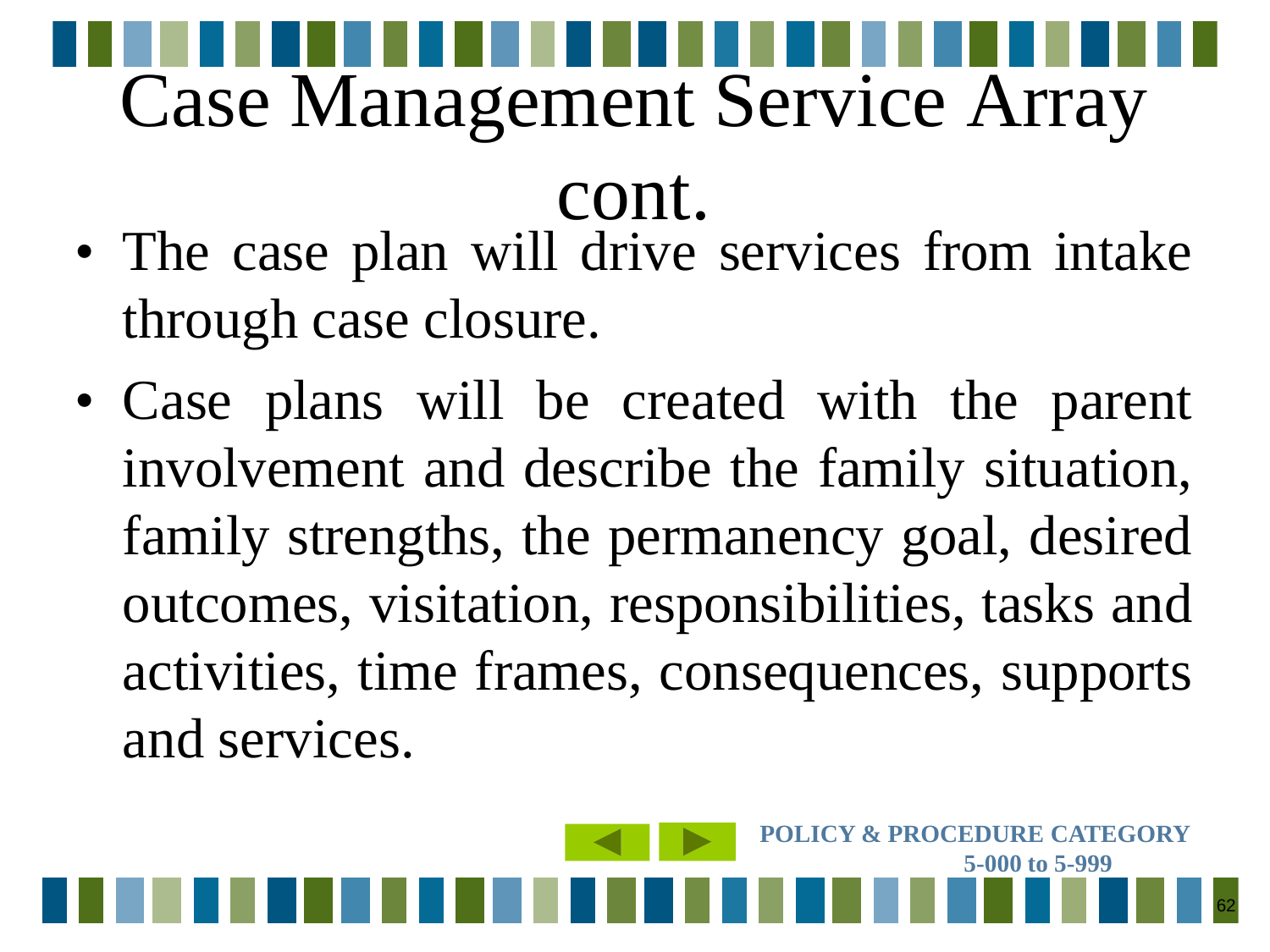• The Case Manager's role is central to the HFC System of Care.

cont.

- The Case Management Organizations provide continuity of care, oversight, and access to/ coordination of, services to reach case plan and treatment goals.
- The CMO team facilitates the partnership among families, DCF, providers, courts, schools, and other systems with which the family is involved.

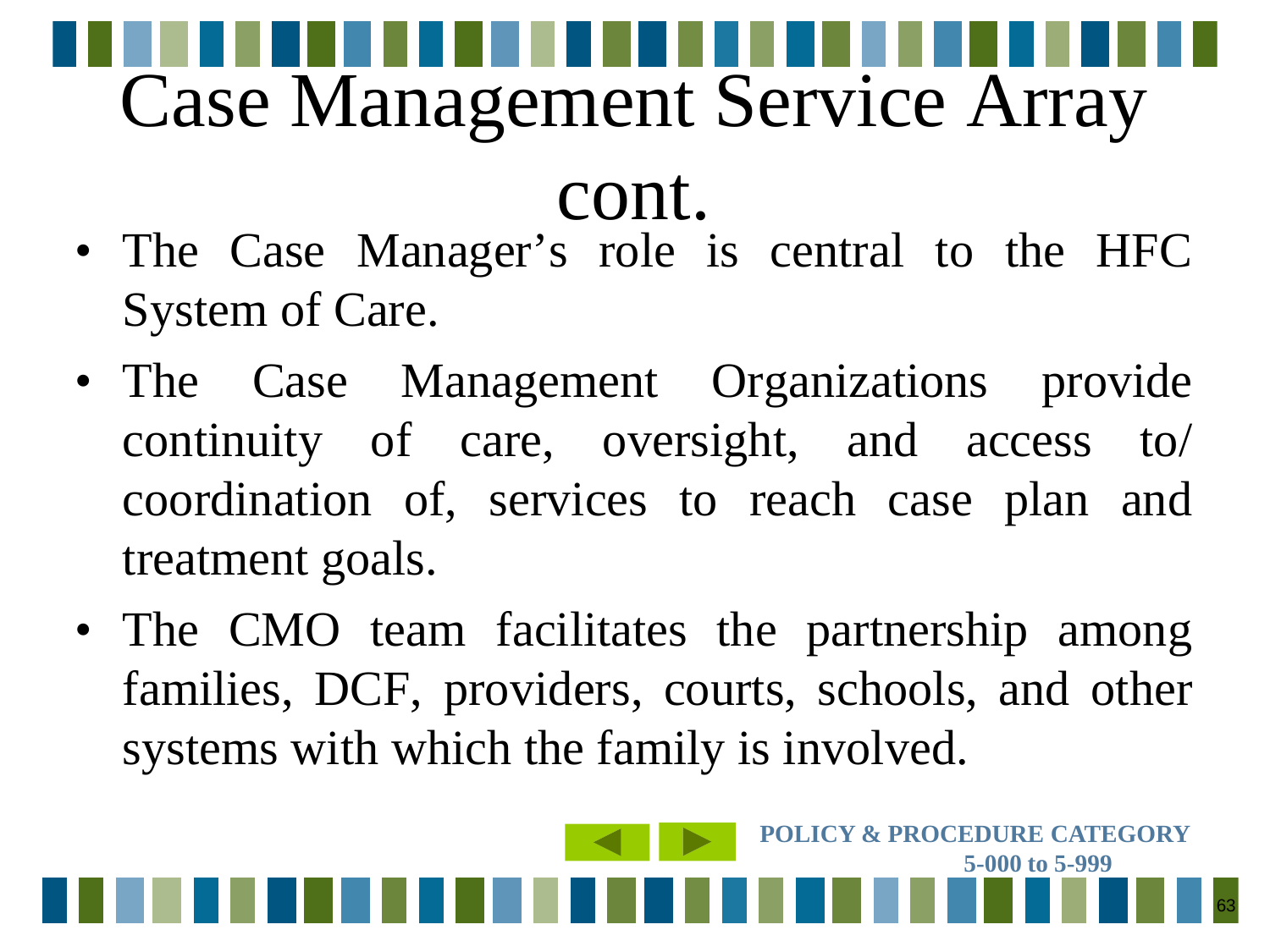cont.

- In the HFC team approach, the Case Manager assigned is responsible for case management from referral to achievement of the permanency plan and case closure.
- This approach provides more continuity and stability for children and families during the times they most need it.

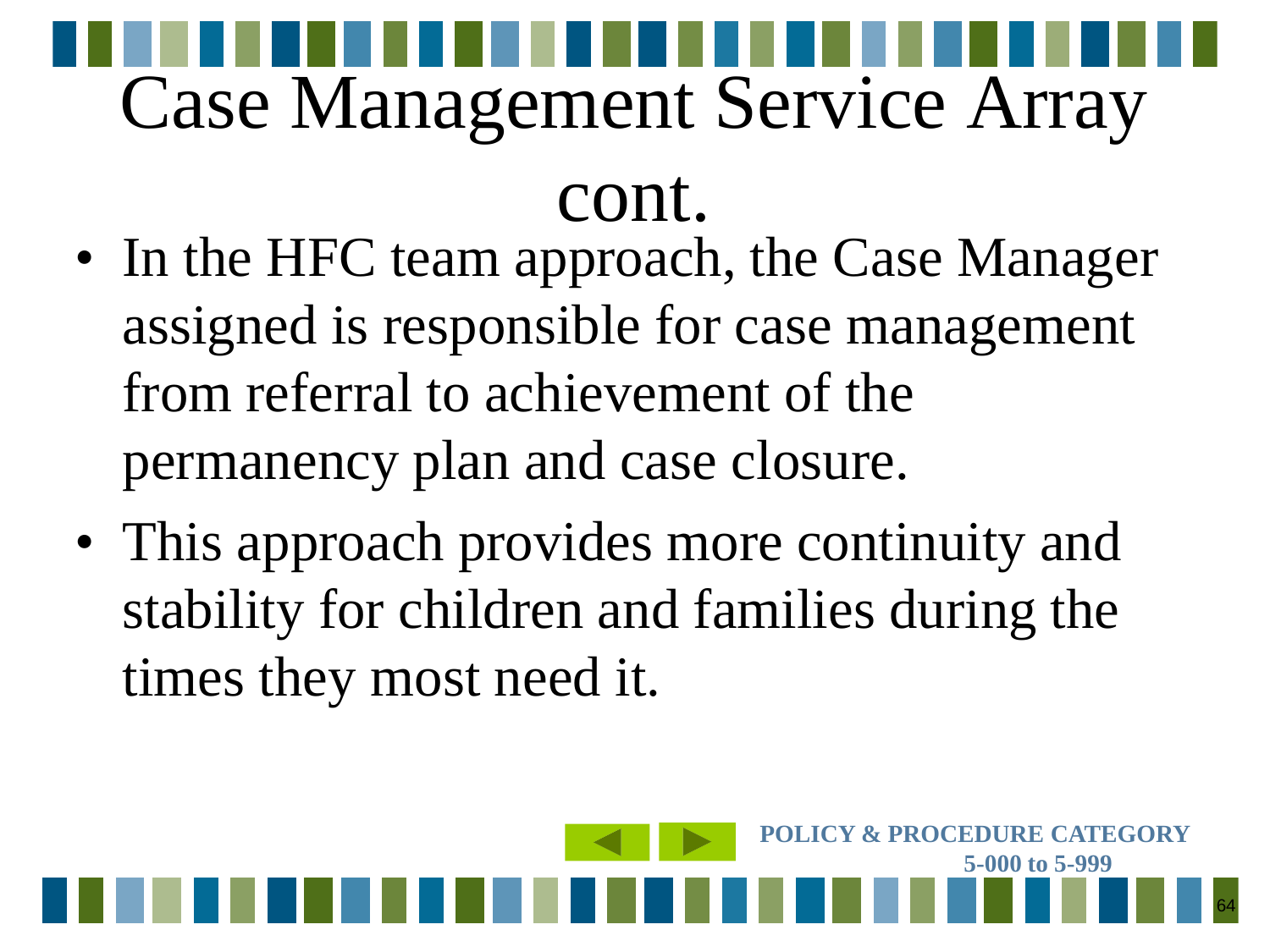cont.

• Within Circuit 10, HFC Case Management Organizations and the provider network will embrace a wraparound approach to case planning and service delivery, providing a family-centered, strength-based, needs-driven planning process for creating individualized services and supports for children and their families.

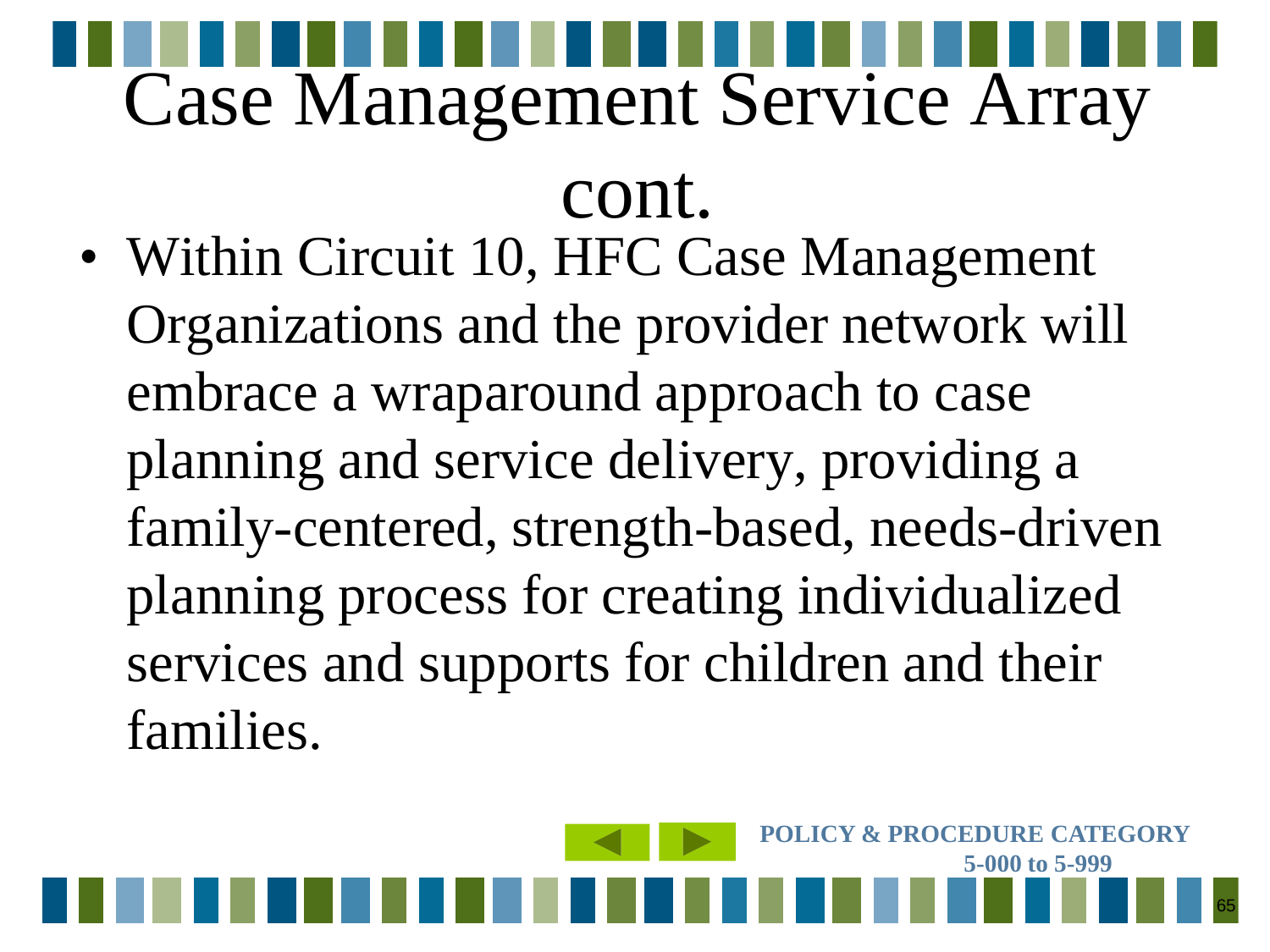- cont. • By bringing individuals, agencies and the community together as a unified decision-making entity, with the central focus of safety, permanency, and well being for the child, the wraparound process will strengthen and support families, reducing the risk of abuse and neglect, reducing the number and length of out-ofhome placements and reducing recidivism.
- The case management teams will value family resources, respect diversity, and support parental efforts to care for their children.

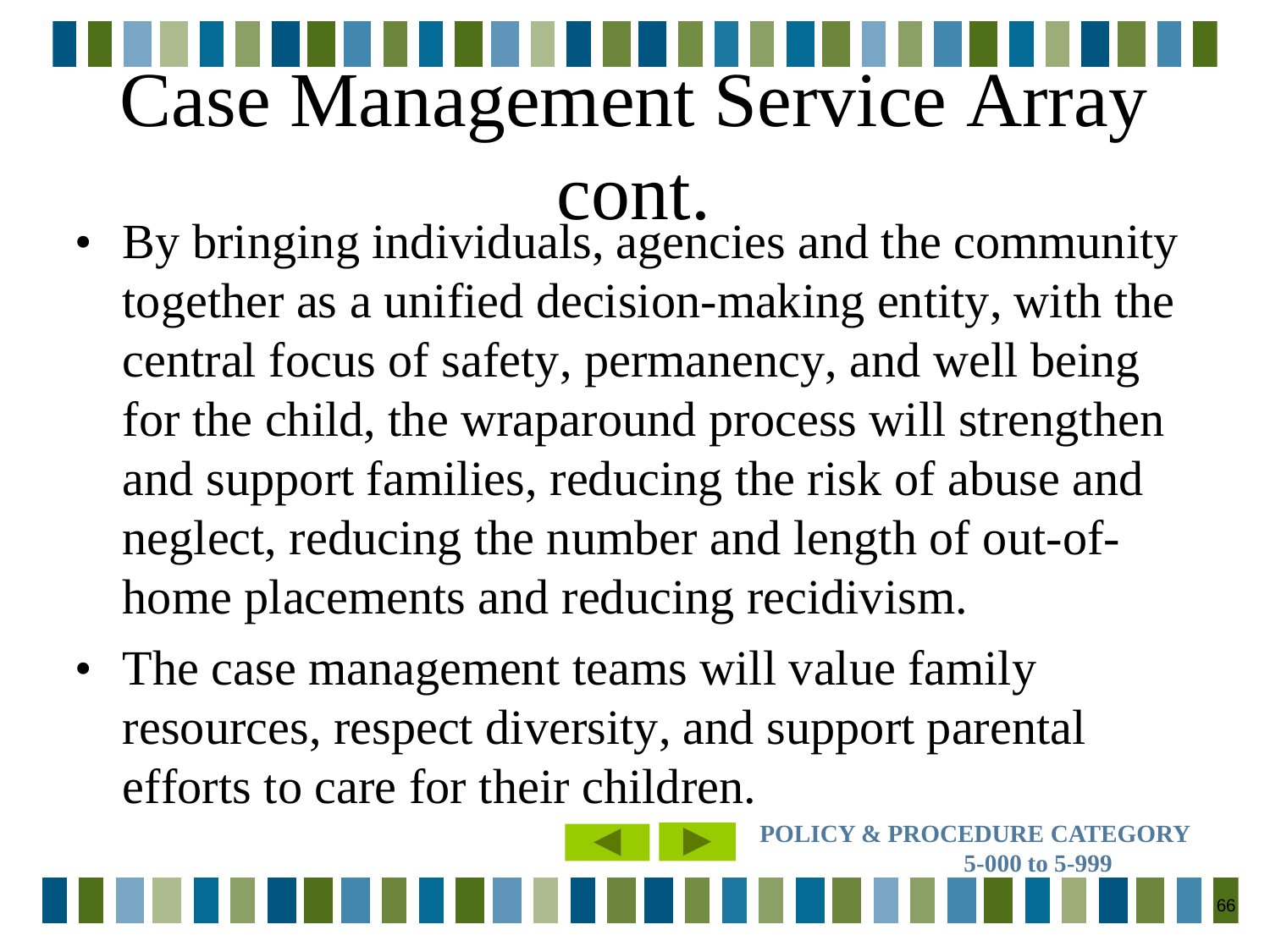#### cont.

- HFC Case Management Organizations provide 24 hours/7 days a week access to Case Managers through an on-call system.
- Case Managers work flexible schedules with evenings and weekends covered. Families will not be expected to miss work or school to see their Case Manager.

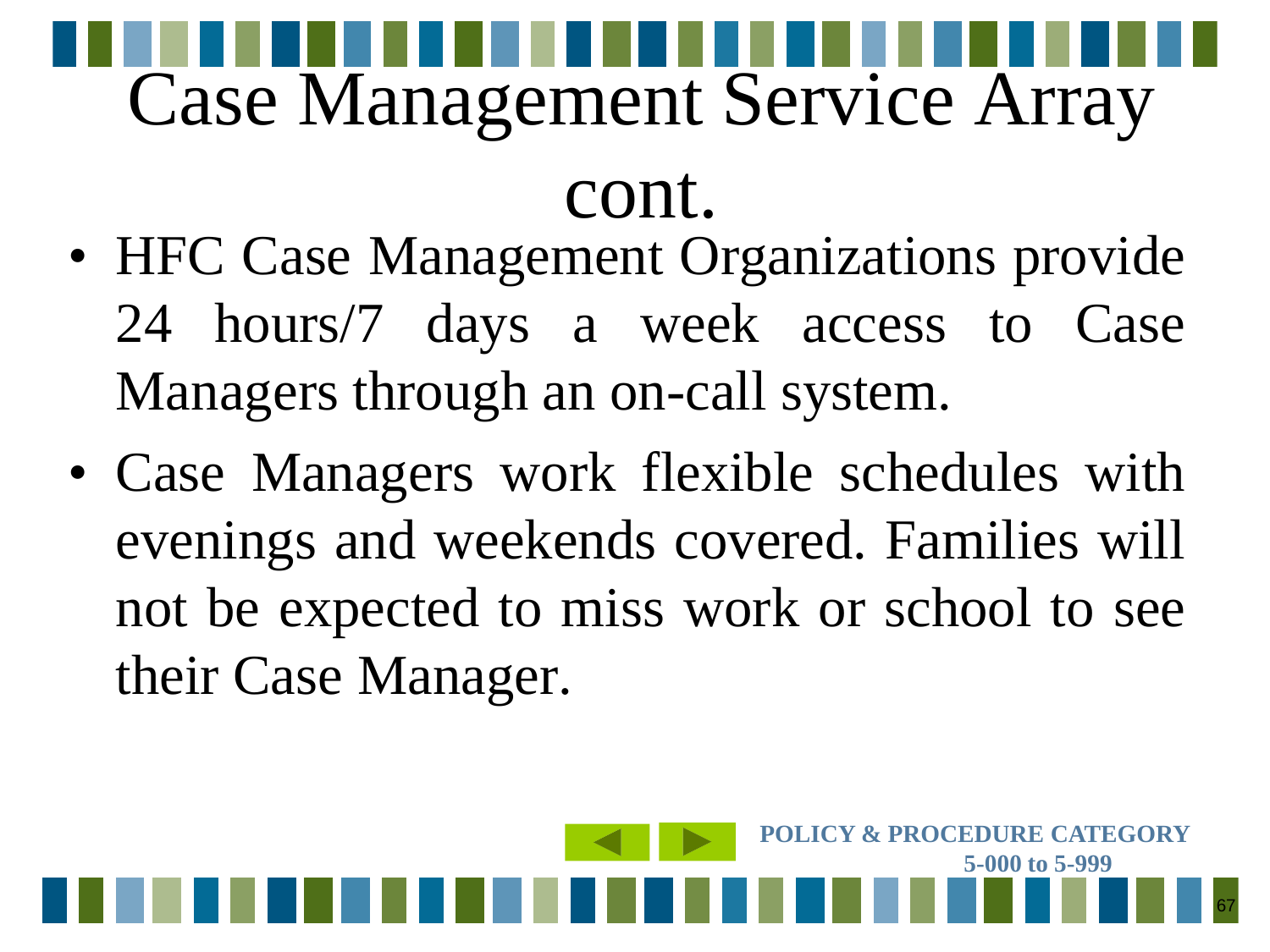#### cont. • **Assessments:**

- Initial and ongoing assessment procedures will continue to focus on child safety by conducting a thorough evaluation of child and family resources, needs, desired outcomes, including a review of community resources and available professional services.
- This will include an assessment of safety (risk) factors to ensure child, and family safety.
- The Case Manager will work closely with the DCF Protective Investigator to ensure timely completion of a risk assessment as part of the protective investigation and will continuously assess risk as part of the Family Case Plan.

**5-000 to 5-999**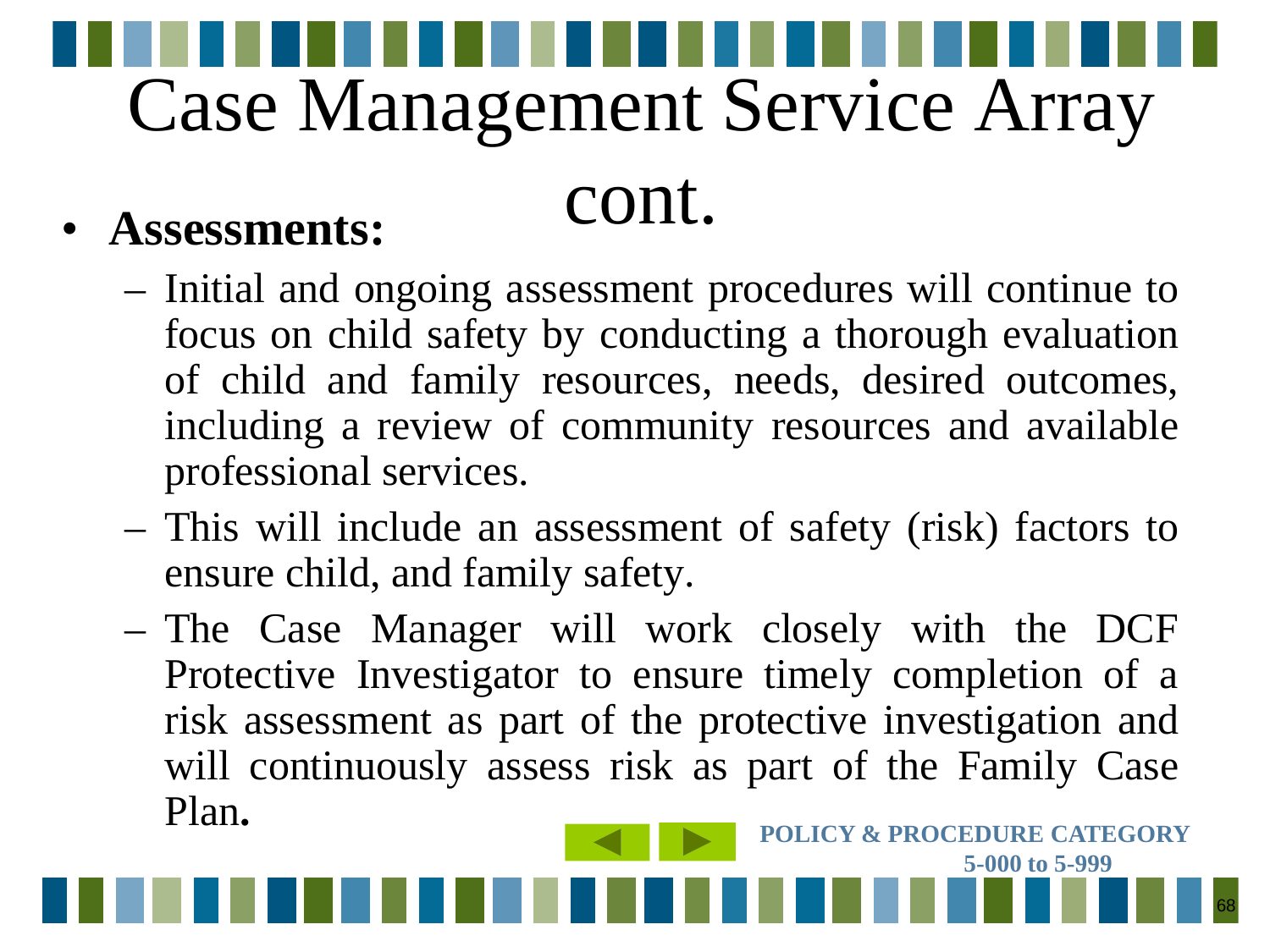- cont. • **Treatment/Case Planning:**
	- HFC believes in using a family conferencing approach to engage the family in the assessment and case planning process.
	- The Case Manager is required to include other participants in the case planning process as determined necessary and appropriate.

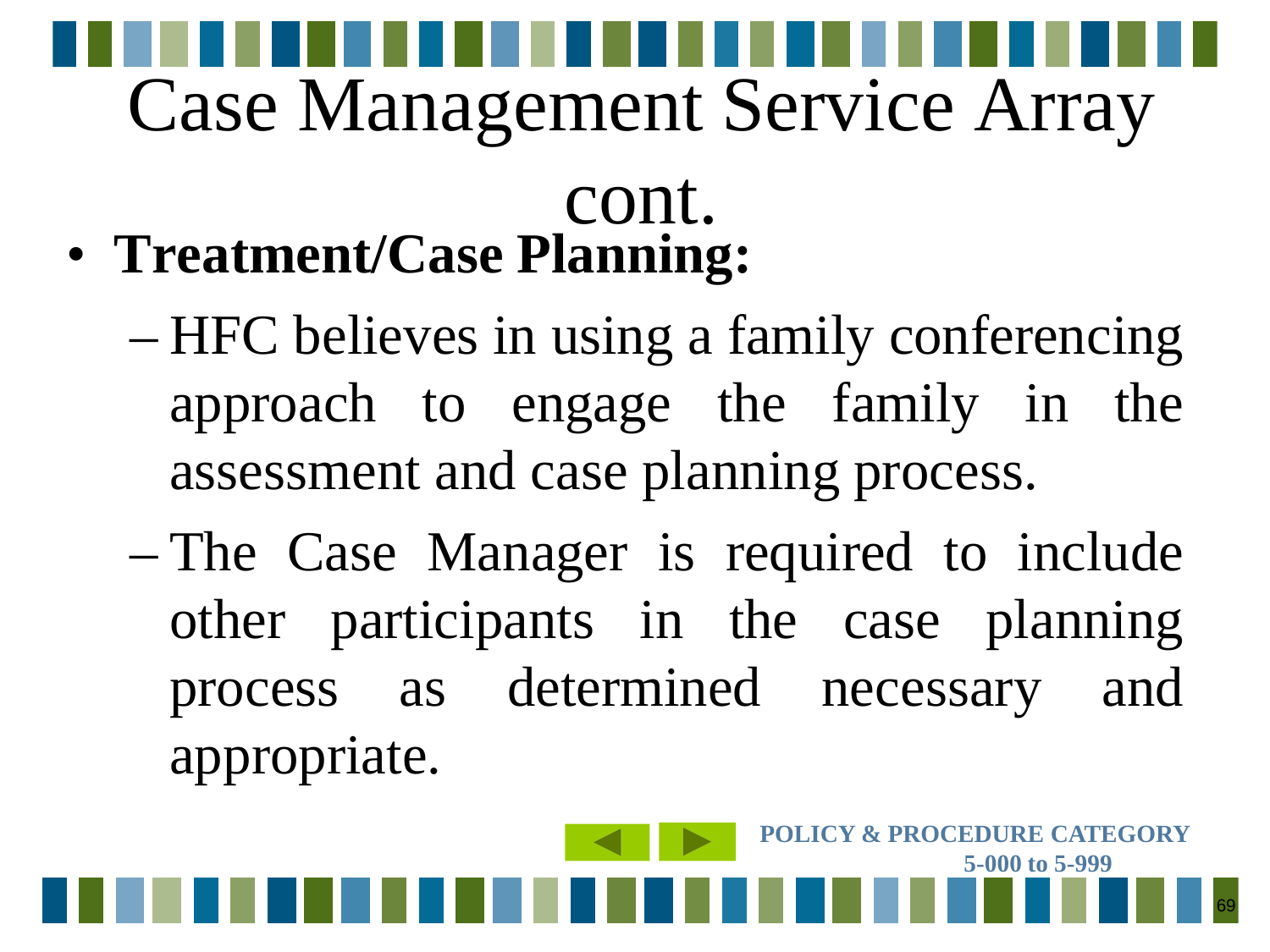#### • **Treatment/Case Planning cont.:**

- Other participants may include:
	- teachers,
	- employers,
	- pastors,
	- extended family,
	- neighbors,
	- family friends,
	- mentors,
	- neighborhood resources, and
	- others with significant relationships to the child or family, as identified by the family.

70

**5-000 to 5-999**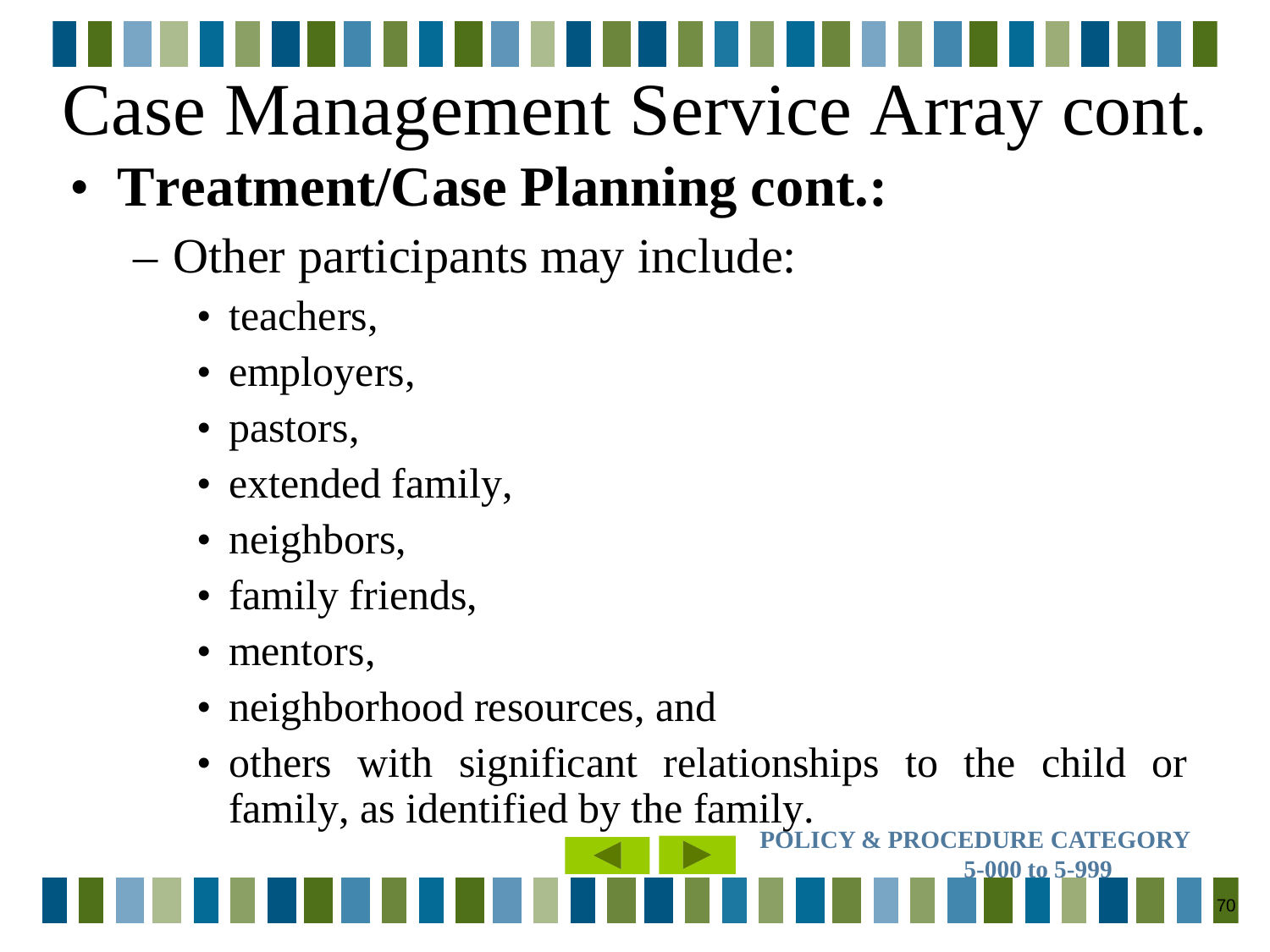- cont. • **Treatment/Case Planning cont.:**
	- Every contact with the family by the Case Manager or team will involve an element of assessment.
	- A philosophical orientation toward a family centered strength based approach is essential for success.
	- Case Managers and providers will be engaged in formal professional training opportunities with a deliberate focus on family strengths and competencies. **POLICY & PROCEDURE CATEGORY**

71

**5-000 to 5-999**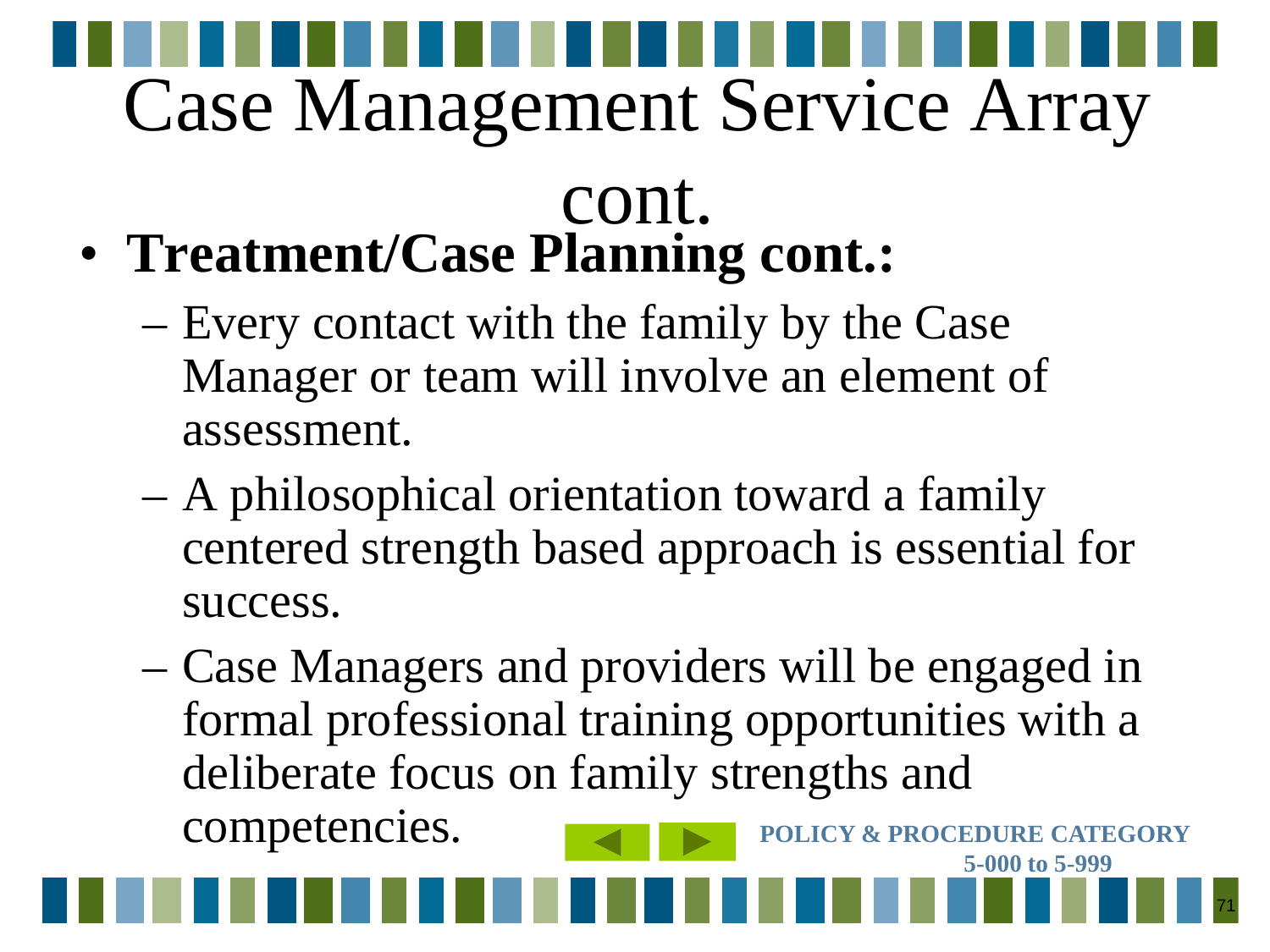### Quality Assurance/ Quality Improvement

• HFC's Management Team and Quality & Contract Management staff promote a culture that values quality and continual efforts by the organization as a whole, its Board of Directors, CMOs, Network Providers, and community stakeholders to achieve strong performance, program goals and positive results for children and their families.

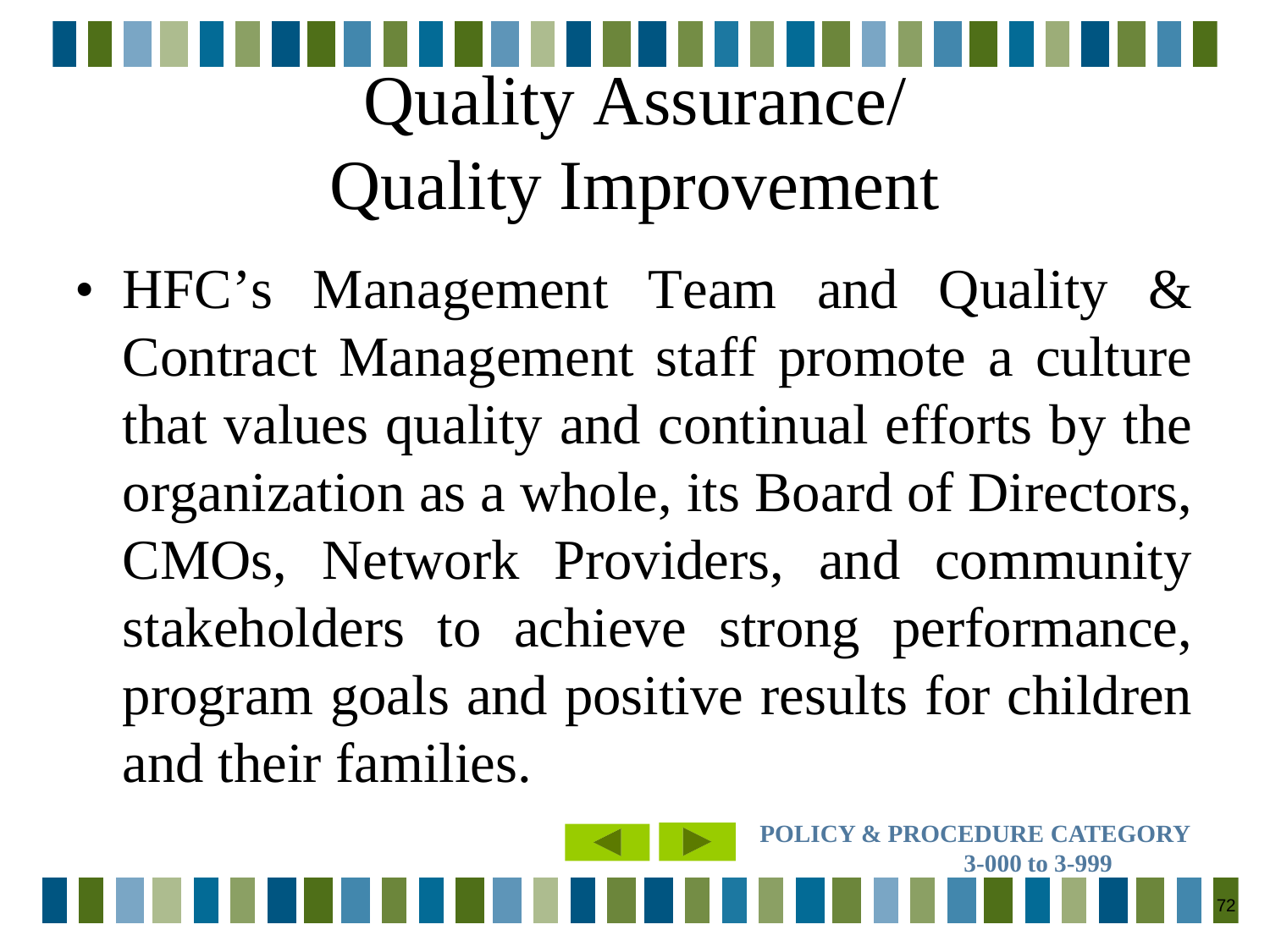# Quality Assurance/

### Quality Improvement cont.

- The organization developed and has implemented a QM Plan which is updated annually.
- The QM Plan is the shared responsibility of all personnel.
- Both quality & contract management and all Heartland staff are thus integrated with and committed to the success of overall quality improvement. **POLICY & PROCEDURE CATEGORY 3-000 to 3-999**

73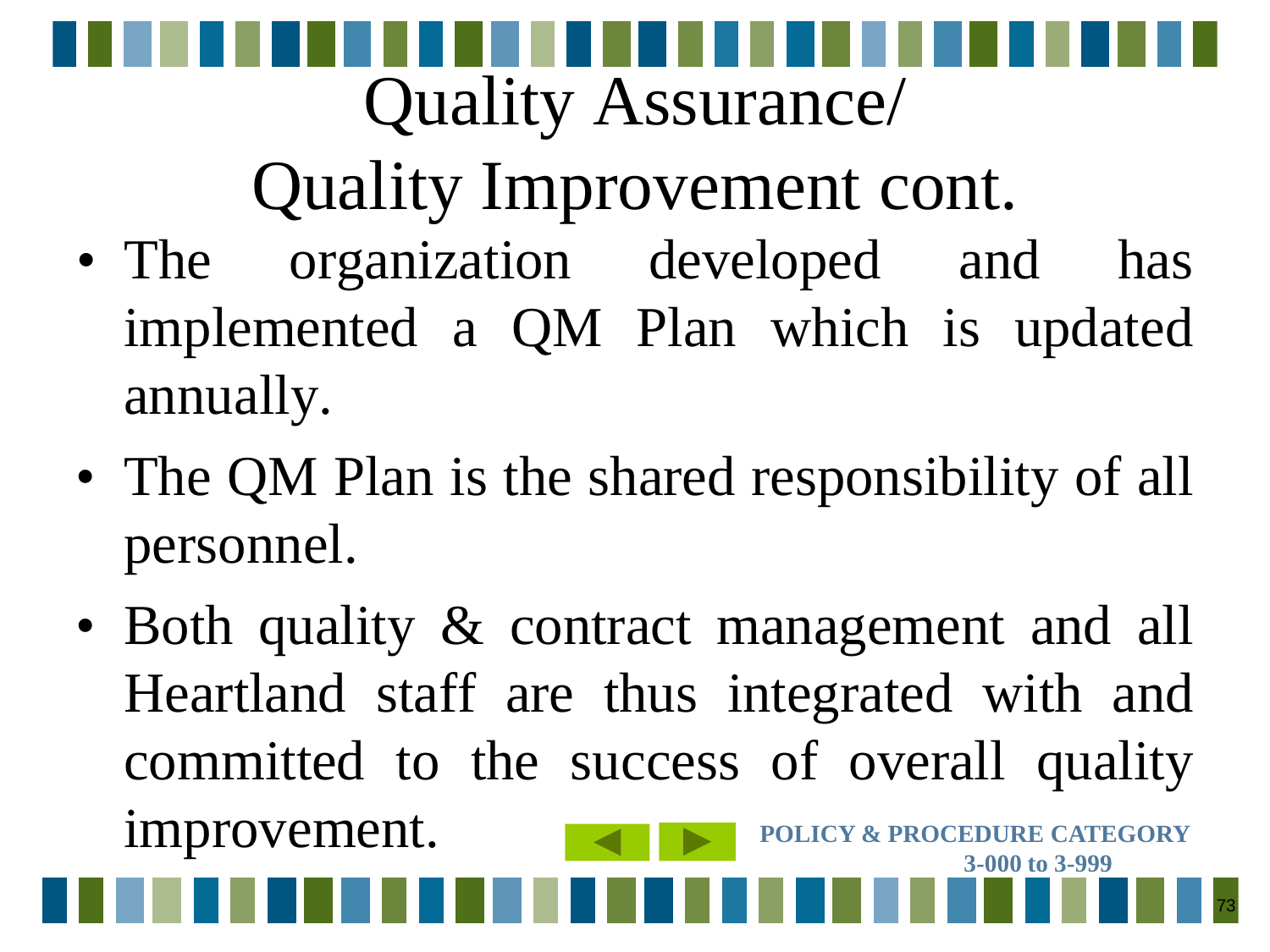# Quality Assurance/ Quality Improvement cont.

- The QM plan has been designed with this focus in mind.
- It also has been designed from the perspective that quality measurement for a Lead Agency or a Case Management Organization (CMO) is different from quality measurement for a specialty provider.

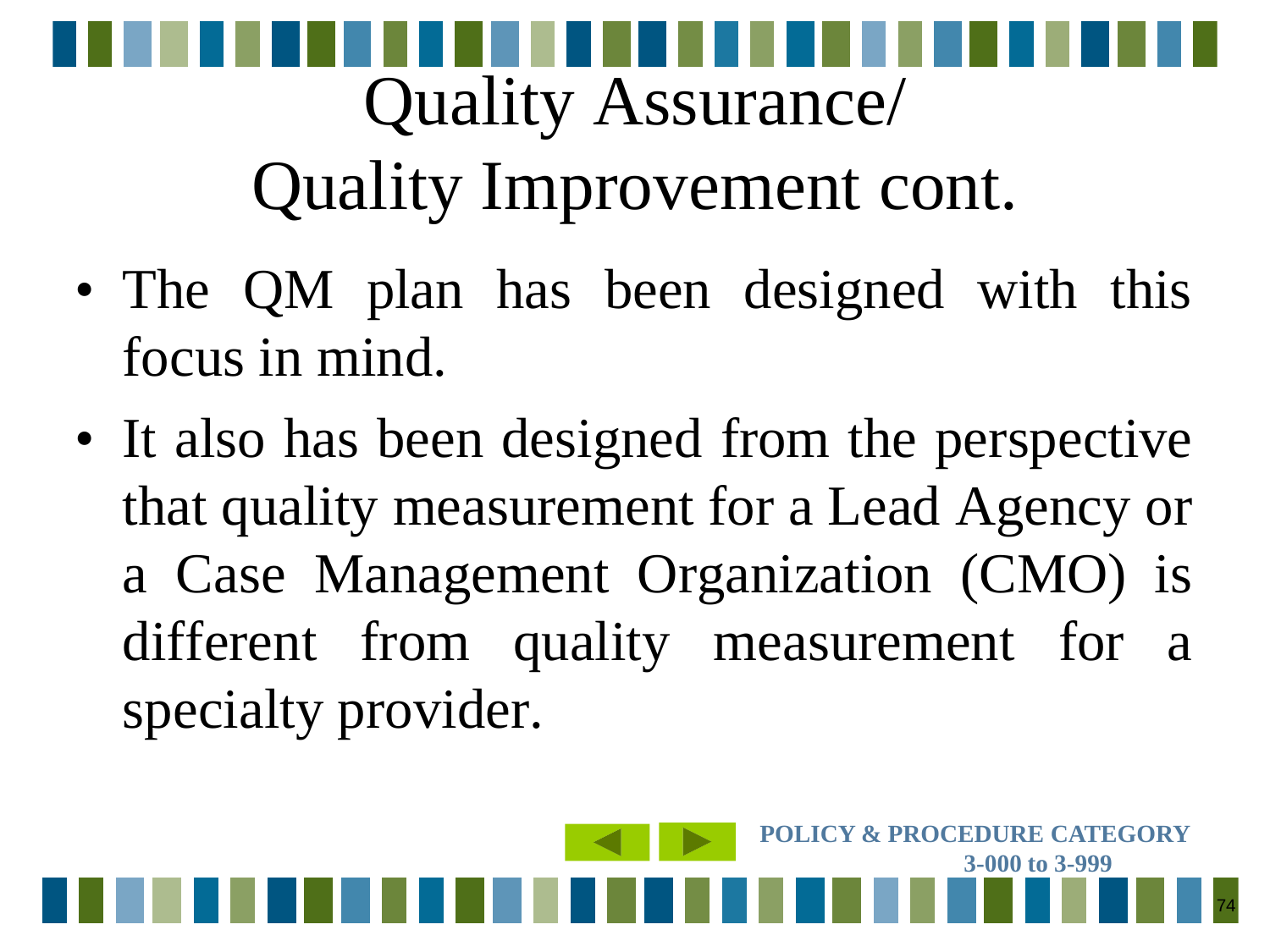# Quality Assurance/ Quality Improvement cont.

- Quality assessment at the level of the provider is more focused on customer satisfaction and service efficacy issues while quality at the Lead Agency/CMO level must include indicators relevant to the overall health of the organization.
- To that end, the QM plan allows for the most appropriate assessment for each type of organization. **POLICY & PROCEDURE CATEGORY 3-000 to 3-999**

75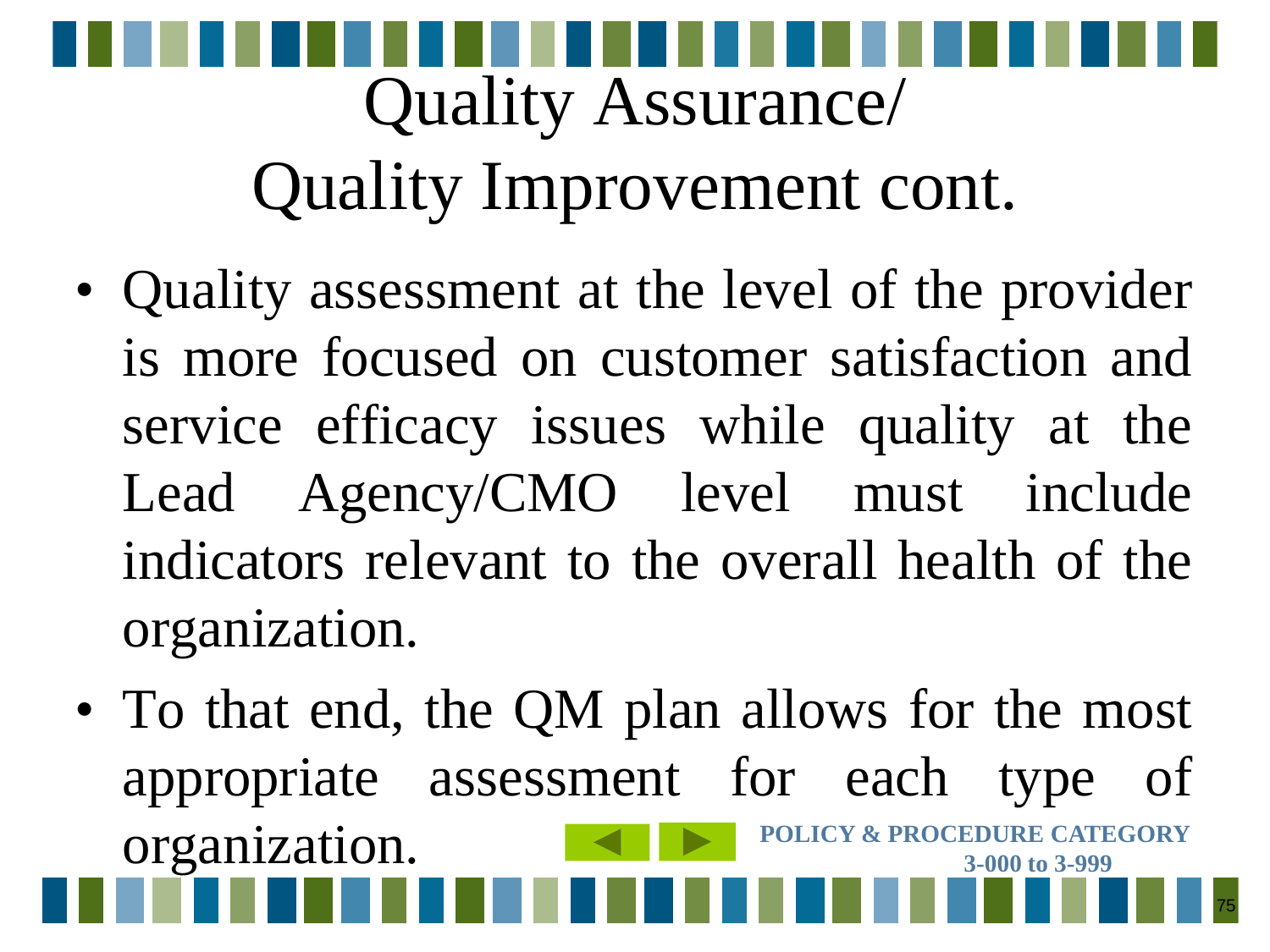# Quality Assurance/

#### Quality Improvement cont. • **Data Integrity and Data Services:**

- HFC provides ongoing and regularly scheduled opportunities for collecting, reporting and analyzing data from its various systems. It is the responsibility of our provider network to assist in these processes in order to provide data for continuous quality improvement.
- HFC's Data Services staff strive to ensure data integrity of information entered into all of the data systems maintained or utilized by HFC, including Florida Safe Families Network (FSFN).
- Data systems are monitored regularly and processes for reconciling are assessed and improved on a continuous basis.

76

**POLICY & PROCEDURE CATEGORY**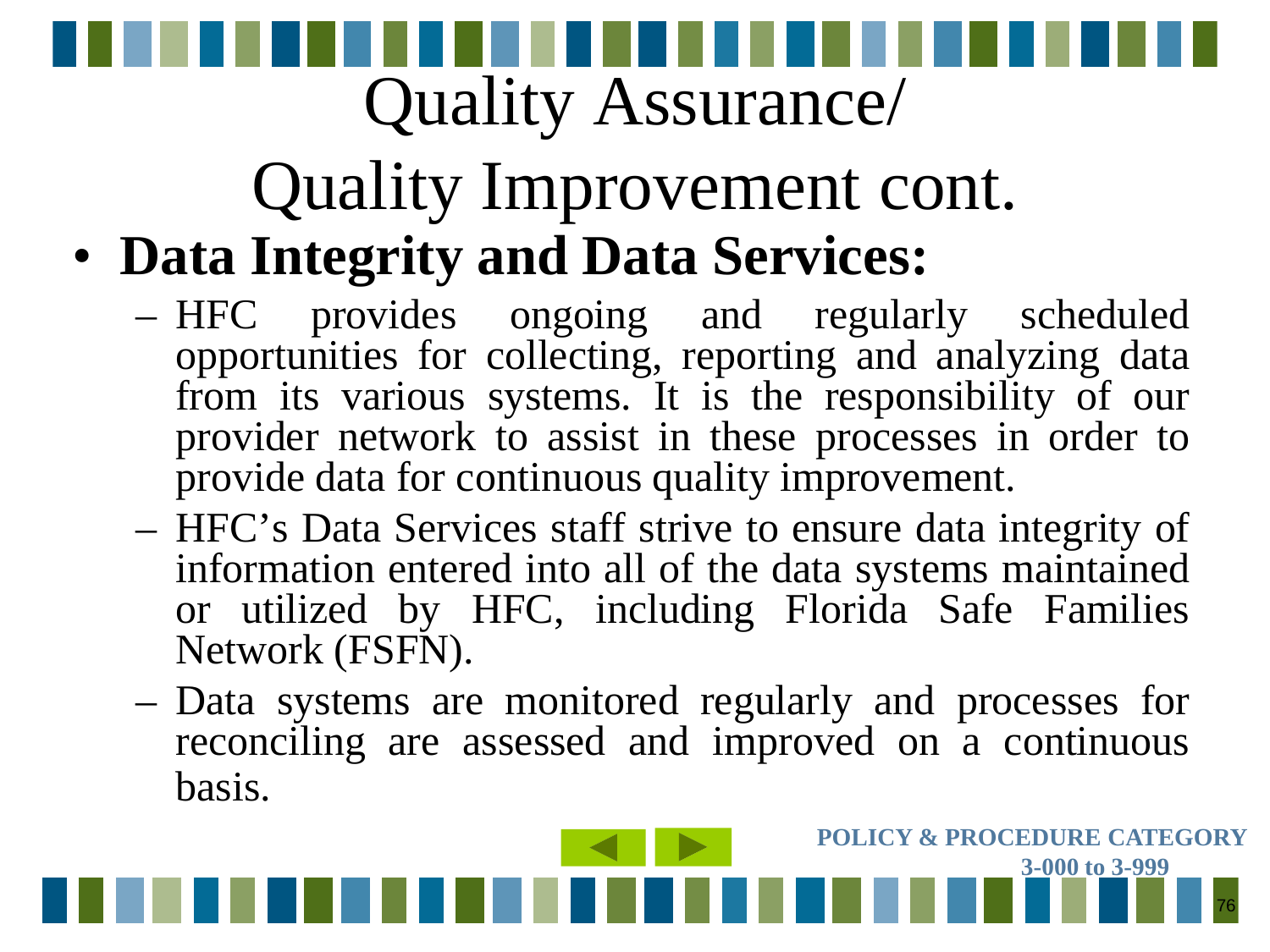# Quality Assurance/ Quality Improvement cont.

- HFC has implemented the following guiding principles for FSFN:
	- Embrace FSFN and all of its functions,
	- Increase efficiency and reduce duplicate work,
	- Promote communication and collaboration,
	- Enhance quality, and
	- Embrace as a key management tool in our role as system administrator.

77

**POLICY & PROCEDURE CATEGORY**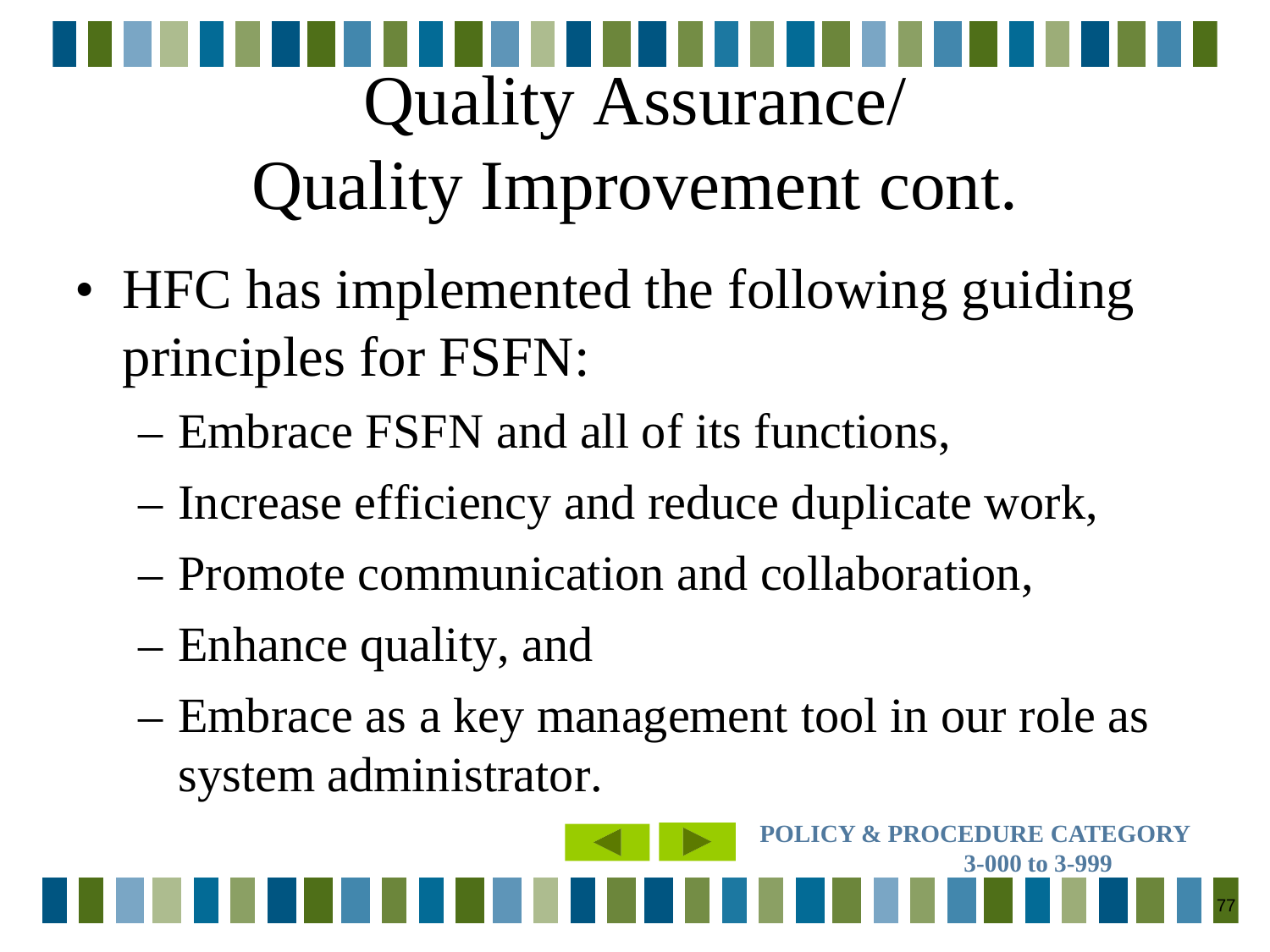

### Risk Management

- HFC maintains a working "Risk Management" Plan".
- The plan defines risk factors and corresponding strategies to mitigate the defined risk.

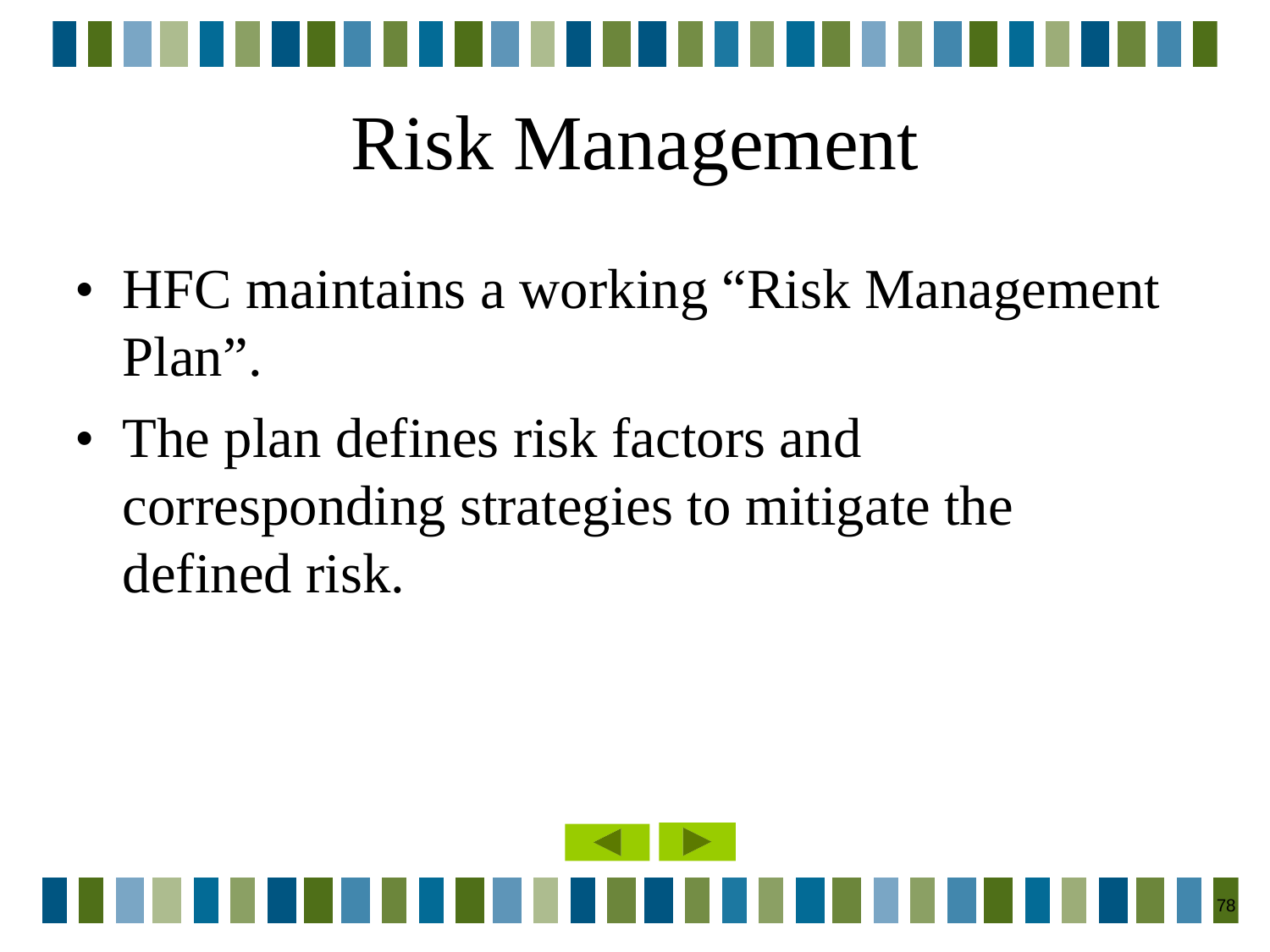

### System Evaluation

- The system of care contains the following four core hypotheses:
	- Community engagement through education is an intentional process that increases the effectiveness of primary prevention in the System of Care.
	- The implementation of family-driven methodologies will have a positive impact on the efficiency of service delivery and outcomes for families.
	- Business strategy can be applied to the System of Care to manage resources, increase choices and promote cost efficiency.
	- A true "System" of Care includes the best characteristics of structure, process, subsystems, information, growth and integration.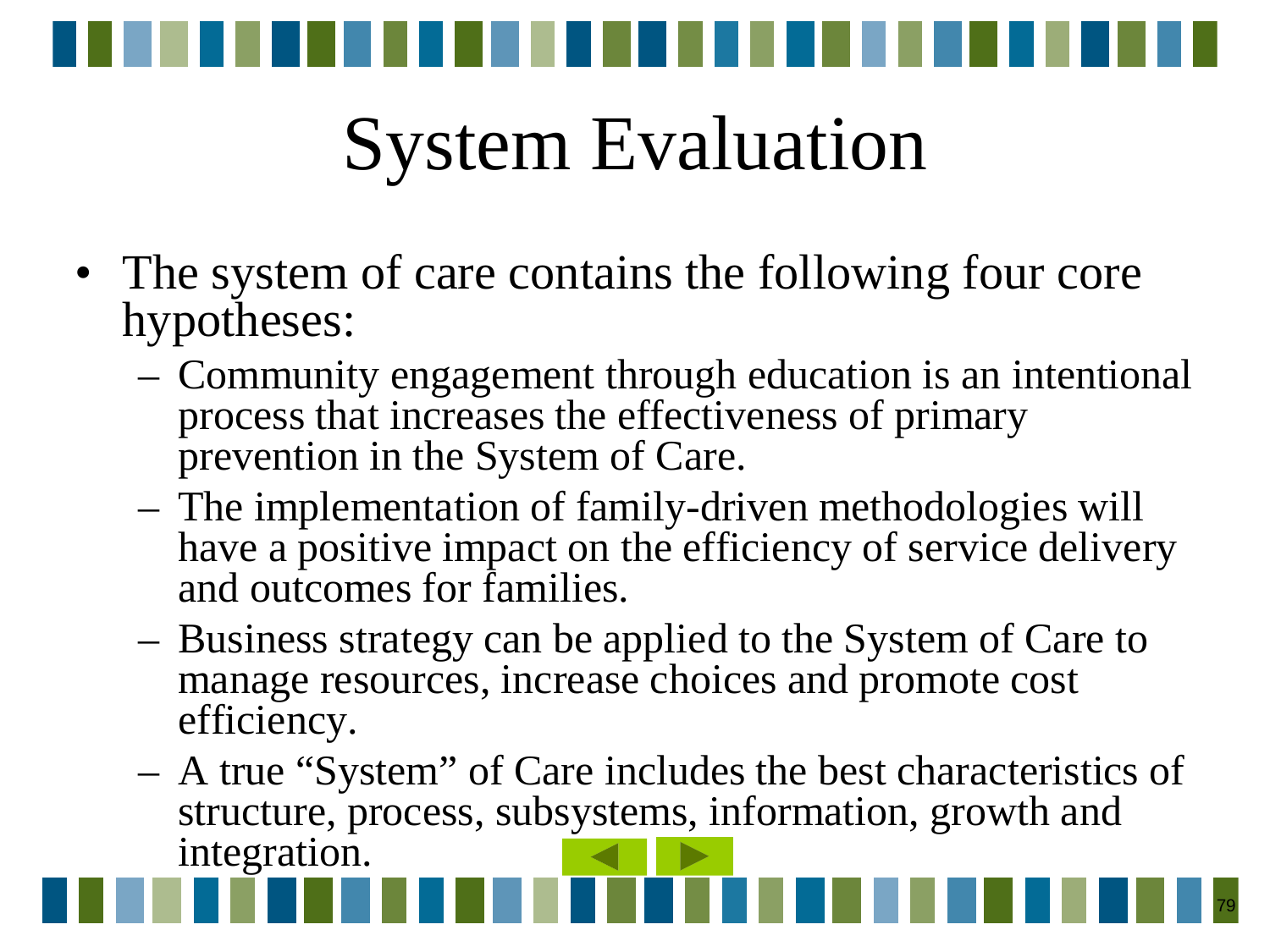

### System Evaluation cont.

- Measurement of the hypotheses and other outcomes is done in part through the evaluation processes and outcome data that is collected and documented in the weekly HFC PQI Committee Report.
- Outcomes are focused on identifying and evaluating in-process drivers that impact performance.

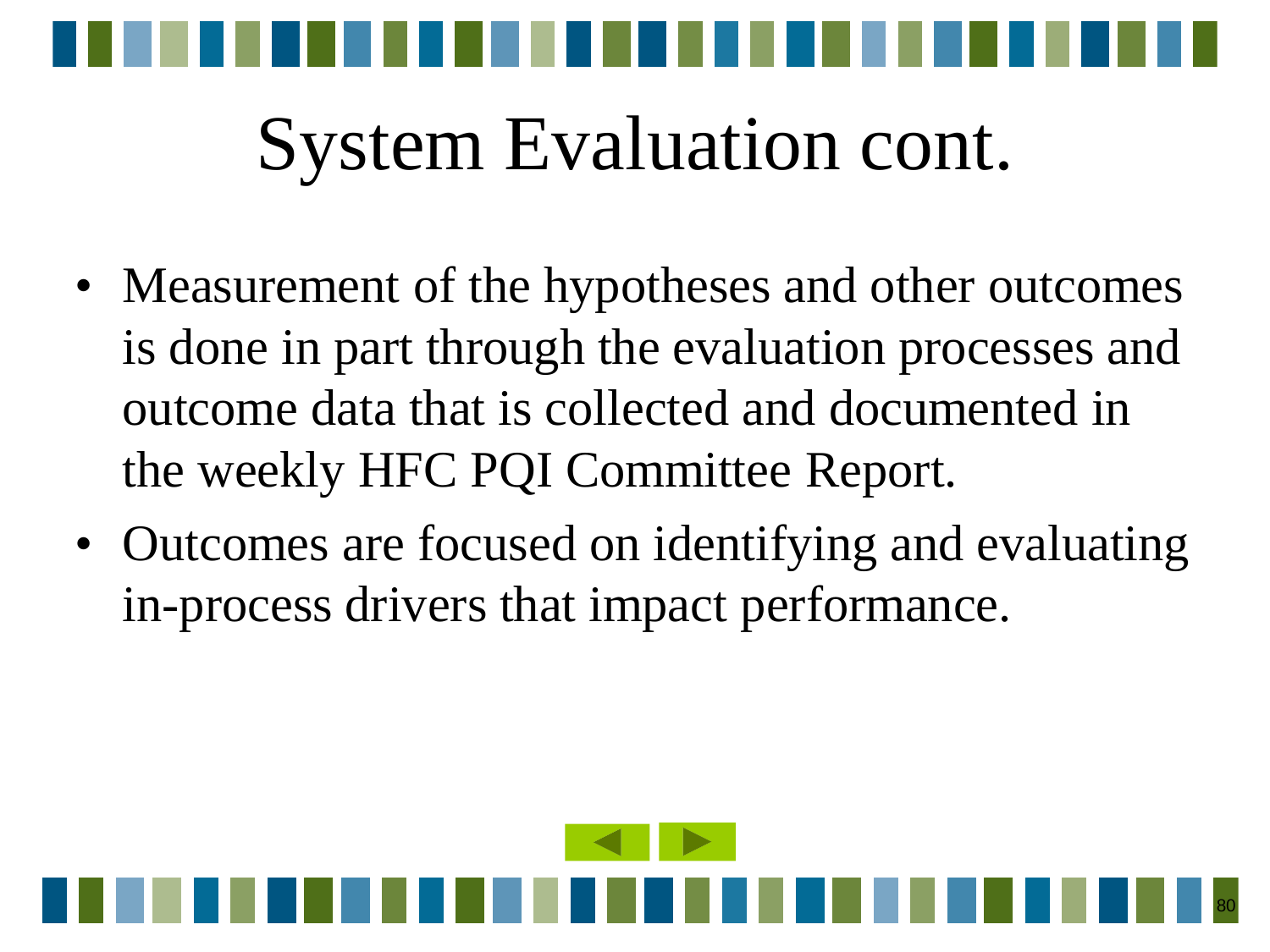

### Strategic Plan

- HFC's Management Team, staff, Board of Directors and stakeholders engage in a variety of activities contributing to the development/update of a strategic plan every 5 years.
- A variety of information is gathered, reviewed, analyzed, and discussed (i.e., assessment of strengths, weaknesses, opportunities and threats, population statistics, review of current performance and critical issues and challenges) during the process of developing this plan.

81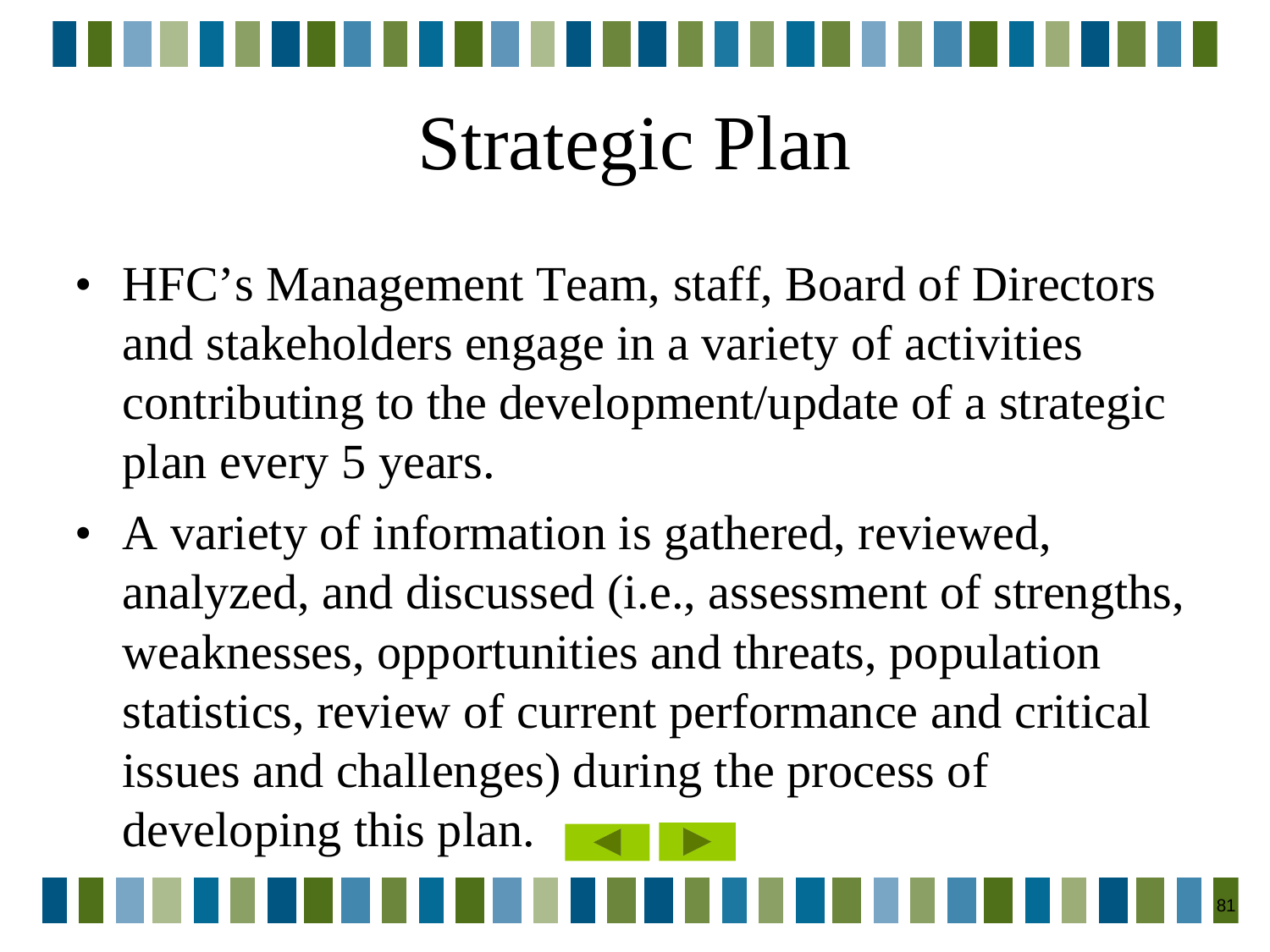

### Strategic Plan cont.

- Strategic goals, objectives and strategies are identified through this process for HFC to focus on during the upcoming 5 year period.
- Performance measures associated with these strategic objectives are incorporated into the HFC System of Care, weekly PQI report and QM Plan and performance is tracked related to HFC's contract measures, federal child welfare measures that are passed onto HFC, as well as measures that HFC has identified as being key indicators of performance.

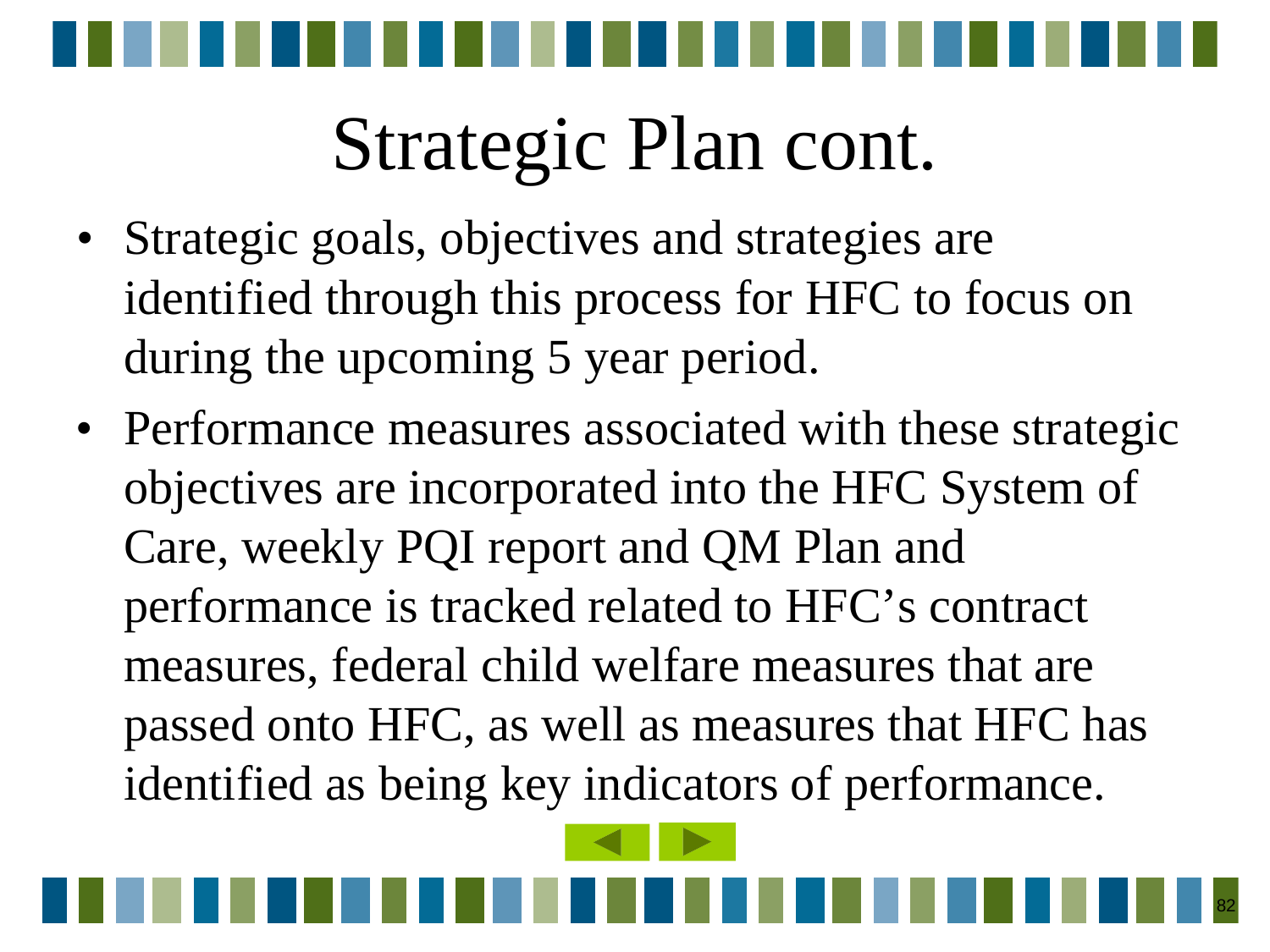

• HFC has developed and supports a provider network with the capacity to deliver a full array of in-home, community-based, and placement service options selected on the basis of child and family strengths and needs and based on coordinated assessments thus ensuring a comprehensive service array.

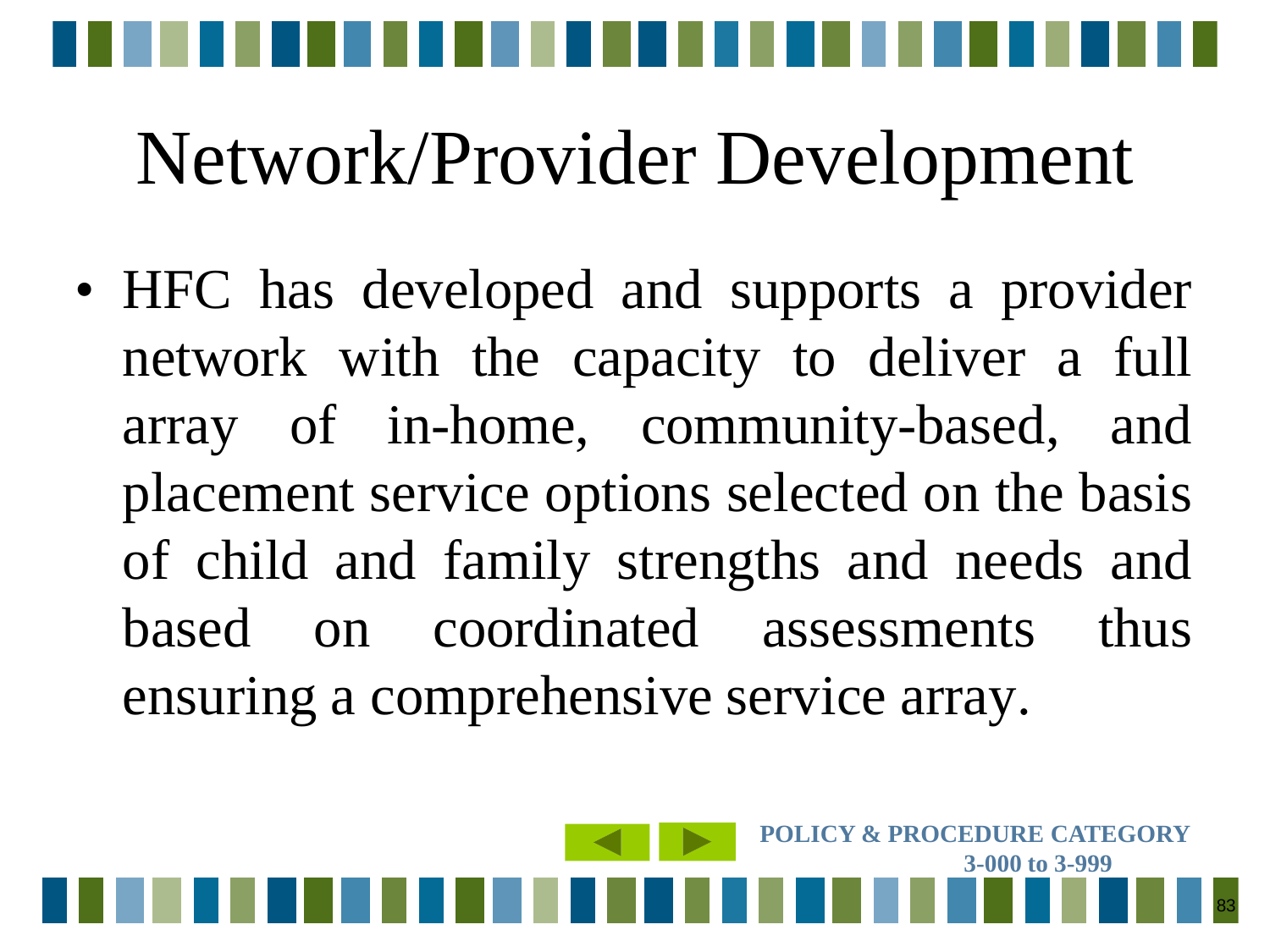

• **HFC has three types of providers:**

- Contracted Case Management Organizations
- Contracted Wrap Around Services/Out of Home Care Network Providers

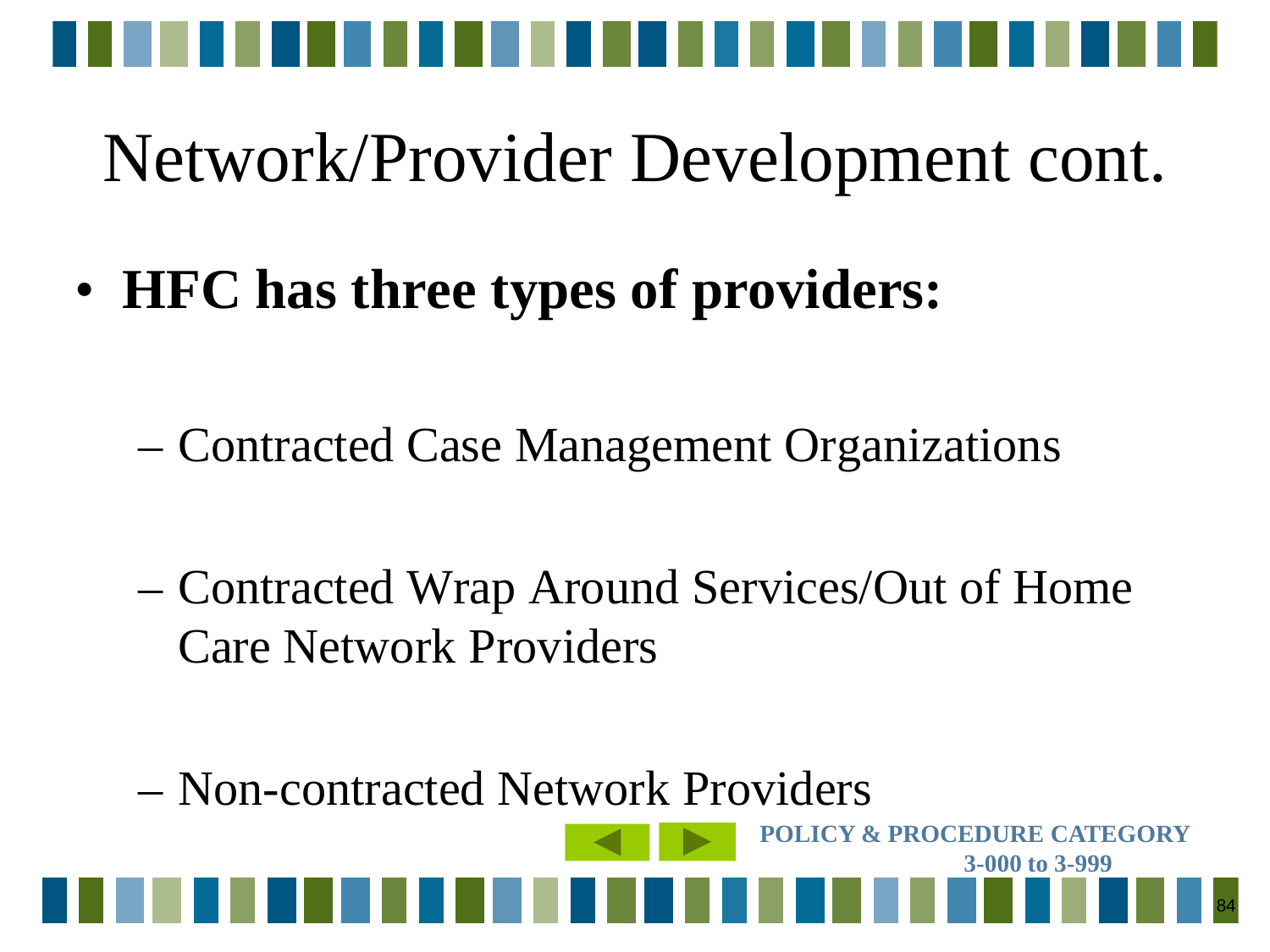

#### • **Case Management Organizations**

- HFC contracts with child welfare agencies to provide case management services to families receiving traditional child protection services.
- These agencies are:
	- Children's Home Society of Florida
	- Devereux Foundation
	- Gulf Coast Jewish Family & Community Care
	- One Hope United

85 **3-000 to 3-999**

**POLICY & PROCEDURE CATEGORY**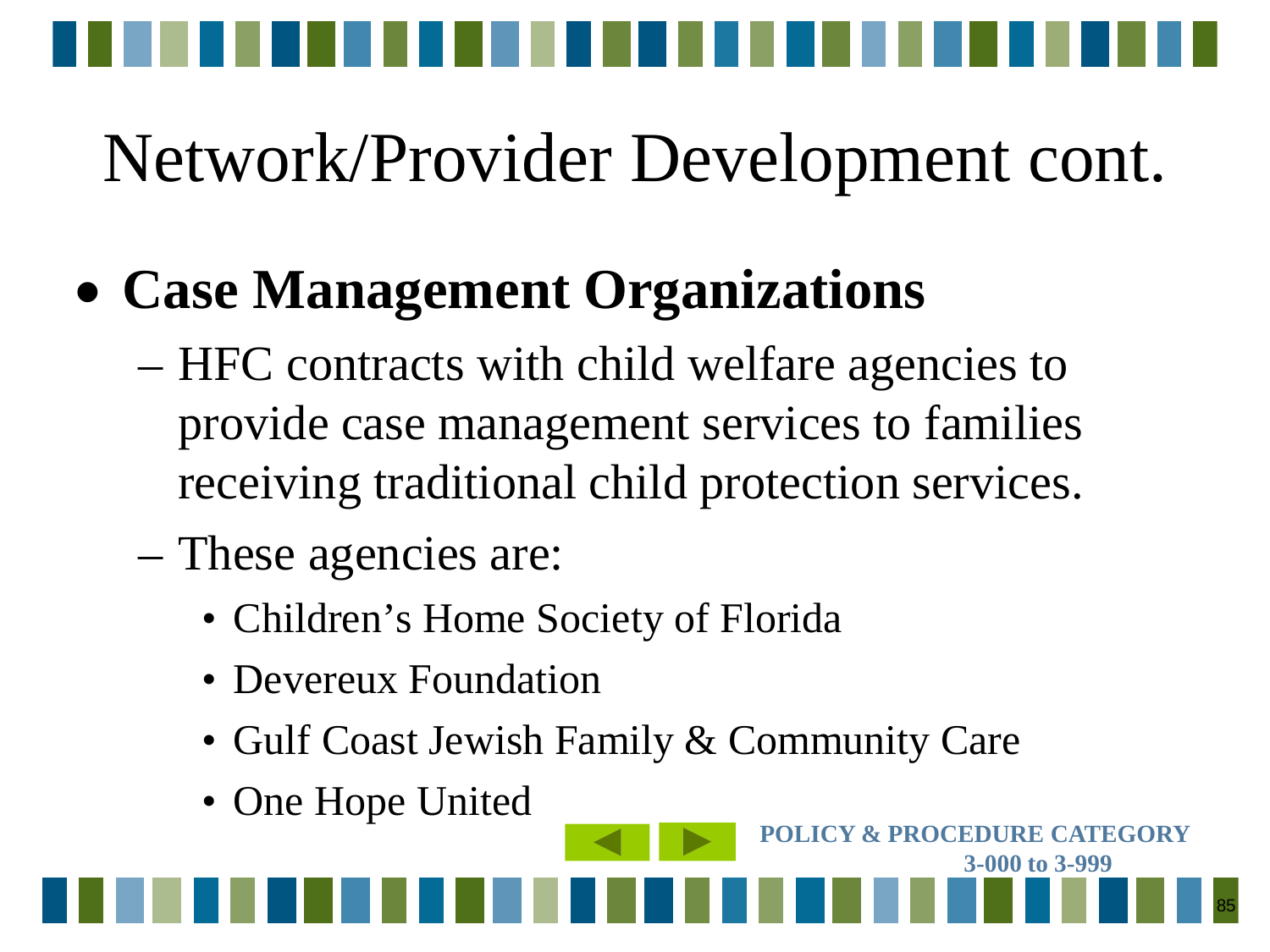- **Contracted Wrap-Around Services/Out of Home Care Network Providers**
	- − HFC maintains a contractual relationship with these providers (i.e., HFC will reimburse the provider for services according to agreed-upon terms).
	- − These providers go through HFC's approval, contracting, and monitoring processes.
	- − These include, but are not limited to, providers of group care services, safety management/family support services, and community-based organizations that provide a wide array of preventive and intervention services and supports.
	- − All initial providers were actively involved in shaping the System of Care. Providers receive orientation and ongoing training on HFC's policies and procedures.

86

**POLICY & PROCEDURE CATEGORY**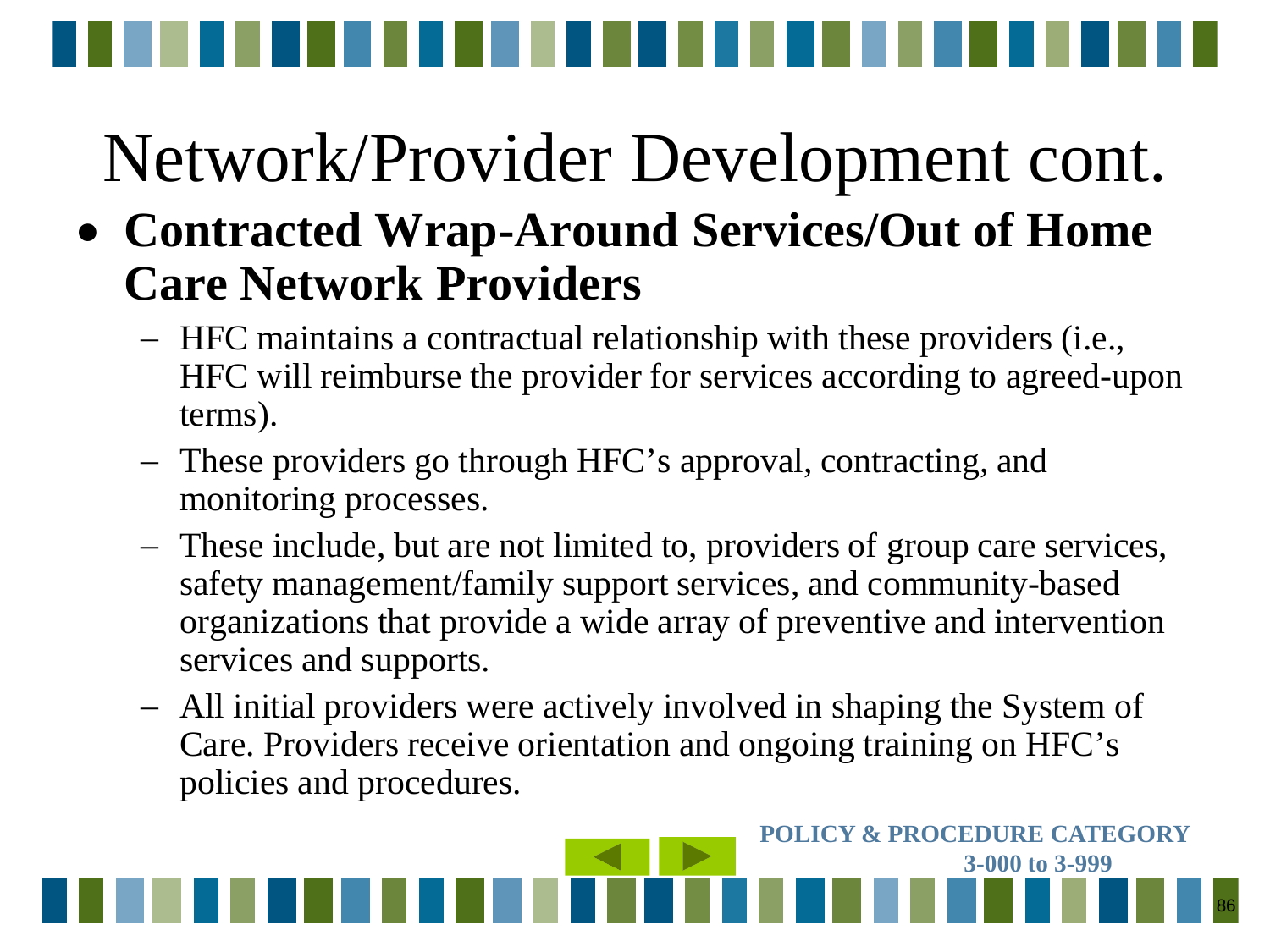

#### • **Non-contracted Network Providers**

- − HFC refers children and families to community providers/groups for services or resources.
- − Though HFC does not typically provide reimbursement for these services, the providers are viewed as an integral part of the service array.
- − These providers offer a range of community-based, non-traditional services and supports—from activities and supports provided by faith based organizations to a host of community-funded family and youth services and supports. **POLICY & PROCEDURE CATEGORY**

87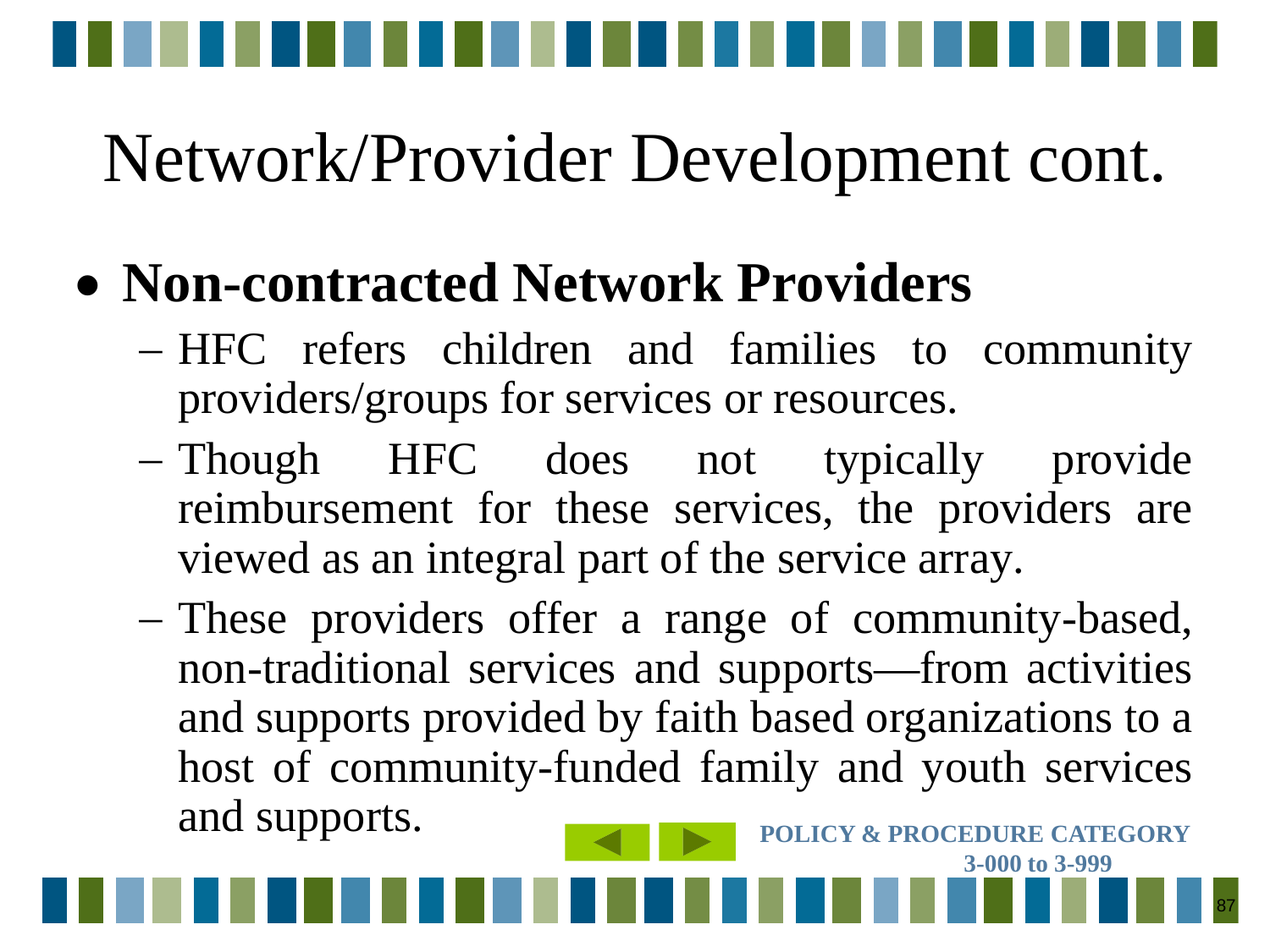

- **Essential services and supports fall into five broad areas and include:**
	- Assessment & Placement Services
	- Case Management
	- In-Home and Outpatient Professional Treatment Services
	- Specialty Community Support/Wraparound Services
	- Consultative Services

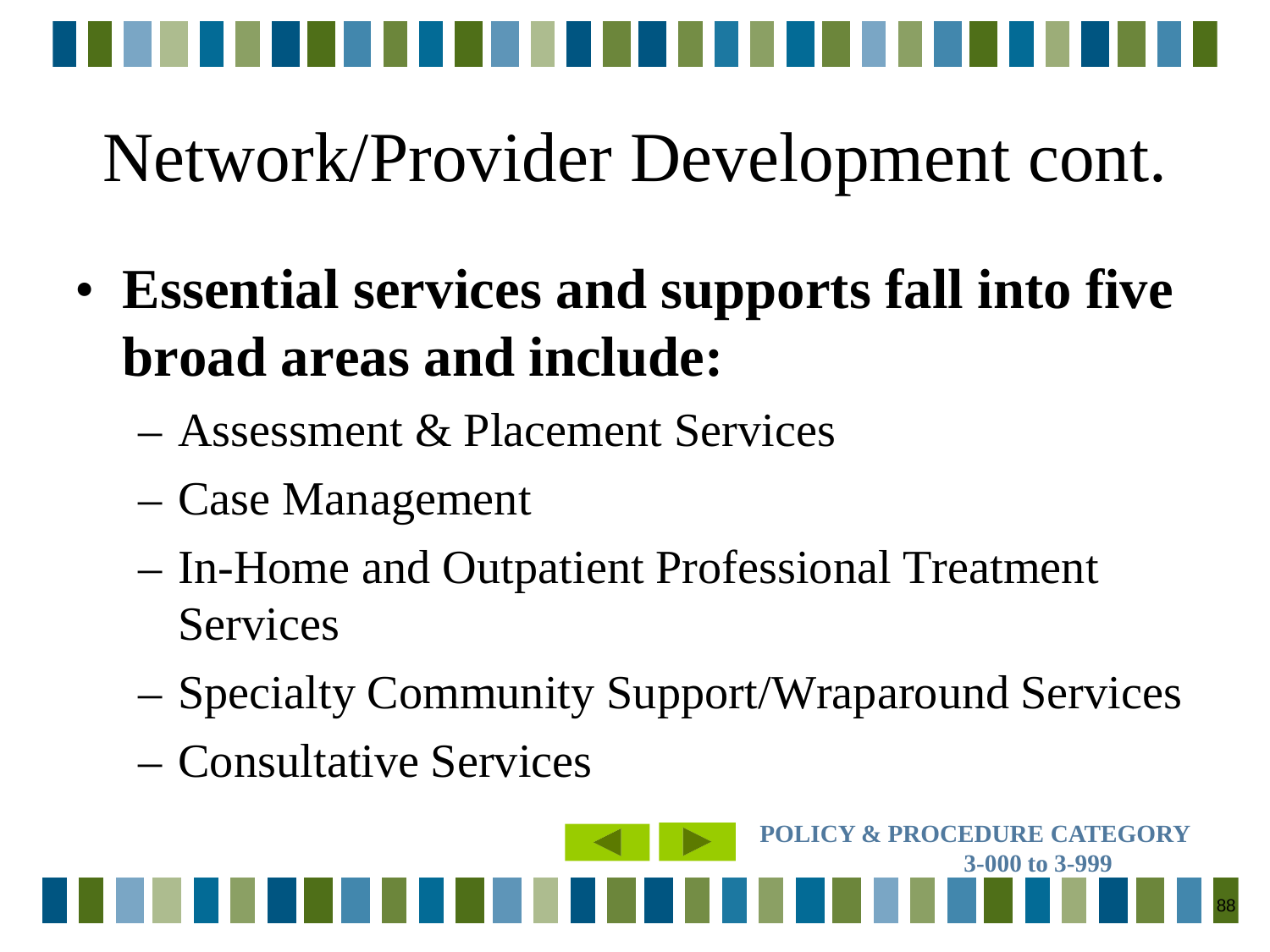- **Assessment & Placement Services** 
	- This category includes:
		- all types of assessment,
		- crisis intervention and stabilization, and
		- all out-of-home care options, including, but not limited to:

89

**POLICY & PROCEDURE CATEGORY** 

- relative and non-relative care,
- emergency shelter care,
- foster care,
- therapeutic foster care,
- group/residential care, and
- independent living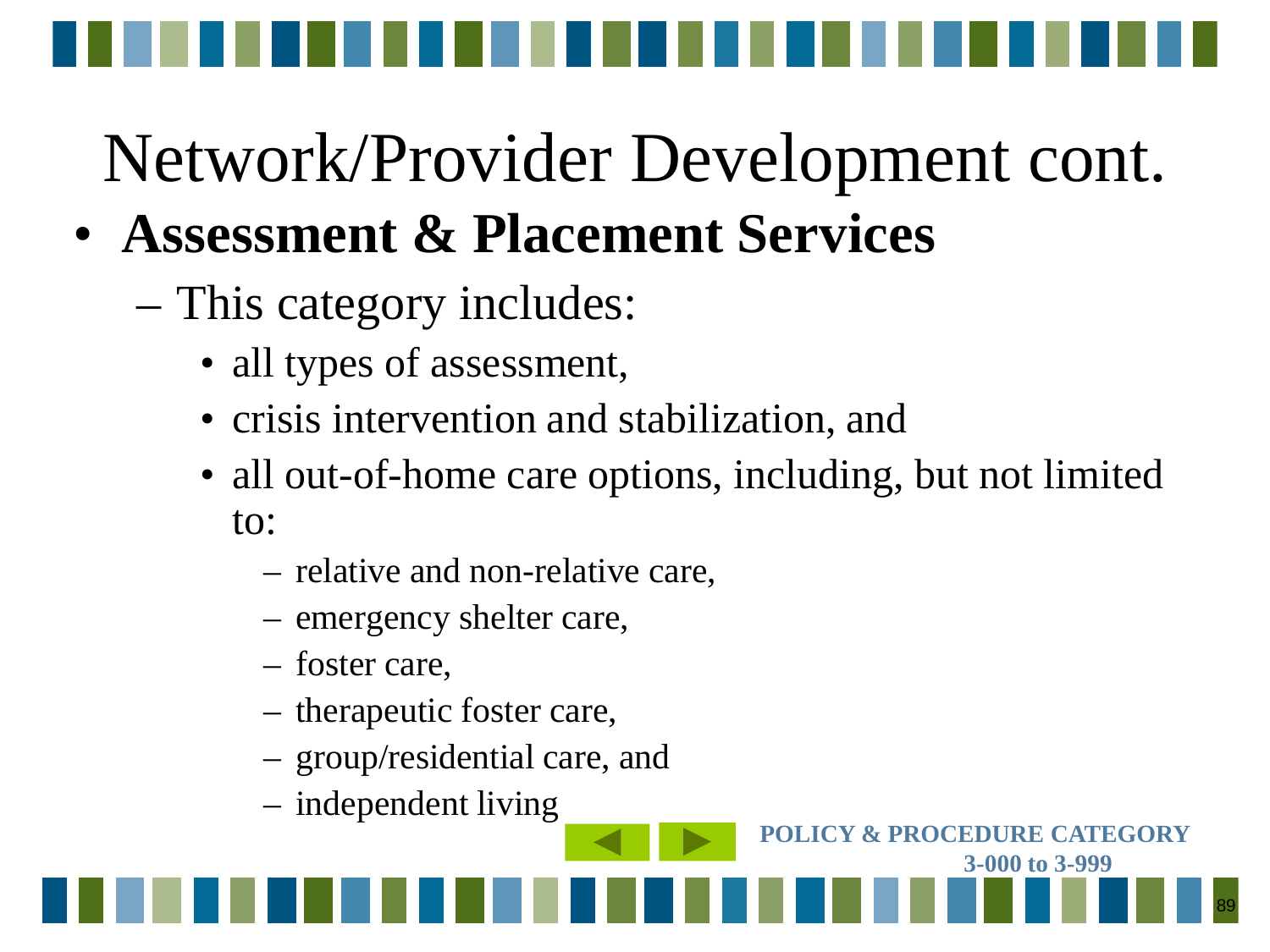

#### • **Case Management**

- This includes:
	- ongoing case management,
	- coordination, and
	- crisis intervention services.

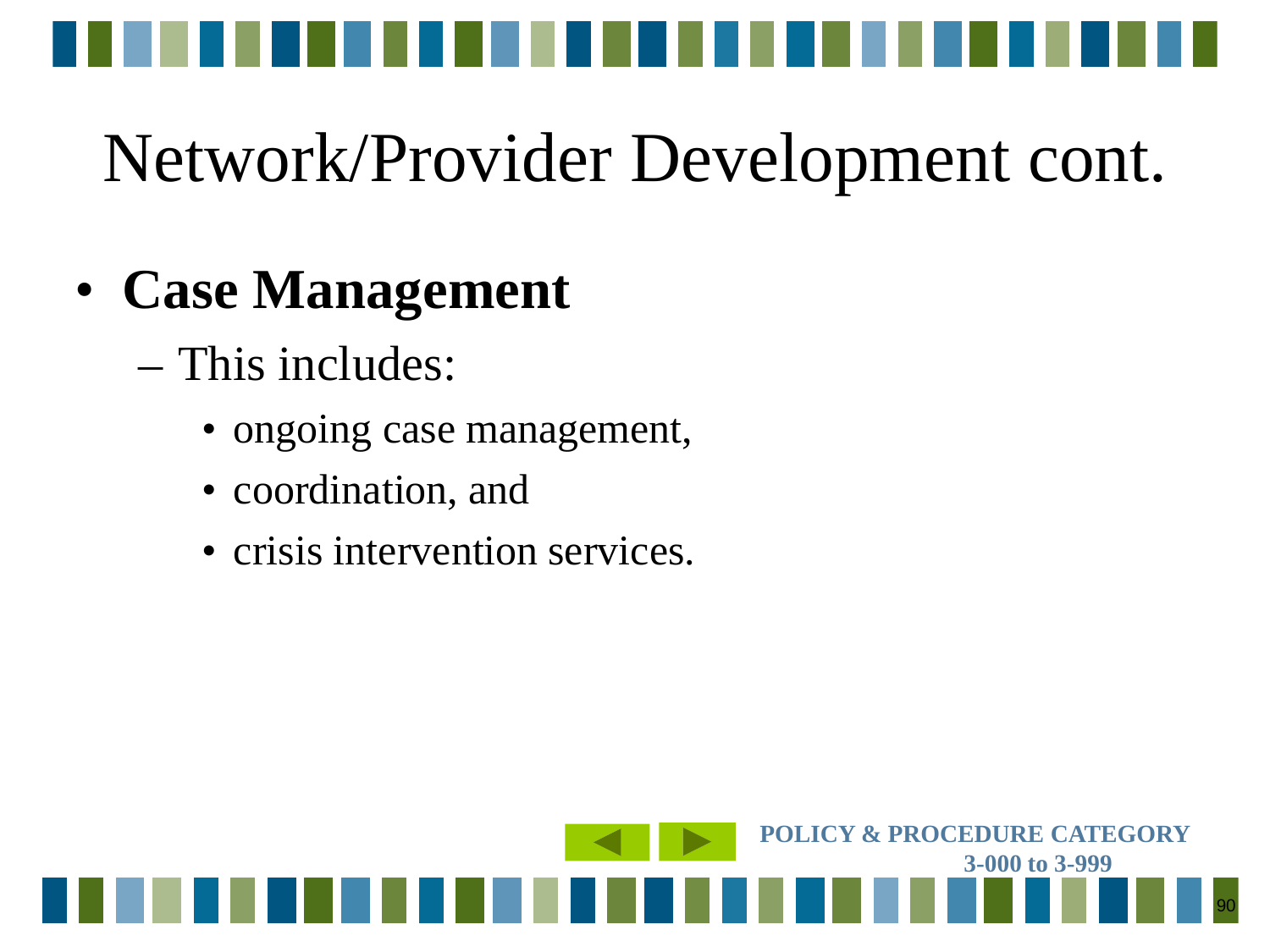

- **In-Home and Outpatient Professional Treatment Services**
	- This includes:
		- all in-home services
		- safety management and family preservation and support, etc
		- community-based services (respite, child care) and
		- traditional outpatient mental health services and substance abuse services such as:
			- $\triangleright$  diagnostic evaluations,
			- $\triangleright$  psychological testing,
			- $\triangleright$  therapy (individual, family, and group),
			- $\triangleright$  day treatment, and
			- $\triangleright$  intensive crisis intervention.



**POLICY & PROCEDURE CATEGORY**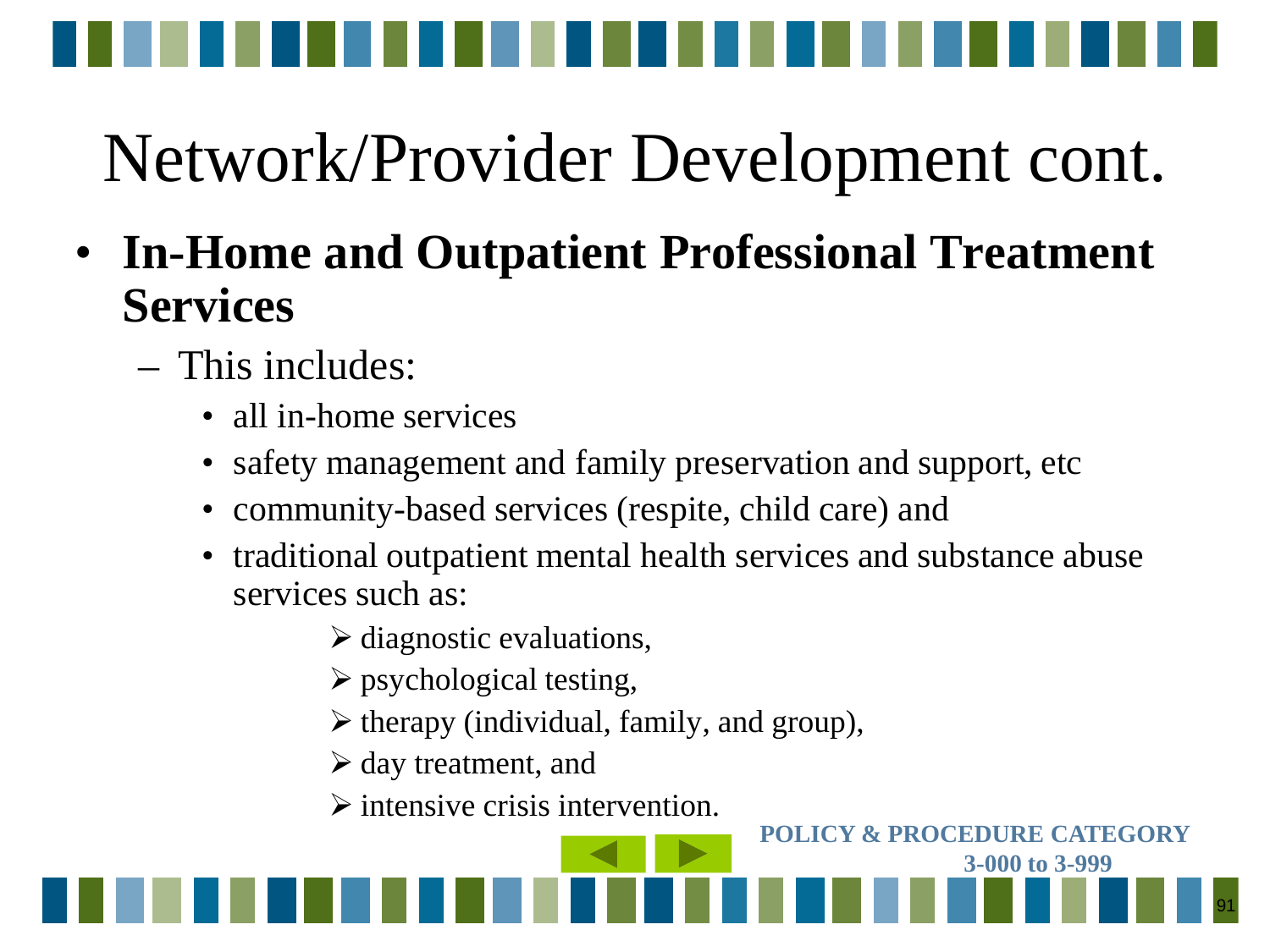

- **Specialty Community Support/Wraparound Services**
	- This includes many and varied services and supports required under a wraparound philosophy including:
		- tutoring,
		- transportation,
		- housing assistance, and
		- dozens of other specialized services.

92 **3-000 to 3-999**

**POLICY & PROCEDURE CATEGORY**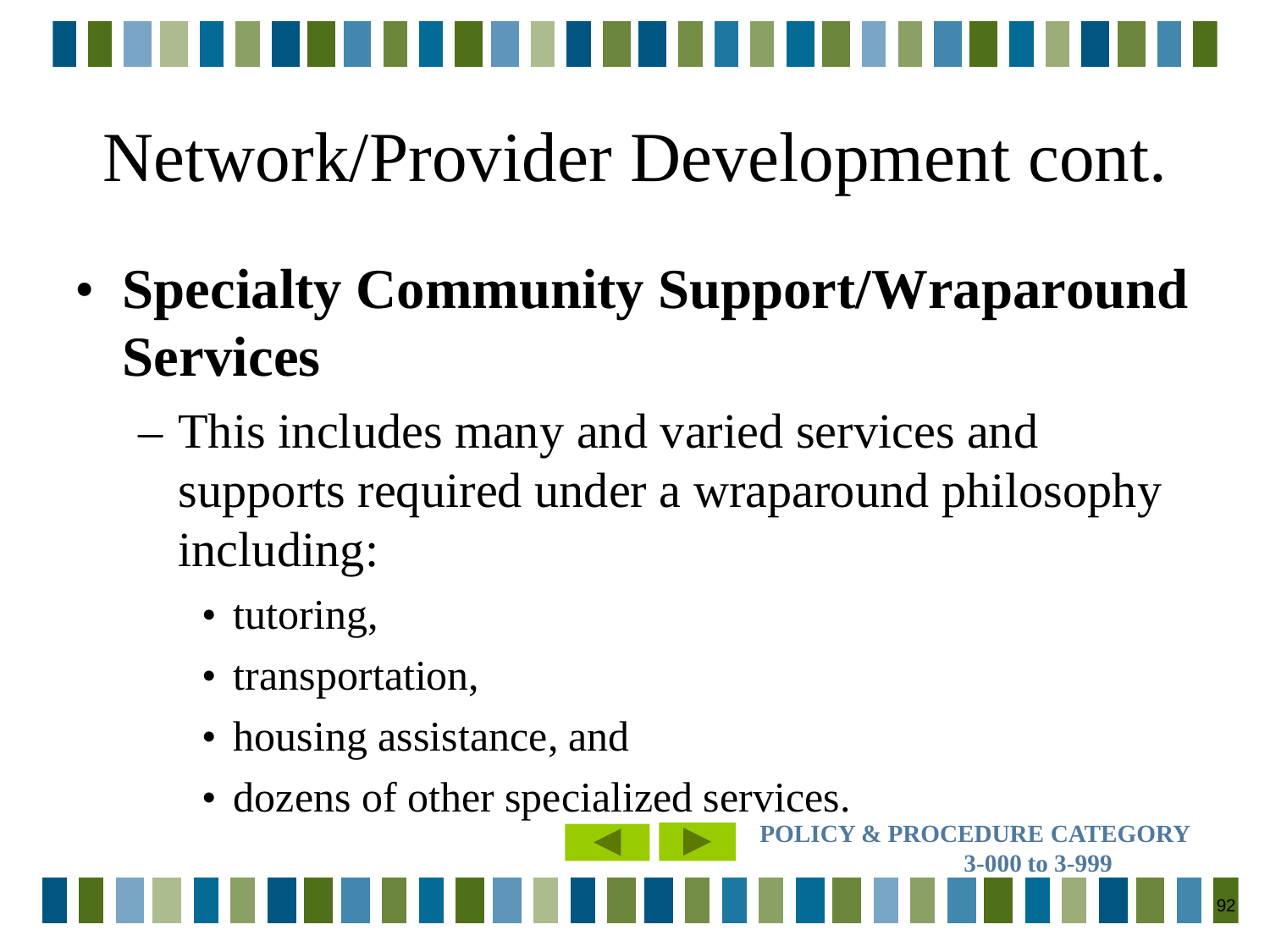

#### • **Consultative Services**

– This includes individuals with specific professional skills to meet the needs of the organization and infrastructure.

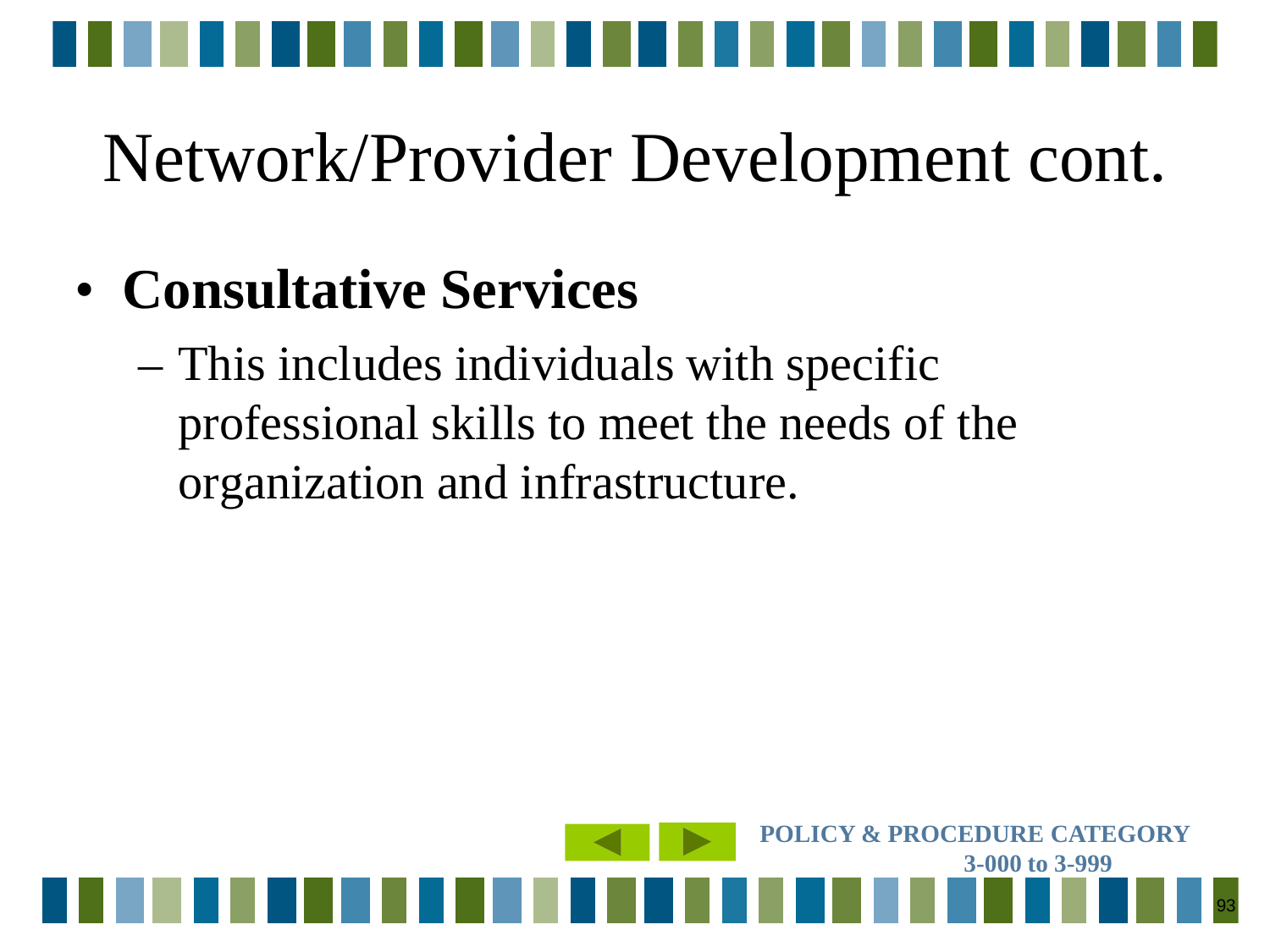- Some of these services may be reimbursed outside the budget (i.e., through Medicaid or Substance Abuse and Mental Health funds).
- Many services currently are available from community providers who are under contract with HFC, however, the capacity for services continues to be increased as needed.

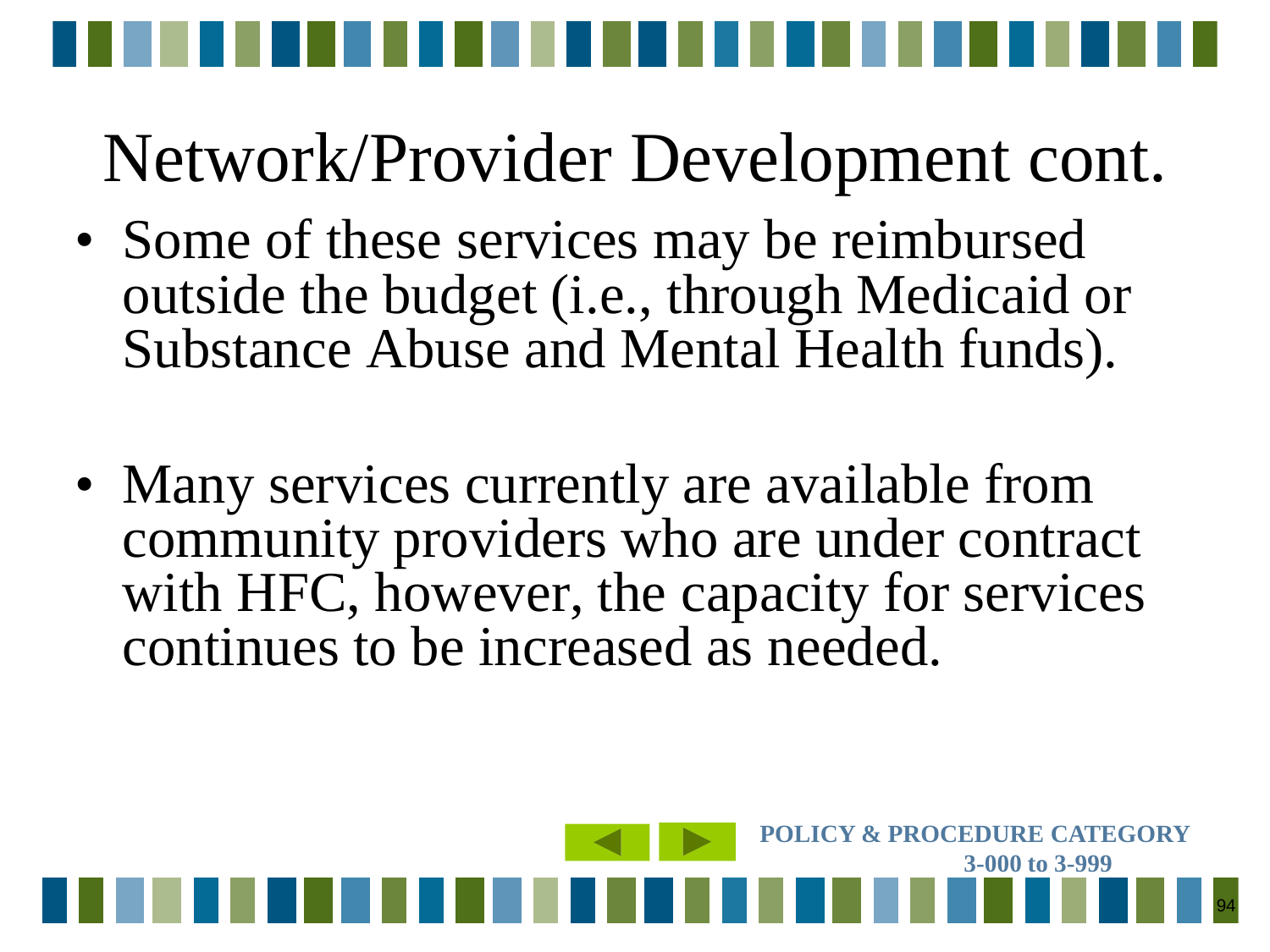- HFC works closely with community stakeholders to review current capacity and contracts, and to assess fully the capacity to deliver all of the services in a manner that reflects consistent quality and meets state, community and national standards.
- HFC maintains an aggressive capacity-building plan to significantly expand needed services and placement options.
- HFC has worked consistently with the community to identify and "map" needs and to encourage providers to offer new or additional services. **POLICY & PROCEDURE CATEGORY**

95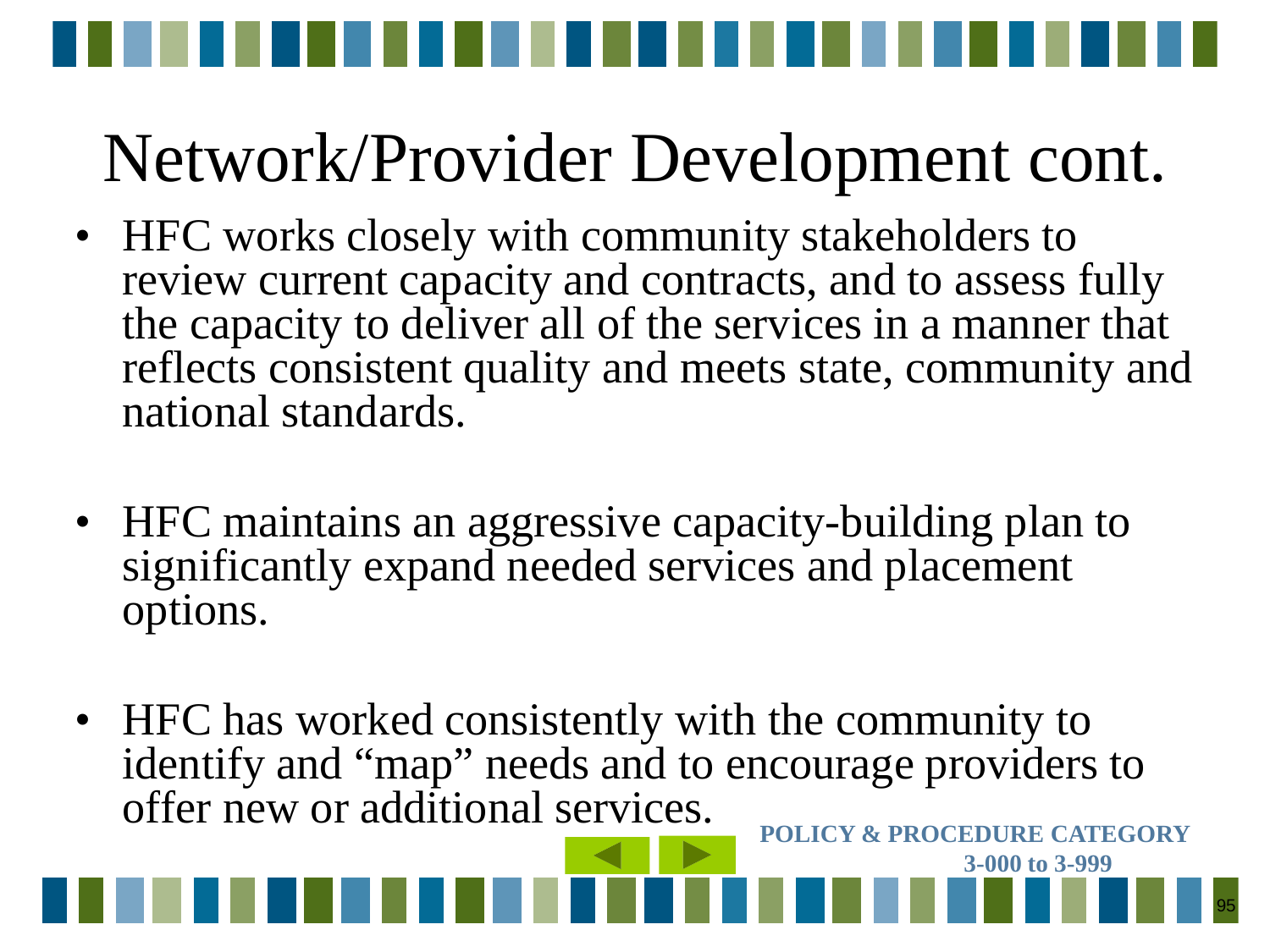

# HFC Operating Policies and Procedures

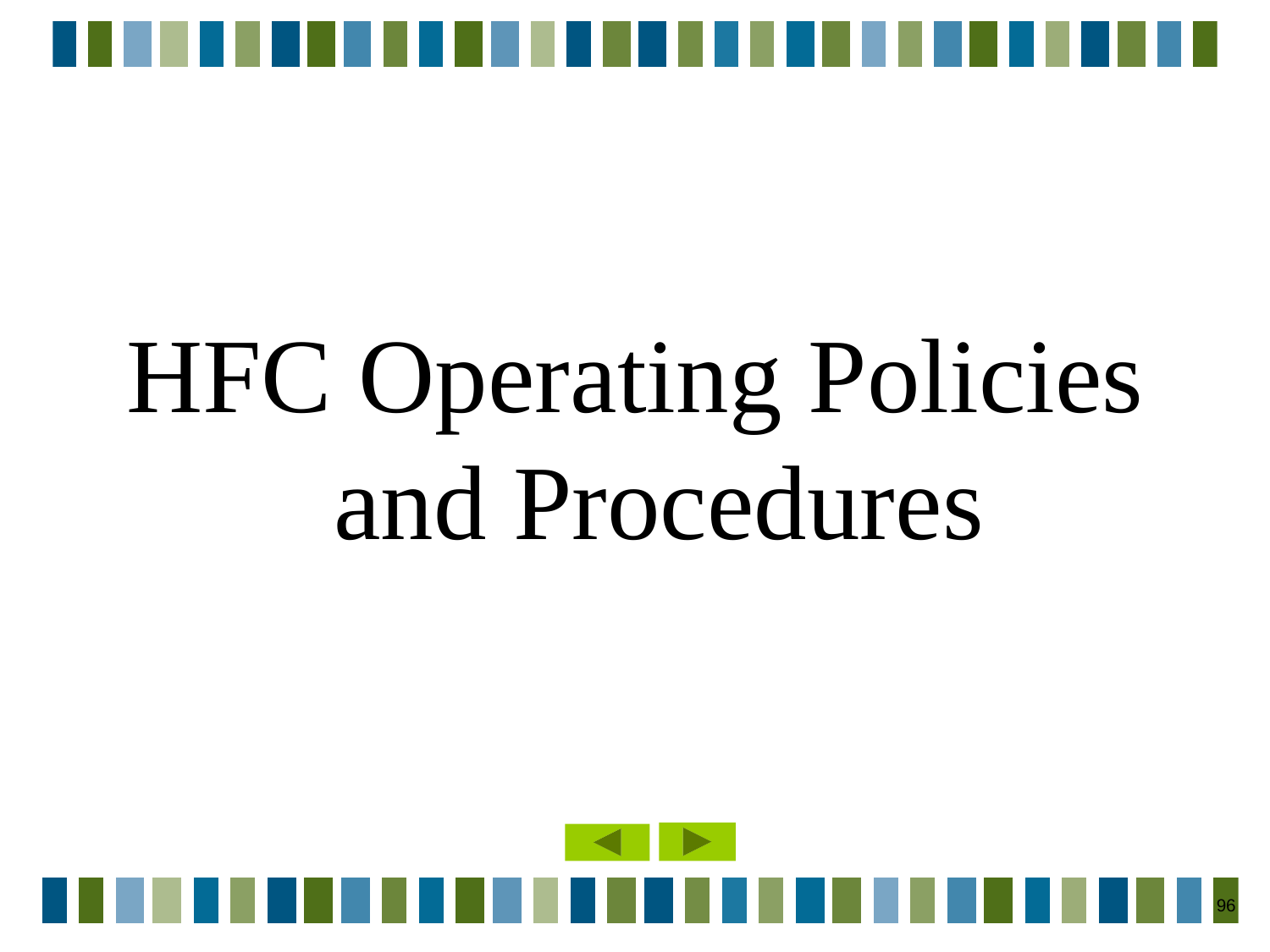### HFC Operating Policies and Procedures

- The following slides will provide you with some more detailed information regarding some of the specific operating policies, procedures, and processes related to serving youth in HFC's System of Care.
- For more detailed information on these policies and other applicable operating policies and procedures, please visit [www.heartlandforchildren.org](http://www.heartlandforchildren.org/) and go to the "About Us" link.

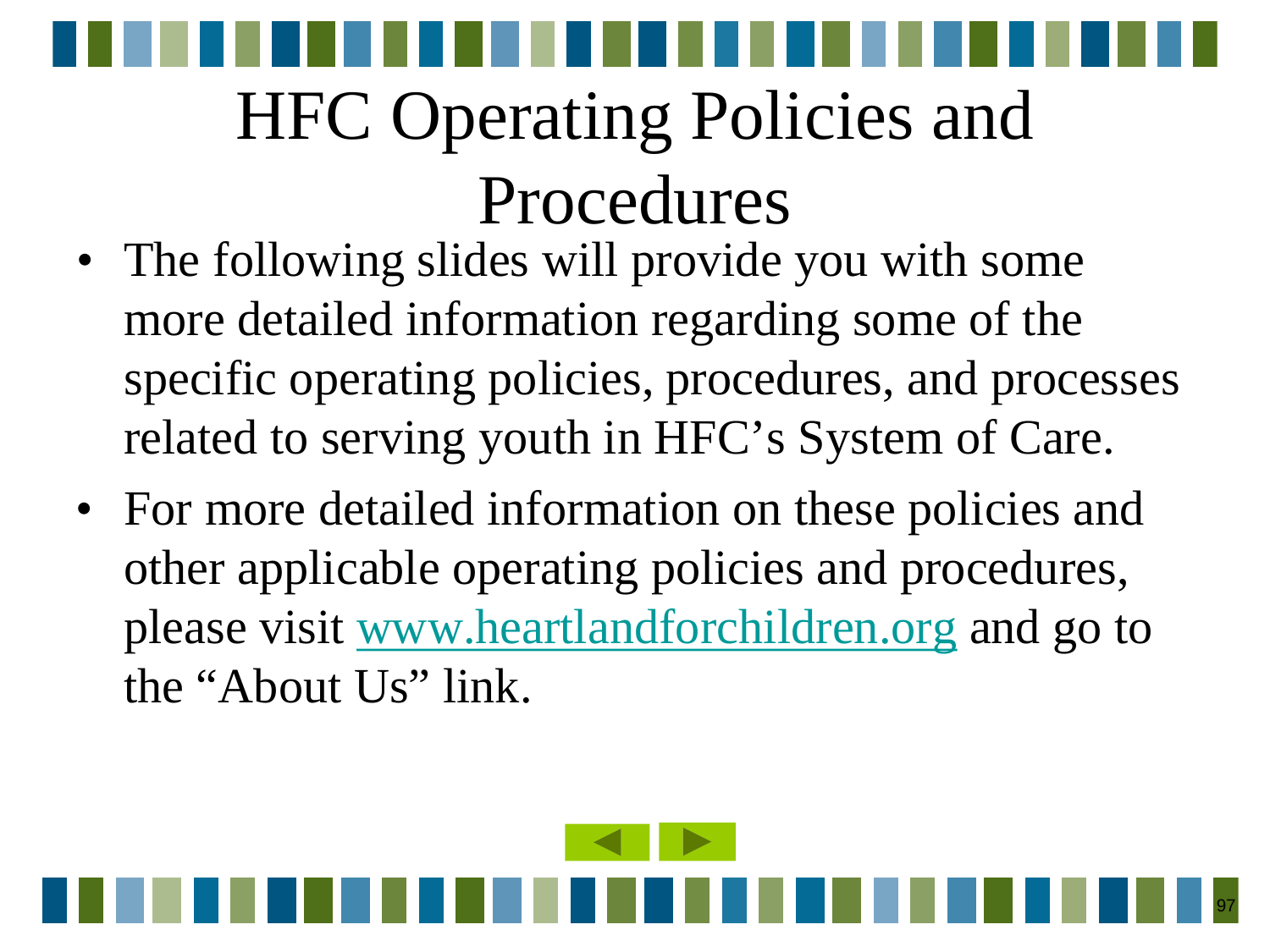

- Incident Reporting Operating Policy and Procedure 3-301
	- Incident reports must be submitted within specified timeframes (see operating policy) to HFC when a youth under HFC's jurisdiction is involved.
		- This includes if the incident is related to:
			- a youth's parents or significant others;
			- a youth's current caregiver/program; and
			- events which may have some impact on the youth's safety, well being, and/or permanency

**POLICY & PROCEDURE CATEGORY** 

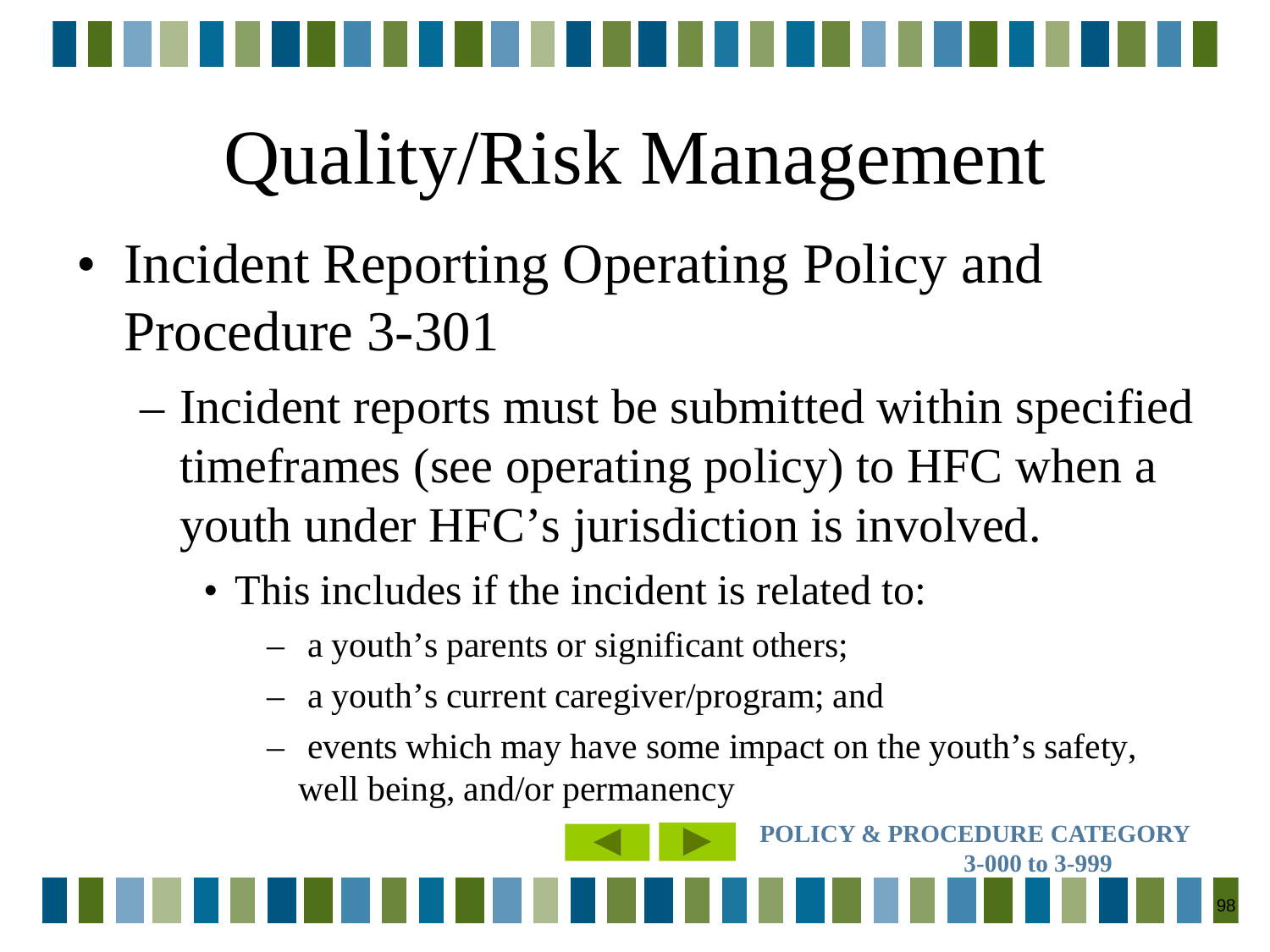- Incident Reporting Operating Policy and Procedure 3-301 cont.
	- Some incidents require immediate verbal notification to HFC and the assigned CMO.
	- All incidents must be documented in writing on an approved incident reporting form and submitted to HFC and the assigned Case Manager within 1 business day of the incident occurring.
	- Written incident reports being submitted to HFC should be emailed to [riskmanagement@heartlandforchildren.org](mailto:riskmanagement@heartlandforchildren.org)
	- If email is not an option for the reporter, then they may be faxed to (863) 519-8913 Attn: Risk Management.

99

**POLICY & PROCEDURE CATEGORY**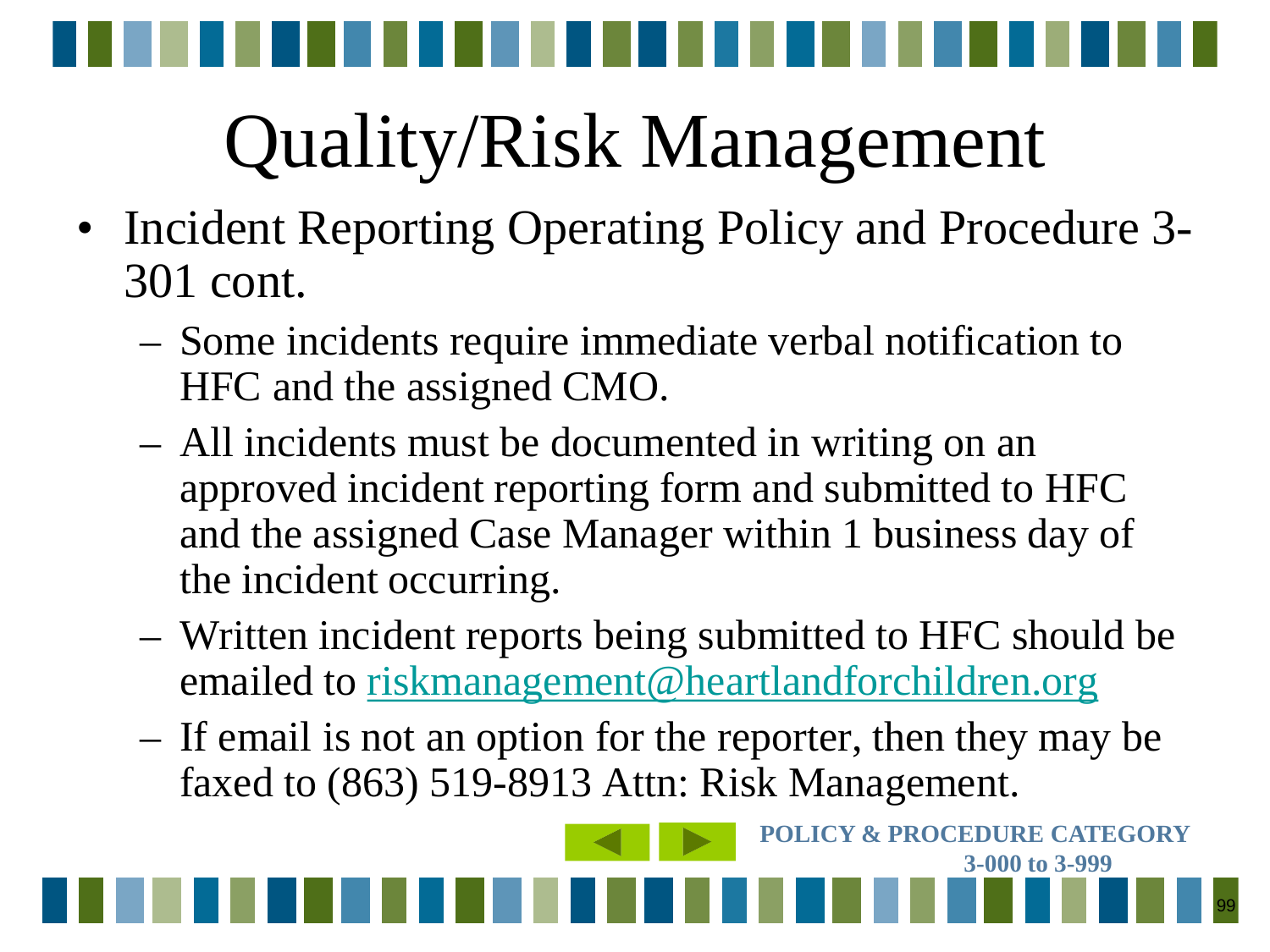

- Risk Management Grievance Operating Policy and Procedure 3-300
	- Heartland for Children (HFC) encourages children, families and community stakeholders to resolve complaints through utilization of the HFC client concern process.
	- All applicants, clients, or other stakeholders have the right to file a complaint/grievance without interference or retaliation.

100

**POLICY & PROCEDURE CATEGORY**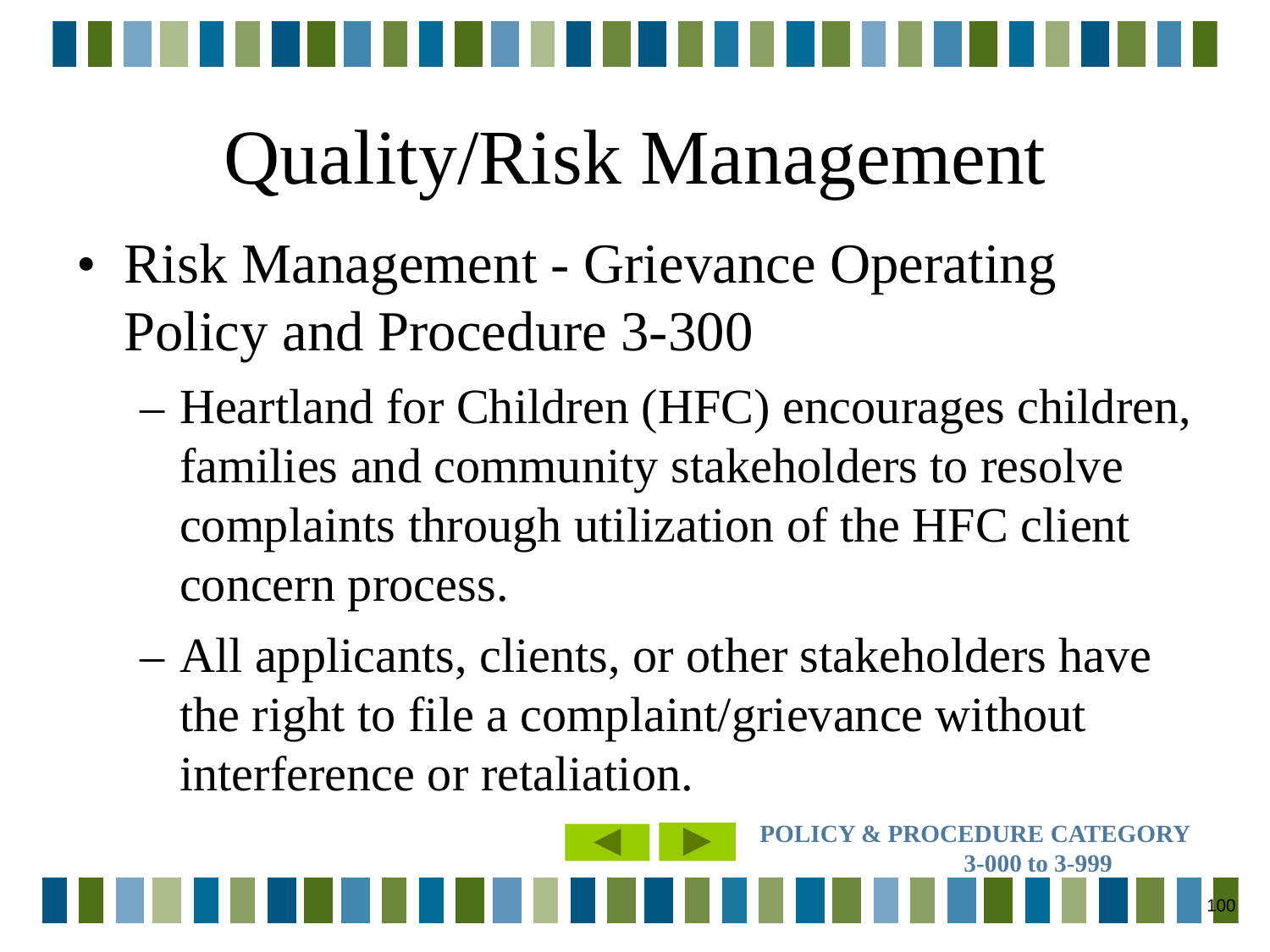<span id="page-100-0"></span>

- Risk Management Grievance Operating Policy and Procedure 3-300 cont.
	- HFC encourages and supports the need to resolve all complaints at the local service center level. Children, families and community stakeholders should submit complaints in the following manner:
		- First submit the complaint to the assigned local service center counselor or case manager.
		- If the complaint is not resolved at this level, contact should be with the supervisor.
		- If resolution is not reached in a satisfactory manner, contact should be initiated with the Program Director/ Manager of the agency.
		- If satisfactory resolution is not achieved at this level, the HFC Quality Management Department should be contacted to address dissatisfaction at the prior levels as well as the initial complaint.
		- If contacting the HFC Quality Management Specialist does not provide a satisfactory resolution or if you have a grievance concerning the HFC Quality Management Specialist, the applicant, client, or other stakeholder may initiate the grievance process through submission of the HFC Grievance form to the Director of Quality & Contract Management, or designee.

101

**3-000 to 3-999**

**POLICY & PROCEDURE CATEGORY**  When appropriate, the HFC Chief Executive Officer, or designee will review outcomes and provide final approval of a complaint or grievance.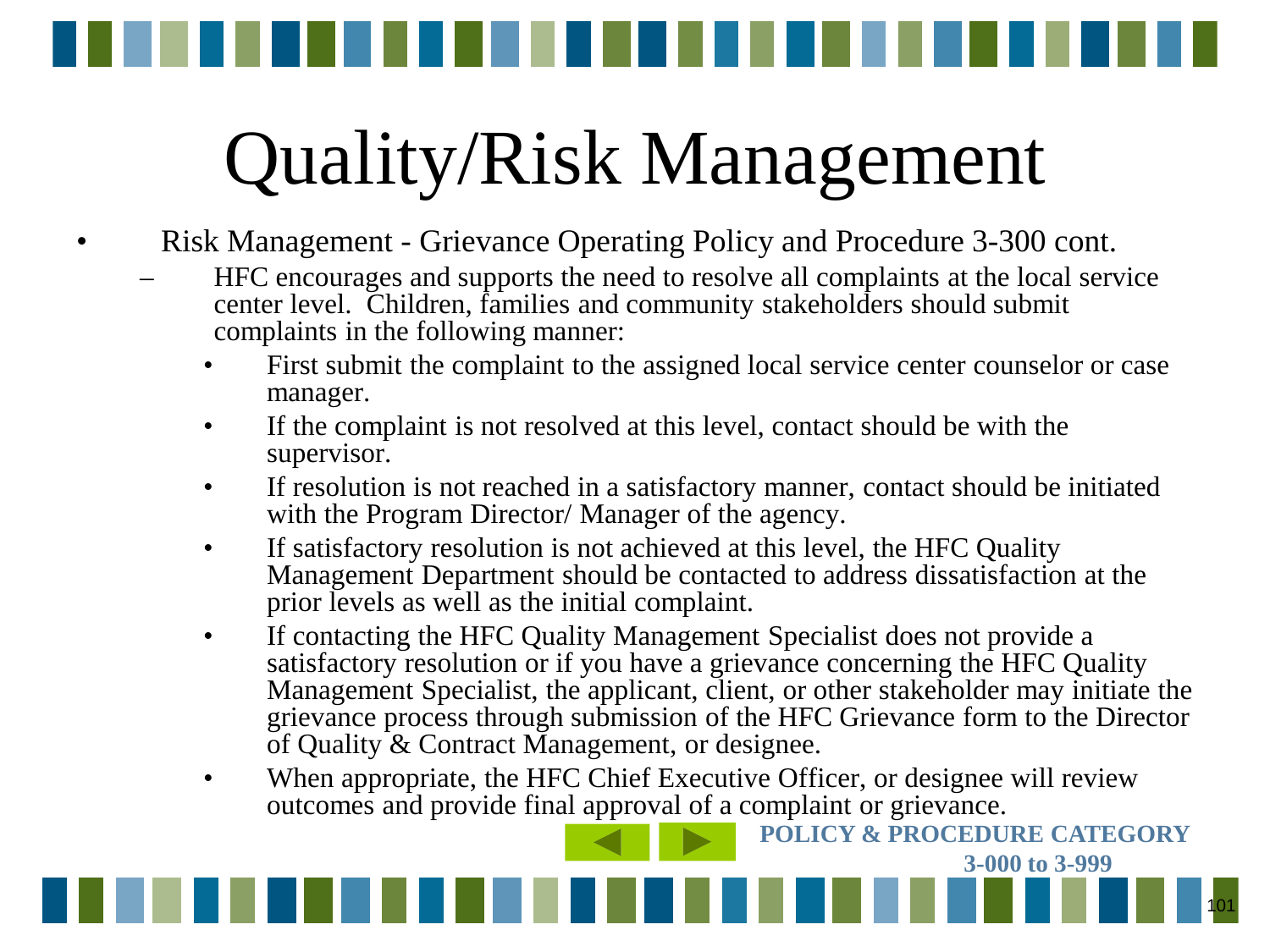- Quality Assurance and Quality Improvement Operating Policy and Procedure 3-302
	- The primary purpose of the HFC Quality Management System is to strengthen practice and improve the timeliness, quality, safety, and effectiveness of services.
	- **FEGORY** – HFC seeks to identify internal and external process measurements that align with these goals while ensuring substantial conformity with federal requirements of the Adoptions and Safe Family Act (ASFA) and achievement of the Contract Performance Measures set forth in the HFC contract with the Depa[rtmen](#page-100-0)[t of C](#page-102-0)hildren and Families.

102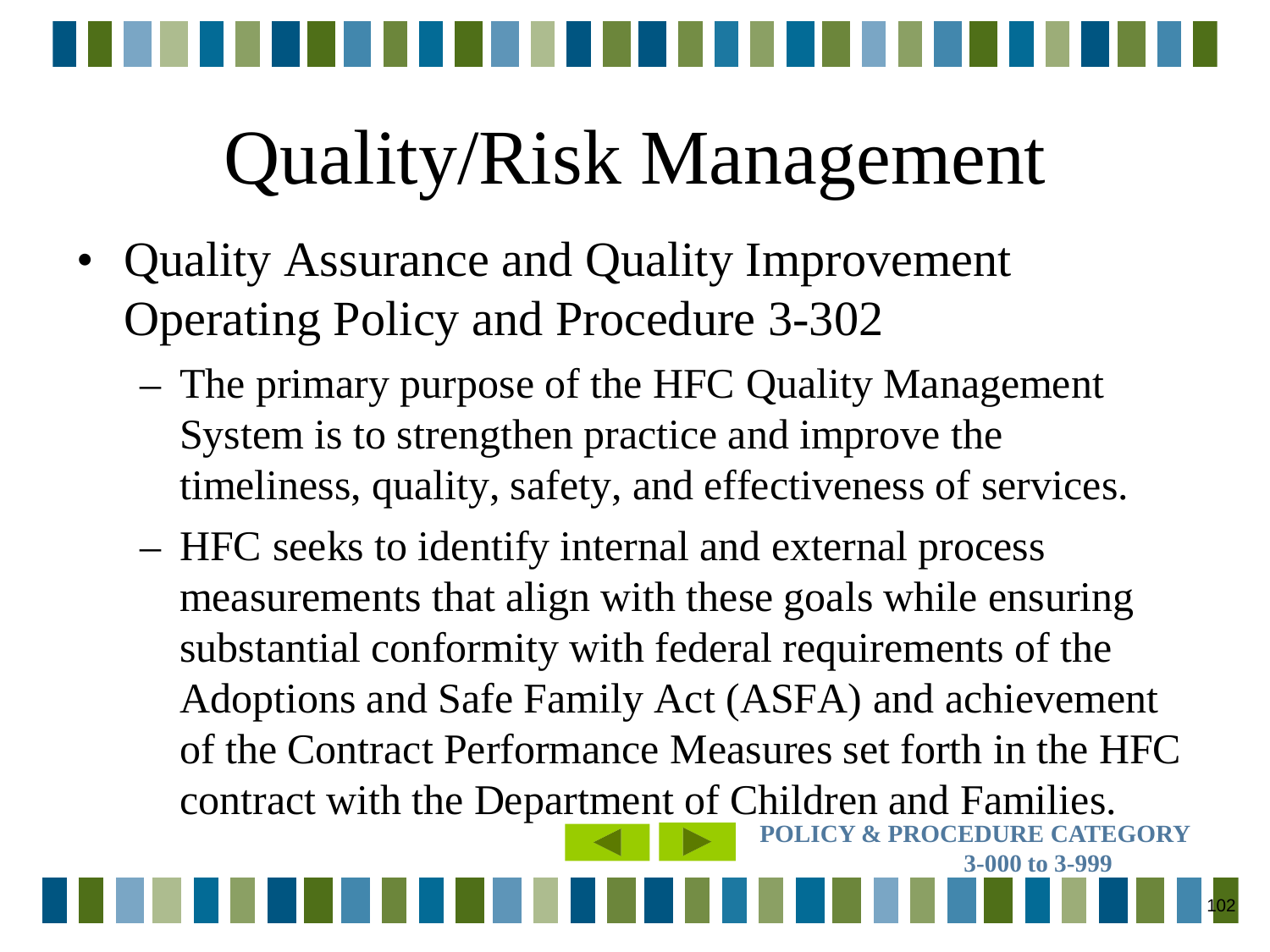<span id="page-102-0"></span>

- Quality Assurance and Quality Improvement Operating Policy and Procedure 3-302 cont.
	- HFC embraces continuous quality improvement throughout the organization to advance efficient, effective service delivery and the achievement of its strategic plan and goals.
	- The culture of quality begins with management (the CEO, Executive Management Team, and Management Team) and is integrated among all departments and staff within the organization as well as throughout the subcontracted provider network.
	- It is the policy of HFC that all individuals served in Hardee, Highlands, and Polk counties will receive the most effective and beneficial services in accordance with Florida Statutes, Florida Administrative Code, organization policies and the System of Care.

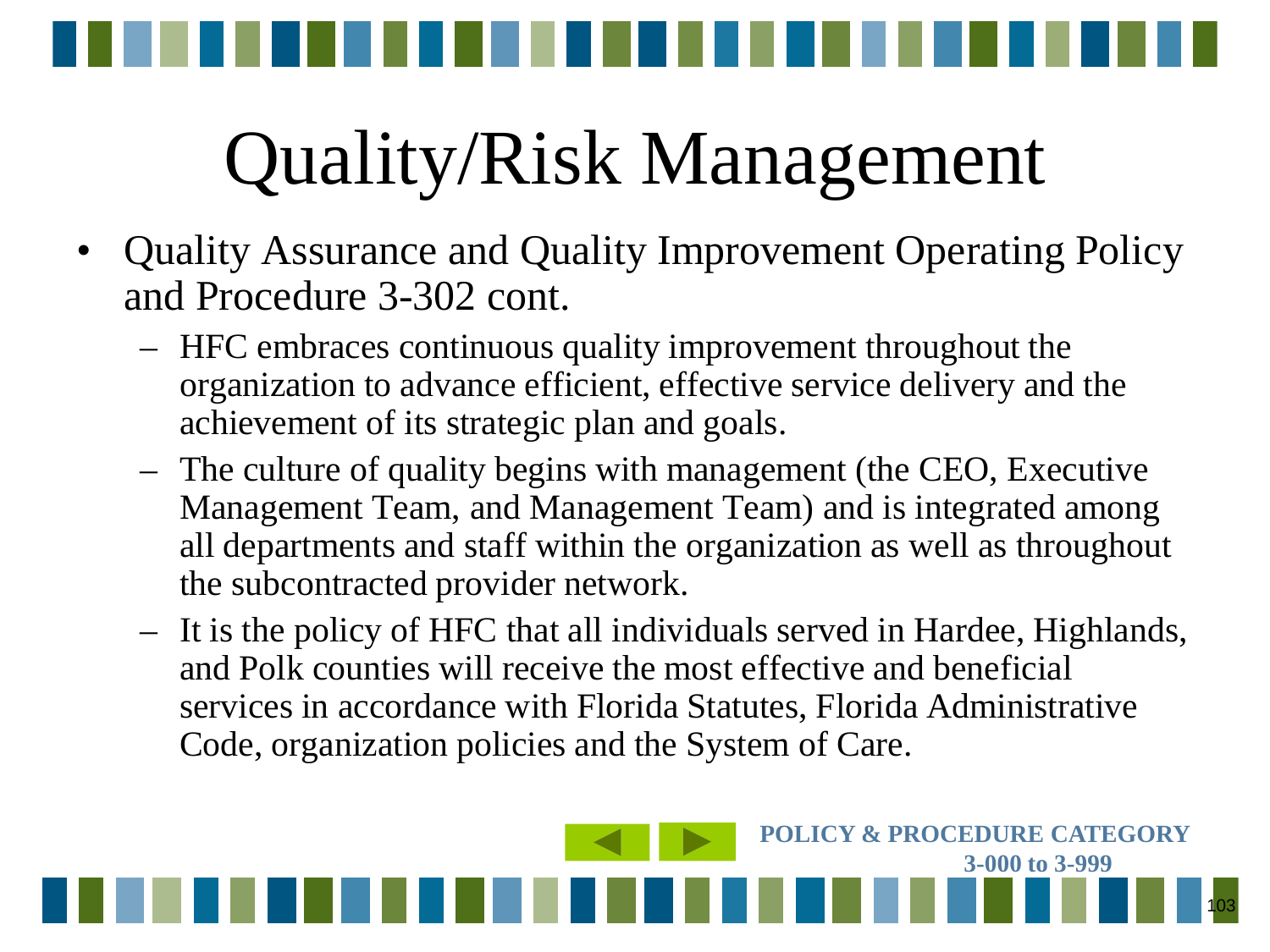- Quality Assurance and Quality Improvement Operating Policy and Procedure 3-302 cont.
	- HFC's position is that the commitment to quality assurance and continuous improvement in quality services and outcomes for children and families is shared throughout the community: from the HFC Board of Directors, Community Alliance, Case Management Organizations, contract providers, to the community at large.
	- HFC recognizes that an informed, integrated, and participatory community affords the best opportunity to maximize resources and produces the best outcomes for children and families.

104

**POLICY & PROCEDURE CATEGORY**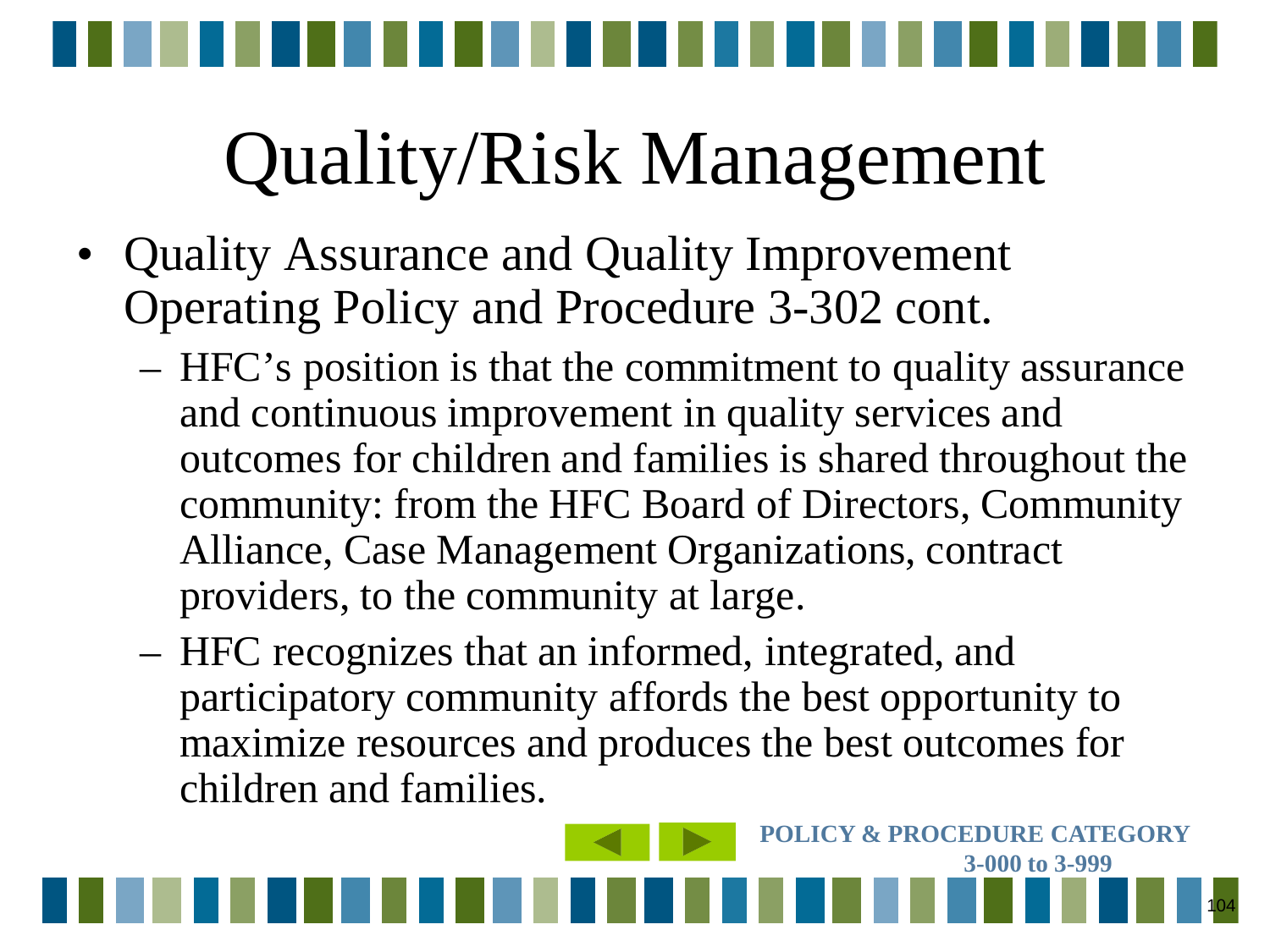<span id="page-104-0"></span>

- Quality Assurance and Quality Improvement Operating Policy and Procedure 3-302 cont.
	- HFC's Quality Management Model includes:
		- A plan for quality improvement which is clear, concise, and accurate
		- Continuous oversight and evaluation of safety, permanency, and well-being decision-making by Subcontracted Network Providers
		- Evaluation of Subcontracted Network Providers compliance with contract requirements, Florida Statutes, Florida Administrative Rule, Policy and Procedures and HFC's System of Care.
		- Evaluation of HFC internal processes for compliance with contract requirements, Florida Statutes, Florida Administrative Rule, Policy and Procedures and HFC's System of Care.
		- Evaluation of client and community stakeholder satisfaction.

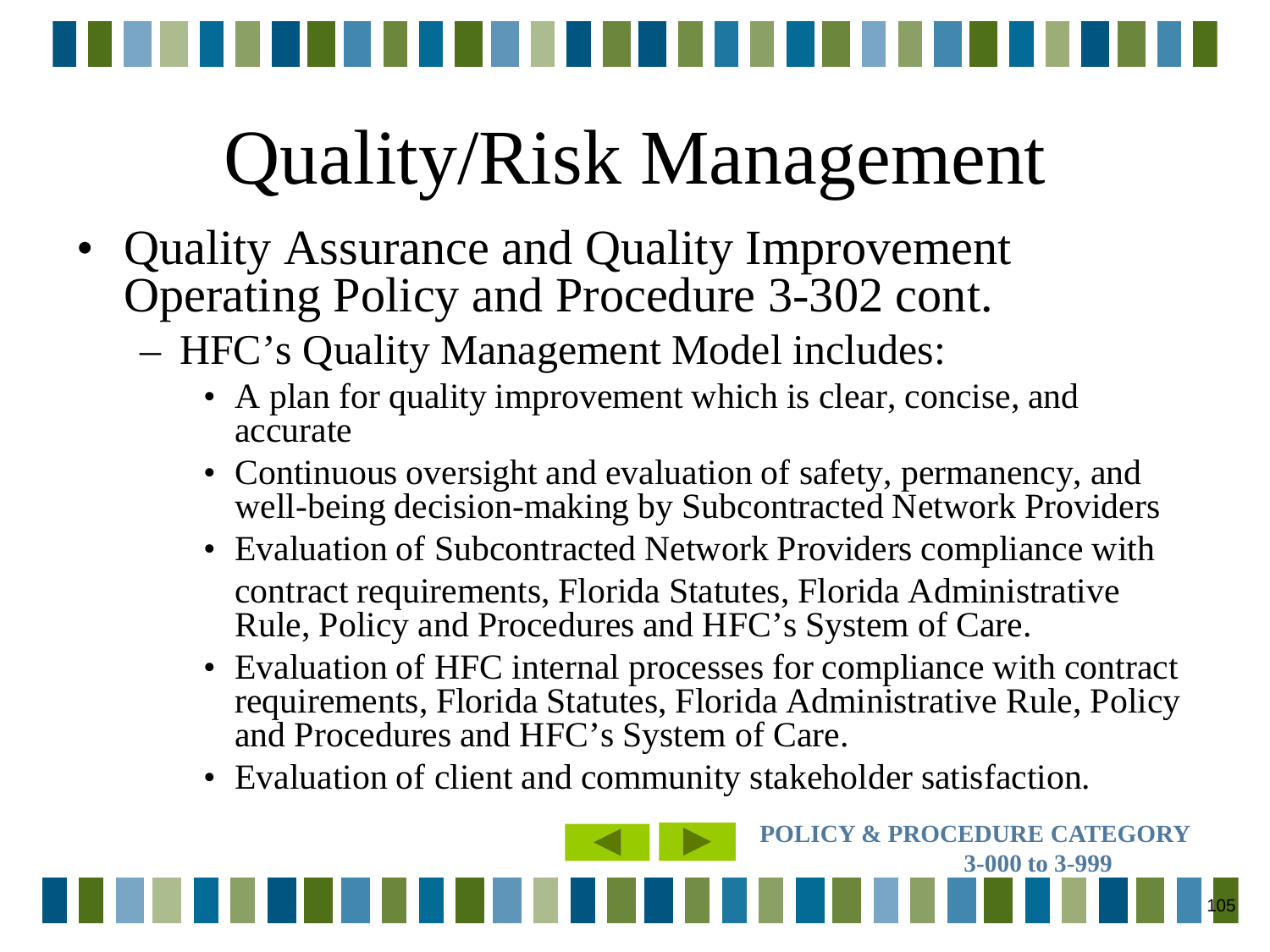

### Contract Management

- Contract Monitoring Operating Policy and Procedure 3-502
	- It is the policy of Heartland for Children to ensure executed client services contracts are monitored on a regular basis to ensure services are provided in accordance with the terms and conditions of the contract, both administrative and programmatic.
	- **ATEGORY** – In order to maximize HFC's resources and minimize disruption to the provider, HFC's overall contract monitoring will integrate administrative and programmatic quality elements to the [great](#page-104-0)[est ex](#page-106-0)tent possible.

106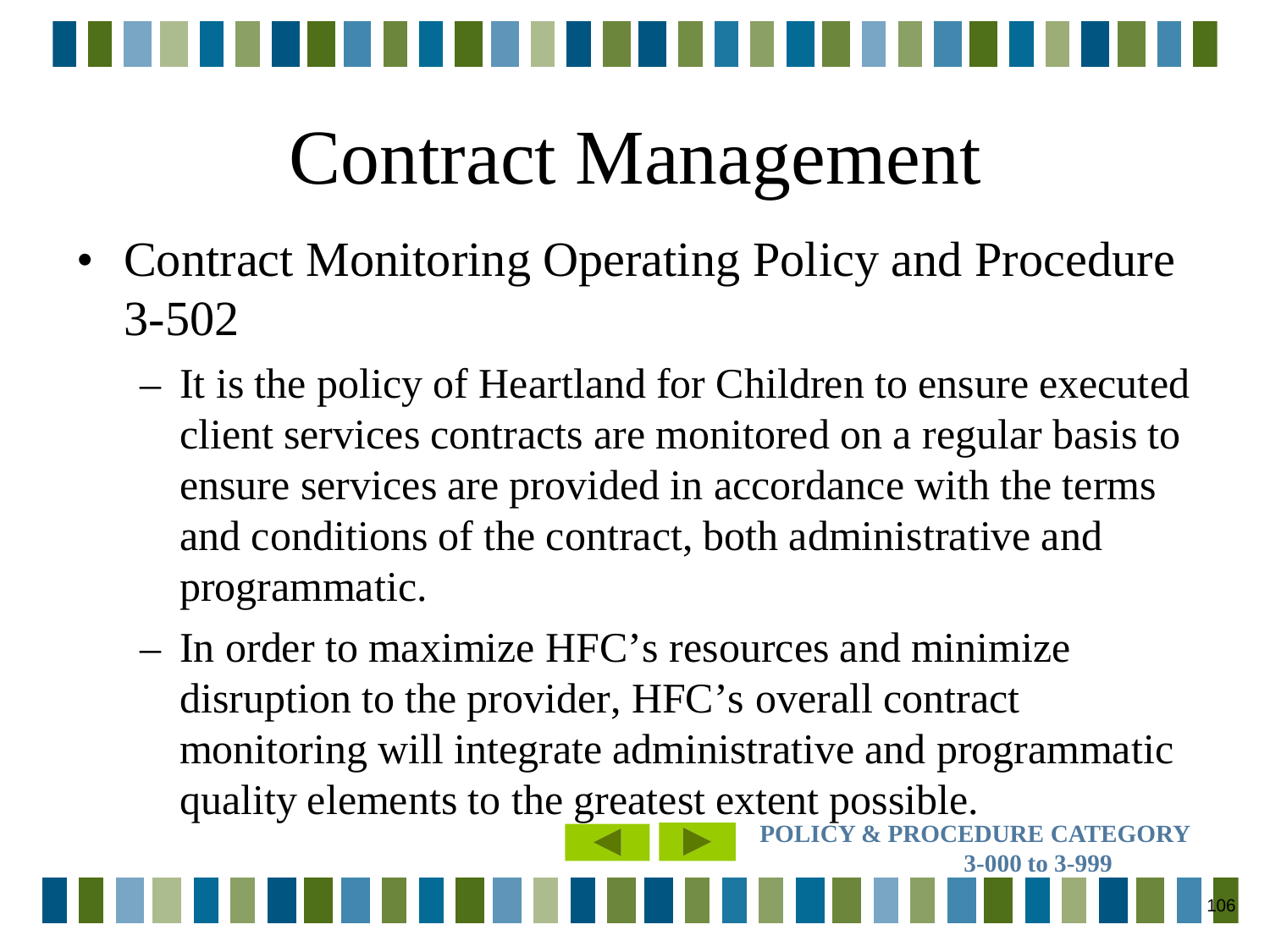<span id="page-106-0"></span>

### Contract Management

- Contract Monitoring Operating Policy and Procedure 3-502 cont.
	- A Decision Matrix is the systematic method for determining the frequency of on-site contract monitoring appropriate for each contract and provider. In lieu of onsite monitoring, HFC may elect to conduct a desk review when appropriate. HFC will apply pre-established criteria to all contracts and providers using a Decision Matrix.
	- The assessment criteria of the Decision Matrix includes, but is not limited to, value of the contract, number of children served by the contract, national accreditation status, type of services provided through the contract, change in Provider management, prior performance/corrective actions, and any critical/safety issues identified during the past 12 months.

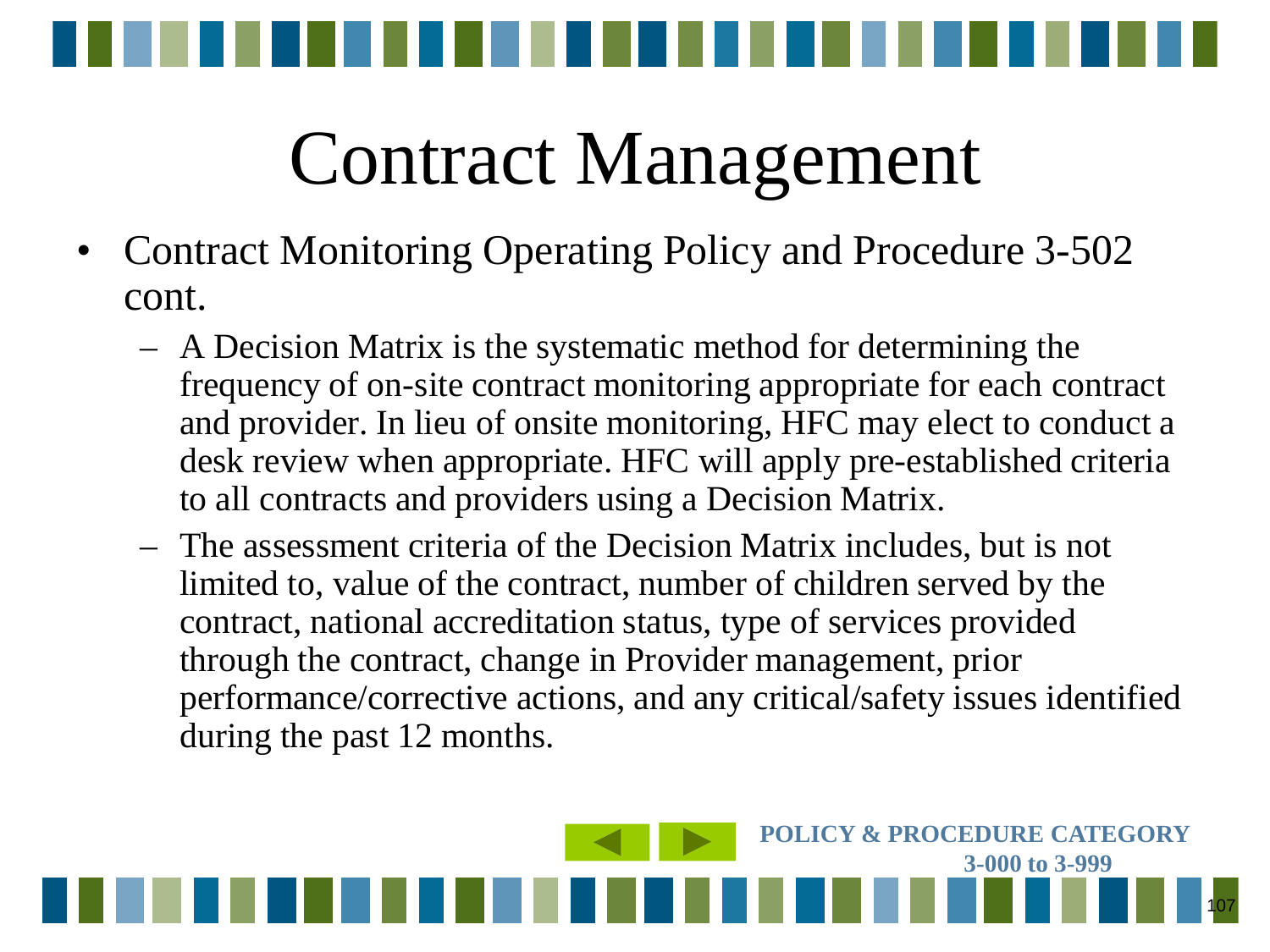Contract Management

- Contract Monitoring Operating Policy and Procedure 3-515 cont.
	- The annual contract monitoring schedule or calendar will be based upon the Decision Matrix scores assigned to each contract. To maximize efficiencies, agencies that have achieved accreditation with a nationally recognized accrediting body will be scheduled for administrative monitoring not more than once every three (3) years.
	- Providers can be scheduled for monitoring at any time during the fiscal year and the monitoring/contract management team may conduct unscheduled site visits to the provider at any time.
	- At any time during the contract term, the Chief Quality & Performance Officer or Director of Quality & Contract Management may modify a Provider's monitoring frequency level if additional factors become known which justify the need for the change. Such factors shall be documented in writing and retained in the contract monitoring file with other work papers. If at the time a Provider is scheduled to be monitored, they are no longer providing active services under the terms of the contract, the monitoring team may elect to not monitor the Provider as scheduled. If the Provider is removed from the monitoring schedule under these conditions, the Provider must be placed back on the schedule with a high priority if active services begin again.
	- At the discretion of HFC's Chief Quality & Performance Officer or Director of Quality & Contract Management, HFC may accept monitoring reviews from other agencies including, but not limited to, other lead agencies, the Department of Children and Families, the Agency for Health Care Administration, and the Agency for Persons with Disabilities, in lieu of conducting an on-site monitoring review of it's own.

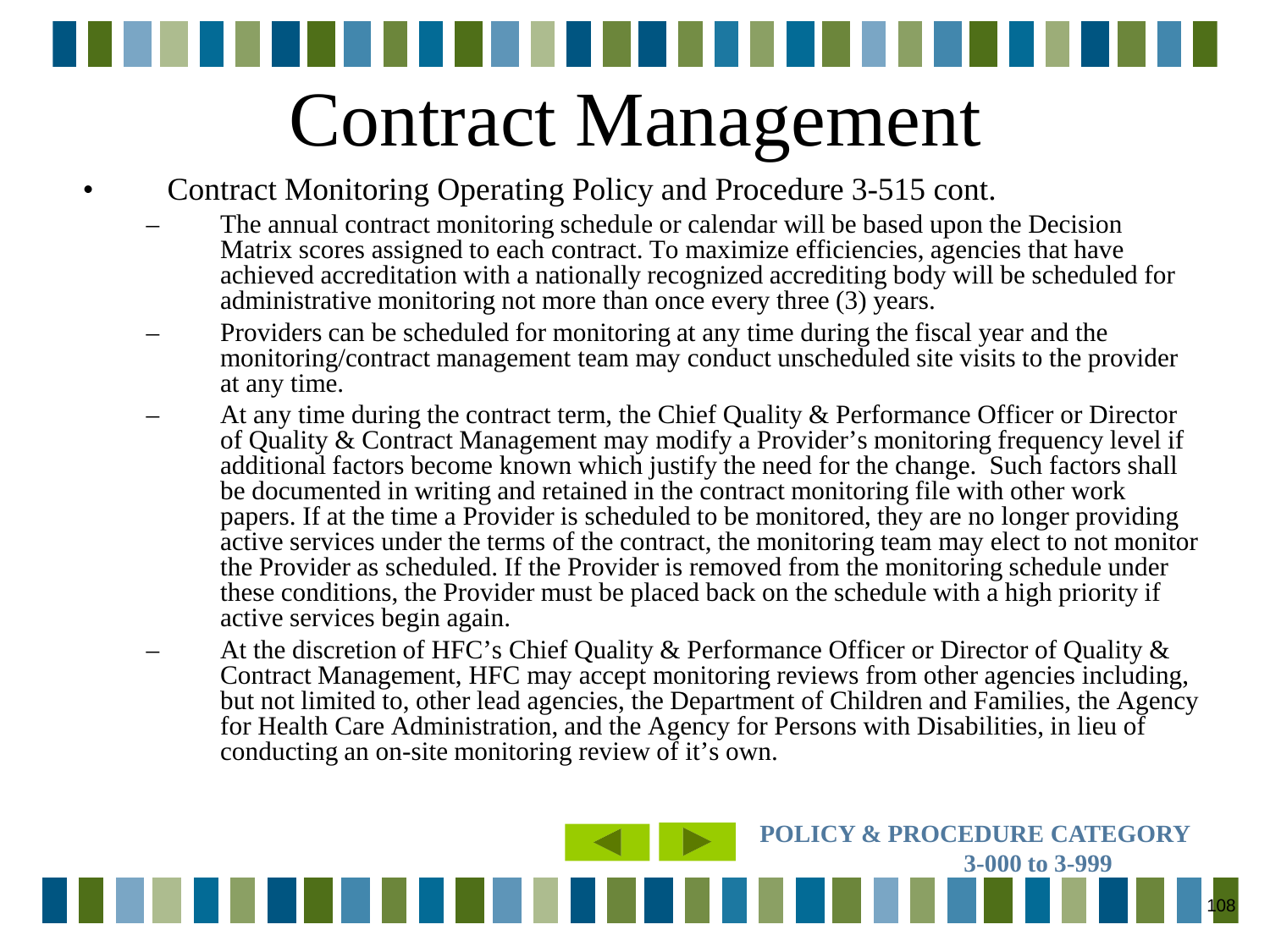

- Contract Monitoring Operating Policy and Procedure 3- 502 cont.
	- It is the policy of Heartland for Children to submit a written report to the Provider within thirty (30) days of completion of the exit review detailing the findings of the contract monitoring activities including any areas requiring a corrective action plan.
	- Once the contract monitoring is completed, the author (member of the contract monitoring team) of the monitoring report organizes the work papers and reviews the data collected during the monitoring process.
	- The author of the monitoring report prepares a written draft of the monitoring report that addresses all areas that have been monitored.

109

**POLICY & PROCEDURE CATEGORY** 

**3-000 to 3-999**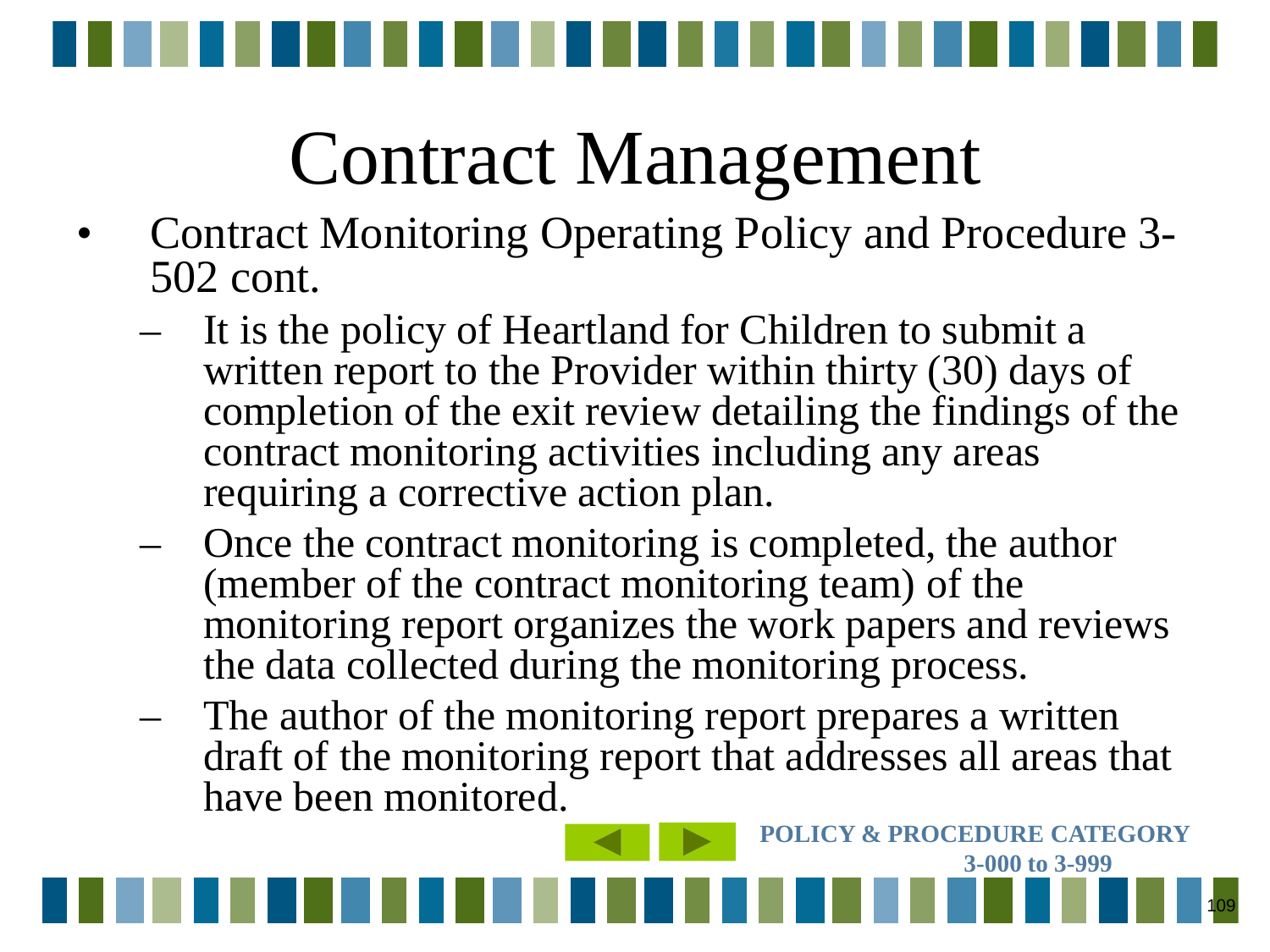

- Contract Monitoring Operating Policy and Procedure 3-502 cont.
	- The monitoring report will follow the format and sections noted below, as applicable:
		- Purpose and Scope
		- Service Description
		- Monitoring Plan
		- Program Review
		- Recommendations/Corrective Action
		- Closing

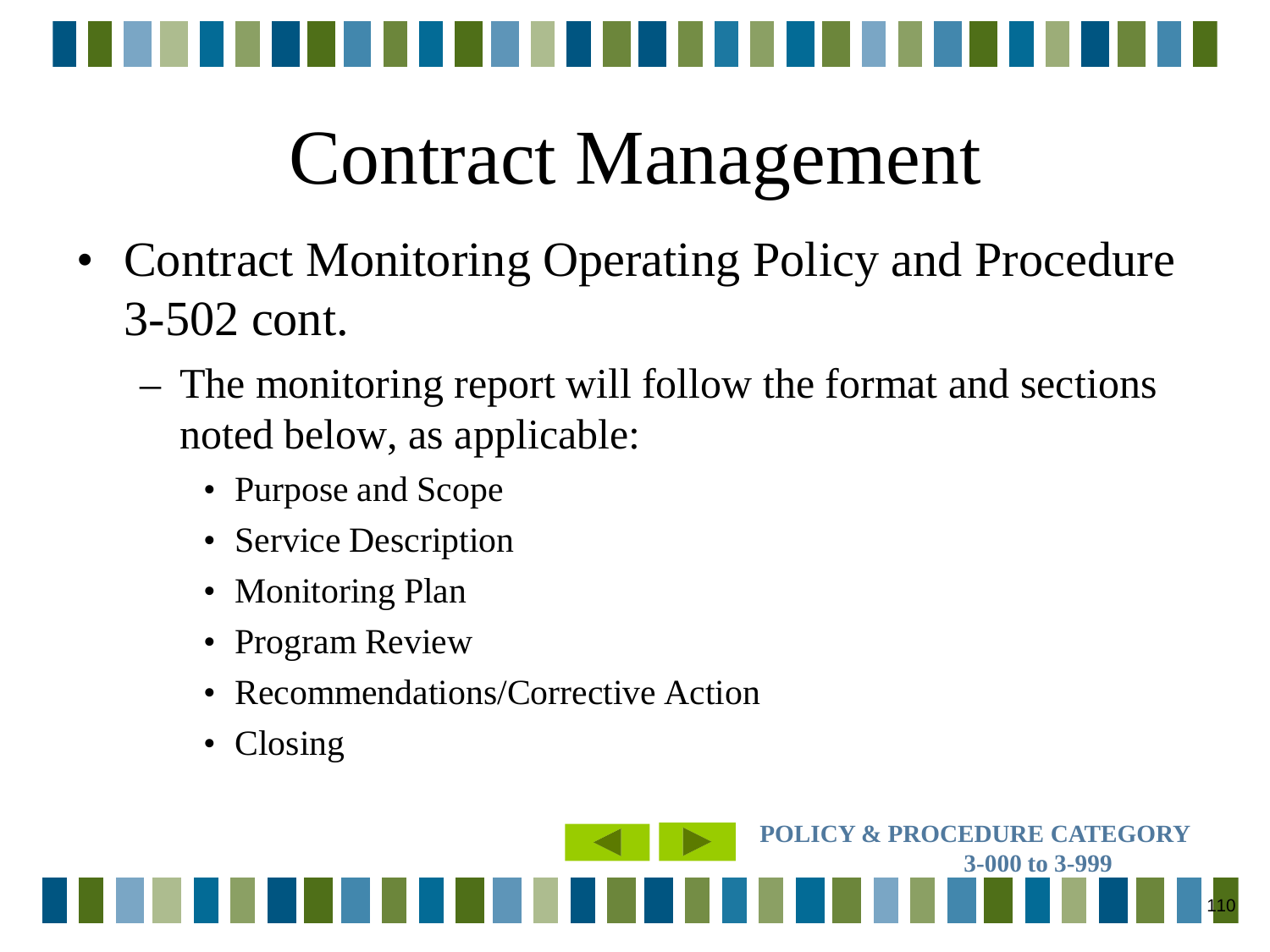

• Contract Monitoring Operating Policy and Procedure 3-502 cont.

The following table provides guidelines for the determination of corrective actions and timelines for completion:

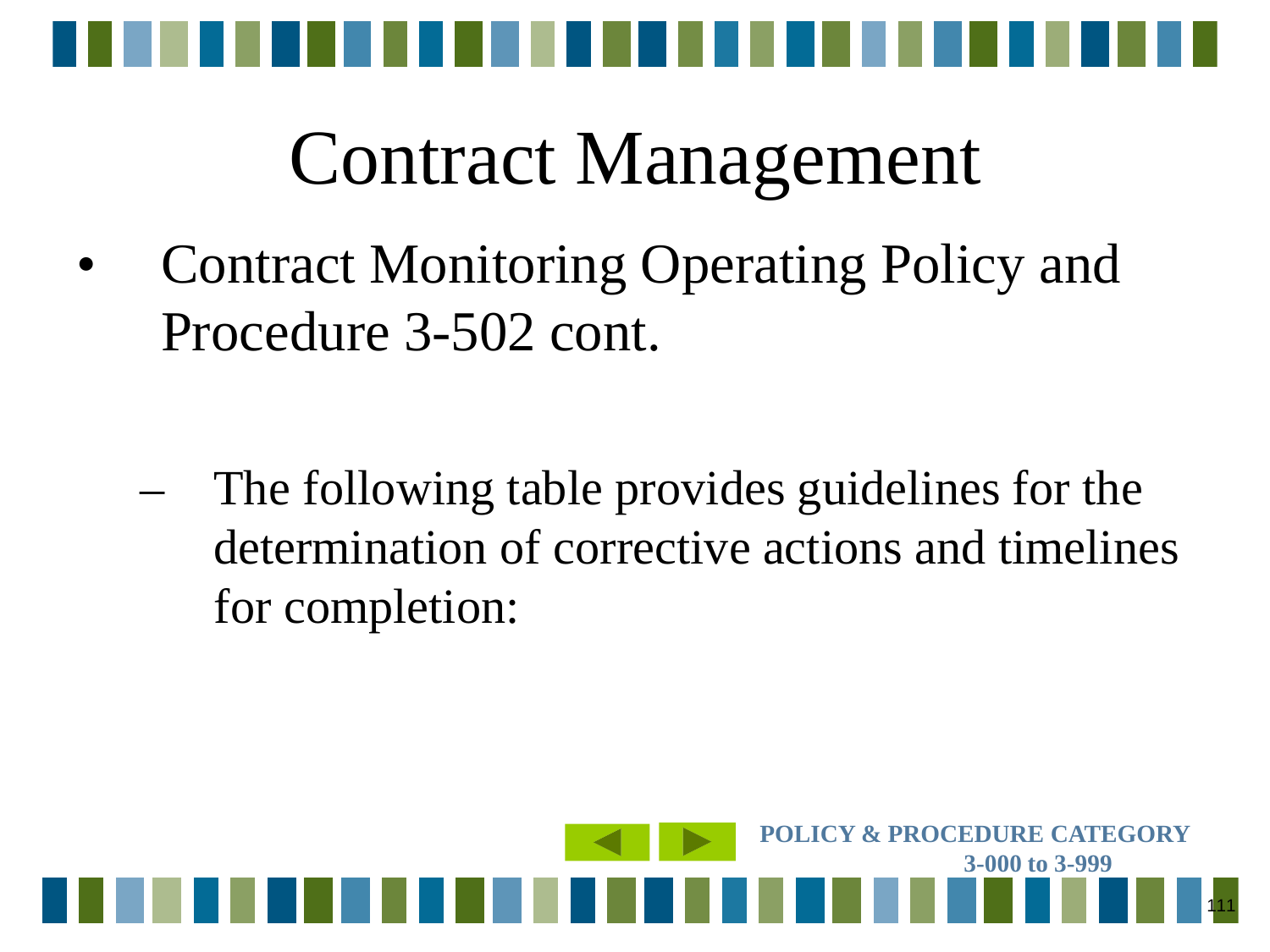| <b>Category</b>                                     | Examples include, but are not limited to:                                                                                                     | <b>Timeline for Corrective</b><br><b>Action Required</b>             |
|-----------------------------------------------------|-----------------------------------------------------------------------------------------------------------------------------------------------|----------------------------------------------------------------------|
| <b>Critical Safety</b><br>and<br>Health<br>Concerns | Medications unsecured; Spoiled Food; Chemicals improperly stored;<br>Fire hazards; Sharps unsecured; and Active incidents of<br>abuse/neglect | Immediate $-$ to be<br>corrected while monitoring<br>team is on site |
|                                                     | Broken window; Repeated medication errors; Fire Extinguishers not<br>inspected; and Evacuation Routes not posted                              | Immediate $-7$ days                                                  |
| Personnel                                           | Background Screens; CPR/1 <sup>st</sup> Aid Training; and Staffing<br>patterns/schedule                                                       | 7 days - 30 Days                                                     |
|                                                     | Missing information; Incomplete forms; and Training not documented                                                                            | $7$ days $-30$ Days                                                  |
| Physical<br>Plant                                   | Dirty air filters; Missing light covers; Menus not in compliance with<br>F.A.C.; and Missing window coverings                                 | $7$ days $-30$ Days                                                  |
| <b>Client Files</b>                                 | A pattern of failure to report abuse and/or neglect timely; and Timely<br>submission of incident reports                                      | $Immediate - 7 days$                                                 |
|                                                     | Missing documentation; Accounting of client personal item inventories;<br>and Timely documentation in FSFN                                    | $7$ days $-30$ Days                                                  |
| Financial                                           | Tracking system for client funds; and Co-mingled agency/personal<br>funds                                                                     | 7 days - 30 Days                                                     |

**POLICY & PROCEDURE CATEGORY 3-000 to 3-999**

112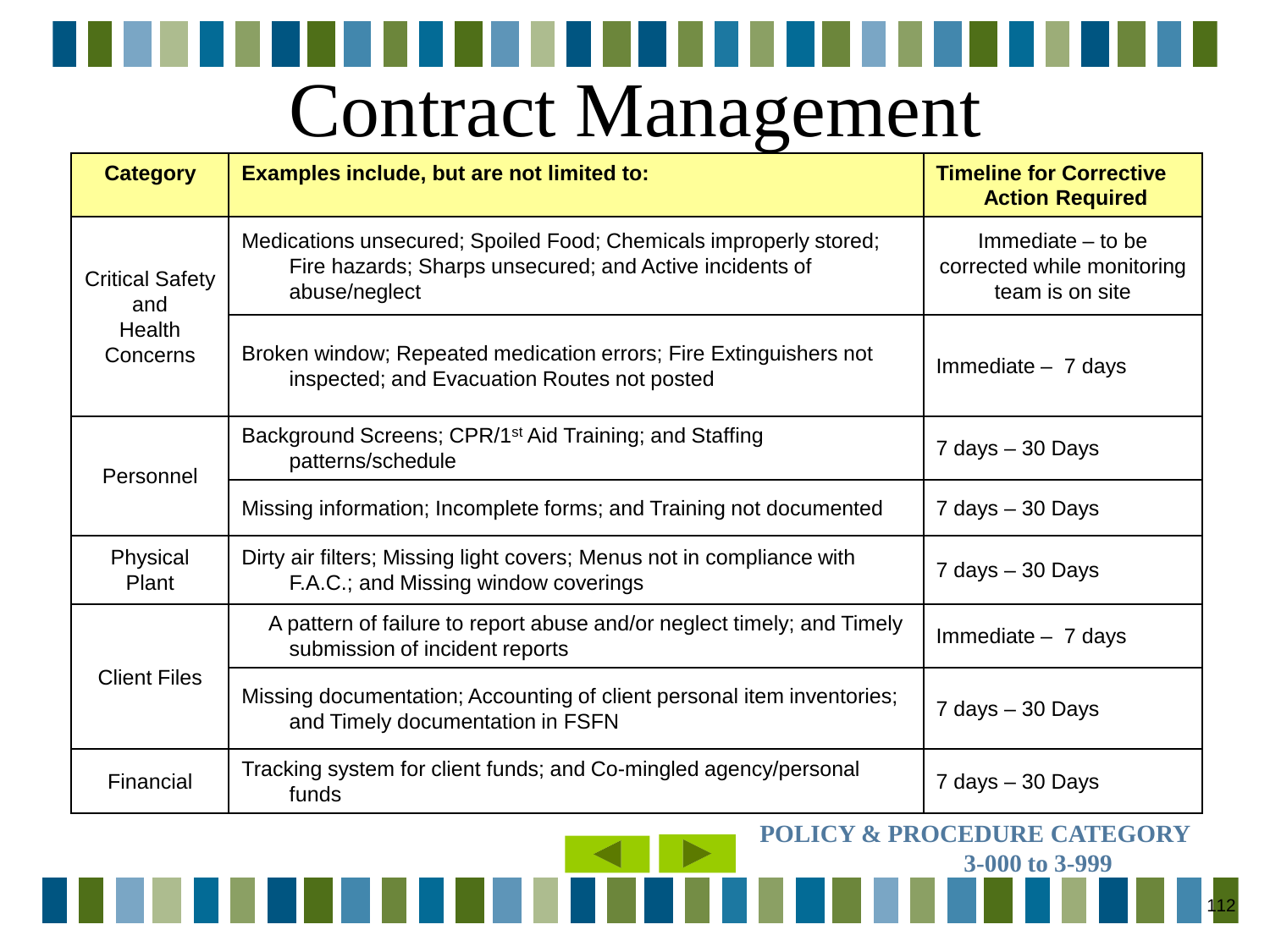

#### Finance

- Invoice Submission
	- Invoices for services delivered are due to HFC at times specified in each individual provider's contract or as specified on the funding authorization.
	- Generally they are due either by the  $10<sup>th</sup>$  or the  $15<sup>th</sup>$ of the month for the previous month's services.
	- Invoices must be submitted to HFC Contract Management staff by the due date to ensure timely receipt of payment.

113

**POLICY & PROCEDURE CATEGORY** 

**2-000 to 2-999**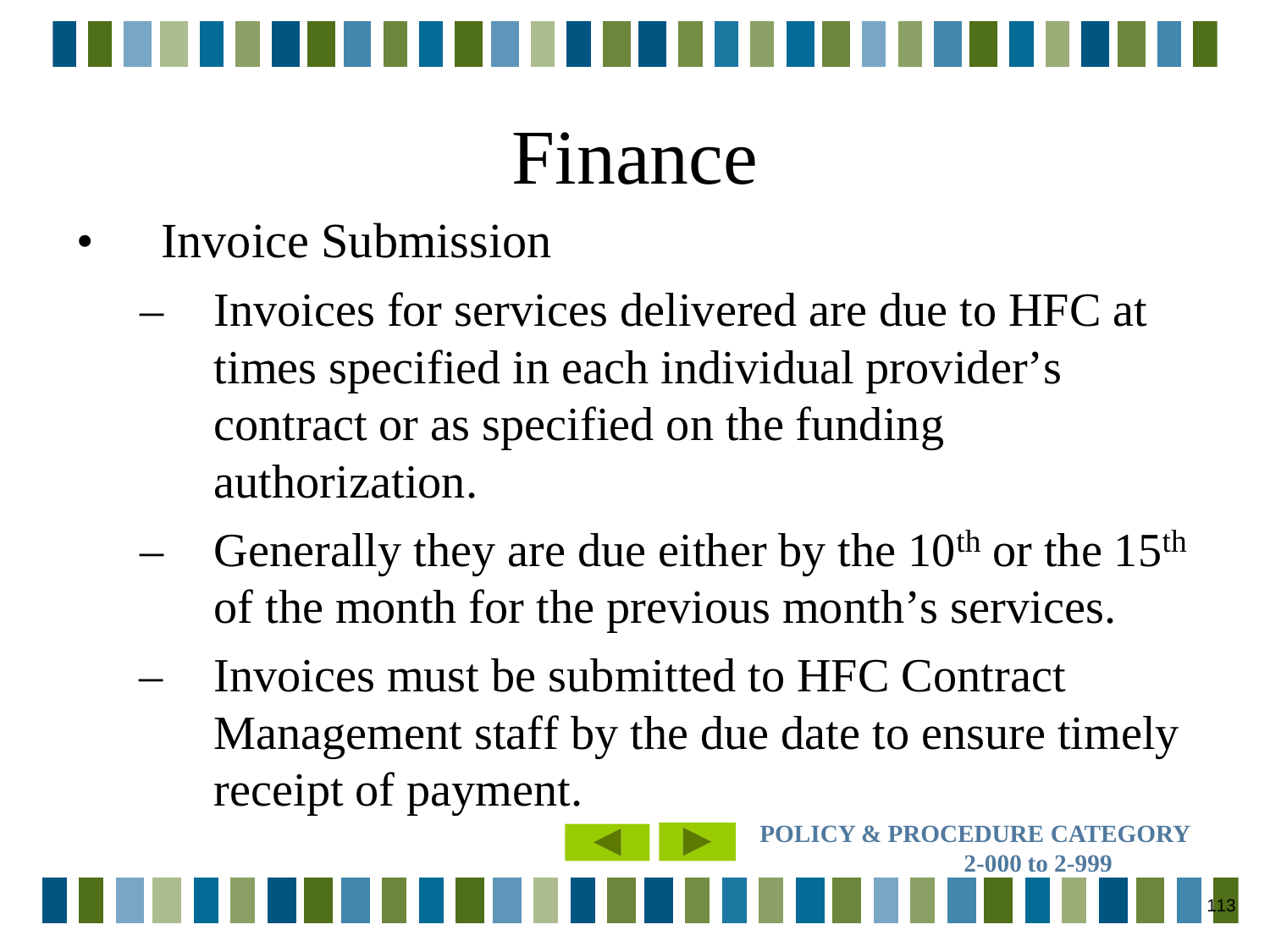

#### Finance

- **Invoice Payments** 
	- Upon receipt by HFC, invoices are reviewed for accuracy and supporting documentation to validate service delivery.
	- Once approved, they are then forwarded to the Finance Department for processing of the payment.
	- Providers should generally receive their payment within 30 days from the date HFC has approved their invoice.
	- Providers are strongly encouraged to set up direct deposit accounts for their payments.

114

**POLICY & PROCEDURE CATEGORY** 

**2-000 to 2-999**